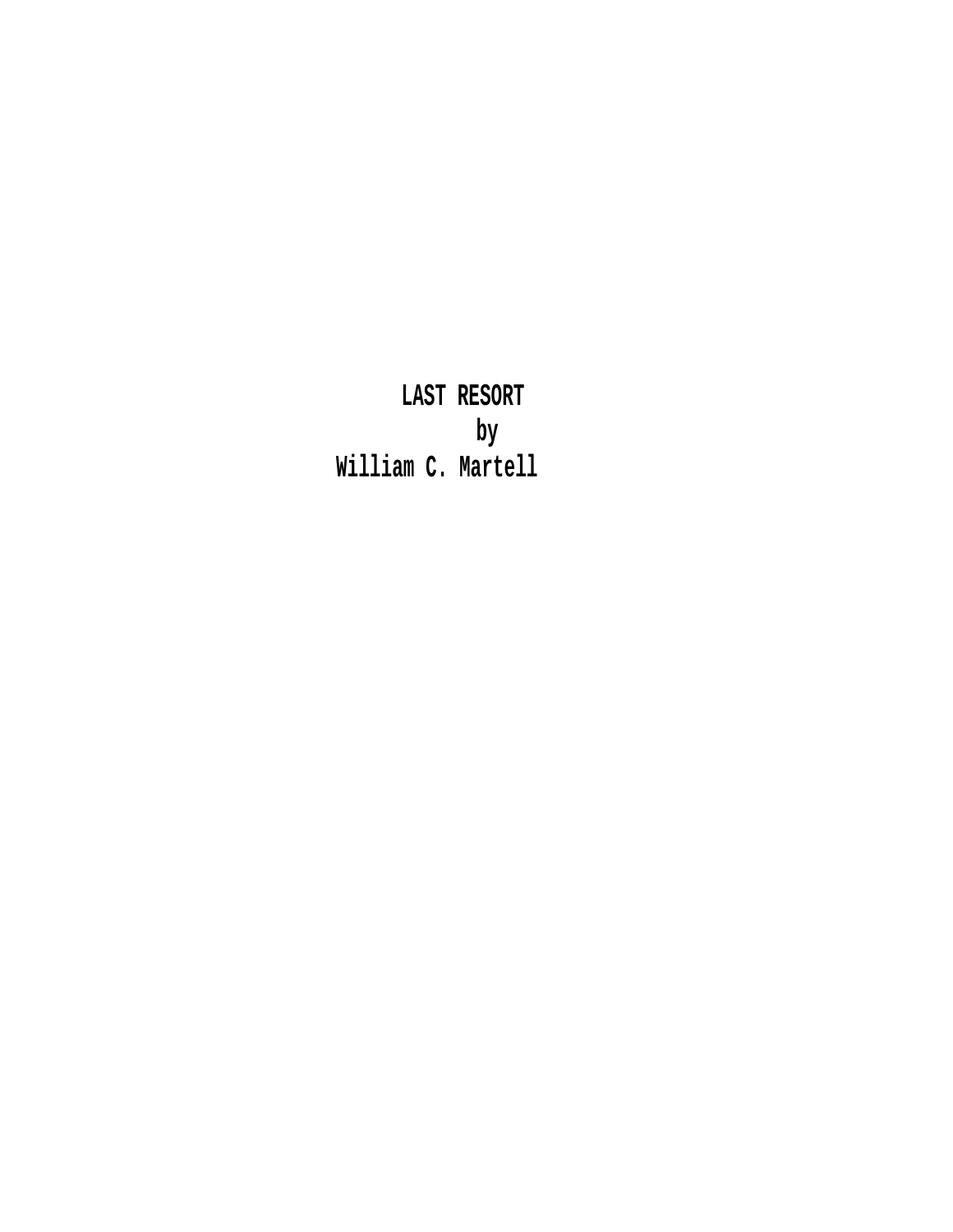ON TELEVISION: N.F.L. FOOTBALL GAME

The quarterback can't be seen under the pile of LINEMEN on top of him. The linemen get up, exposing parts of the quarterback, "Big" MARK BAILEY.

Mark stands up and brushes off his uniform.

MARK exudes a cocky self confidence, and a rugged joy for the game. Even if he wasn't making six figures a year, he'd still be out here playing.

Mark moves across the field to huddle with his team. The ANNOUNCER and the COLORMAN comment.

> ANNOUNCER There he is, Mark Bailey. He may not be the fastest man in the N.F.L. but he's certainly the most fun to watch.

> > COLOR

No doubt about it. He's singlehandedly put the FUN back in football.

The ANNOUNCER, a Al Michaels type, smiles at the Terry Bradshaw-like COLORMAN.

Mark gives the camera a big smile, moves into the huddle.

COLOR Everyone wants to know what Big Mark's gonna do next.

### ANNOUNCER

Already this season, he's used several of yesteryear's more unusual plays to gain yardage and bring the Panthers to victory. The 'Flying Wedge', the 'Quarterback Sneak', and even the 'Statue Of Liberty' play...

The huddle breaks up.

COLOR

I'd never seen that done before. When I was playing, we wouldn't even think of doing something that strange.

The team assumes their positions on the line.

ANNOUNCER There's the snap. Looks like a pass play, Gilman's going out long... But wait! Mark Bailey's running.

Mark circles the rush of linemen, speeds towards the goal.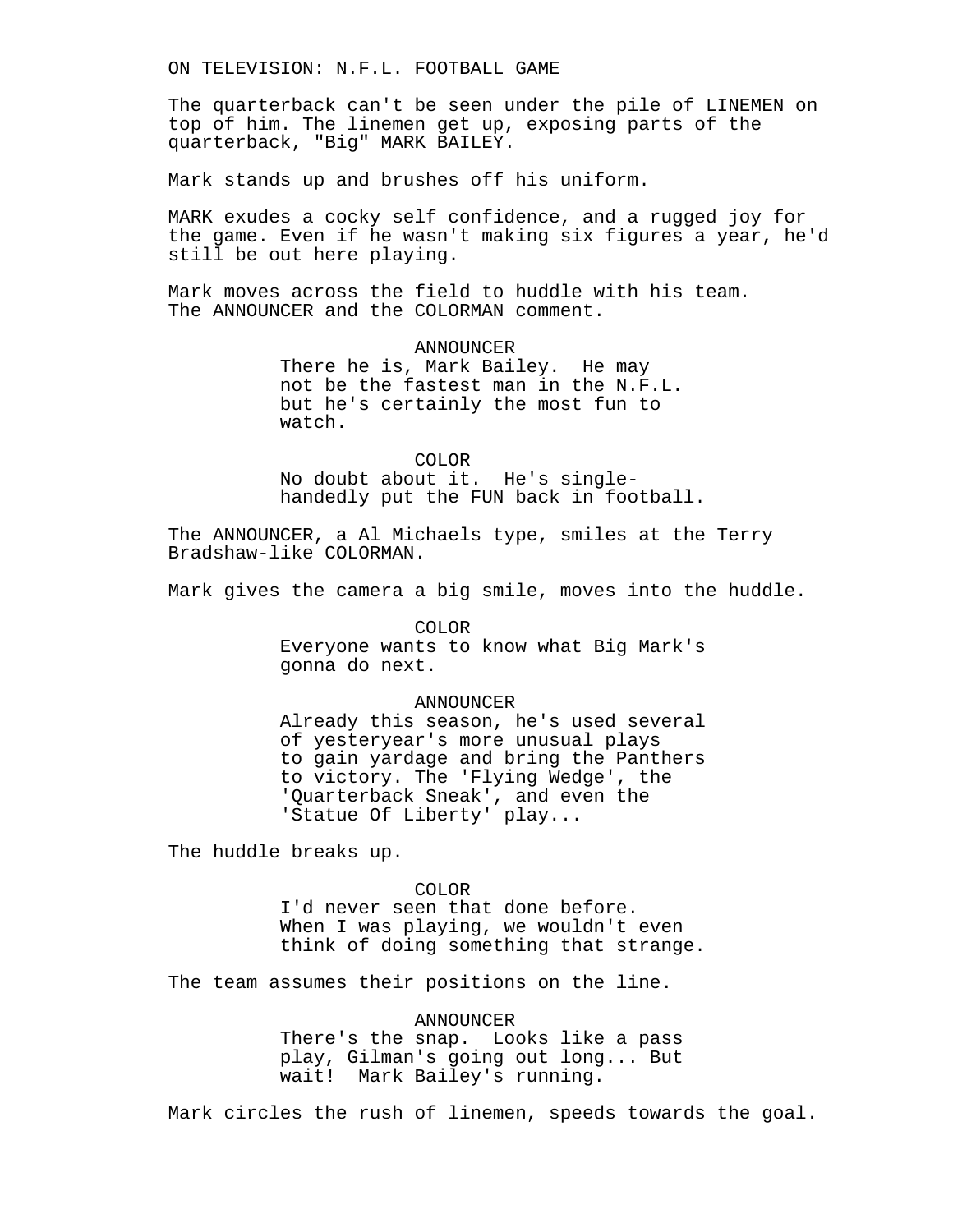### COLOR Running like a son of a bitch!

### ANNOUNCER

Look at that! Look at him run!

At the ten yard line, a pair of HUGE linemen SLAM into Mark.

Mark hits the ground with enough impact to drown out the play by play.

#### ANNOUNCER

Oh! Got him on the ten yard line. A definite first down which brings the Panthers into scoring position.

Mark doesn't get up. His left leg is twisted around in an unusual position.

> ANNOUNCER Something's wrong. Bailey's not moving. They're calling for a medic.

A pair of MEDICS with a stretcher run onto the field.

COLOR

Looks like Bailey is out of the game.

Mark Bailey is carefully loaded onto the stretcher.

An AMBULANCE pulls up on the field, and Mark is loaded into the back.

INT. MARK'S APARTMENT -- NIGHT

The television screen freezes as the tape in the VCR reaches its conclusion.

The lighted controls go from PLAY to REWIND - tape whirring backwards. The television screen shows only snow.

MARK BAILEY is asleep in a Lazy-Boy chair. Not as young as he was on television, almost a dozen years have passed.

Light from the television flickers across his face. On the arm of the chair next to him a bentwood cane hangs.

EXT. LAS PALMAS MOTEL -- NIGHT

Through a gap in the curtains, Mark can be seen sleeping.

His apartment is attached to the office of the Las Palmas Motel on Key West - a 1950s style resort gone to seed. Bright colors, maybe even a few palm trees. You'd complain to your travel agent if they sent you here...

FADE OUT.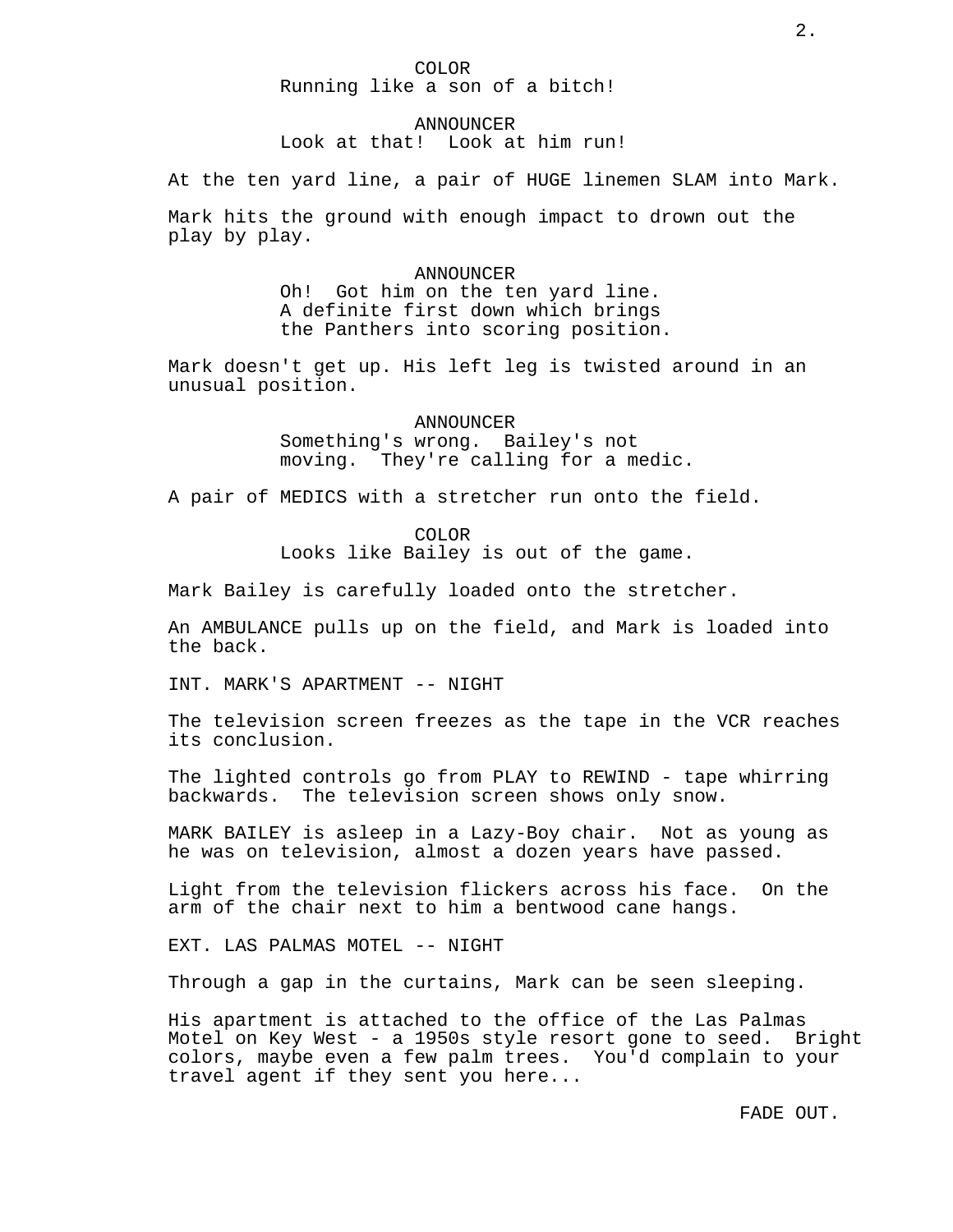FADE IN:

INT. LAS PALMAS OFFICE -- DAY

Behind the counter Mark checks over the registration card for the couple across from him. Another couple is leaving, drops their key on the counter.

#### MARK

Thanks, hope you enjoyed your stay.

Mark grabs the key for unit six, hands it across the counter. Mark notices their wedding bands don't match. Neither has luggage. Both in business attire.

> MARK Unit six. To your left, in the corner. Enjoy your stay.

The MAN takes the key and the WOMAN's arm and leaves.

The phone rings.

MARK Las Palmas Motel. Yes. We have a unit available for this afternoon.

A MAN comes in and drops off a room key on the counter.

MARK Thanks. Yes: Forty nine ninety five plus tax.

The door opens again, and two people enter.

When Mark sees the woman, ends the phone conversation.

MARK

Good-bye.

LACY HALLIDAY is the most beautiful woman Mark has ever seen. Dressed in a clinging wrap skirt cut very low in front. Lacy is beautiful, seductive, and accompanied by a man with a gun not very well concealed under his coat.

RAOUL AZUL is a short Hispanic dressed in an exaggerated suit and enough gold chains to sink a ship.

Lacy looks at the pile of returned keys on the counter.

LACY Too much work for one man. If you d like, I'll write the owner. Get you some more counter help.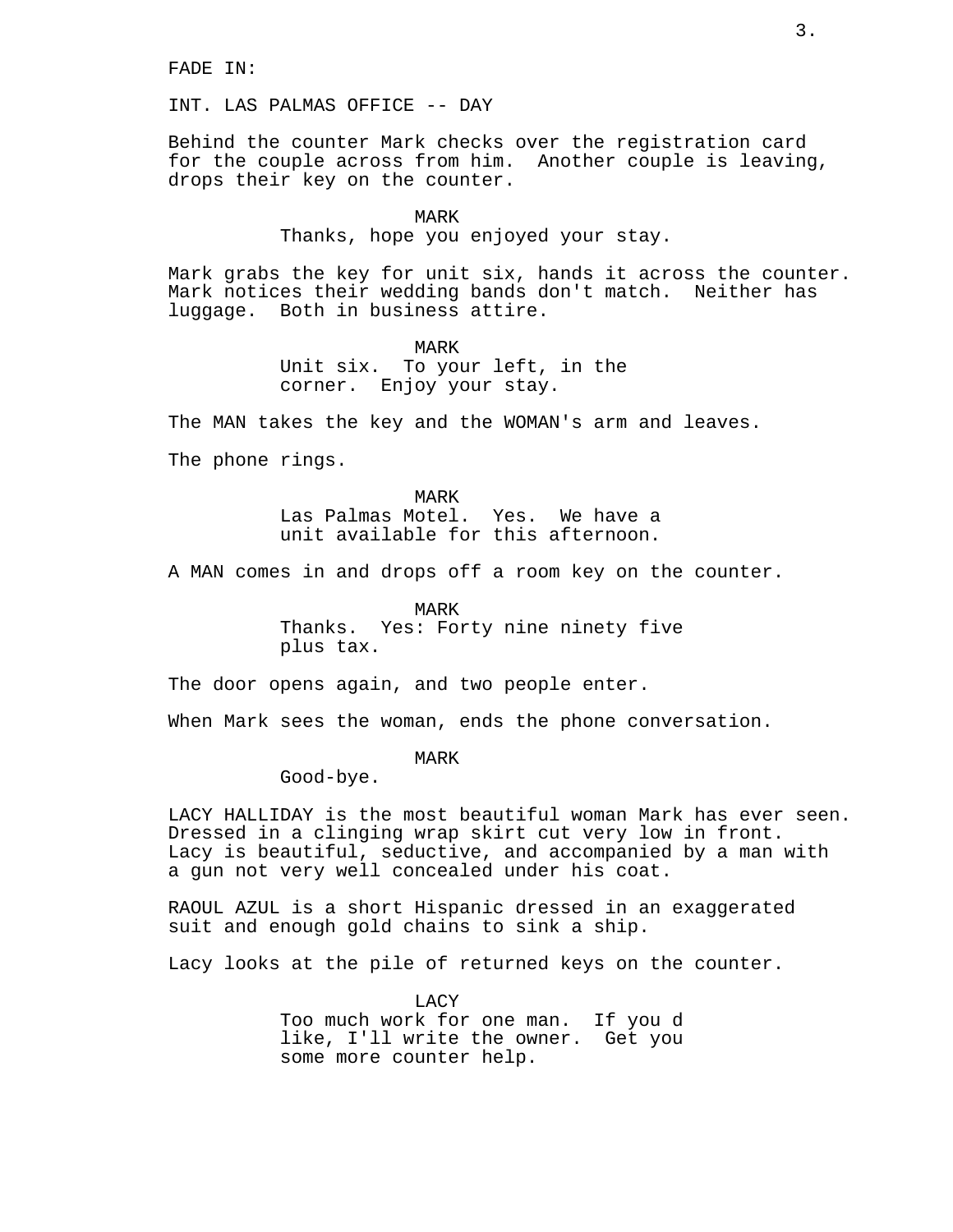MARK I AM the owner. But you can still write me if you want.

Raoul doesn't like Mark flirting with his woman.

RAOUL My wife and I need a room. Two weeks.

Mark looks at Lacy's hand. No wedding band. He grabs a pair of keys to unit seventeen.

> MARK Unit seventeen. AT the back of the motel. Quiet. Fill out the card, here, it'll be two hundred and fifty a week, including tax.

Raoul sets down his briefcase and fills out the card, then pulls five crisp hundred dollar bills from his wallet.

> RAOUL You accept cash?

> > MARK

Sure do.

RAOUL You have a safe? I have some important papers in my case.

Mark points to the big upright safe directly behind him.

MARK Right there. Also rent fishing equipment and sell live bait.

Raoul watches carefully as Mark opens the safe and places the briefcase inside.

MARK

Anything else?

Raoul shakes his head no. Mark looks at Lacy and smiles.

MARK

Then have a nice stay.

Lacy returns Mark's smile, then follows Raoul out.

Mark steps from behind the counter to watch her glide down the walk, past the pool, to unit number seventeen.

He is hooked.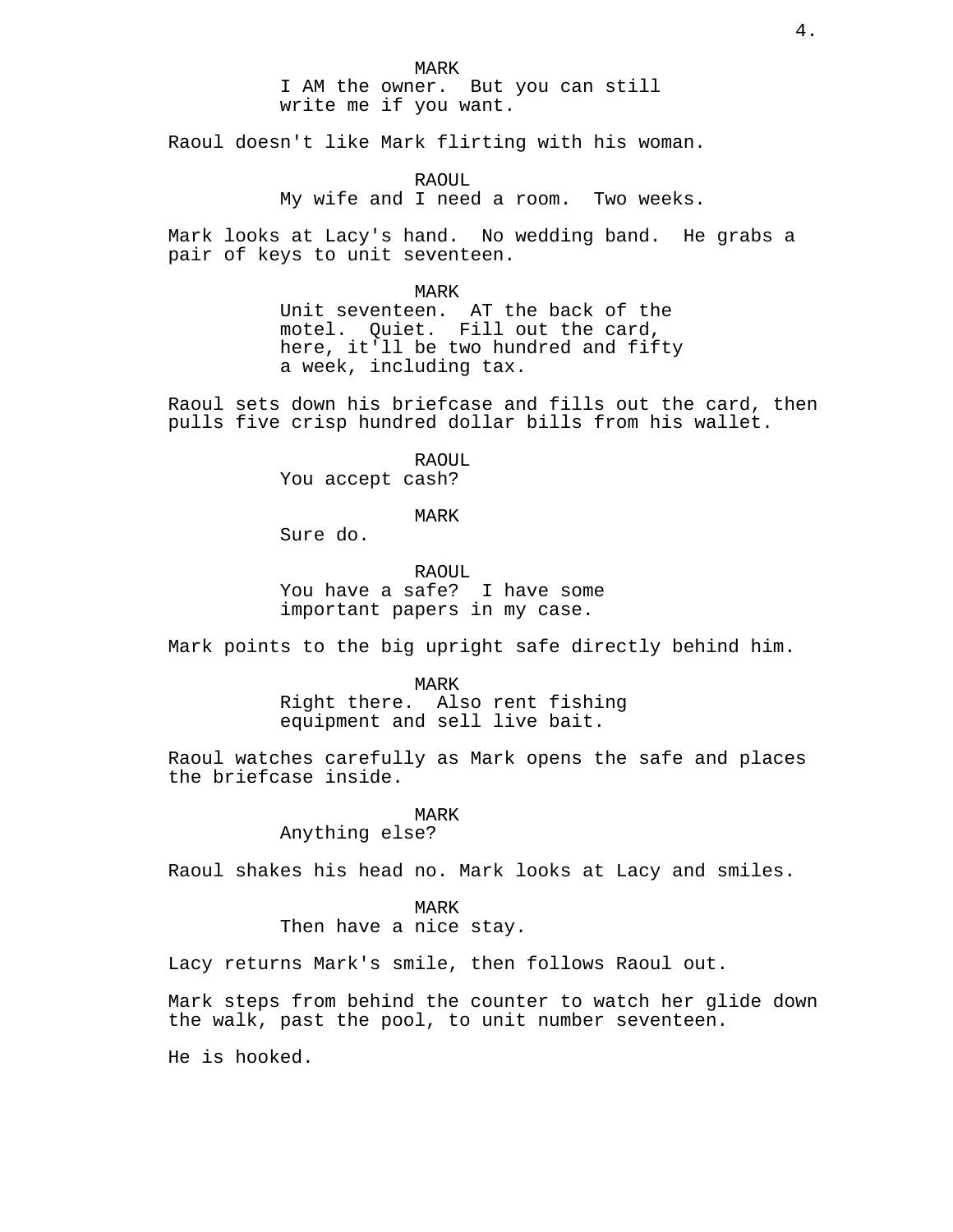EXT. POOLSIDE -- EVENING

The Las Palmas Motel is shaped like a horseshoe with the pool in the center. Twenty units with the office like a spur on the left end of the U. From behind the counter, Mark can see anyone coming or going.

Mark makes his rounds, feeling good, not carrying his cane.

HELEN GARROWAY steps out of unit 12. Wholesome good looks and skin that freckles instead of tans.

> MARK How you doing today, Miss Garroway?

> > HELEN

Good, thanks.

Helen leaves the complex.

At the back of the Motel, an archway leads to the dock. The Palms can take drive ups or sail ups. Mark looks through the archway at a pair of boats tied up at the dock.

> MARK Busier than I thought.

Mark hops the the low privacy wall to the pool.

Sitting in a chaise lounge is BOBBY WALKER, an ex-Miami cop in shorts, a LOUD print shirt funky sunglasses, 35mm camera around his neck. Bobby has a cooler filled with beer, and a there's pile of crushed cans on the cement around him.

MARK

Bobby.

#### BOBBY

Have a beer.

Mark pulls up a webbed chair and Bobby hands him a beer.

MARK Rent's two weeks late.

BOBBY Tell it to Miami P.D. You'd think, a guy takes four bullets in the chest,

the least they could do is get the pension check to him on time.

MARK Just make sure I get it.

BOBBY Hey. I been living here, what? Four years? I ever stiffed you?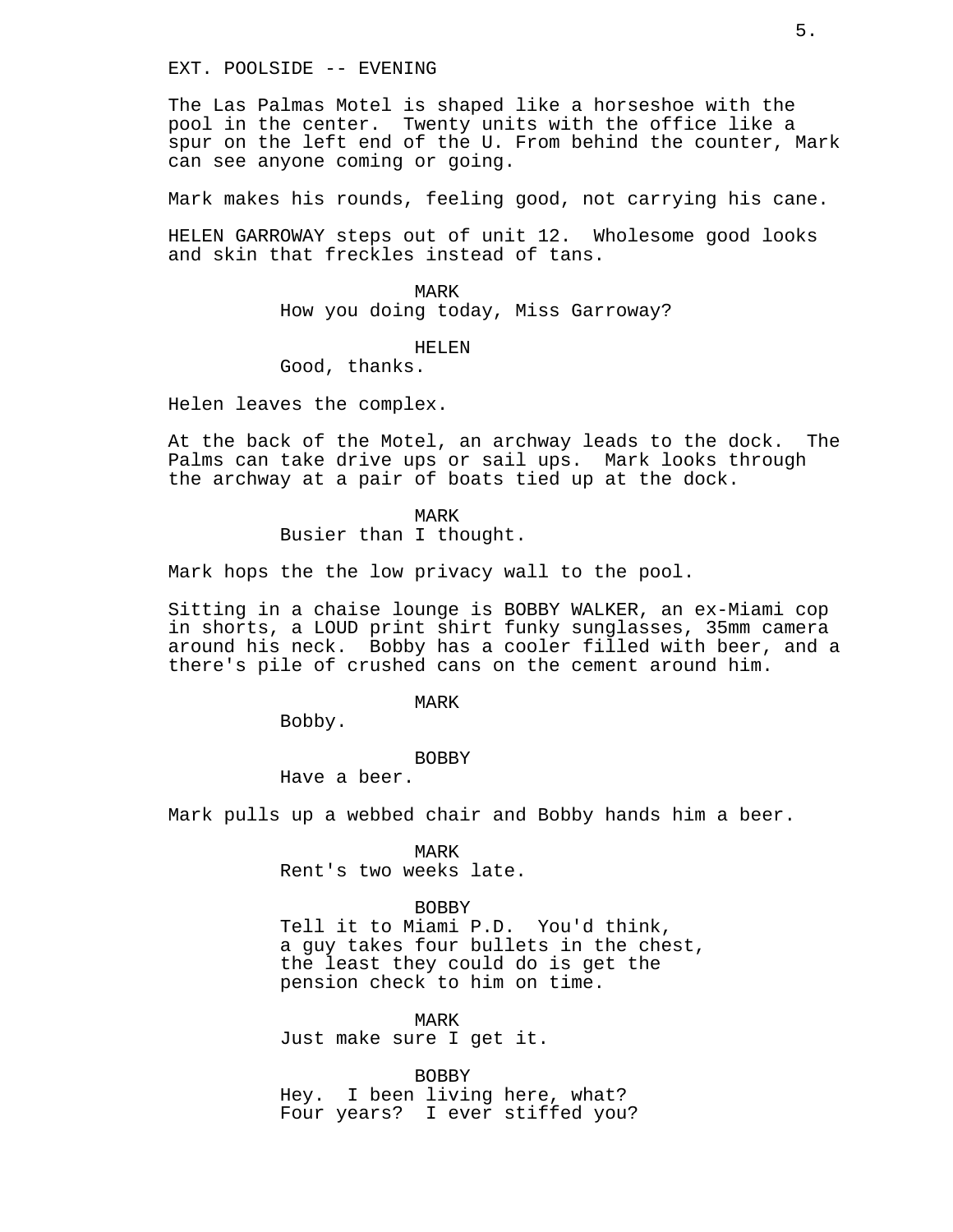MARK You never paid it on time, either.

**BOBBY** Give me a break. Think of all the money I saved you in maid fees.

MARK Maria wouldn't go in your room on a dare.

BOBBY 'Fraid I'd slip it to her. You know she wants me. Always looking at me.

They laugh, finish their beers.

Bobby hands Mark another and pops one for himself.

Mark notes a pair of binoculars slung over the back of the chaise lounge.

> MARK What's with the binoculars?

> > BOBBY

Just watching the nooner trade. Checking out the latest positions.

MARK

Bobby....

Bobby cuts him off.

BOBBY I'm just a curious guy. You know one of the Religious Retreat gals in four undressed with her shades open.

Mark looks up to number four.

The venetian blinds are open and he can see GLORIA and JESSIE, virginal looking girls, walking around in very modest dresses.

Mark puts a hand over his eyes, turns away.

BOBBY You can't tell me you're not just a little curious about that nurse in<br>twelve. That's centerfold material That's centerfold material.

MARK What about the Janowskis in ten?

Bobby wrinkles his brow in horror.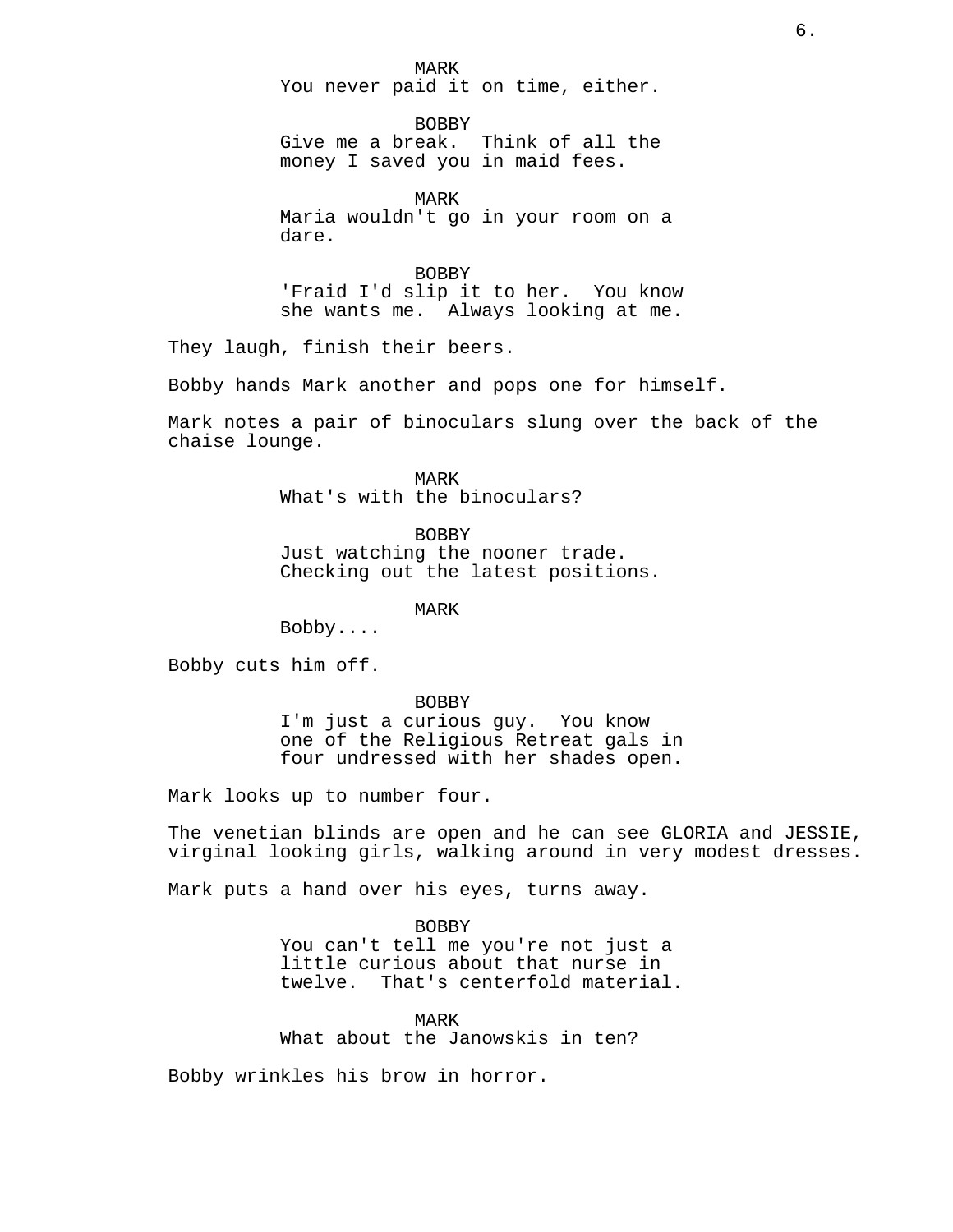#### BOBBY

Jesus, Mark. Who wants to look at sagging tits and gray pubes? You sick or something?

MARK You're the one peeping.

### BOBBY

Rand, the guy in five, I think he's a Vampire. Wears his sunglasses at night... Just like in the song.

Mark holds up his hand to cut him off.

MARK

You know I don't like to know about the guests. I never go in their rooms. That's why I got a maid.

BOBBY You're never going to see them again.

### MARK

Bobby, that's their private lives in there. None of my business. I don't want to peek through their windows and find out what they're doing. I don't want them peeking through MY windows and seeing what I'm doing.

BOBBY What are you afraid of seeing?

MARK

Nothing.

BOBBY Wrong. You're afraid of seeing people as they really are.

Mark crushes his empty can.

MARK I'm just not interested.

He tosses the empty in the trash can - makes he shot.

BOBBY If I had naked pictures of the nurse, you'd be interested...

MARK

Maybe.

Bobby laughs at Mark, tosses him another beer.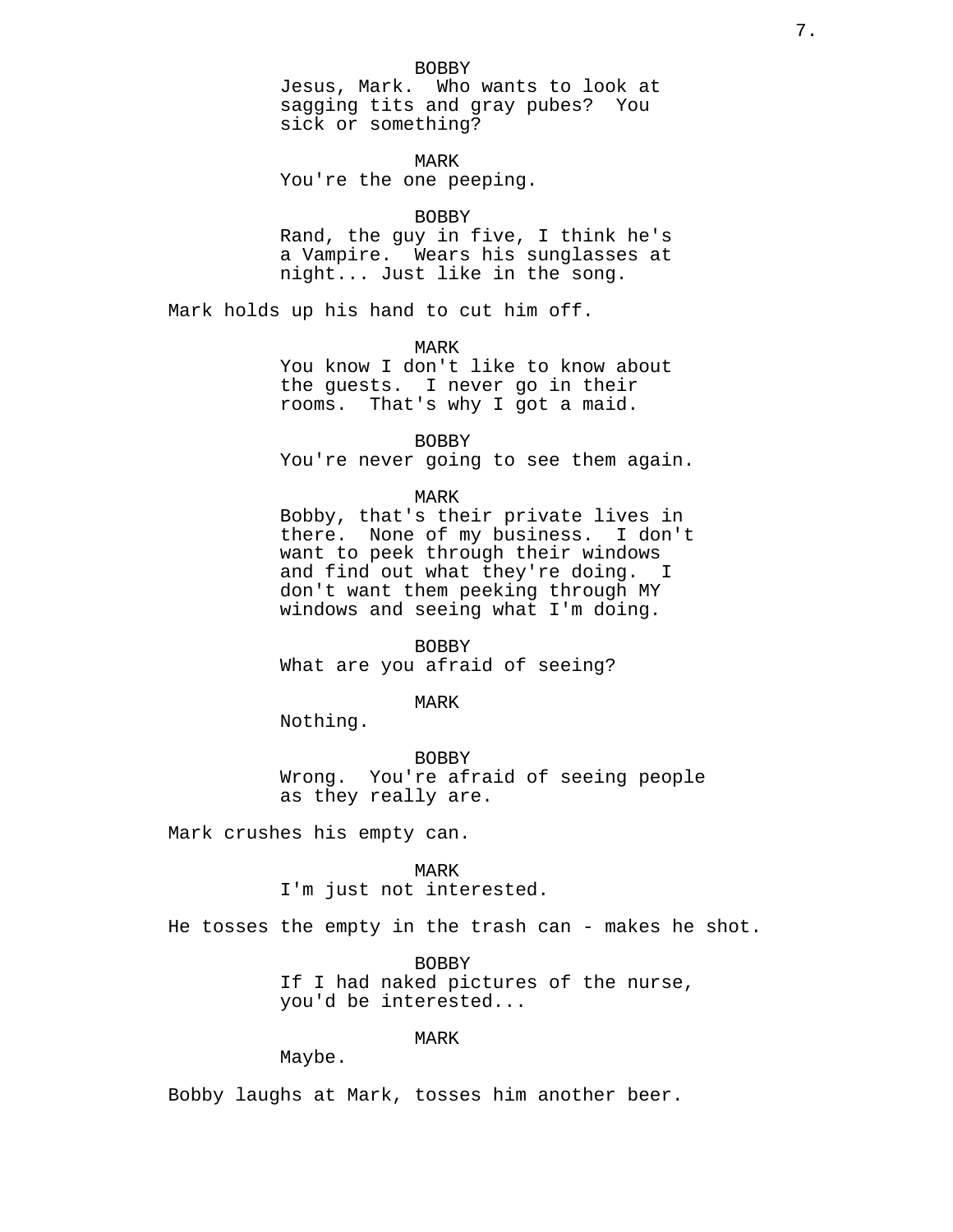# BOBBY

You're so full of shit.

Mark catches the beer, joins in Bobby's laughter.

EXT. LAS PALMAS MOTEL -- NIGHT

The flickering neon reads "LAS PALMAS MOTEL. RENT BY THE DAY, WEEK, MONTH" The NO VACANCY lights on for the night.

EX. LAS PALMAS MOTEL -- DAY

Neon still flickering, but the NO VACANCY is off.

Cars leave the parking lot - the nooner trade.

INT. LAS PALMAS OFFICE - DAY

Mark behind the counter, hanging up keys from the nooner trade, when Bobby pops his head through the office door.

> BOBBY Going to the store to get some beer. Want anything?

> > MARK

Nothing I can think of.

BOBBY I'll get extra beer, just in case.

Bobby nods and ducks out.

Mark with the keys, then switches the phone to 'exterior bell', strolls out of the office.

EXT. POOLSIDE -- DAY

Mark limps around one of the umbrella tables to look at the pool. No one it in, no leaves in it.

#### MARK

# Clean it tomorrow.

He takes a look at unit 17 - where Lacy and Raoul Azul are.

MR. and MRS. Janowski leave unit 10, dressed for the beach. A pair of retired folks from New York, who bring the brotherly love of that city with them wherever they go.

> MARK Mr. and Mrs. Janowski. Enjoying your stay in Key West?

MR. JANOWSKI It's not New York.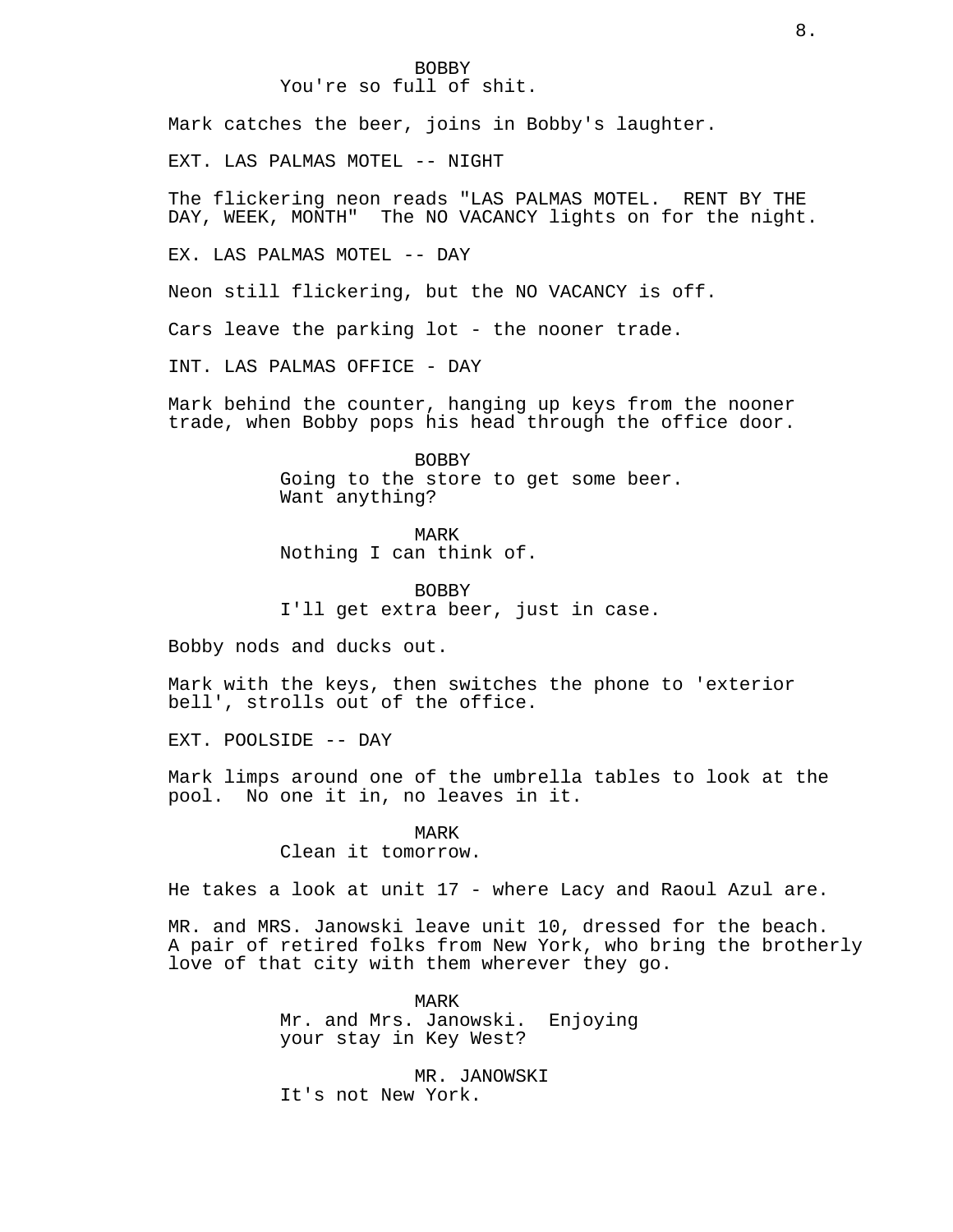MARK Yeah, but we're working on it.

MR. JANOWSKI Too damned quiet. Can't sleep.

MARK You want, I'll hire some kids to keep you awake.

MR. JANOWSKI You getting lippy with me?

MARK Just trying to make your stay more enjoyable. Just call me.

The Janowskis mumble to each other as they leave.

Mark sits in the same webbed chair as last night, sipping a can of beer, eyes closed to the glare of the sun. Hears footsteps from the other side of the pool. Female footsteps.

Lacy lays out a towel on a chaise lounge; dressed in an abbreviated white bikini that shows every tanned curve.

MARK

Afternoon.

Lacy goes to the diving board at the deep end and gracefully dives in. Water splashes.

Mark sips his beer while she does a couple of laps.

She swims over to the side of the pool near Mark.

**LACY** 

Who's minding the store?

MARK On automatic. Slow time of day.

LACY

You mean: all the "Mr and Mrs. Smiths" have checked out?

MARK

(laughs) Sign out front says "Rent by the Month, Week, Day". Most folks only rent for an hour. Welcome to Key West, where the wealthy come to play.

She takes the beer from Mark's hand, has a sip.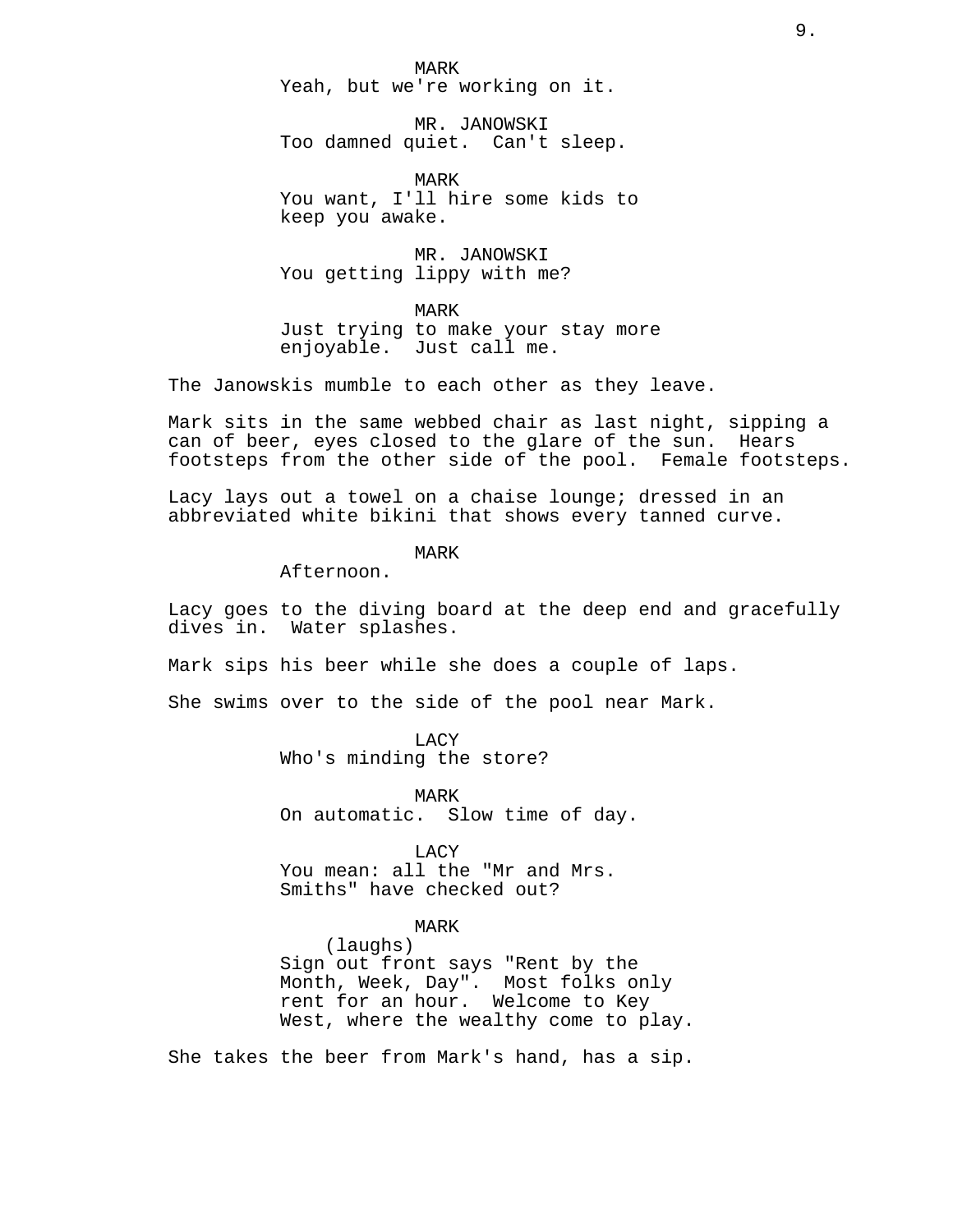LACY

You don't belong here. I can't see you running a 'Hot Sheet' motel.

MARK

Why's that?

LACY Too smart. Too good looking. What happened to your knee?

MARK Got sacked on the ten yard line.

LACY High school? College?

MARK Pro ball. I used to quarterback for the Panthers. Mark Bailey.

LACY

Lacy Halliday.

They shake. Mark doesn't want to let go of her hand. A charge of sexual electricity passes between them.

> LACY I've been here four days, surprised you haven't made a pass, yet.

MARK Didn't know you were an eligible receiver.

LACY Would have been nice if you'd have

tried. No harm in flirting, is there?

MARK Your husband wouldn't object?

LACY Husband? Oh, you mean Raoul.

On cue, the door to seventeen opens and Raoul steps out, dressed in one of his exaggerated suits.

> RAOUL Lacy! Come get dressed. We'll be late for dinner.

She answers over her shoulder.

LACY On my way, Raoul.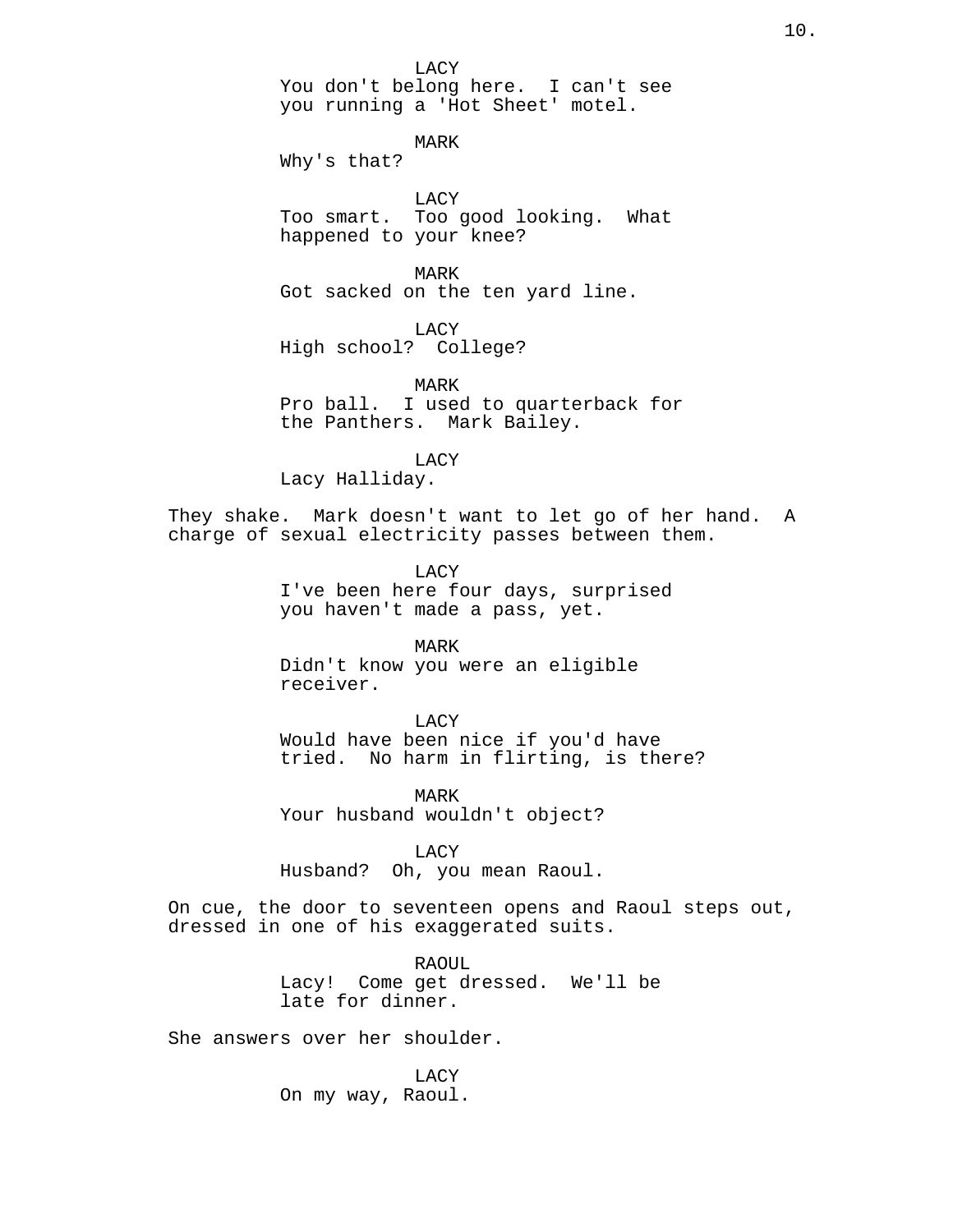Turns back to Mark and smiles.

LACY This was fun. Let's talk again.

MARK Sure, have a good one.

Lacy swims to the shallow end, walks up the steps to Raoul.

After Lacy disappears inside, Raoul gives Mark a smile and closes the door.

> MARK She's yours, I get it.

A noise behind him. He spins to see... Bobby standing behind him with a twelve pack of beer.

> BOBBY Interesting conversation?

MARK She didn't know who I was.

Bobby sits down and rips into the twelve pack.

BOBBY

You been out of the game too long. Cold one?

Hands Mark a beer, takes one for himself.

MARK

Thanks.

BOBBY Interesting couple. I been watching them for the past couple'a days.

MARK

Looking to get busted for peeping?

Bobby takes a sip of his beer, sits back.

#### BOBBY

Fucking Cubano and his 'chiquita blanca'. They sure like the blondes, don't they? You think it's the skin contrast thing? I tried me a white girl once, and it was kinda cool. Ebony and ivory - like that song.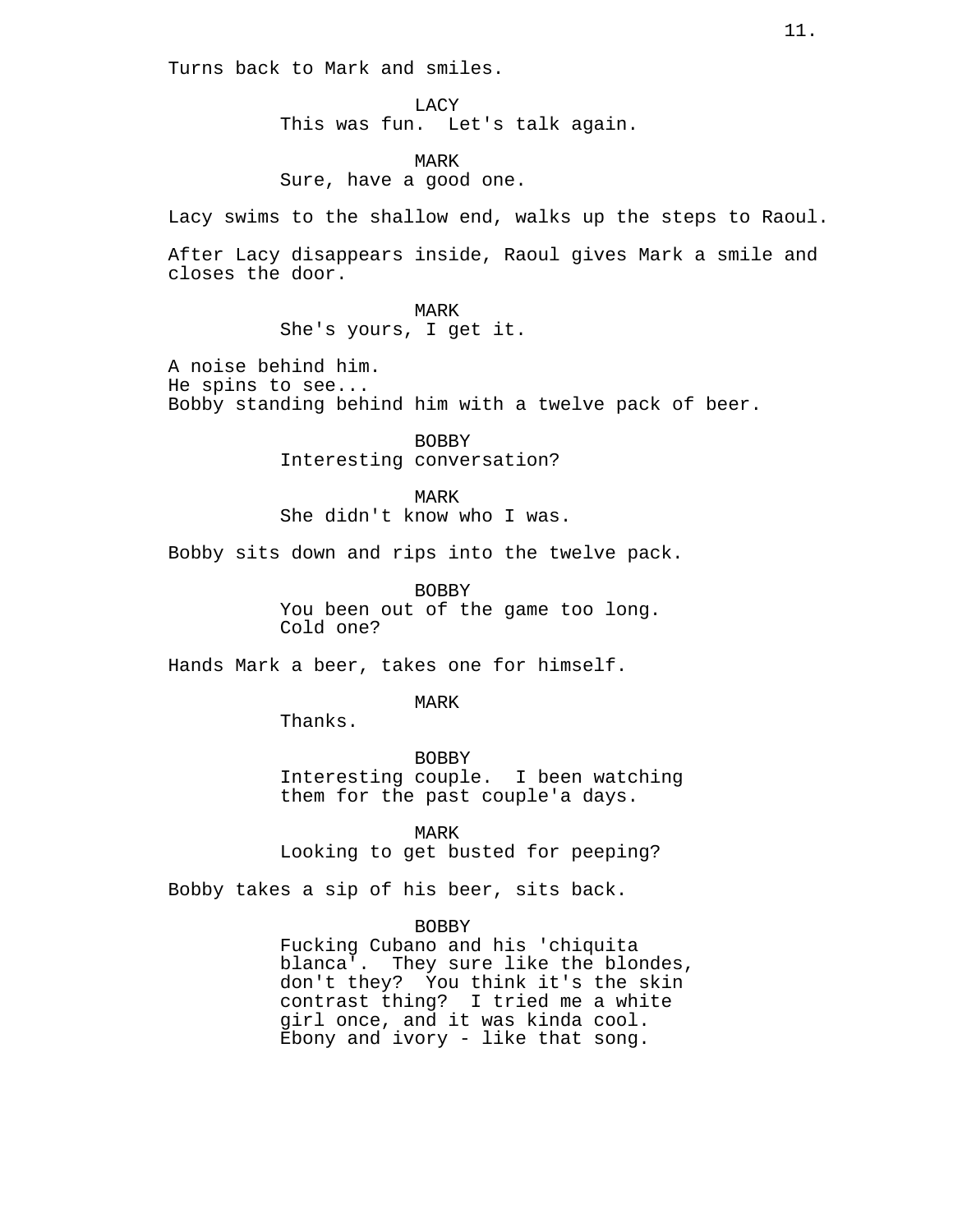BOBBY That Raoul guy is bad news. Seen his gun? He don't leave home without it. Always strapped.

MARK None of my business. Little guy, maybe he's insecure.

BOBBY Gets a lot of visitors, too. Two, three a night. They come in boats and leave in taxis.

#### MARK

Boats?

BOBBY You check your dock the past couple of days? Hardly any place to berth.

Mark looks at the archway to the dock.

BOBBY Go take a look.

EXT. LAS PALMAS DOCK -- DAY

Two dozen spaces, most of them filled.

Mark and Bobby walk past the boats, sipping on their beers.

Most of the boats are late model powerboats - every state except Florida as their home ports.

> BOBBY Know what I think? Stolen. I bet there's not one boat here that's not on the Coast Guard's 'hot sheet'.

MARK What kind of money's in stolen boats?

BOBBY Not much. But if the holds are filled with cocaine or pot or, God forbid, heroin, it makes for a great way to transport drugs, am I right?

MARK The Coast Guard would stop them. Search them.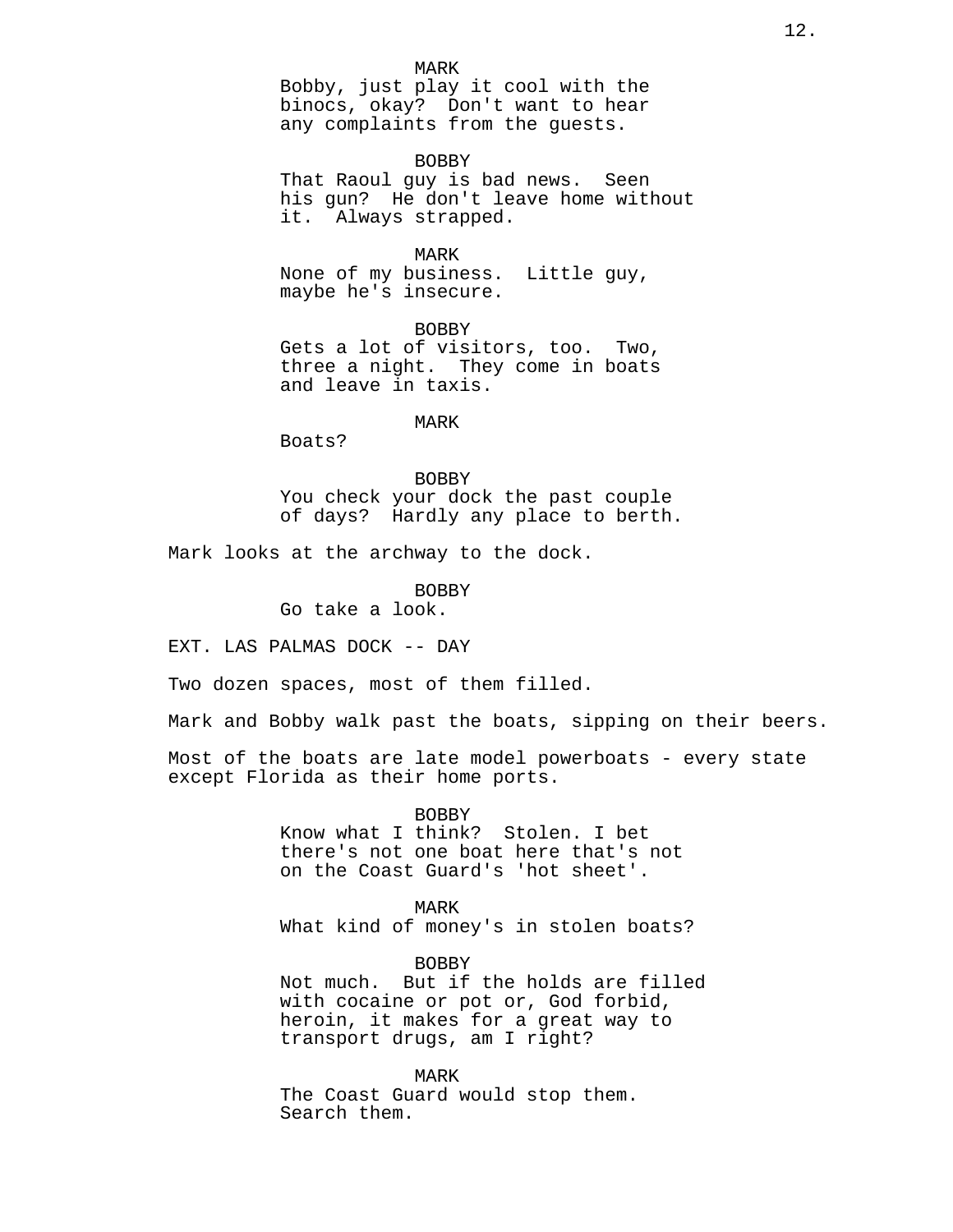BOBBY Maybe. But if it was some nice tourist couple from Texas, just tooling through the Gulf?

MARK Why'd they pick my place?

BOBBY

Look at it! It's perfect. Low profile shit-hole motel - no offense.

MARK

None taken.

BOBBY People come and go, all of named Smith. No one wants to see anything, least they be seen themselves.

MARK What am I gonna do?

BOBBY Have a beer and forget about it.

Bobby laughs and claps a hand around Mark's shoulders.

INT. SHERATON LUXURY HOTEL RESTAURANT -- NIGHT

A back booth. Raoul Azul has an after dinner coffee while he discusses business with William James Wright.

#### RAOUL

You think I'm trying to screw you?

WRIGHT is a suave gangster in the George Saunders mold, dressed in elegant evening wear.

### WRIGHT

Of course not. I am simply saying that you already have the merchandise.

Also at the table are Wright's henchmen:

NICK DRAGO, a creepy little Cuban with a huge scar on the side of his face.

RUSS LAMBERT, a huge ex-heavyweight boxer with squinty eyes.

Lacy Halliday sits at Raoul's side, bored.

Raoul plays nervously with a Hotel matchbook.

RAOUL Two boats missing.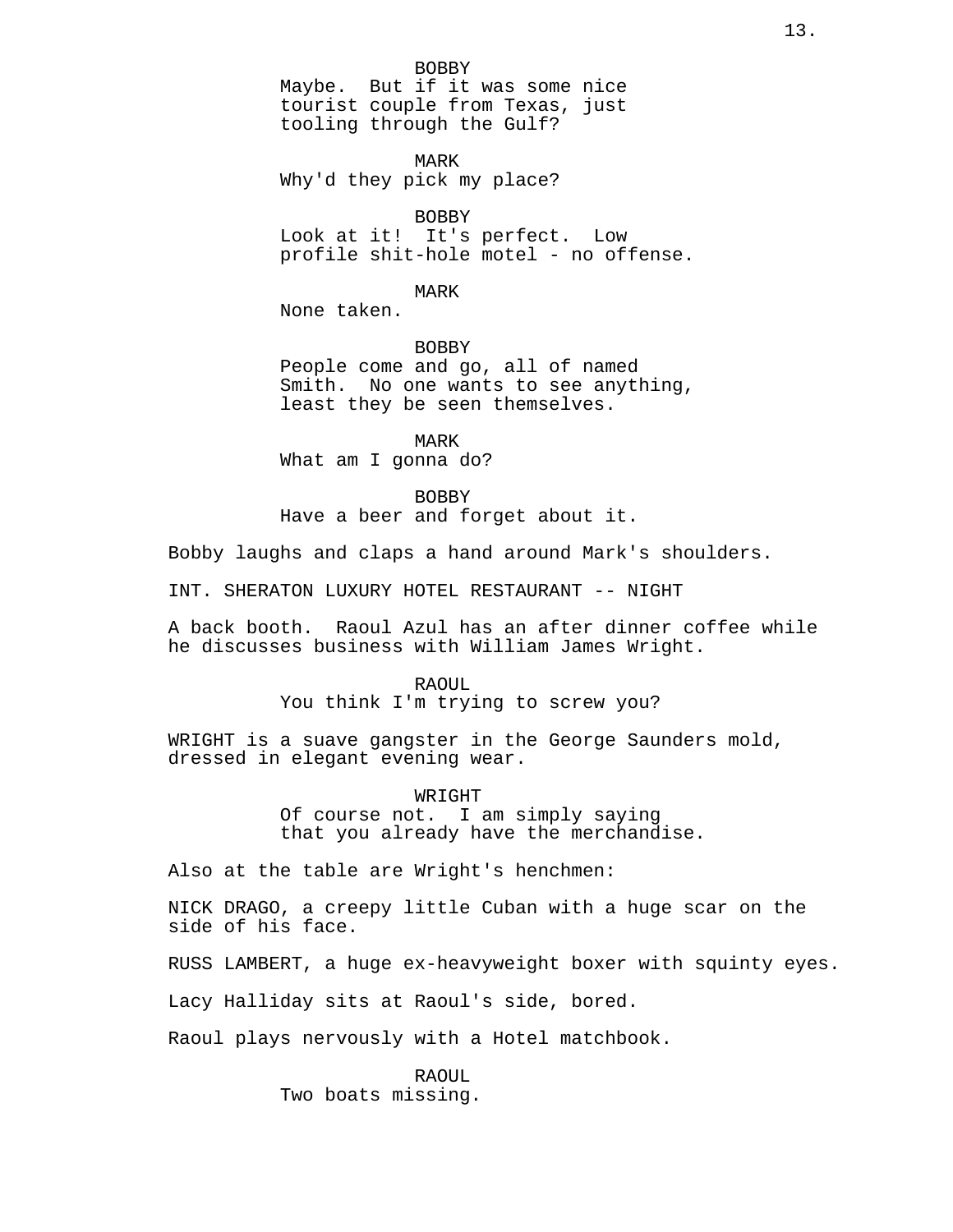### WRIGHT

They'll be delivered tomorrow night, I promise you. But it would be an error for you to take the merchandise without paying me. A grave error.

RAOUL

You'll get your money. I always paid before, right?

Raoul looks down at the matchbook for a moment.

#### WRIGHT

I'll give you two days to examine the merchandise. I'll expect payment Friday morning.

### RAOUL

You'll get your money. When I get my boats. You don't trust me? Well, you're the one who owes me boats. Two boats. You don't give me my boats, you see what happens.

WRIGHT Playing with matches is what gets your burned.

Raoul pockets the matches.

INT. MARK'S APARTMENT -- NIGHT

Mark lays in bed unable to sleep. Checks the time - 12:17am.

Throws on pants, grabs a flashlight, exits his apartment.

EXT. LAS PALMAS DOCK -- NIGHT

Mark walks to the boat on the very end of the dock. Kicks it with his foot.

> MARK (whispers) Permission to come aboard? Hello? Anyone home?

No answer. He jumps onto the boat, quietly climbs into the cabin and then flicks on the flashlight.

INT. BOAT -- NIGHT

Mark sweeps the interior of the boat with the light. Nobody here. He does a quick surface search... finds a newspaper - The Nassau Guardian.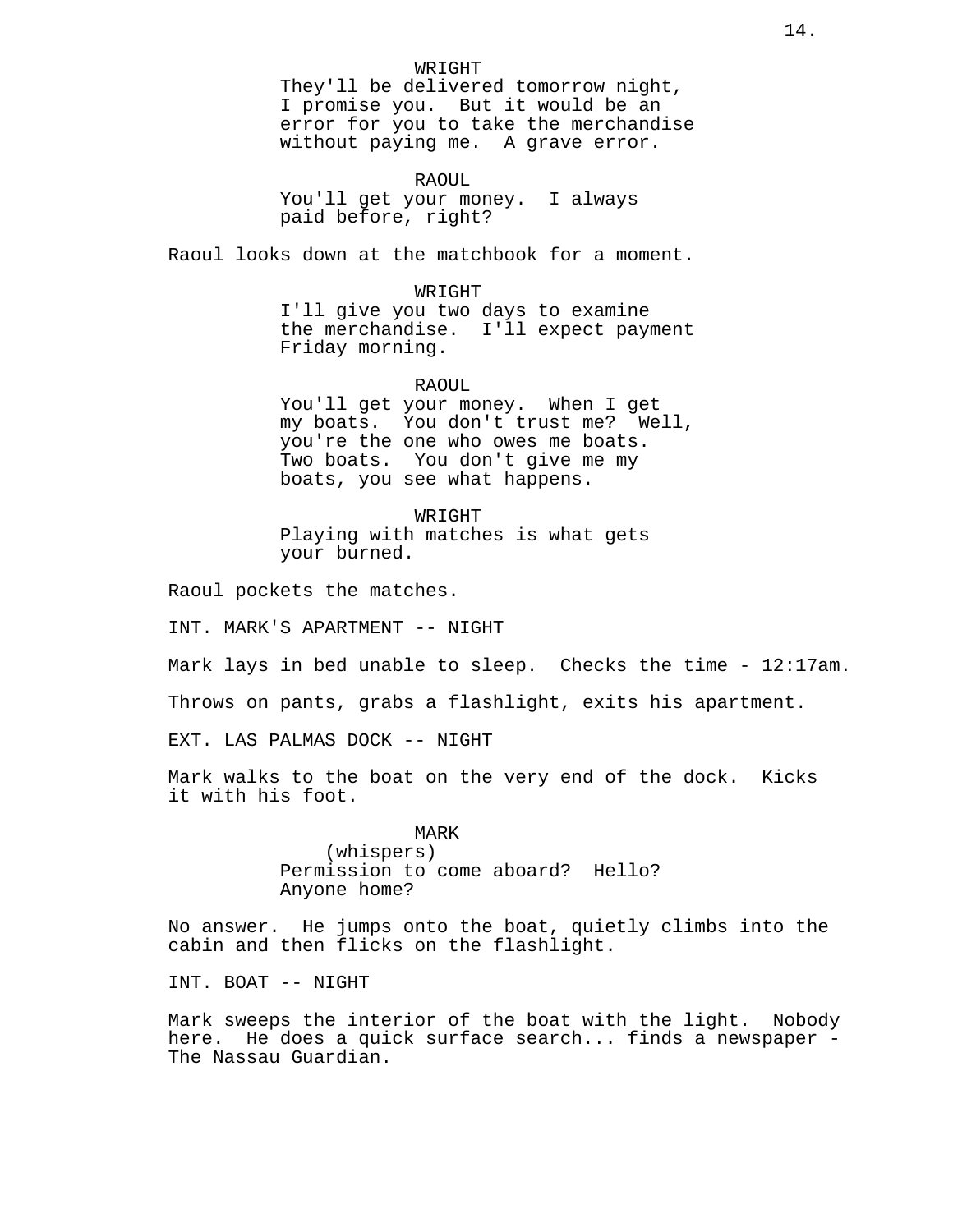MARK Maybe they were at the paternity trial?

He knocks against the wall, listening for hollow sounds. Goes all the way around the cabin. Nothing.

> MARK If you're a cop long enough, everyone seems suspicious.

Notices a rug on the floor, kicks it aside. Some of the deck seems to be a different color than the rest. As if it the wood wasn't as old.

### MARK

Recent repairs?

He pulls at the different colored wood... It opens up - a secret hatch. Exposing bags of cocaine inside. Maybe a dozen of them.

> MARK Why couldn't you use a Motel 6?

Closes the door, puts the rug back, clicks off the flash.

INT. LAS PALMAS OFFICE -- NIGHT

Mark crosses to the big upright safe. Stares at it for a few minutes.

#### MARK

Bury my head or look inside?

He spins combination dial spin, unlocks the safe.

Looks at Raoul's briefcase for a moment, then pulls it out.

Mark studies the polished chrome latches on the briefcase.

MARK Key locks. Pickable.

Opens the desk drawer, pulls out a pair of paper clips. Carefully picks the locks. Twice, he accidentally scratches the chrome with the clips. Can't get it open.

> MARK So easy on TV.

Mark hears the bell, spins around. Someone has entered the office!

Helen Garroway, dressed in a tied off shirt and jeans.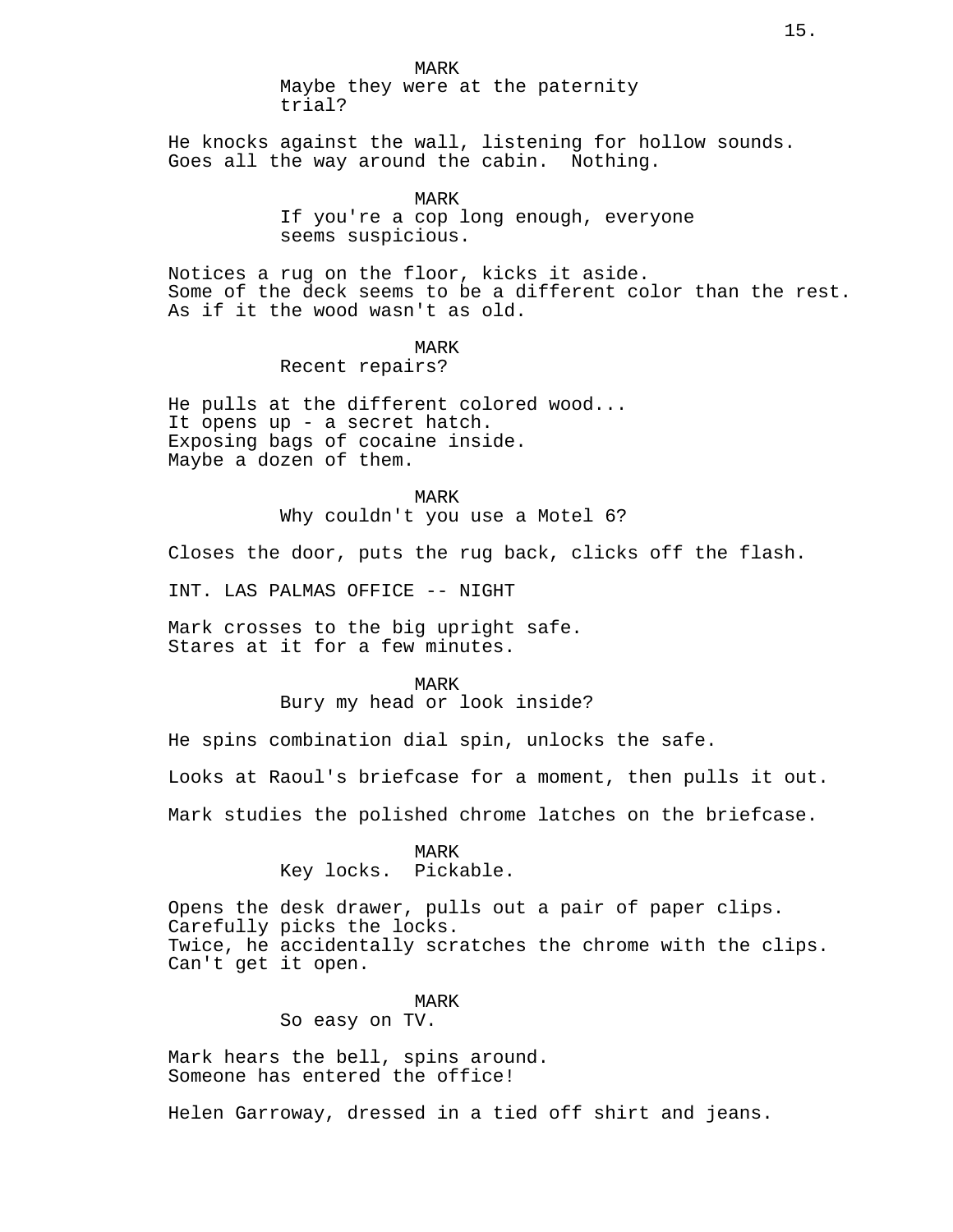MARK Miss Garroway...

HELEN

Call me Helen.

Mark positions his body between Helen and the open safe.

MARK

What can I do for you?

HELEN

Saw the lights on. Thought I'd come over and talk.

MARK Thought you'd still be out on the town. Bars haven't even closed.

HELEN

You go on vacation to get away from the boredom. Try to escape your life by changing your location. But you always bring yourself along.

MARK

You kind of have to, don't you?

HELEN

You think you're going to meet some new interesting people, but the guys in the bars in Key West are no different than anywhere else.

Helen moves to the left. Mark tries to keep the briefcase and safe covered.

> MARK You're a nurse, right?

> > HELEN

R.N.

MARK Don't you meet interesting people in your work?

HELEN

As soon as they're well, they always leave.

Mark looks down at his leg self consciously.

MARK You gonna ask about my leg?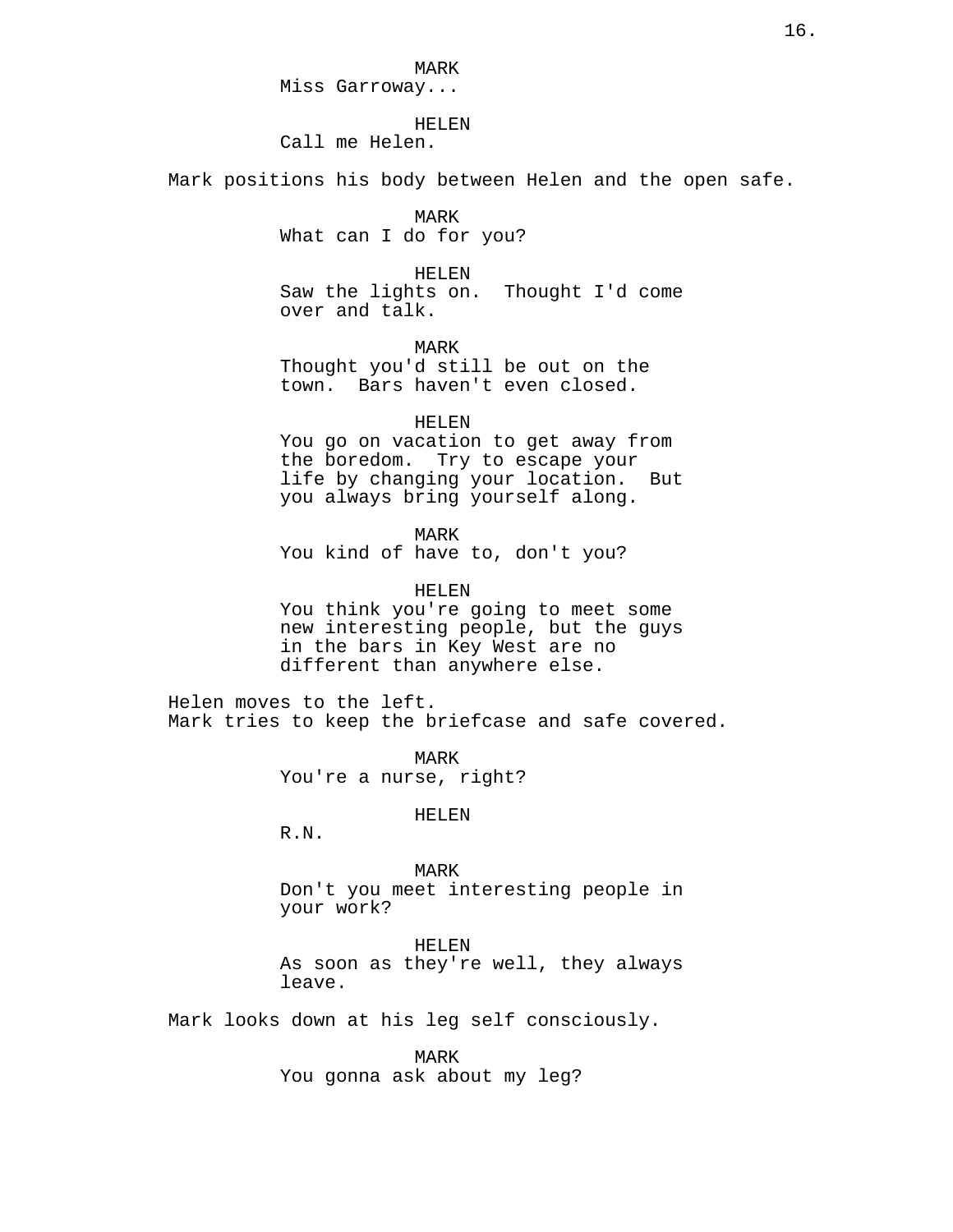HELEN Don't have to. I was there.

MARK You're kidding.

HELEN I saw all of your games, most on TV. But I was in the stands that day.

MARK My last day in the game.

HELEN And now you own this luxury motel.

Mark laughs, forgets about blocking the safe for a minute.

MARK

Live here, too.

Helen changes positions, looking past Mark.

HELEN

You got a bedroom back there?

Not an innocent question.

Mark moves a bit, blocks her view of the briefcase again.

MARK Living room and kitchen, too. Used to be two units, but I combined them.

HELEN

You can cook?

MARK Enough to get by. When I first bought this place, there were connecting doors between all the units.

HELEN

Really? Why'd they do that?

MARK

That's how they used to run 'Hot Sheet' motels in the old days. Rent one room to the man, the other to the woman, let 'em use the connecting door to get together.

HELEN It's easier to sleep around, now.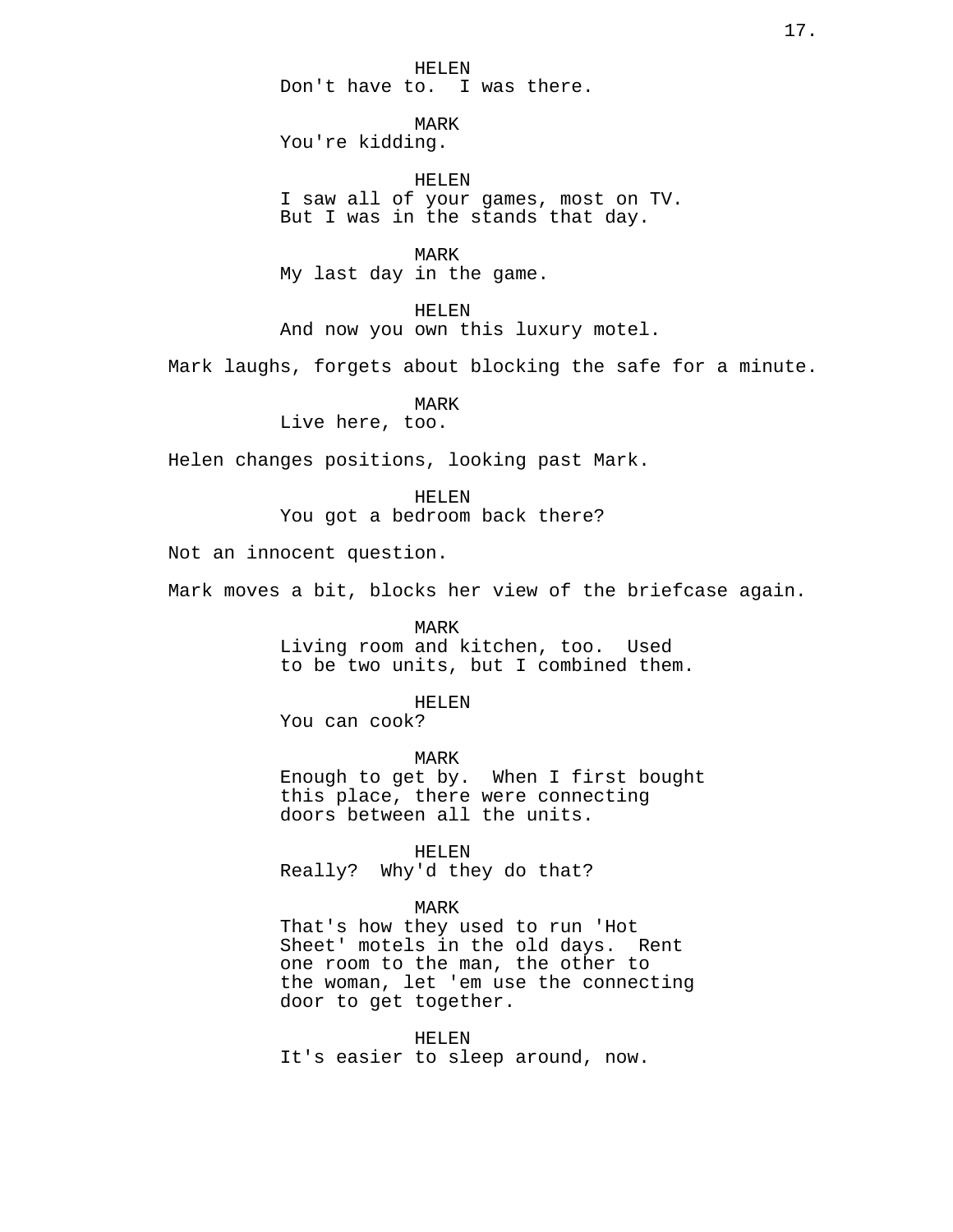Yeah. I nailed the doors shut and built closets around them.

HELEN You keep the place up pretty good. This wasn't my first choice...

MARK

But it was cheap.

### HELEN

Yeah. I figured I'd only use the room to sleep, so who cares? But the place isn't bad.

MARK

I'll use that next time I splurge for an ad in one of the travel mags.

HELEN

Why don't you advertise that you're the owner? Might bring people in?

MARK

That was the old me. The famous me. No one remembers. Not sure I really want them to.

### HELEN

I remember.

She touches his hand.

MARK It's late. I have to close up.

HELEN When you're finished, why don't you come over to my room for a nightcap?

MARK Can I take a rain-check?

Helen takes her hand away.

HELEN I leave next Tuesday.

She leaves without saying goodbye.

Mark watches her leave, thinking he handled that all wrong. He turns back to the briefcase, returning it to the safe. Spins the combination dial.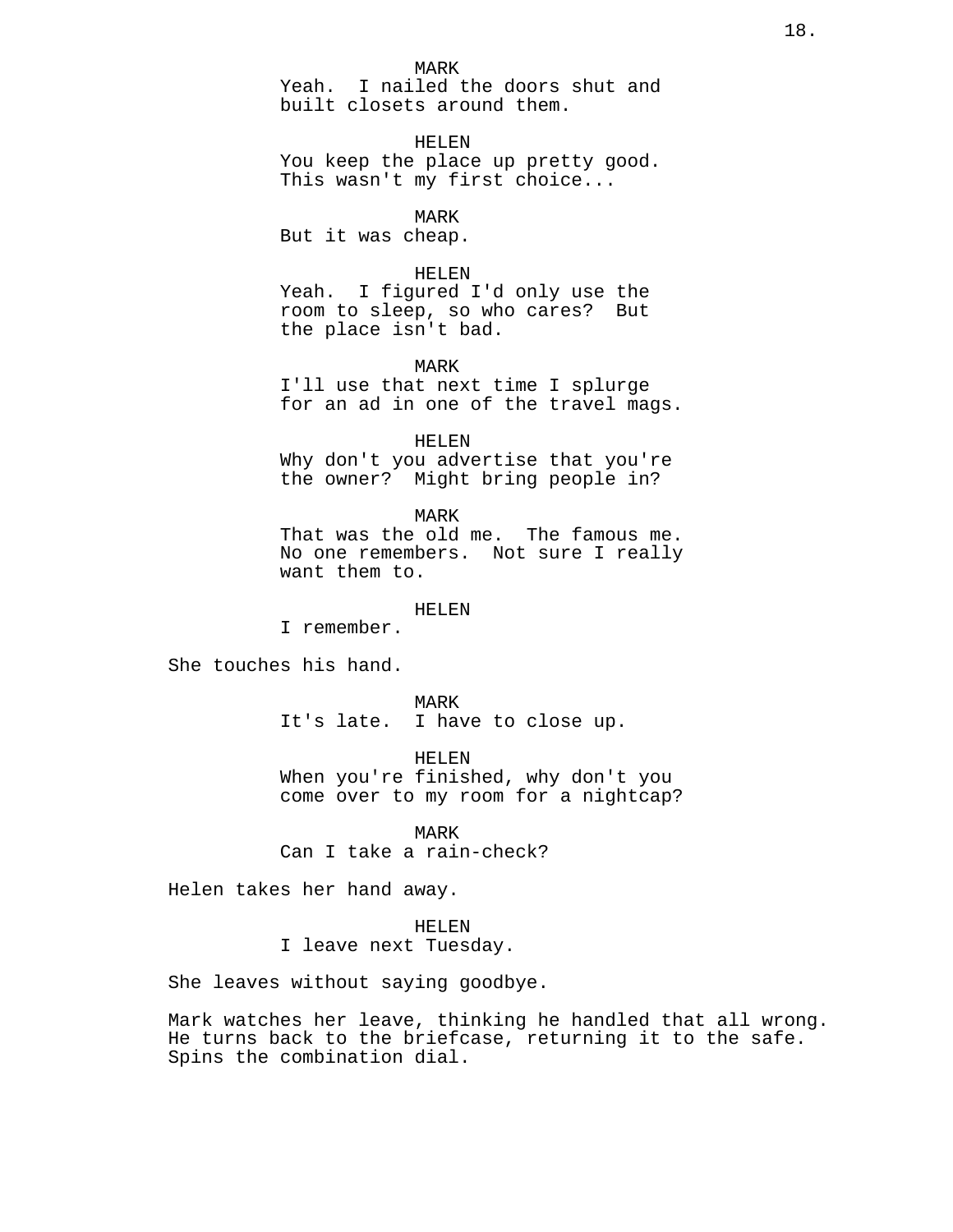INT. MARK'S APARTMENT -- NIGHT

Mark sits in his recliner, drinking beers. Conan on TV but he isn't watching, mind elsewhere.

> MARK They'll be gone in a week, take the boats with them. What do I care?

But he can't stop thinking about Lacy and Raoul and the hot boats on the dock and the cold cash in the briefcase.

FADE OUT.

FADE IN:

INT. MARK'S APARTMENT -- NIGHT

Mark is asleep in the recliner when a noise wakes him. Looks at the time on the VCR - 3:23am.

Splashing from the pool.

MARK Damned high school kids.

Grabs his cane, ready to chase them away.

EXT. LAS PALMAS MOTEL -- NIGHT

Mark sees that it isn't high school kids.

In the pale moonlight Lacy Halliday swims, her towel draped over a chaise lounge. It isn't until Mark gets to the poolside that he realizes she's swimming buck naked.

Lacy stops at the side of the pool.

MARK Pardon me, Miss Halliday. Thought it was high school kids.

Mark starts to leave.

### LACY

You don't have to go.

Mark stops, not knowing what to say.

**LACY** Why don't you join me?

Mark looks down to unit seventeen and Lacy smiles.

LACY Raoul's asleep. He probably won't wake up 'till noon.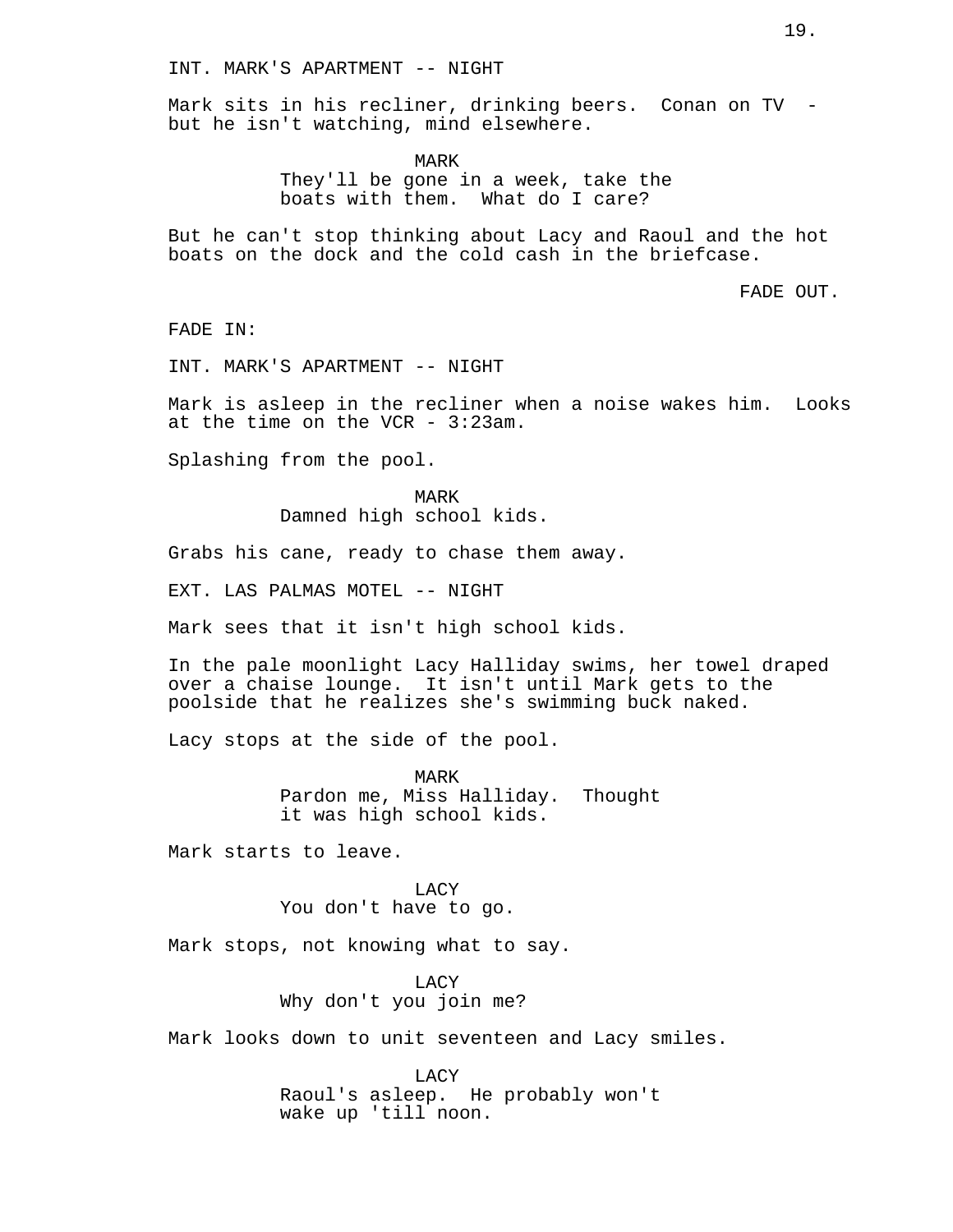MARK How's the water?

Pulls off his clothes, dives into the pool.

IN THE POOL

Mark and Lacy swim in the moonlight like playful dolphins. They surface and splash each other, laughing.

The door to number seventeen remains closed - Raoul asleep.

Lacy dives underwater. Mark searches the moonlight pool, trying to find her. She springs out of the water in front of him. Taking him in her arms.

> LACY Did I scare you?

### MARK

Not at all.

They kiss in the moonlight, steam from the heated pool swirling around them. He moves down to taste her nipple. Her hand moves down Mark's chest. He kisses her again.

Lacy disengages and paddles to the side of the pool, pulling herself out of the water and laying on the cool cement.

Mark follows her, hoisting himself out of the water.

AT THE SIDE OF THE POOL

They kiss, moonlight glittering off their wet bodies. Making love in the moonlight at the side of the pool.

Mark looks at the door to unit seventeen.

#### MARK

Hope he's a sound sleeper.

### LACY

Don't worry about Raoul.

Entwined with their passion is a little fear at the possibility that Raoul might catch them. And kill them.

Lacy's climax is frighteningly vocal.

Mark looks at unit seventeen, expecting a light to go on.

Nothing happens.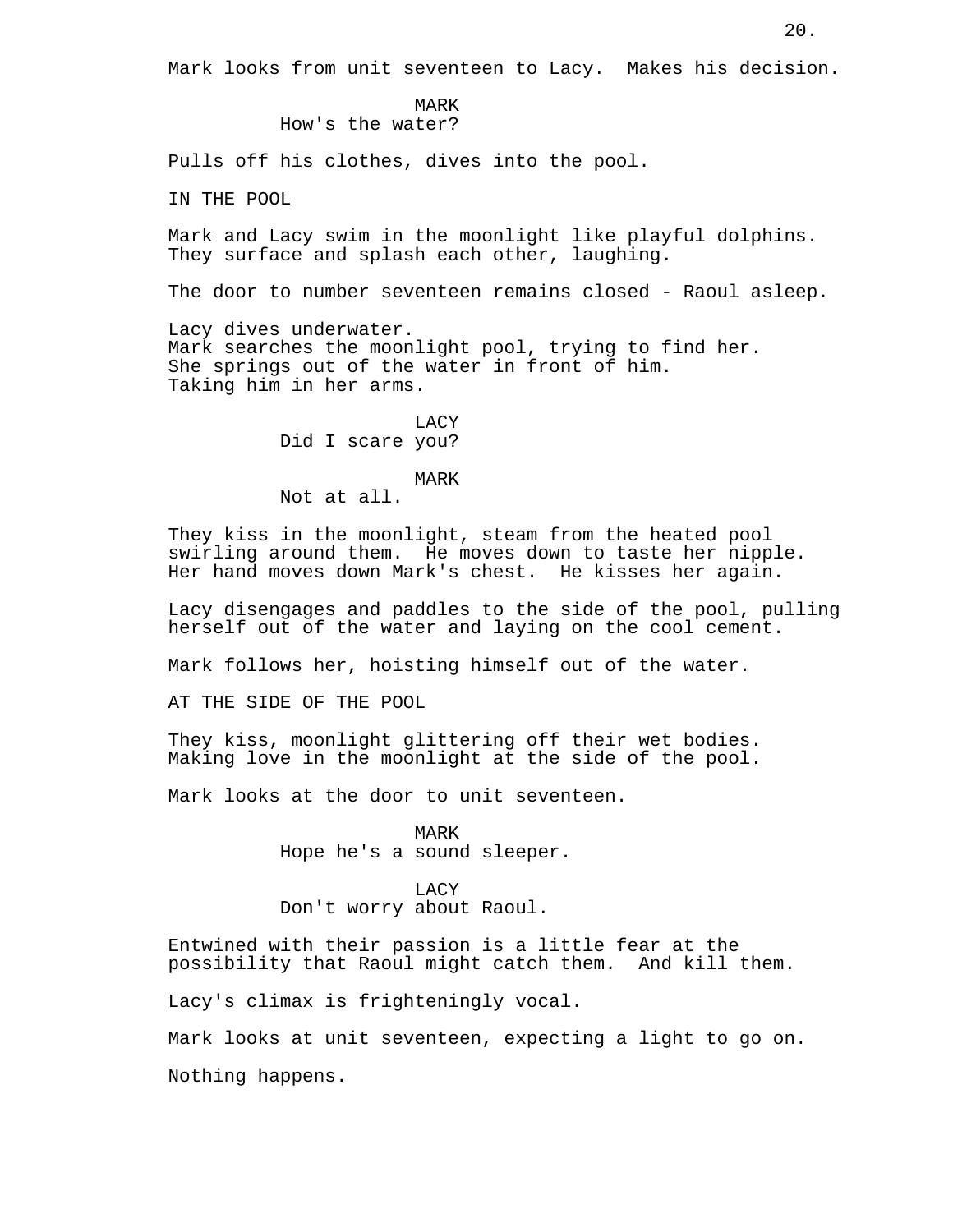I couldn't have slept through that.

# LACY

Let's hope not.

Lacy pulls his lips down to hers.

While they kiss, someone moves quietly inside unit seventeen. Neither notice the curtains move closed.

INT. LAS PALMAS OFFICE -- DAY

Mark stands behind the counter, smiling.

That expression changes he sees Raoul headed to the office. Panic sets in.

Mark opens the drawer directly under the cash drawer, exposing a 32 caliber revolver.

The door bell tinkles as Raoul steps into the office.

RAOUL Senor Bailey?

Mark's hand sits on the counter directly over the gun drawer. Raoul's gun bulges under the left lapel of his disco suit.

> MARK Something I can do for you?

Raoul moves his hand to his suit lapel. Mark almost dives behind the counter.

Instead of going for the gun, Raoul flicks lint off his suit.

RAOUL You know, you gotta pretty nice place.

MARK

Thanks.

RAOUL It's clean. Quiet. Nice pool.

Mark tenses, hand over the drawer.

MARK Something wrong with the pool?

RAOUL

No. No.

MARK Then what can I do for you?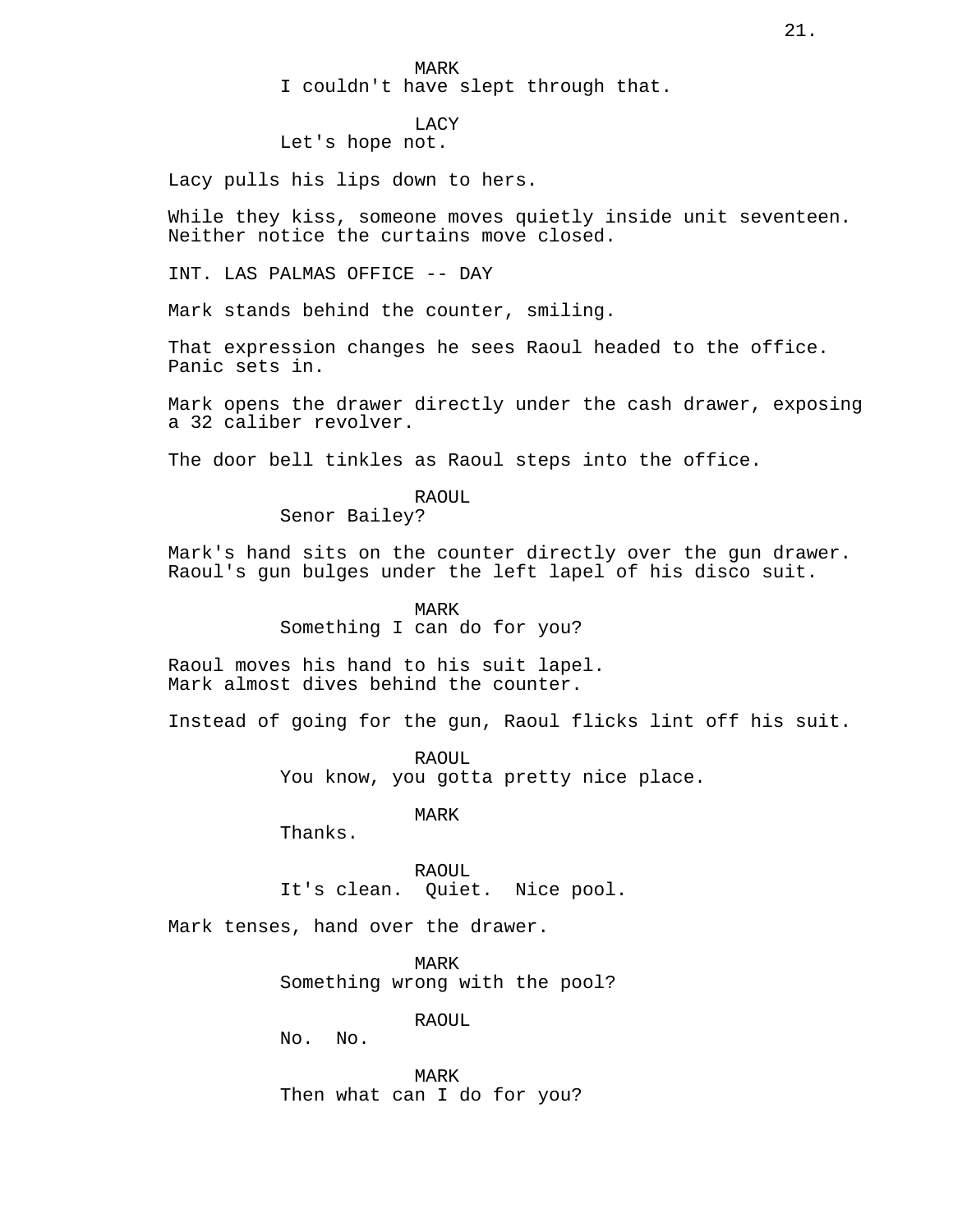Raoul smiles and brushes his lapel again.

Mark gets ready to go for the gun.

Raoul's hand returns to his side.

RAOUL I'll be doing business tomorrow morning. I need my briefcase.

MARK

Sure.

RAOUL You still have it, right?

MARK

Of course.

Mark twists the combination dial, opens up the safe, and reaches inside for the briefcase.

Hesitates.

In the high-contrast light, the scratches on the briefcase locks are easy to spot.

Mark has tampered with the man's briefcase, and tampered with the man's woman.

He grabs the briefcase and carefully pulls it out.

Raoul studies the case, checking the locks.

MARK There you go. Anything else?

Mark's hand is back over the drawer with the 32 revolver. Dots of sweat on his brow.

> RAOUL Yes. My wife... MARK

Mrs. Azul?

RAOUL

(confused for a moment) Yes, that is right, she would be Mrs. Azul. (laughs) I have some business this afternoon. Could you keep an eye on her. I worry about the man in the shirt --

MARK

Bobby?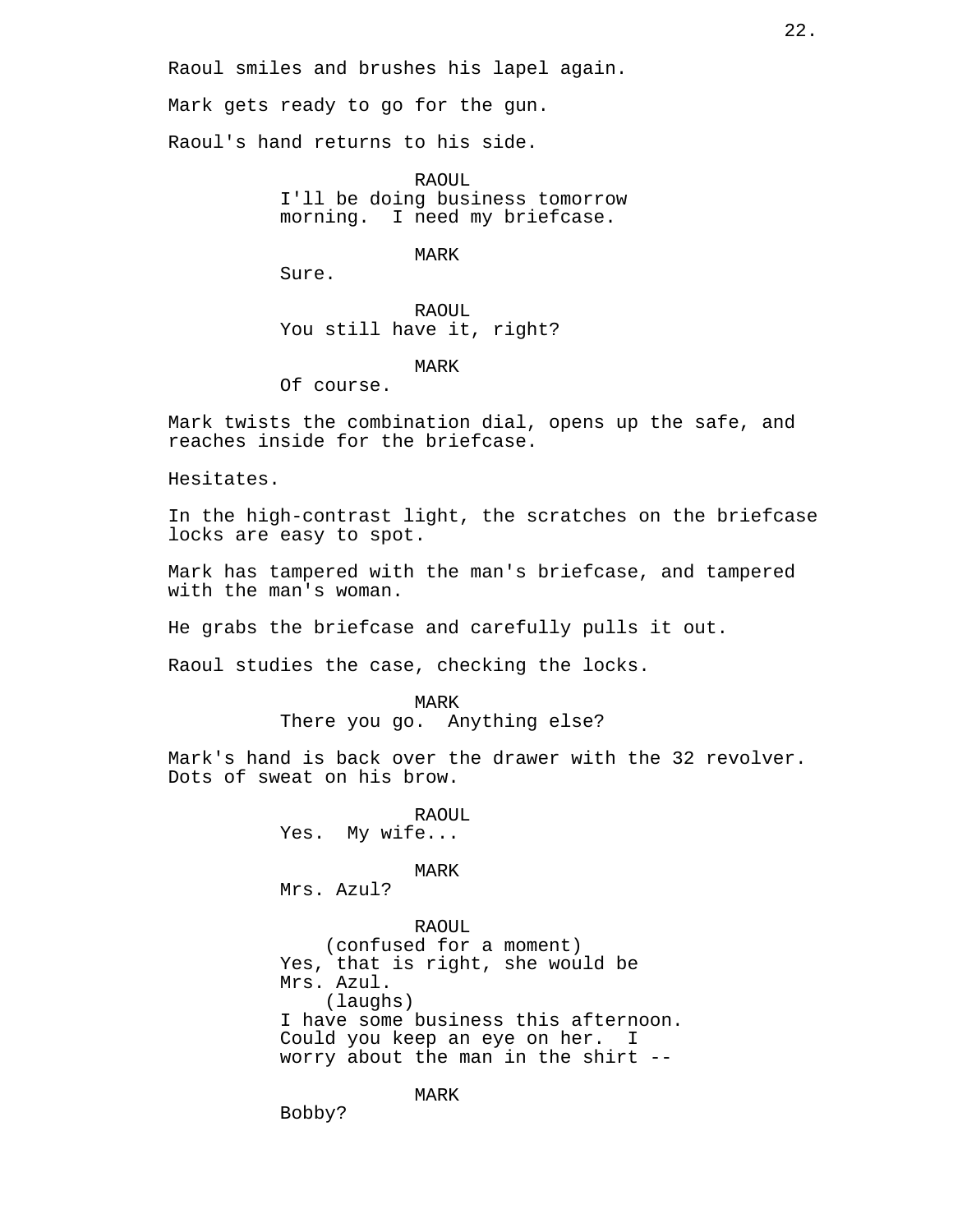RAOUL Yes, this Bobby. He watches her.

MARK He's retired. Nothing better to do.

RAOUL Yes, well, I feel better if you are the one watching her.

MARK I'll tell Bobby to mind his own business.

RAOUL That would be very kind of you.

Raoul takes the briefcase, turns and leaves the office.

Mark slowly closes the drawer, hiding the 32 caliber revolver.

EXT. POOLSIDE -- DAY

Mark is cleaning out the pool with a long handled skimmer.

GLORIA and JESSIE, the religious retreat gals from unit four come back from the beach in one piece bathing suits that show nothing at all.

> MARK How you doing today?

GLORIA Very well, thank you.

JESSIE The beach was kind of crowded. We'll be stuck indoors all day tomorrow with Bible study.

GLORIA These things always end up more religious than retreat.

MARK

Well, have a good one.

They give Mark a cool smile, proceeds to their room.

Mark goes back to work on the pool.

The door to unit five opens and RAND steps out, dressed in black slacks and a black pull-over sweater and sunglasses. Pale and gaunt, long bony fingers; he does resemble Nosferatu.

Mark watches as Rand looks up at the sun for a moment.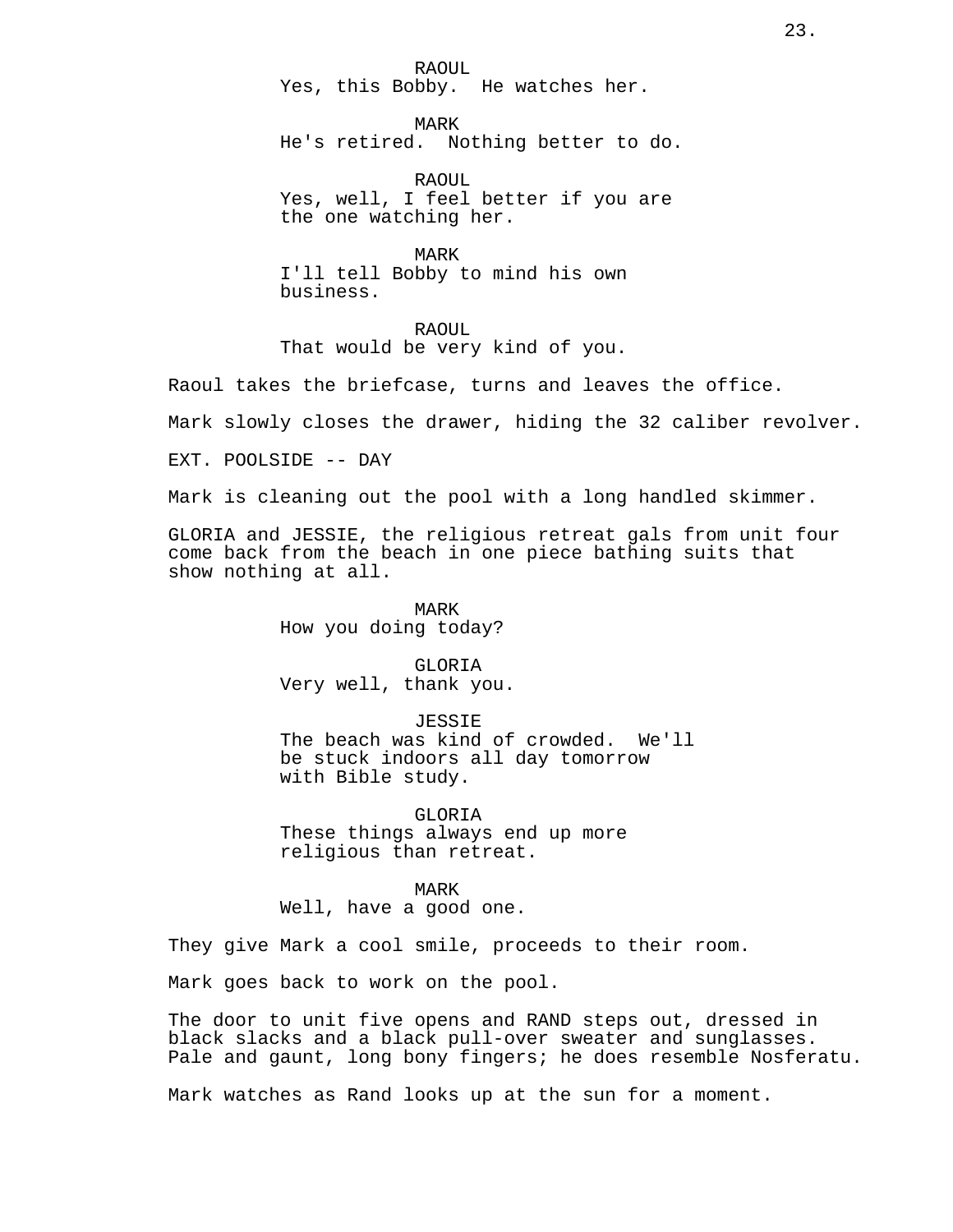MARK Hey, he didn't crumble into dust.

RAND Pardon me?

MARK Just wondering if you're enjoying your stay in Key West?

RAND I don't see how that's any of your business.

Rand gives Mark a scowl and returns to unit five.

MARK I get such friendly people.

Finishes cleaning the pool, puts the net back on it's hook.

INT. LAS PALMAS OFFICE -- DAY

Mark opens the office door and steps inside. He passes through the office, heading to his apartment.

INT. MARK'S APARTMENT -- DAY

Mark enters his apartment. Realizes he is not alone. A lone cigarette ember glows in the darkness. Smoke creates a fog that filters through the room.

He pulls his cane from the rack, lifts it like a club. Reaches for the light switch. Click.

### MARK What do you want?

Light blasts through the room. Exposing the identity of the person in his chair.

> LACY Can't you guess?

Lacy Halliday.

MARK What are you doing here?

LACY I had to see you. Talk with you.

She moves towards him.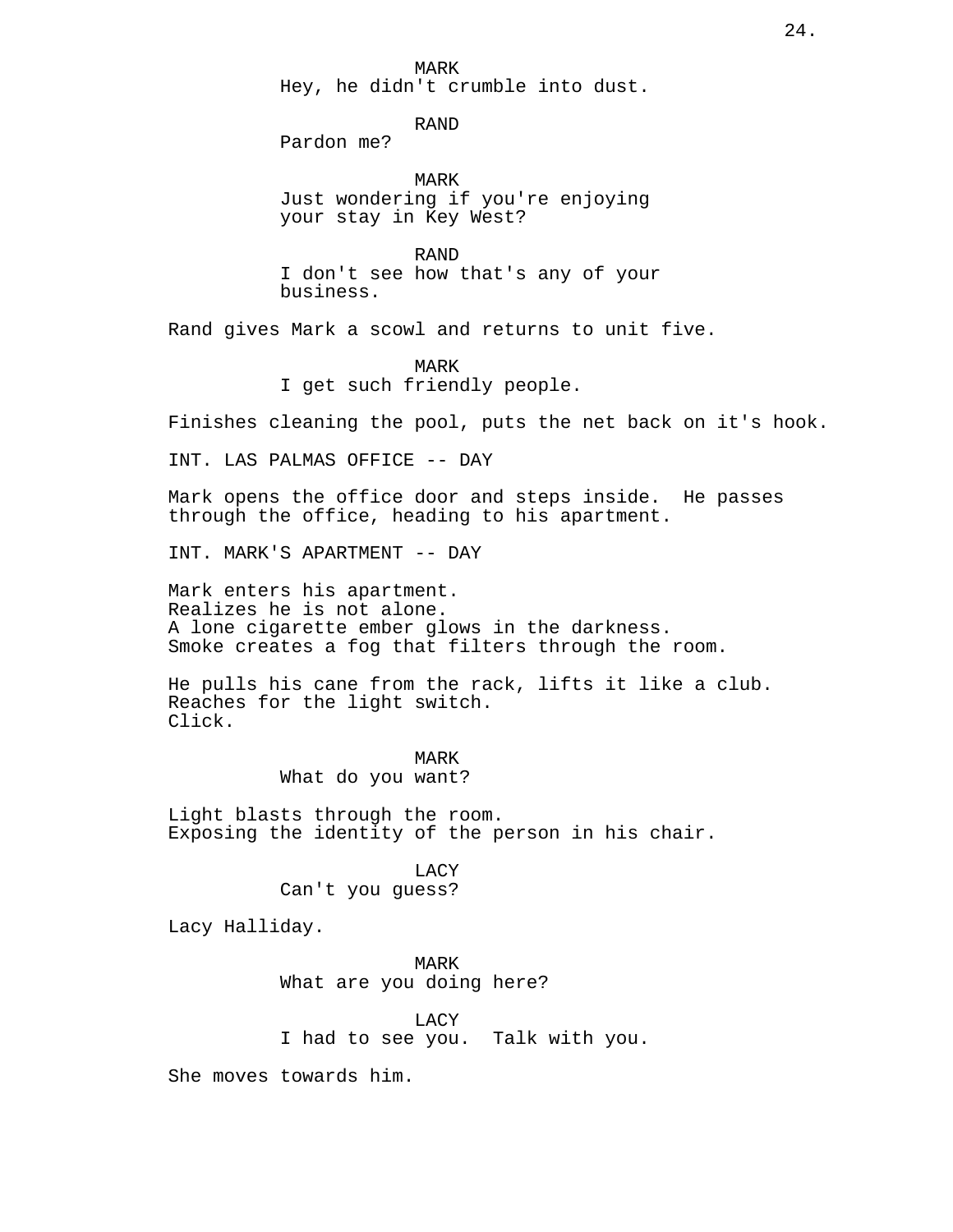MARK What about Raoul?

**LACY** He was the reason I had to come.

MARK He knows you're here?

LACY

No. (touches him) When I met Raoul, I was divorced. Broke. Here was this little Cuban who owned a Rolls and a Porsche.

MARK Wonder where he got the money.

LACY He was charming, and romantic...

MARK

You didn't know he was in the drug business.

Lacy shakes her head.

LACY

I knew. At least I suspected. But I didn't know what it was going to be like living with him.

MARK Places like this?

LACY

Never having a home. Being his<br>'woman'. When we're in bed, he When we're in bed, he's....

MARK I don't want to know what goes on in your room. It's none of my business.

**LACY** 

I want out. Will you help me?

She puts her arms around him.

Their lips slam together in passion.

Lacy rips his shirt off, buttons pinging all over the room. Mark pulls off her blouse, fingers trace over her nipples.

> MARK Where's Raoul?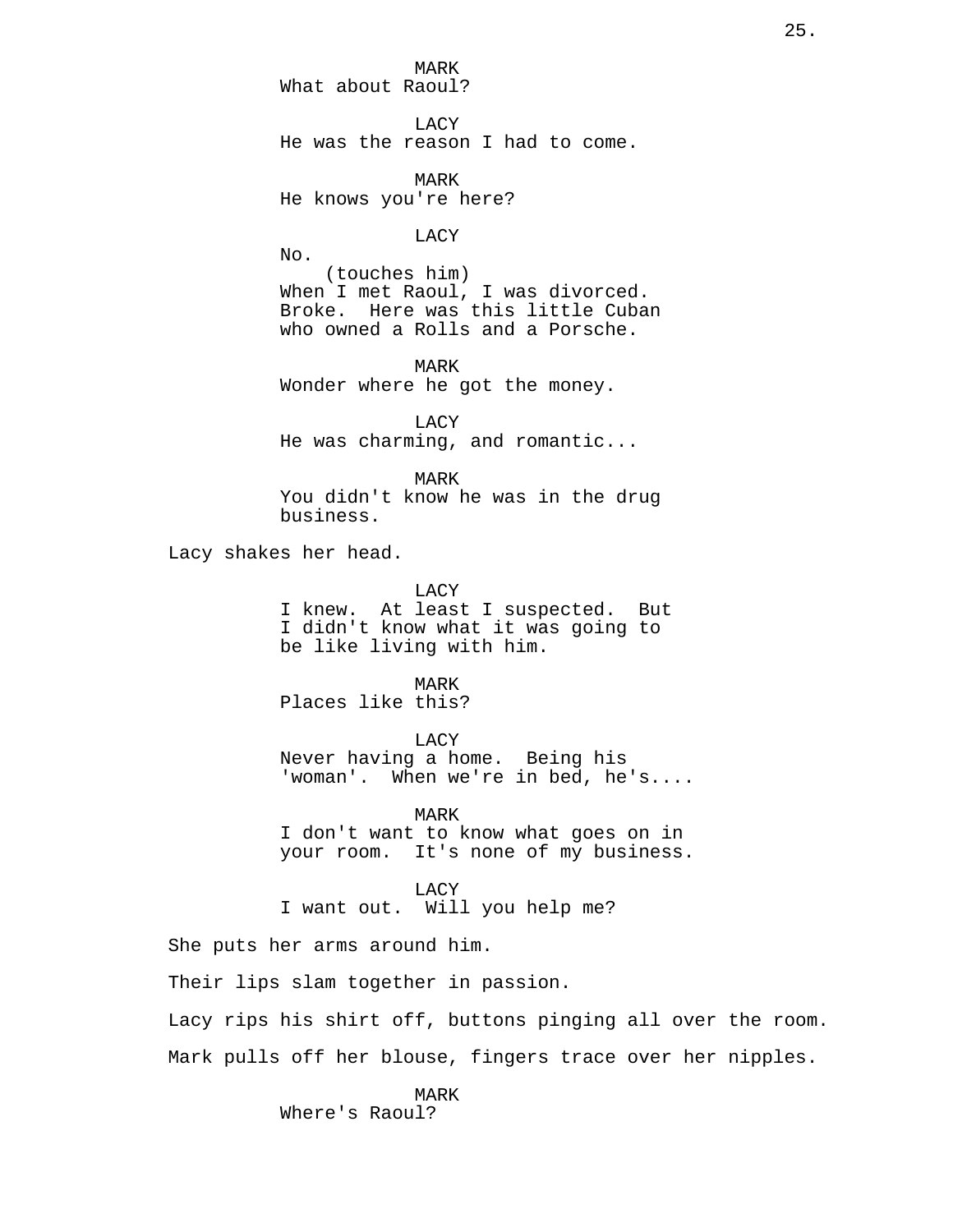LACY Business. Gone for an hour.

MARK An hour? When did he leave?

LACY

We have time.

Mark's his fingers hook the crotch of her panties, gives a yank, RIPPING them off her body.

LACY

Yes! Yes!

Their lips fuse as they start to make love...

Knocking at the door!

VOICE (O.S.) Hello? Anybody home?

Mark pulls away - is it Raoul?

MARK Give me a minute...

VOICE (O.S.) What you doing in there? Playing with yourself?

MARK

Bobby?

BOBBY (O.S.) Gotta fresh twelve pack.

MARK Look, um, I'm taking a nap. Didn't sleep well last night.

BOBBY (O.S.) Okay. See you tonight, then.

Mark waits a minute, listening... Then goes back to making love with Lacy. She laughs... Then moans.

AFTERWARDS:

They lay on the floor, entwined, light from the blinds forming zebra stripes across their naked bodies.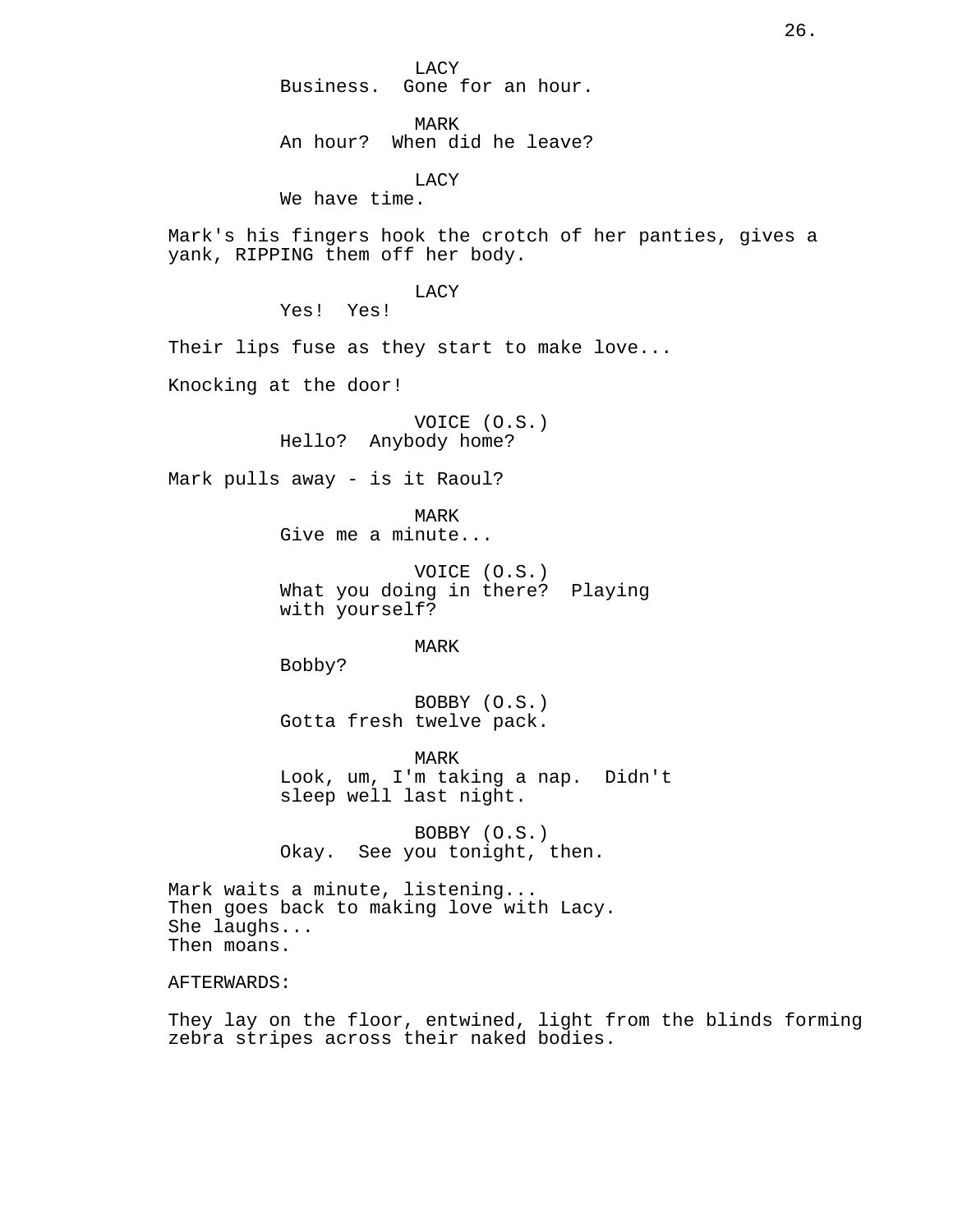LACY I couldn't stop thinking about you. All day. I hooked up with Raoul out of desperation, and now, I want to be with someone by choice.

MARK It's not going to be easy.

She looks into Mark's eyes, her voice filled with confidence.

LACY

But it is. Tomorrow morning, Raoul has a meeting with his supplier, Mister Wright. He hands over his briefcase, there's six million dollars in it, in exchange for the cocaine hidden in the boats on your dock.

MARK

Why are you telling me this?

She caresses him.

LACY

Don't you see? If someone stole that briefcase tonight, Raoul would be in big trouble with Mr. Wright. He'd have to flee the country, leave me behind. Hide out somewhere. Maybe go back to Cuba.

MARK

Someone.

LACY And 'Someone' would be six million dollars richer.

MARK What about the boats?

LACY

Mr. Wright would 'repossess' them.

MARK

You make it sound easy.

LACY

Wright just takes back the cocaine.

MARK

What is Raoul gonna say about this? Or did you forget about him, and that gun of us?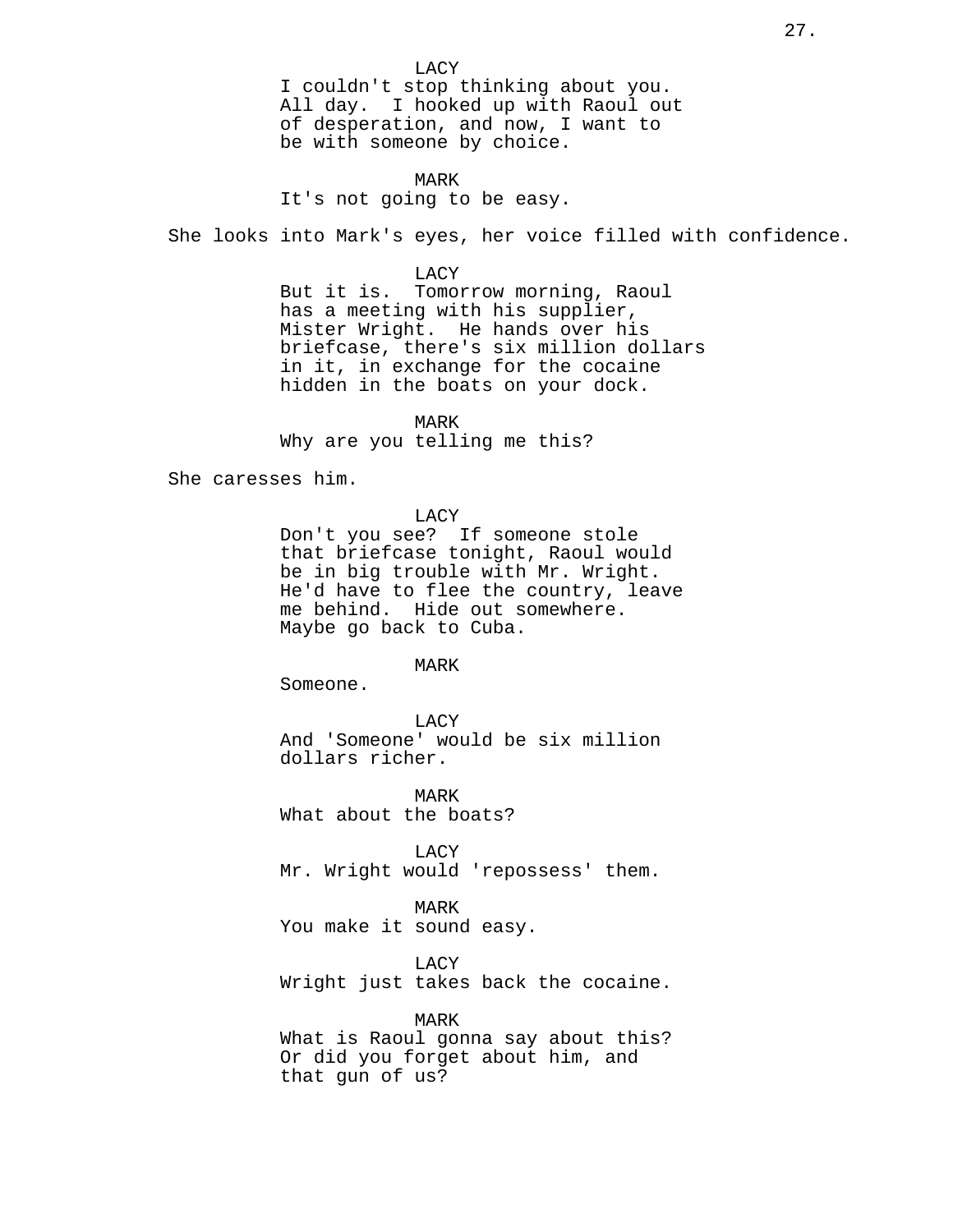MARK Why would they cross him?

LACY

They know what's in the boats is worth more than Wright is paying them. It's only a matter of time.

MARK Think he'll go after them?

She touches him again, Mark feels the electricity.

LACY Who else knows about the boats and the money?

MARK You do. Now I do.

Mark can feel her against him.

LACY

It'll work. We can steal six million dollars, and no one will call the police, because it's dirty money.

She rolls on top of him, rubbing her crotch against his.

LACY Think of what we could do together with six million dollars.

MARK I'd be back in the game.

LACY

Huh?

# MARK

Spent eight years playing a game where they draw a line, and you keep stepping over it. I stepped over one too many and got sacked.

LACY What does that mean?

MARK For the past ten years, I've been afraid to step over any lines.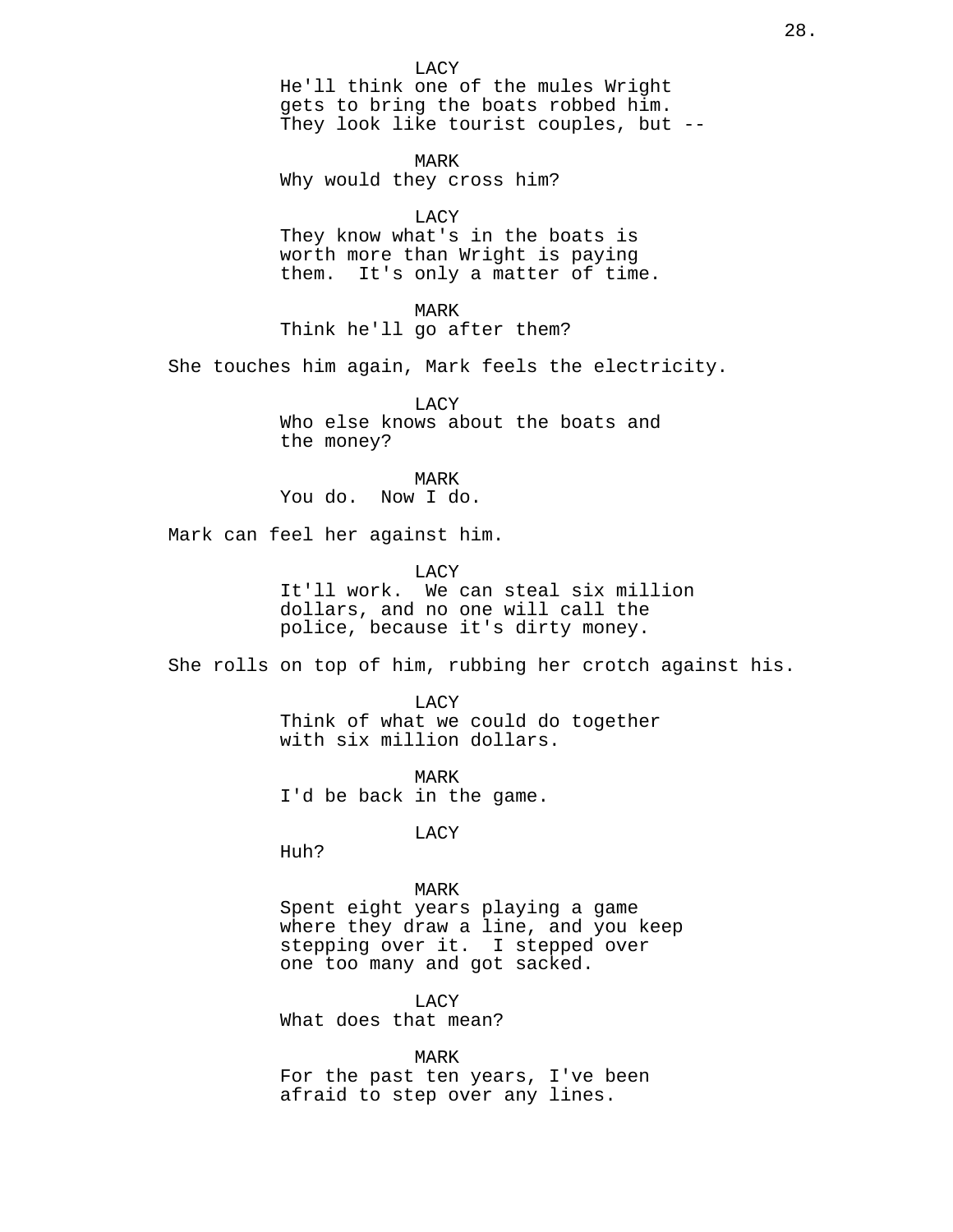Mark rolls to his feet, moves to the window.

MARK Find a way to get out of your room tonight...

LACY We're going to do it?

MARK I don't care where you go, as long as it's an alibi that Raoul can check. Don't want him to go gunning for you.

Lacy moves up behind him, fingers moving to his groin. Zebra-people involved in the mating ritual.

> LACY I'll have dinner with Mr. Wright. Two alibis for the price of one.

MARK These guys that deliver the boats, are they Cuban?

LACY Wright hires them in Texas.

MARK

Okay. I'll wear a ski mask, do a Texas accent, throw 'em off.

Lacy kisses his neck. Their lips fuse together.

LACY How are you getting into the room? If you use a pass key, he'll --

MARK

Don't worry. I won't go in through the front door.

LACY How else can you --

MARK Tomorrow, we'll meet at the pool.

They kiss, long and passionately.

LACY We'll have six million dollars. And Raoul will be a memory.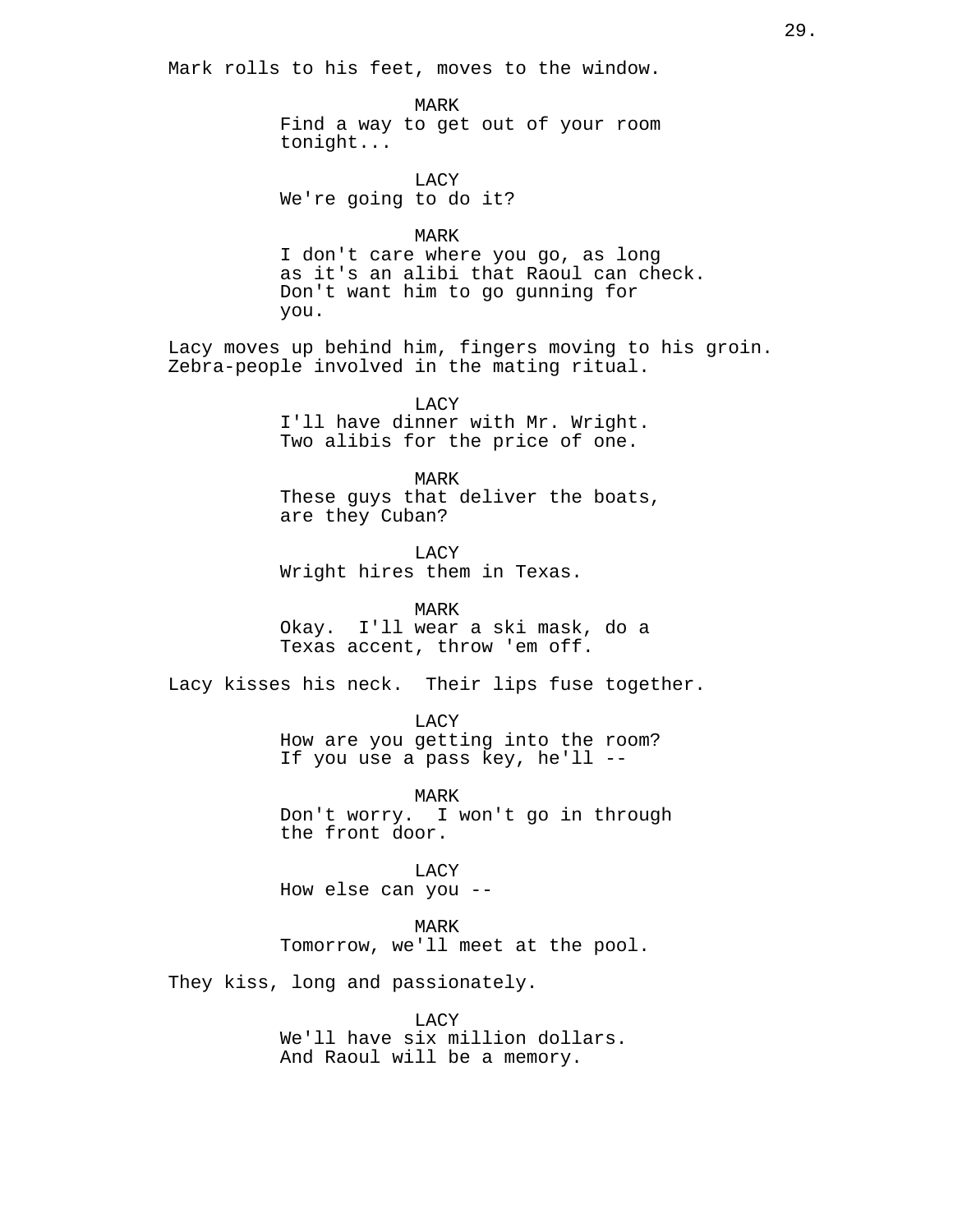They kiss again, lust consuming them like a fire.

DISSOLVE TO:

EXT. LAS PALMAS MOTEL -- NIGHT

The neon sign goes from "Vacancy" to "No Vacancy".

INT. LAS PALMAS OFFICE -- NIGHT

Behind the counter, Mark watches the entrance through the window as if it were a television.

The clock ticks loudly behind him.

The Janowskis come back from a show, passing by the window. Mark nods at them. They glare at him with anger.

Mark opens a drawer: Ski mask covering the 32 revolver.

Rand passes the office, headed out for the night.

MARK Just take the ball and run with it.

Lacy walks past, looks at him and nods. Mark returns the nod.

MARK

Showtime.

Stuffs the ski mask into his pocket.

When his hand reaches back over the drawer, the glittering gun seems to fly into it; moving with a will of its own.

Mark grabs the key to unit eighteen.

EXT. POOLSIDE -- NIGHT

Mark walks quietly past the privacy wall, hanging close to the left side of the complex.

Trying to avoid Helen in twelve, the Janowskis in ten.

At unit four, he creeps quietly, so as not to wake Gloria and Jessie.

AT UNIT NINE

Mark can hear Bobby laughing at something on TV. The blinds are partially open.

Squatting down, Mark creeps past the window, hugging the wall with his back.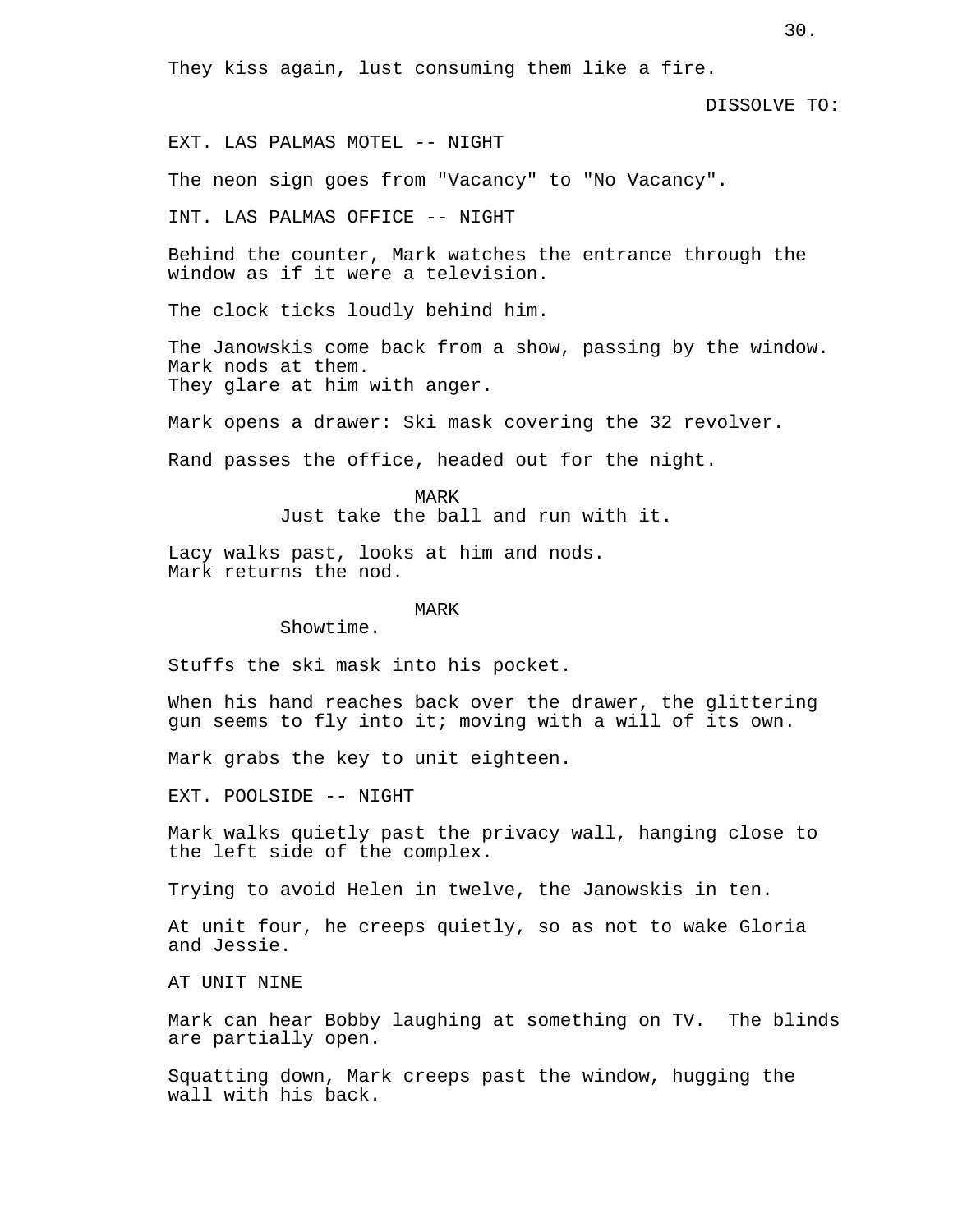His gun scrapes the plaster.

The laughter stops.

# BOBBY Somebody out there?

Mark stops moving.

Above him, the blinds open wider and Bobby looks out, beer can in hand. He looks at the steaming pool.

Mark hugs the wall.

Bobby sees nothing, lets the blinds fall back into place.

Mark waits for the laughter to resume before continuing.

The blinds of unit seventeen have the flickering glow of television, but no sound.

Mark creeps to unit eighteen, slides the key into the door.

INT. UNIT EIGHTEEN -- NIGHT

Mark quietly closes the door.

Flicks on his flashlight, crosses the spooky, empty room.

TNT. CLOSET OF UNIT EIGHTEEN -- NIGHT

Sliding open the closet door, Mark shines the beam around until he spots the old connecting door.

A shelf built over the door. It only takes a second to lift it out.

Mark pulls out the ski mask, pulls it over his face.

Pulls out the 32 revolver. Looks at the gun and gets cold feet. Closet compressing around him. He yanks off the ski mask, fighting for air.

MARK

Shit...

He stands in the empty closet, panting.

MARK Just take the ball and run.

Pulls the ski mask back over his face. Readies the 32 revolver. Pops open the old connecting door between units. Exposing a closet on the other side.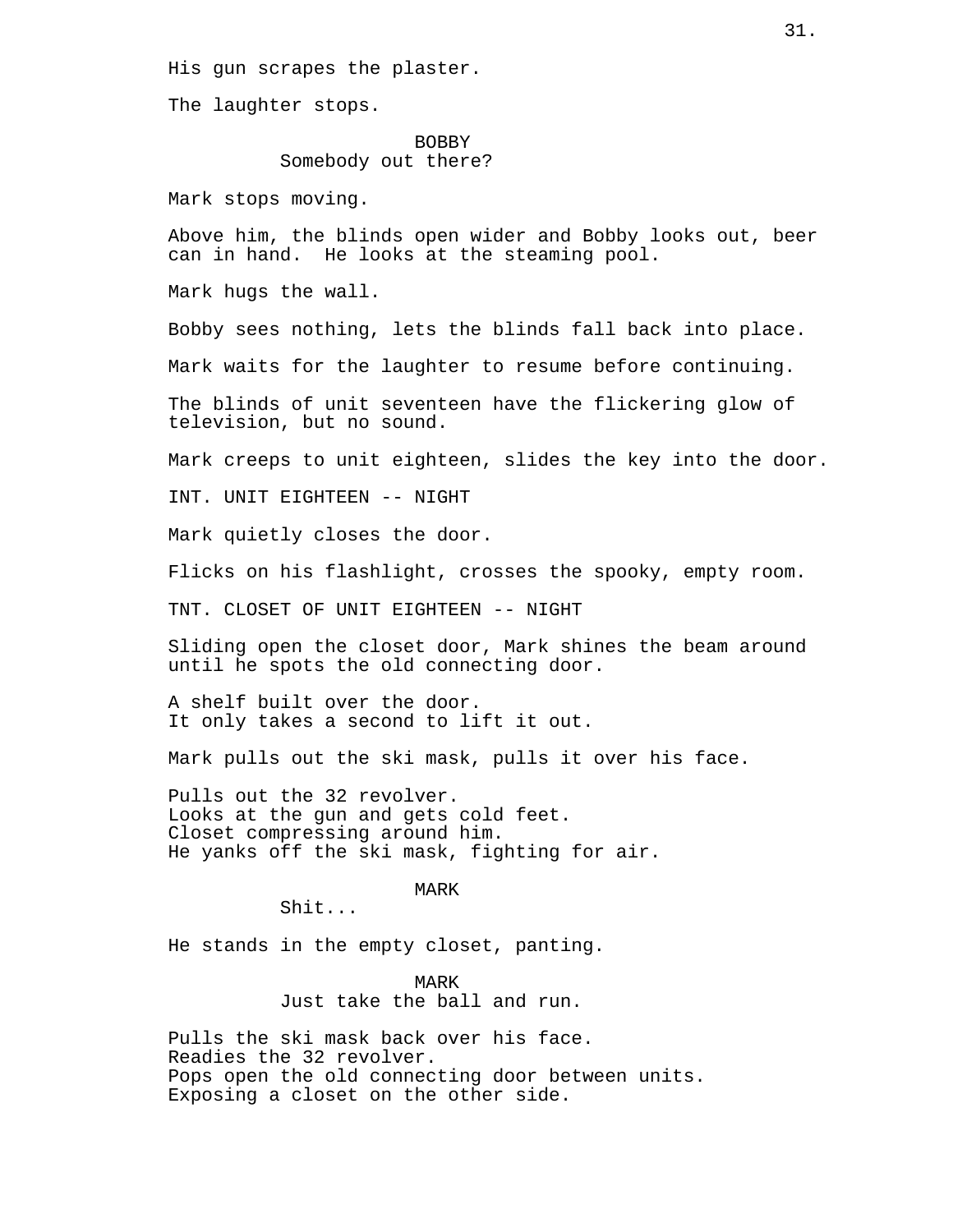INT. CLOSET OF UNIT SEVENTEEN -- NIGHT

Filled with clothes, most of them Raoul's.

The soft hum from the television, but nothing else. Maybe Raoul is asleep?

INT. UNIT SEVENTEEN -- NIGHT

Closet door slides open. The 32 revolver enters the room. Followed by Mark.

Blue-green flickering of the television. Raoul sits up in bed, dressed in an oriental robe. Eyes closed. Gun in one hand.

On the television: Robert Donat finds the dead woman in his flat in THE 39 STEPS.

Mark creeps to the bed. Will Raoul wake up and use the gun?

When Mark gets right up to the bed he sees the blood.

Three scorched holes in the red kimono. Sheets puddled with crimson. Someone has pumped a trio of bullets into Raoul's chest.

MARK

Shit.

Mark notices what's in Raoul's other hand. The briefcase. Pried open and empty.

Mark's 32 bounces on the floor. Lands under the bed.

His knees get weak and he runs into the bathroom.

IN THE BATHROOM

He barely gets the ski mask off before vomiting.

MARK

She set me up.

IN UNIT SEVENTEEN

Mark looks at Raoul's corpse and the empty briefcase.

MARK Why didn't I wear gloves?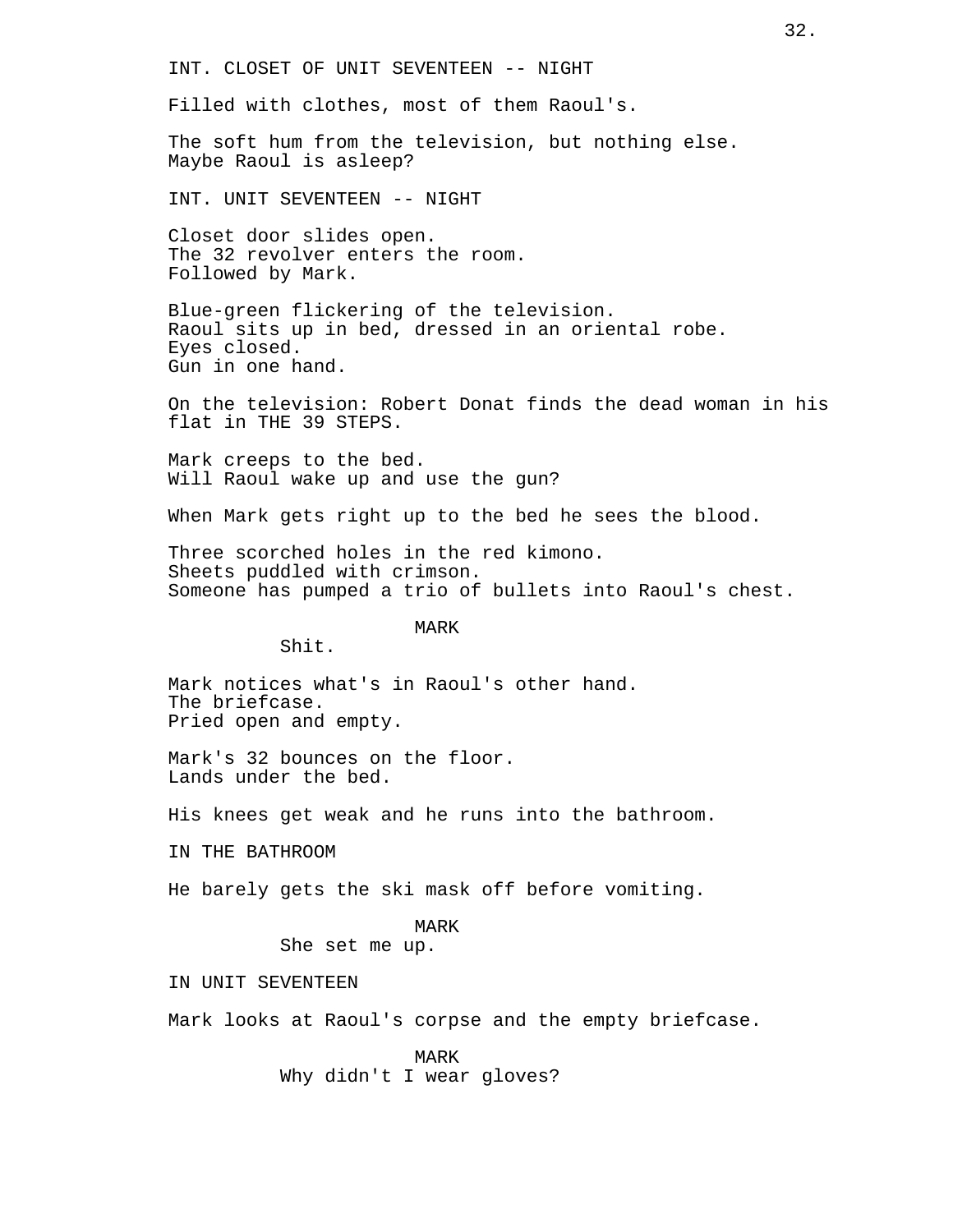Mark grabs a towel, wiping down everything he's touched: The toilet seat, the bathroom door, the end of the dresser.

On the dresser: three bags of cocaine labeled 'Blue Lady'.

MARK

The boats.

He throws the towel into the bathroom.

Turns to Raoul's corpse.

MARK She killed you in Miami.

Mark pries open Raoul's hand and removes the briefcase handle.

He untucks the sheets and rolls the corpse up inside. Throwing in the bags of cocaine and the gun. Throws in Raoul's suit as an afterthought.

> MARK Nobody goes to Miami naked.

Mark pulls the roll off the bed, drops it to the floor.

The mattress is stained with blood. He grabs it in both hands and flips it over. The flip side is unstained.

Mark cleans up the rest of the room, closing the briefcase and putting it in the closet.

#### MARK

Let's get you out of here.

Mark hoists the rolled Raoul up over his shoulder. Quietly opens the door. Looks out over the quiet motel. Clear. He carries the Raoul burrito out, locks the door behind him. Forgetting his 32 revolver glittering under the bed.

EXT. POOLSIDE -- NIGHT

Mark carries the Raoul burrito around the pool to the dock.

The extra weight is hard on Mark's knee; he's limping again.

Terror builds. Any minute, someone might open a door or look out a window.

He hears something drop out of the roll onto the cement. Stops and turns around. Raoul's feet collide with one of the umbrella tables.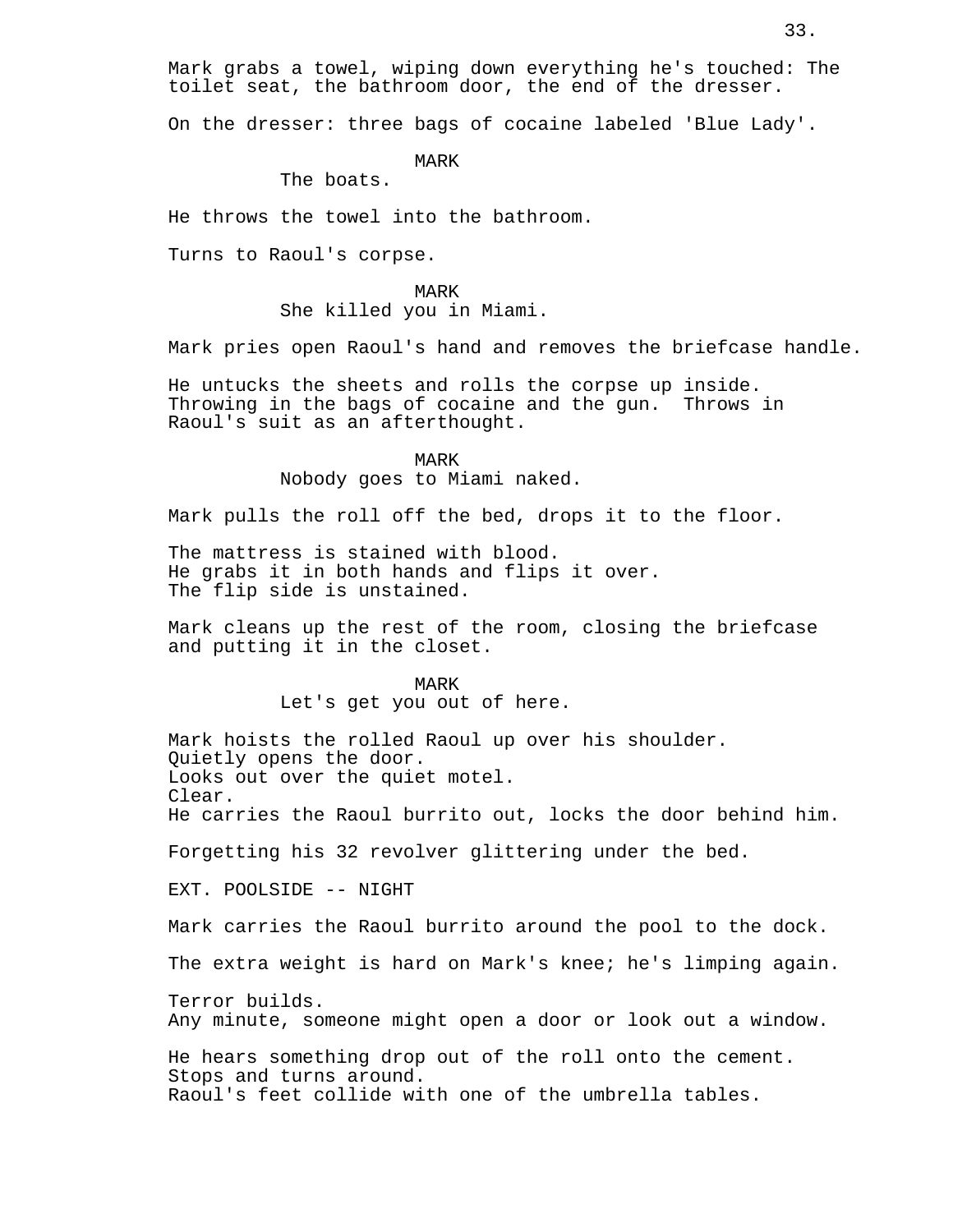The sound echoes in the night. Mark freezes. Waiting for someone to wake up. Waiting to be discovered.

Nothing happens.

Mark continues turning, avoids the umbrella table this time.

On the cement is a matchbook from the Sheraton Hotel. Covered with blood.

Mark sets the corpse down. Picks up the matchbook. Rinses the blood off in the pool. Shoves it in a pocket.

A door slams somewhere in the motel. Mark freezes.

All of the doors are still closed.

Mark hoists the rolled corpse, continues to the dock.

EXT. LAS PALMAS DOCK -- NIGHT

Red neon buzzes as Mark lugs the rolled up corpse down the dock to the boat he searched earlier.

He tosses the corpse onto the deck of the boat. Thud.

EXT. BOAT -- NIGHT

Mark jumps onto the boat, pulls the flash from his pocket, clicks it on as he climbs into the cabin.

INT. BOAT -- NIGHT

Moves behind the wheel, searching for the keys. Not in the ignition. Not on the dash. In the drawer under the dash?

MARK

A key - here.

Pops the key in the ignition and goes back to the deck.

EXT. BOAT -- NIGHT

Mark drags the Raoul burrito into the cabin, then untethers the boat and uses a hook to push away.

As the boat drifts into the sea, Mark goes to the cabin.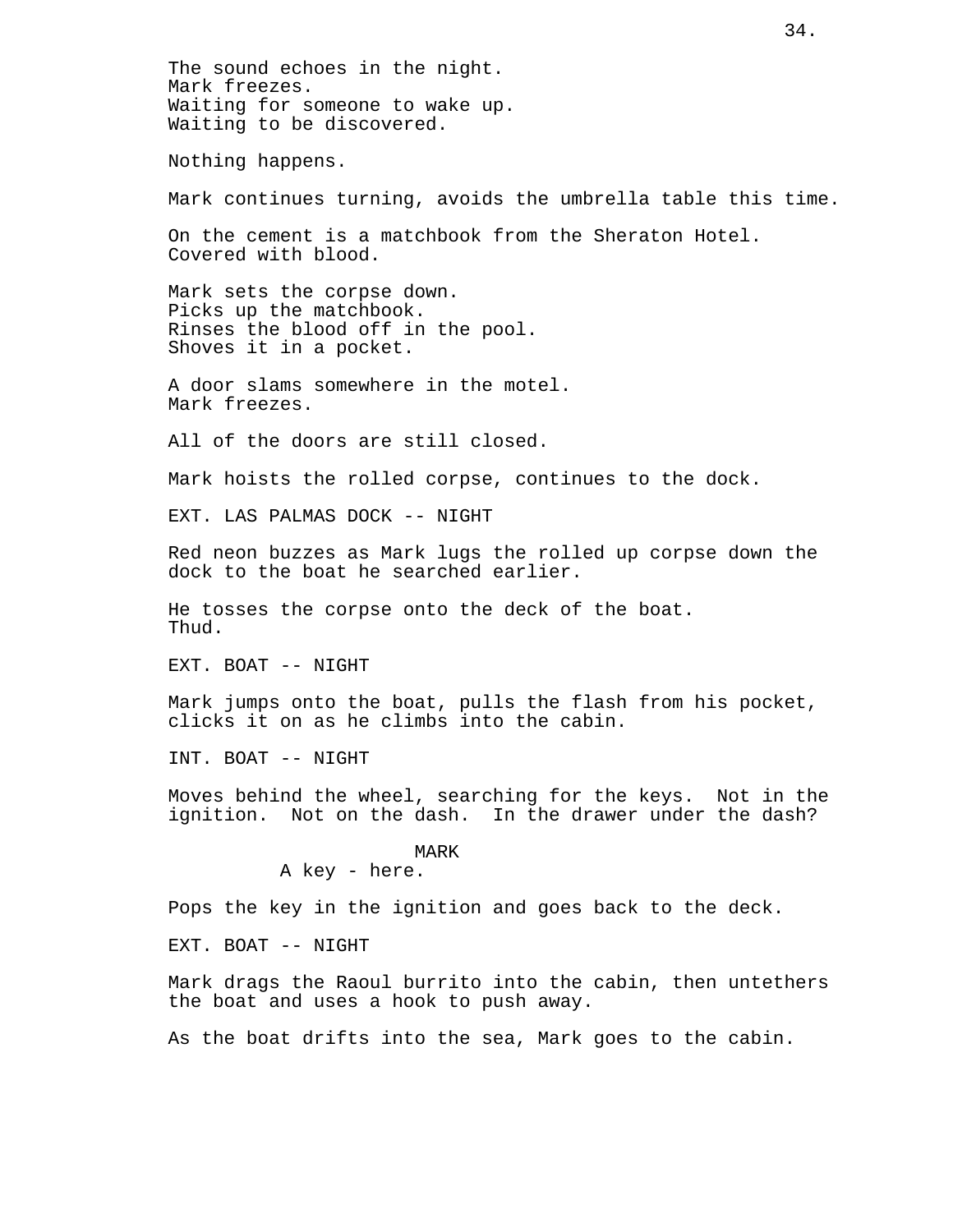INT. BOAT -- NIGHT

Mark starts up the engine, pulls the boat away from the dock without running lights. Heading along the Keys to Miami.

EXT. BOAT -- NIGHT

The boat cruises far enough off shore not to call attention, yet close enough to be bathed in the lights of every town.

INT. BOAT -- NIGHT

Mark keeps the running lights off, using ambient light and dead reckoning to guide him. Between Keys - along Highway 1 the world is black - only the scattered stars providing light.

Suddenly - a boat appears in the darkness ahead.

MARK

Damn.

Mark tries to steer around it... but they flash their lights at him. He pops on his running lights.

EXT. BOAT -- NIGHT

Mark's boat and the other boat pass each other.

INT. BOAT -- NIGHT

The dead Raoul burrito on the deck near Mark's feet.

The last thing he needs right now are new friends.

EXT. BOAT -- NIGHT

Mark steps out of the cabin and waves at the PARTIERS on the other boat. He can hear their laughter roll across the water.

> PARTIER What you doing in the dark there? Playing with yourself?

> > MARK

Thanks! Eventually would have run into something and turned 'em on.

The PARTIERS cheer as their boat moves away from him.

Mark gives them a final wave, goes back inside.

INT. BOAT -- NIGHT

Mark keeps the running lights on until the other boat is gone, then shuts them off again. As he approaches the 7 Mile Bridge, another boat comes out of the darkness...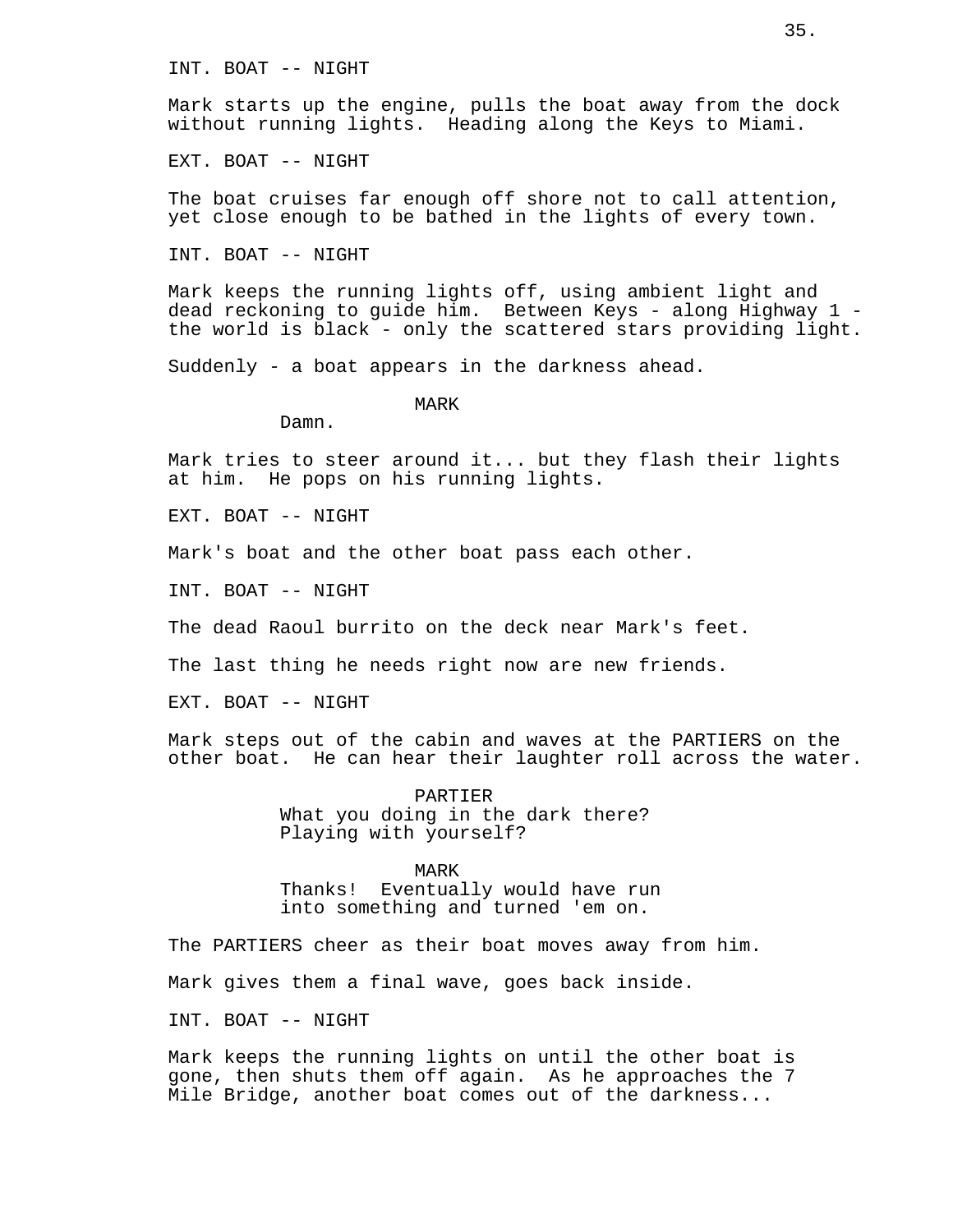A Coast Guard Cutter.

Mark pops on his lights moments before the Coast Guard's spotlight blasts his boat.

EXT. BOAT -- NIGHT

The Coast Guard cutter - spotlight blazing, slowly motors toward Mark's stolen boat filled with drugs and a dead guy.

A COAST GUARD LIEUTENANT steps on deck with a loud hailer.

COAST GUARD LT. Ahoy. Operator. Please turn off your engine and step outside.

A couple of COAST GUARD guys have guns ready.

INT. BOAT -- NIGHT

Mark doesn't want to be boarded. He looks down at the Raoul burrito, unrolls it a little and pulls out Raoul's garish suit jacket, tries to put it on. It tears up the back.

Wearing the garish jacket, Mark steps out of the cabin.

EXT. BOAT -- NIGHT

Mark steps into the bright light. He tries on Raoul's accent.

MARK How you doing?

COAST GUARD LT. Name and name of your vessel?

MARK Raoul Azul. Lucky Lady, from Galveston.

COAST GUARD LT. What are you going this time of night?

MARK Miami. My sister lives there. Was fishing for marlin today.

COAST GUARD LT. Kind of late.

MARK This is when they're biting.

COAST GUARD LT. Prepare for boarding.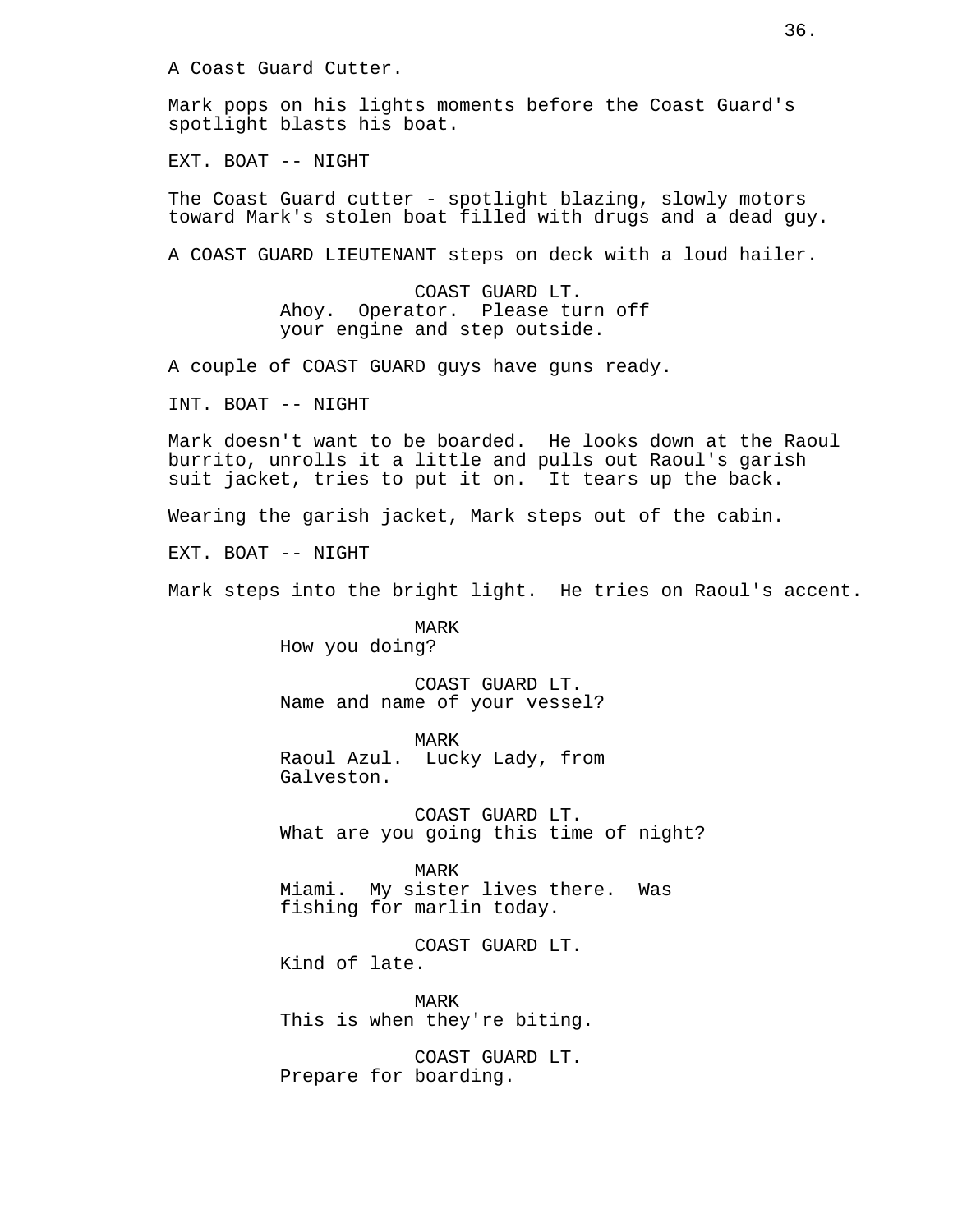MARK No reason for that --

COAST GUARD LT. Section 89, Title 14 gives us the right to board and search any vessel in US waters if we...

Mark ducks back into the cabin.

INT. BOAT -- NIGHT

Hits the ignition, pushes the throttle lever as far as it will go. The boat roars to life, shoots out of the spotlight.

Mark gives the boat full throttle, hoping to lose the Coast Guard Cutter near Marathon Key. But when he looks back...

EXT. SEVEN MILE BRIDGE -- NIGHT

The Coast Guard Cutter roars to life, chasing him.

Mark's boat speeds to the 7 Mile Bridge.

INT. BOAT -- NIGHT

Mark clicks off the boat's running lights, blending with the night. The spill from the bridge the only illumination.

> MARK Dark under the bridge.

He races to the bridge. Looks behind him at the Coast Guard Cutter... gaining.

EXT. SEVEN MILE BRIDGE -- NIGHT

The darkness of the bridge a few feet ahead of Mark's boat.

The Coast Guard Cutter closing in - fifty yards behind him.

INT. BOAT -- NIGHT

When Mark hits the darkness under the bridge, he spins the wheel, hugging the shadows. He is invisible...

EXT. SEVEN MILE BRIDGE -- NIGHT

The boat is just another shadow under the bridge.

The Coast Guard Cutter slows as it approaches the bridge.

INT. BOAT -- NIGHT

Mark zooms under the bridge to the next pillar. Invisible.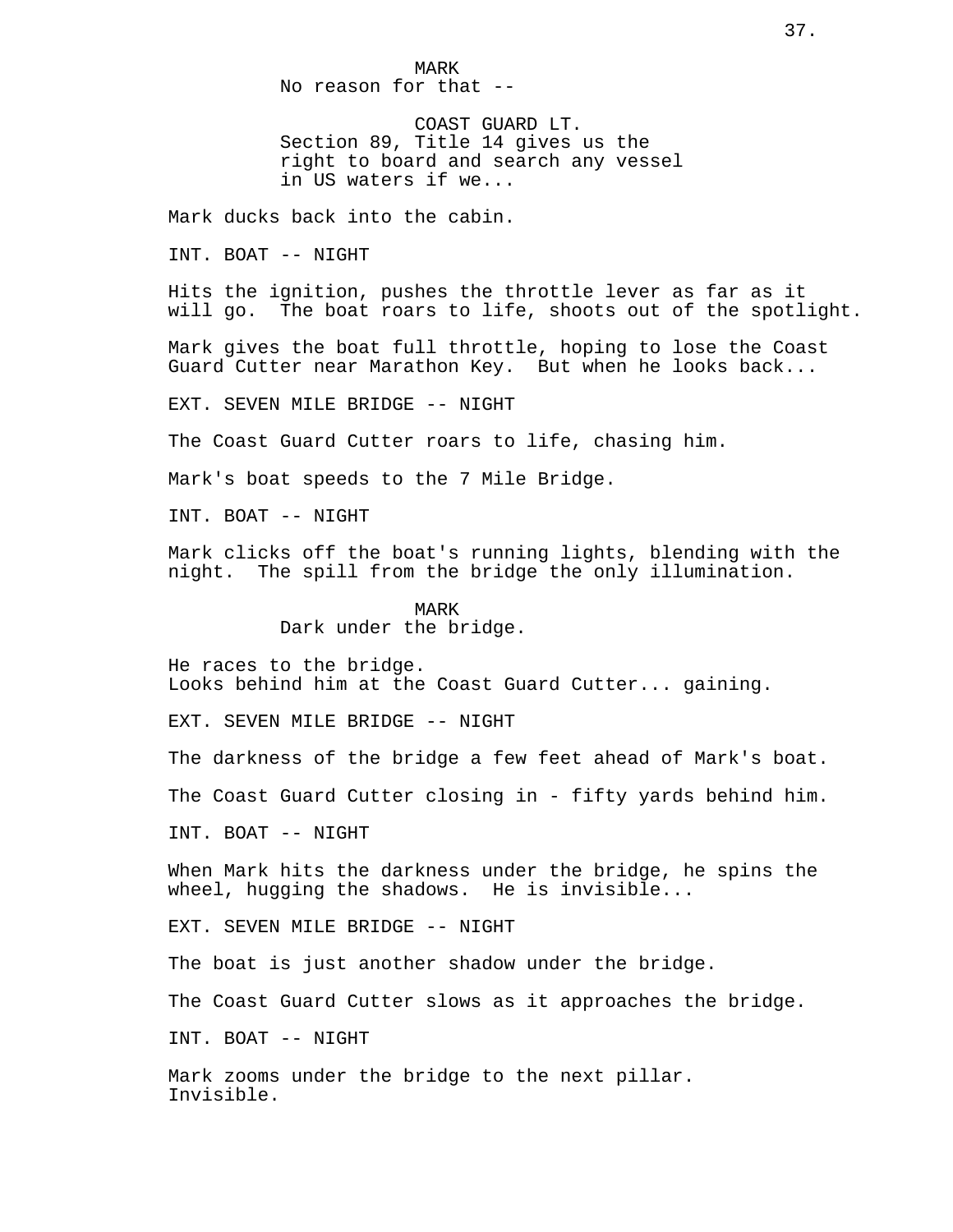Until the Coast Guard Cutter's spotlight blazes on him.

MARK

Damn.

Hits the throttle and roars around the pillar. Back into the shadows.

EXT. SEVEN MILE BRIDGE -- NIGHT

The Coast Guard Cutter zooms around the pillar behind him. Spotlights finding him again.

Mark's boat skids right, throwing a wake at the Coast Guard Cutter. The wake crashes against the bow.

INT. BOAT -- NIGHT

Mark spins hard left... the tight coat constricting him. He sheds it.

> MARK Can't outrun you, but I can sure as hell out maneuver you.

Mark spins around another pillar, entering the darkness again.

EXT. SEVEN MILE BRIDGE -- NIGHT

Mark zooms right, then left, slaloming through the pillars under the bridge at high speed. Throwing wakes behind him.

The Coast Guard Cutter crashes into the wakes - turning radius is wider than Mark's boat... but it's faster.

Every time Mark's boat gains a few hundred feet, the Coast Guard Cutter closes the gap. There is no escape.

The Cutter's spotlight finds Mark's boat in the darkness... Then loses it as the boat zooms around a pillar... Then finds it again.

Both slalom through the pillars under the Seven Mile Bridge.

INT. BOAT -- NIGHT

Mark makes a tight turn, zooming back under the bridge after rounding a pillar. He can't seem to lose the Cutter.

When the boat shoots out from under the bridge he should be in darkness... but a spotlight blazes over the boat.

MARK

What the...?

Looks behind him - no Coast Guard Cutter yet - it's still coming around the pillar. Where's the spotlight coming from?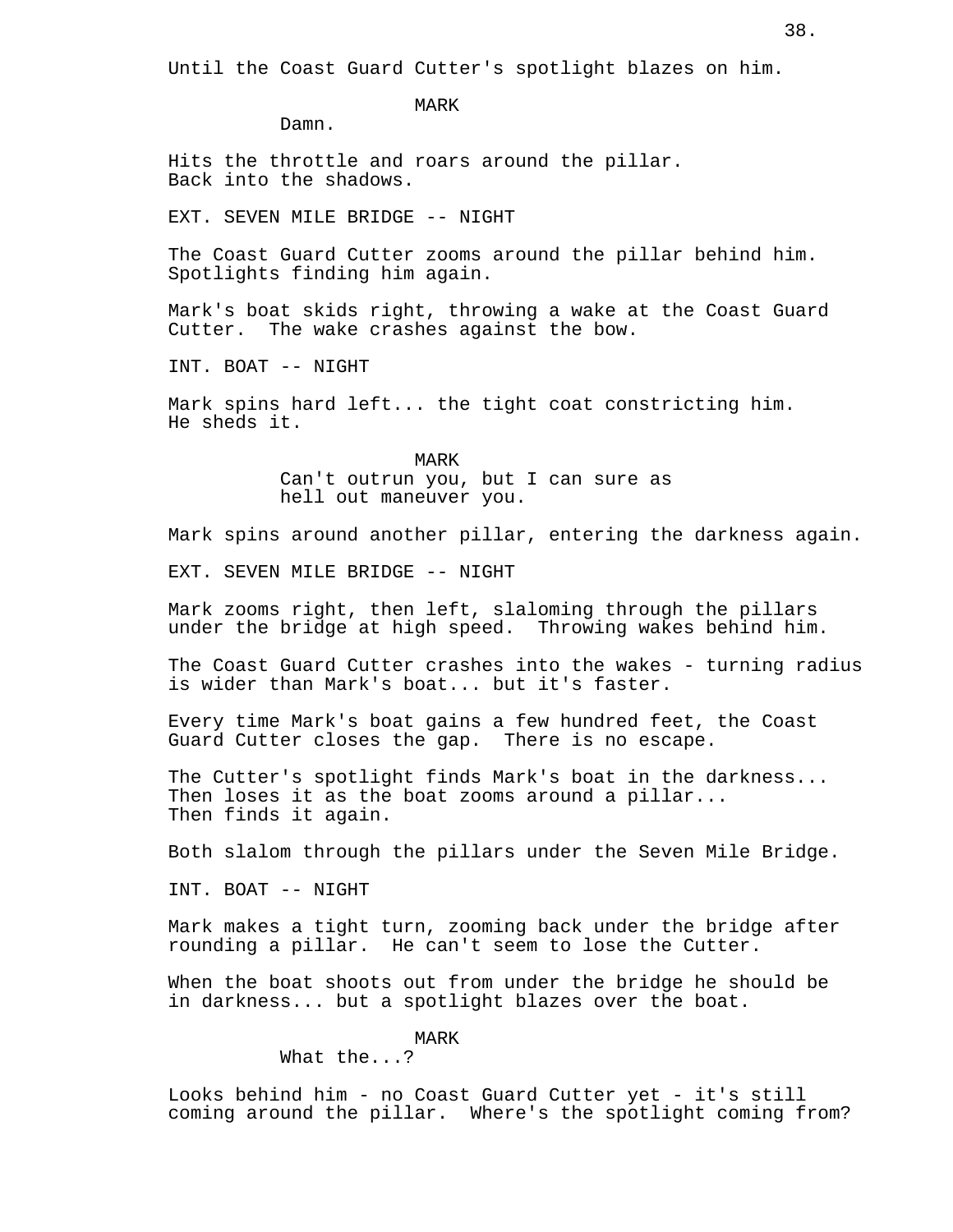VOICE (O.S.) Shut down immediately. Or we will open fire on your craft. Mark looks UP at the voice. EXT. SEVEN MILE BRIDGE -- NIGHT Not the voice of God... it's a Coast Guard Helicopter! The helicopter swoops down at Mark's boat. INT. BOAT -- NIGHT Mark doesn't stop. He doesn't slow down. He twists the rudders and zooms back under the bridge. EXT. SEVEN MILE BRIDGE -- NIGHT The Coast Guard Helicopter tries to follow, but can't. The causeway is in the way. It pulls away from the bridge... Almost slamming into the Coast Guard Cutter as it zooms from under the bridge. The Helicopter misses the Cutter by less than a foot! Helicopter and Cutter react - steering away from each other. Dropping out of the chase with Mark's boat. For a moment. Then the Helicopter zooms OVER the bridge, giving chase. The Coast Guard Cutter zooms UNDER the bridge, giving chase. INT. BOAT -- NIGHT Mark is in the dark, speeding along the bridge. He keeps looking over his shoulder. Waiting for it. Wham! Light from behind and above. Blinding him. MARK Can't hide, can't run. What's left? Hard turn around the pillar and under the bridge. BLAM! Chased by machinegun fire from the Cutter! Bullets splatter over the boat. Mark hits the dirt... landing next to dead Raoul. The corpse stairs at him.

39.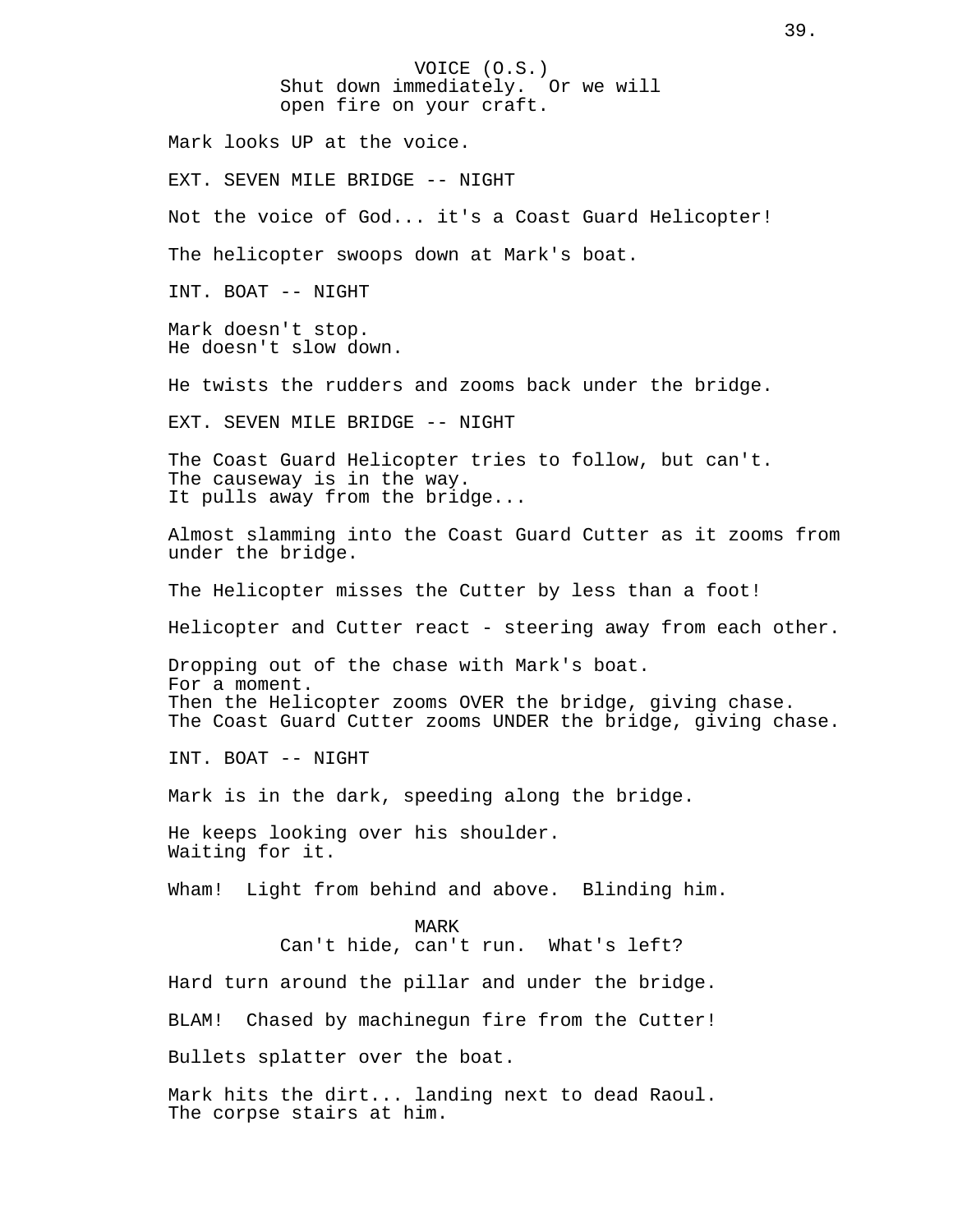The gunfire stops when he's out of the spotlight.

Mark pops back onto his feet in time to see that he's going to crash into a pillar! He yanks the wheel - heading back into the spotlight... and the machinegun fire erupts again.

MARK

Shit.

Bullets spatter over the boat again. Splinters fly near his head as a bullet almost hits him.

Mark hard turns back under the bridge - into the safety of darkness. The gunfire stops... for the moment.

He zooms under the bridge toward a pillar. Safety and danger.

EXT. SEVEN MILE BRIDGE -- NIGHT

The Cutter follows Mark's boat and the Helicopter zooms over the bridge to block his exit. Mark is trapped under the bridge. No way out.

INT. BOAT -- NIGHT

Mark sees pools of light on either side of the bridge. The pillar ahead of him - getting closer.

He reaches into the cubby hole under the wheel. Finds what he's looking for. Pulls out the flare gun. Aims at the Cutter rounding the pillar behind him.

#### MARK

Sorry, guys.

Fires at them. Then hard turns away from the pillar seconds before crashing.

EXT. SEVEN MILE BRIDGE -- NIGHT

The flare shoots onto the deck of the Cutter, scrambling Coast Guard Officers. Instead of firing their machineguns, they're busy dealing with the fire on their deck.

But the Helicopter picks up the slack. Zooming over the bridge to intercept Mark's boat.

INT. BOAT -- NIGHT

Mark gives the boat full throttle. Racing to do a wide turn around the pillar and go back under the bridge before the helicopter catches him. He can see the spotlight cresting the bridge, ready to engulf him.

### MARK

No choice.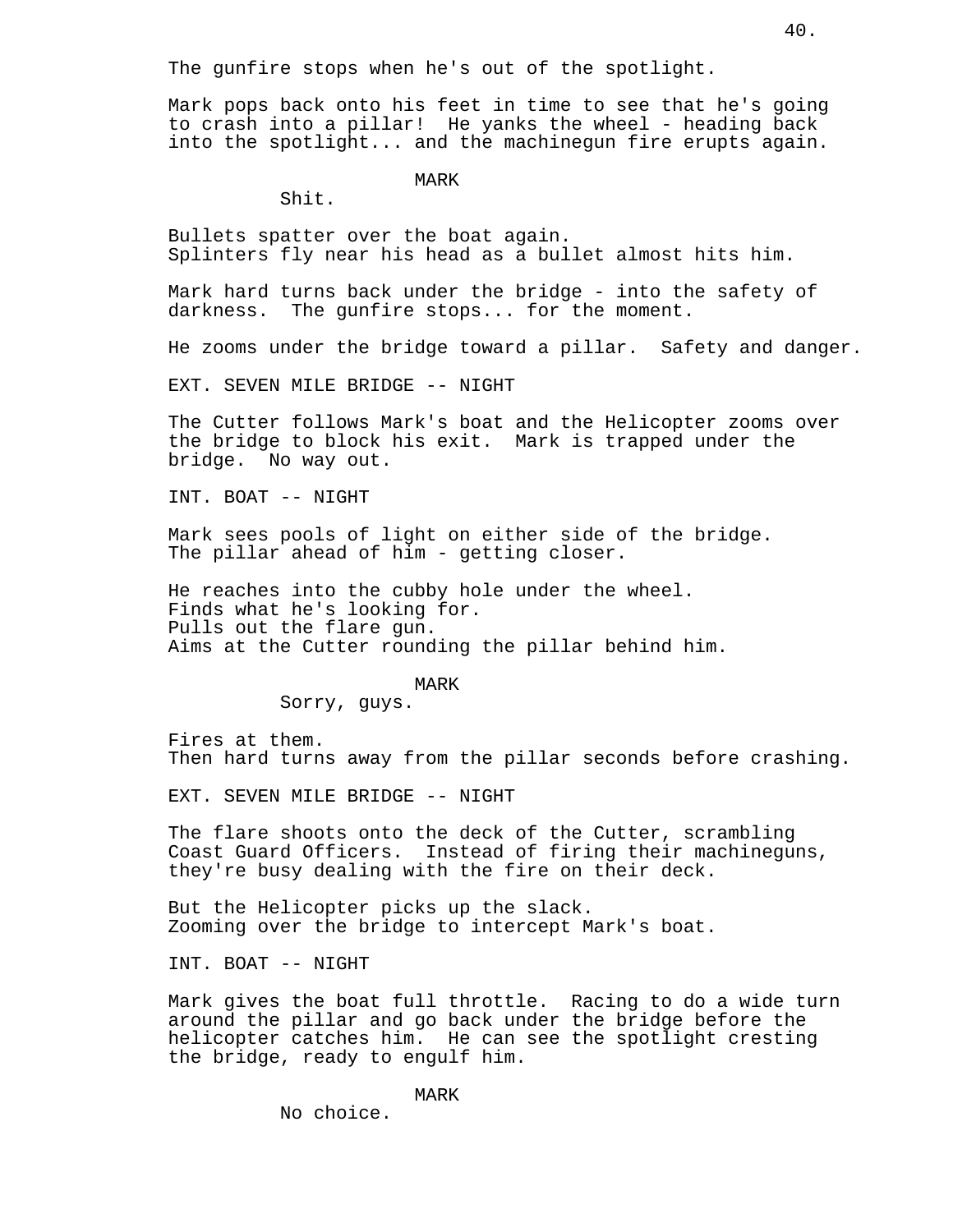He grabs the boat hook, then drops the the deck next to dead Raoul for a moment.

EXT. SEVEN MILE BRIDGE -- NIGHT

The blinding circle from the helicopter's spotlight closes in on Mark's boat. When it picks up the boat, the Helicopter opens fire. Wood splinters, metal sparks...

The Mark's boat hard turns, zooming back under the bridge. Back into the darkness.

The Helicopter zooms over the bridge.

Mark's boat BLASTS out from under the bridge. Instead of turning back to safety under the bridge, it keeps going. Heading out to sea!

The Helicopter gives chase.

The Coast Guard Cutter, already on this side of the bridge, also gives chase.

Mark's boat is shooting over the waves at full throttle.

Two spotlights struggle to find the speeding boat in the darkness - the Helicopter and the Cutter. When both spotlights capture the boat - silhouetting the man behind the wheel in the cabin - they both open fire.

A steady stream of machinegun fire from both the Helicopter and Coast Guard Cutter riddles the boat. The fuel tank is hit, gasoline spraying behind the boat.

It doesn't explode. That's stupid movie bullshit. Instead the boat's speed decreases and then the engine sputters...

It begins to drift in the sea - propelled only by momentum.

The Coast Guard Cutter reaches the boat, wedges it to a stop.

EXT. BOAT -- NIGHT

The COAST GUARD LIEUTENANT gestures for TWO ARMED COAST GUARD GUYS to board the boat. They jump onto the deck.

Marks' boat has been splintered to pieces by gunfire.

The Two Coast Guard Guys enter the cabin.

INT. BOAT -- NIGHT

Using flashlights they carefully search the cabin. Someone might still be hiding here with a gun.

Instead, they find a corpse behind the wheel of the boat. Riddles with bullet holes.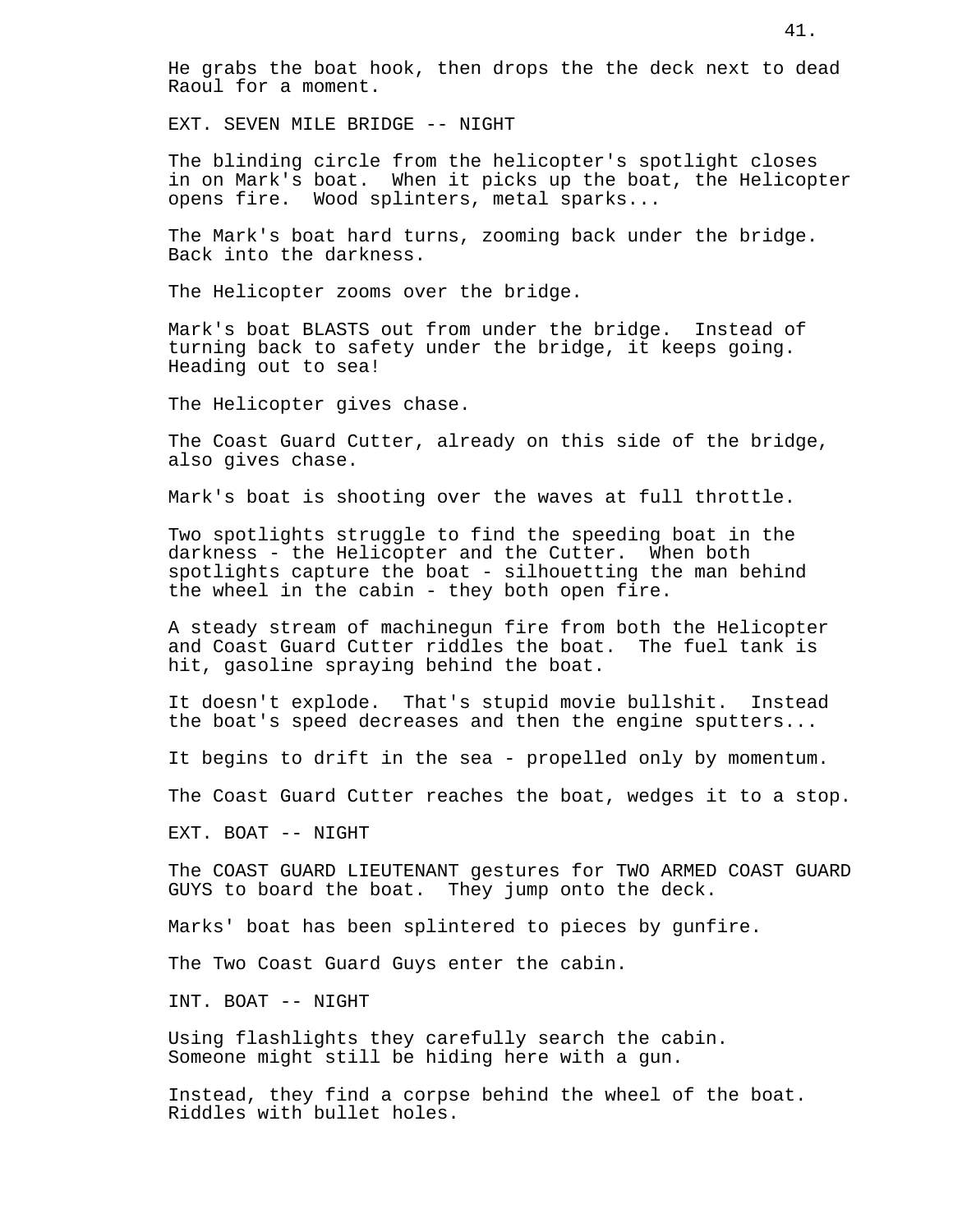## COAST GUARD GUY This dude's been Swiss cheesed.

The corpse is wearing Raoul's ripped jacket. Or what's left of it.

The other Coast Guard Guy spots something under the splintered deck... a bag of white powder. He digs it out, holds it up for his partner to see.

> COAST GUARD GUY Man, you're getting your finger prints all over that. It's evidence, stupid.

EXT. BOAT -- NIGHT

The Two Coast Guard Guys exit the cabin.

They report to the Coast Guard Lieutenant.

COAST GUARD GUY Secure. Not much left of the guy, but there's a sizable stash of cocaine in a hidey-hole under the deck.

COAST GUARD LT. He's dead?

COAST GUARD GUY Affirmative, sir.

The Coast Guard Lieutenant signals the helicopter that it's a wrap.

EXT. SEVEN MILE BRIDGE -- NIGHT

Mark drops the boat hook in the water and flips from under the bridge to a ledge on the side of the bridge.

He climbs over the side railing and watches the Helicopter zoom away in the distance. The Cutter keeps its spotlight on the boat - creating a pool of light in the dark off shore.

Mark turns away from the show, walks down Highway 1.

When headlights wash over him, he sticks out his thumb.

The car zooms by without slowing down.

MARK Gonna make me walk seven miles?

More headlights wash over him. Thumb goes out. This car slows to a stop a few feet ahead of him. Mark jogs up to the car.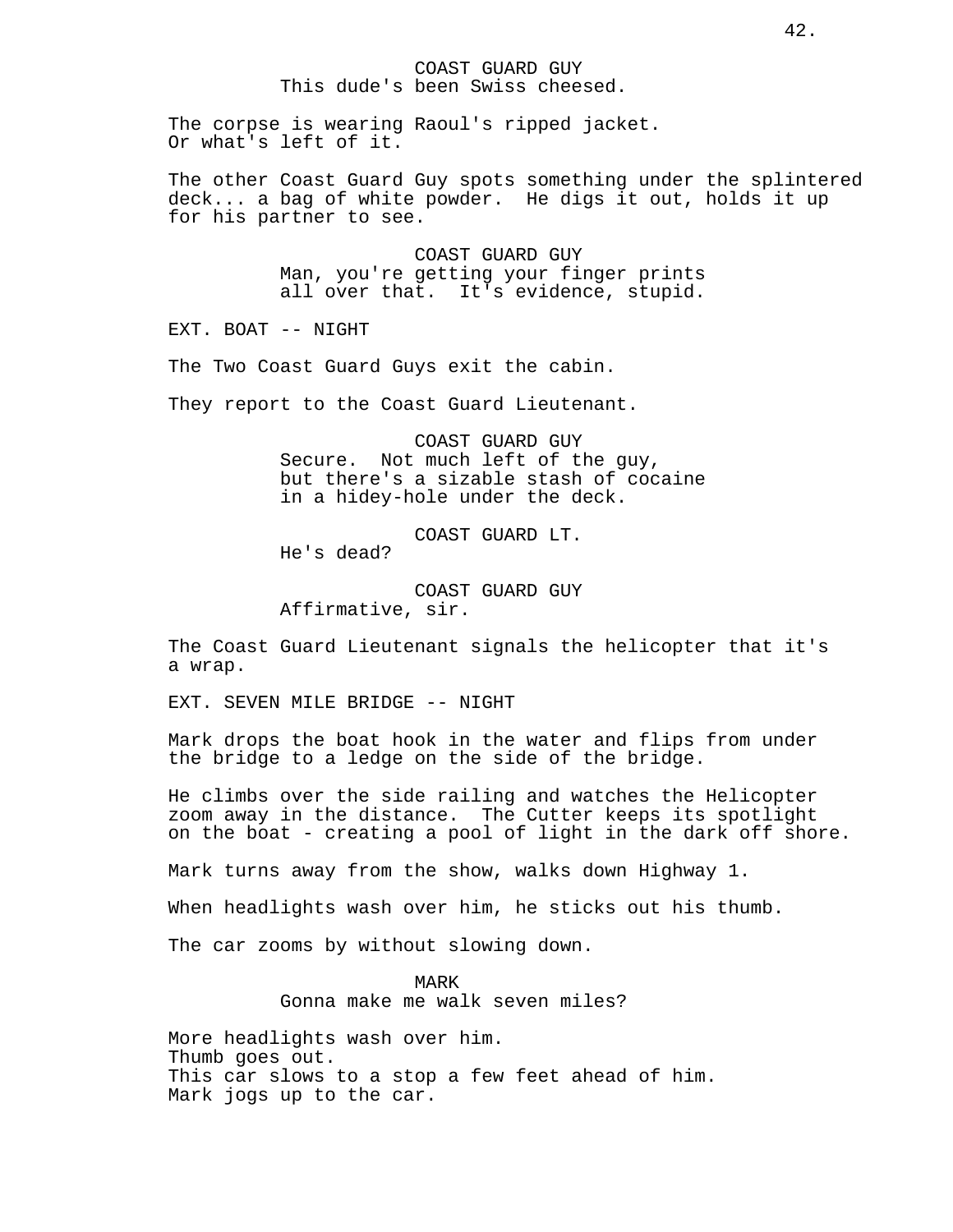## INT. CAR -- NIGHT

Mark climbs in, sees that the DRIVER is in uniform. Looks like a cop's uniform.

> DRIVER What the hell you doing out here?

MARK Car broke down.

DRIVER Didn't see it back there.

MARK My luck, somebody stole it.

Driver chuckles, shifts to drive, heads to Big Pine Key.

DRIVER Where you headed?

MARK

Key West, but you can drop me at Big Pine. I can catch a cab from there.

DRIVER What about your car?

MARK I'll call Triple A when I get home.

DRIVER

No cell?

MARK Forget to charge it.

Mark looks at the Driver's uniform. Badge. Insignias. And the guy has a gun in a holster on his waist.

The Driver sees the light from the Coast Guard Cutter.

DRIVER What's that all about?

MARK Pretty good show. Was watching it before you came along. Coast Guard chasing some boat. Gunfire and everything. Finally caught the guy.

DRIVER Fucking drug runners.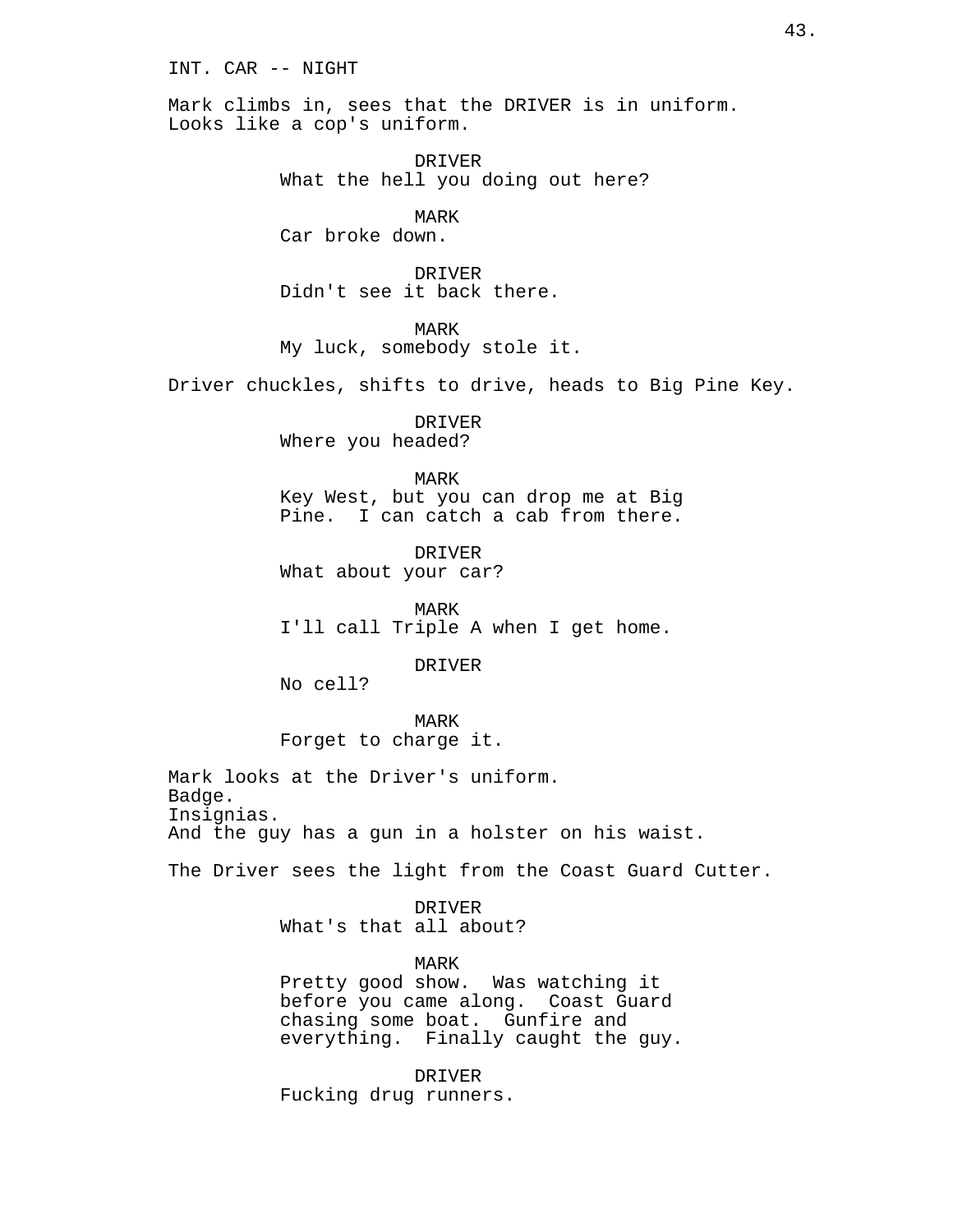MARK Keys are full of them.

DRIVER

Tell me about it. Half the scumbags I deal with on a daily basis are on something or selling something.

```
MARK
```
All in a day's work, huh? (nods to gun) Even have to use that?

DRIVER Not yet. Kind of itching, to, though. (unsnaps holster) I mean, it's there, the scumbag's being an asshole and it would be so easy to... but it's against policy.

The Driver pulls the gun out, lays it on his lap.

MARK

Loaded?

DRIVER Not much use if it's not.

Mark notices some blood on his shoes from Raoul. Hopes the Driver won't notice.

EXT. SEVEN MILE BRIDGE -- NIGHT

The car reaches the end of the bridge, and Big Pine Key.

INT. CAR -- NIGHT

Mark sees the lights of a town ahead.

MARK You can just drop me at that gas station ahead?

DRIVER Make you call a cab at this hour? You'll be waiting 'til morning.

MARK Not a problem.

DRIVER I'm headed to Key West, take you all the way.

MARK Thanks. You at the Flager Station?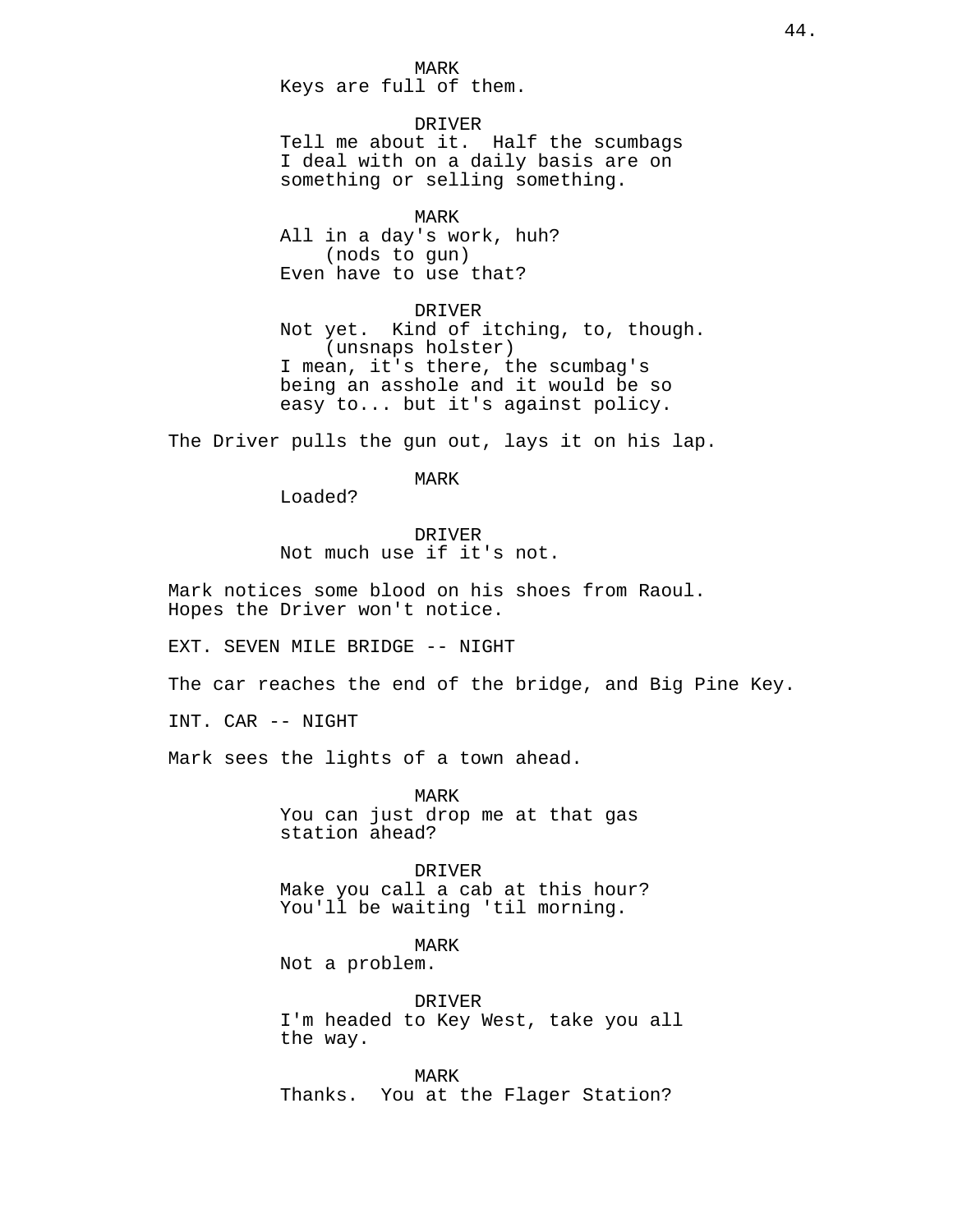The Driver looks at him. Really looks at him.

Mark crosses his feet to hide the blood spatters.

DRIVER Flager Street Station? Oh, the uniform. You live by there?

MARK I can get home from there.

DRIVER That's not where I'm headed.

MARK Don't expect you to take me to my door. Just glad you stopped.

DRIVER Golf course okay with you?

MARK

Golf course? Kind of late to be playing golf.

DRIVER I'm there to keep people from playing. They'll fuck up the greens if you don't keep an eye on them.

MARK That's what the gun's for?

DRIVER No way I'll ever use it working the golf course. They still want us armed. More of a threat that way.

Mark takes a careful look at the Driver's uniform: ATAS SECURITY is what it says on the badge.

## DRIVER

Next rotation I'm on a construction site. Get a chance to draw down on some copper thieves. Maybe get a chance to fire this old hog.

MARK

Put a hole in one.

The Driver pulls onto College Road and stops.

MARK Hey, thanks for the ride.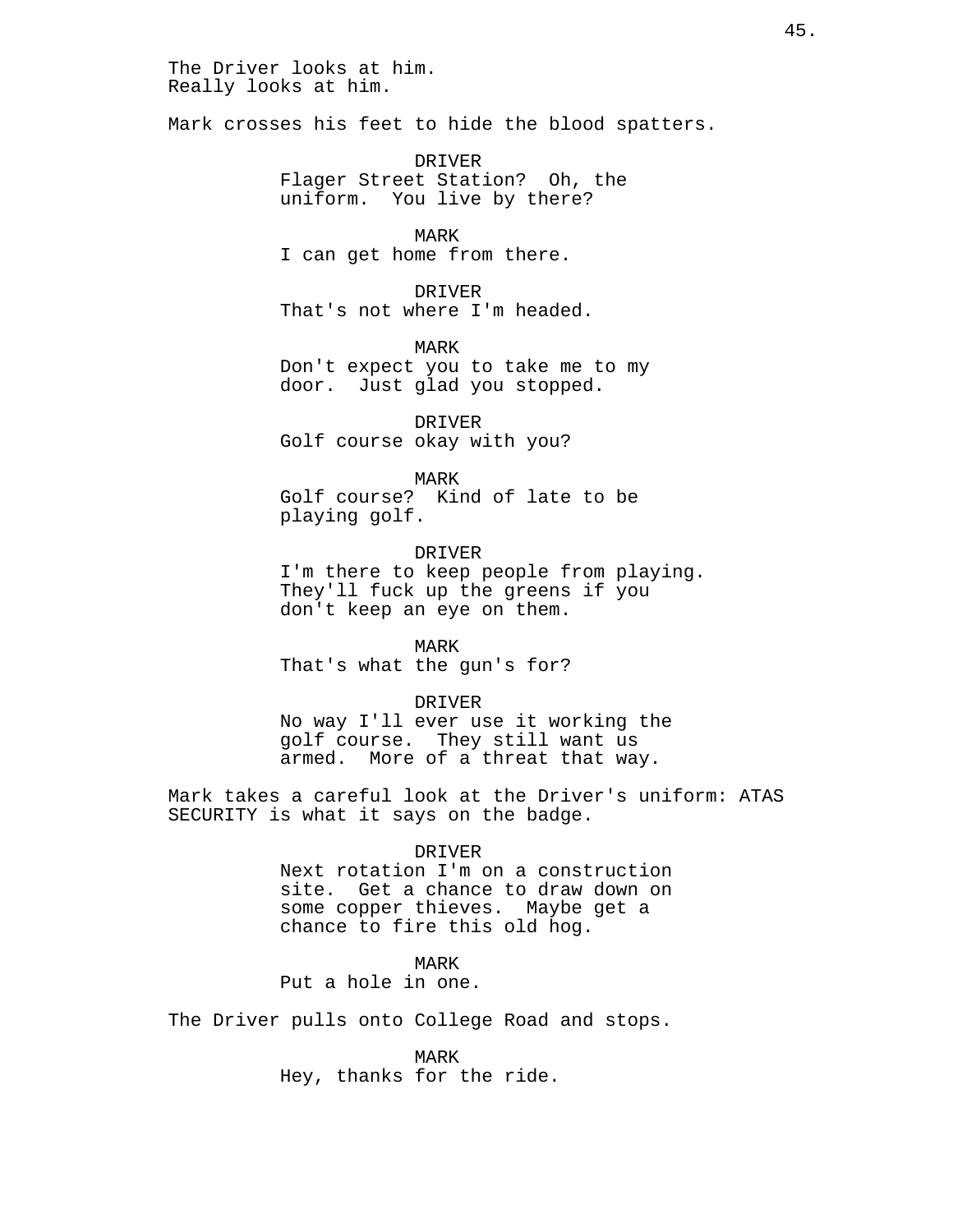# Not a problem.

Mark gets out and the Driver continues to the Golf Course. EXT. OVERSEAS HIGHWAY -- NIGHT Mark gets back to the highway from College Road, walks home. EXT. LAS PALMAS MOTEL -- NIGHT Mark passes the office on the way to the dock. Checks his watch. Time - 3:17. Everything is quiet. He takes a look at Unit Seventeen. Dark, empty. The scene of the crime. Did he leave any evidence behind? EXT. LAS PALMAS DOCK -- NIGHT Mark walks down the dock and hops onboard a boat. Unties it from the dock, pushes off, starts the motor and zooms down the coast. INT. BOAT -- NIGHT Mark pilots the boat to the broken down abandoned dock a mile from his motel. Cuts the motor. EXT. BROKEN DOWN DOCK -- NIGHT Doesn't tie up the boat. Mark walks down the dock to the street, careful where he steps. The wood is rotting. EXT. LAS PALMAS DOCK -- NIGHT Mark hops onboard another boat. Unties it, pushes off. INT. BOAT -- NIGHT Mark gets behind the wheel, prepares to start the motor. Notices the registration. Pulls it out. Registered to Alberto Janowski. MARK One of mine. Replaces the registration and leaves the cabin. EXT. LAS PALMAS DOCK -- NIGHT Reties the Janowski's boat, moves to the next boat.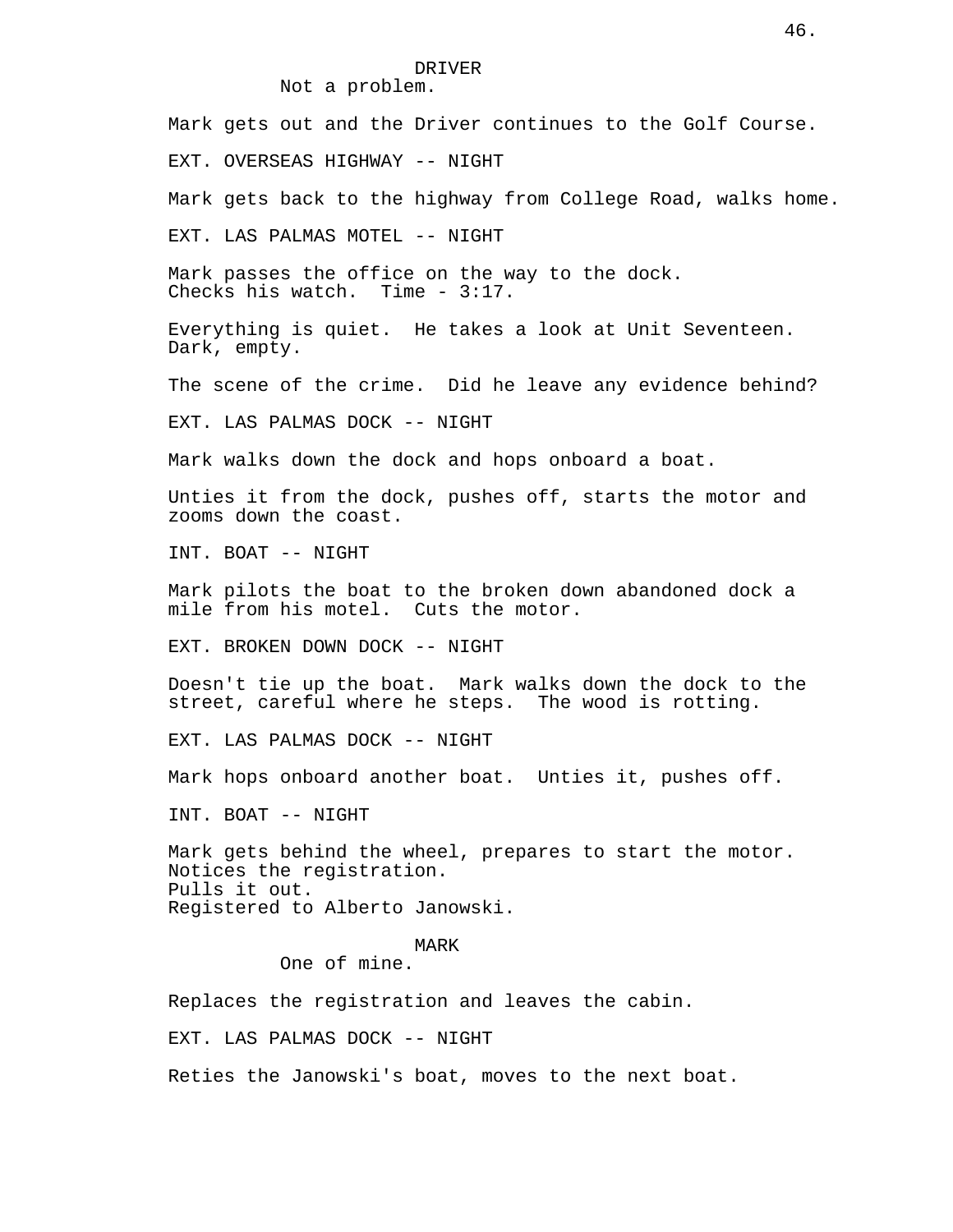MARK Don't see them on a boat. Too "lippy".

Mark unties the next boat, goes into the cabin and starts the motor. The boat putters to the broken down dock.

EXT. BROKEN DOWN DOCK -- DAWN

Mark jumps off the deck of a boat...

The dock is FULL of boats, now. All of the boats from the Las Palmas Dock (except the Janowski's) are now floating around the broken down dock. Some have drifted a few yards out to sea.

Mark walks down the broken dock, surrounded by the orange glow of the rising sun. He's dead tired - almost steps on a rotted portion of the dock.

> MARK All I need - break my leg here.

At the end of the dock, he drags himself home.

INT. LAS PALMAS OFFICE -- DAY

Mark pops the BACK AT sign off the front window, moves the clock hands to 1pm, replaces it. Keeps the NO VACANCY sign lighted. Clicks off the light and heads to his apartment.

INT. MARK'S APARTMENT -- DAY

Mark sets his alarm clock for 1pm and hits the sheets. Time  $-7:24am$ .

In no time, he's asleep.

INT. MARK'S APARTMENT -- DAY

Loud ringing.

Mark's eyes open enough to find the alarm clock, push in the alarm pin. Then his eyes drift closed...

But the ringing doesn't stop. It becomes more insistent.

#### MARK

What the....?

Sits up, grabs the alarm clock, prepares to throw it across the room when he spots the time: 10:15.

More ringing. The office bell.

Mark rolls to his feet, grabs his cane.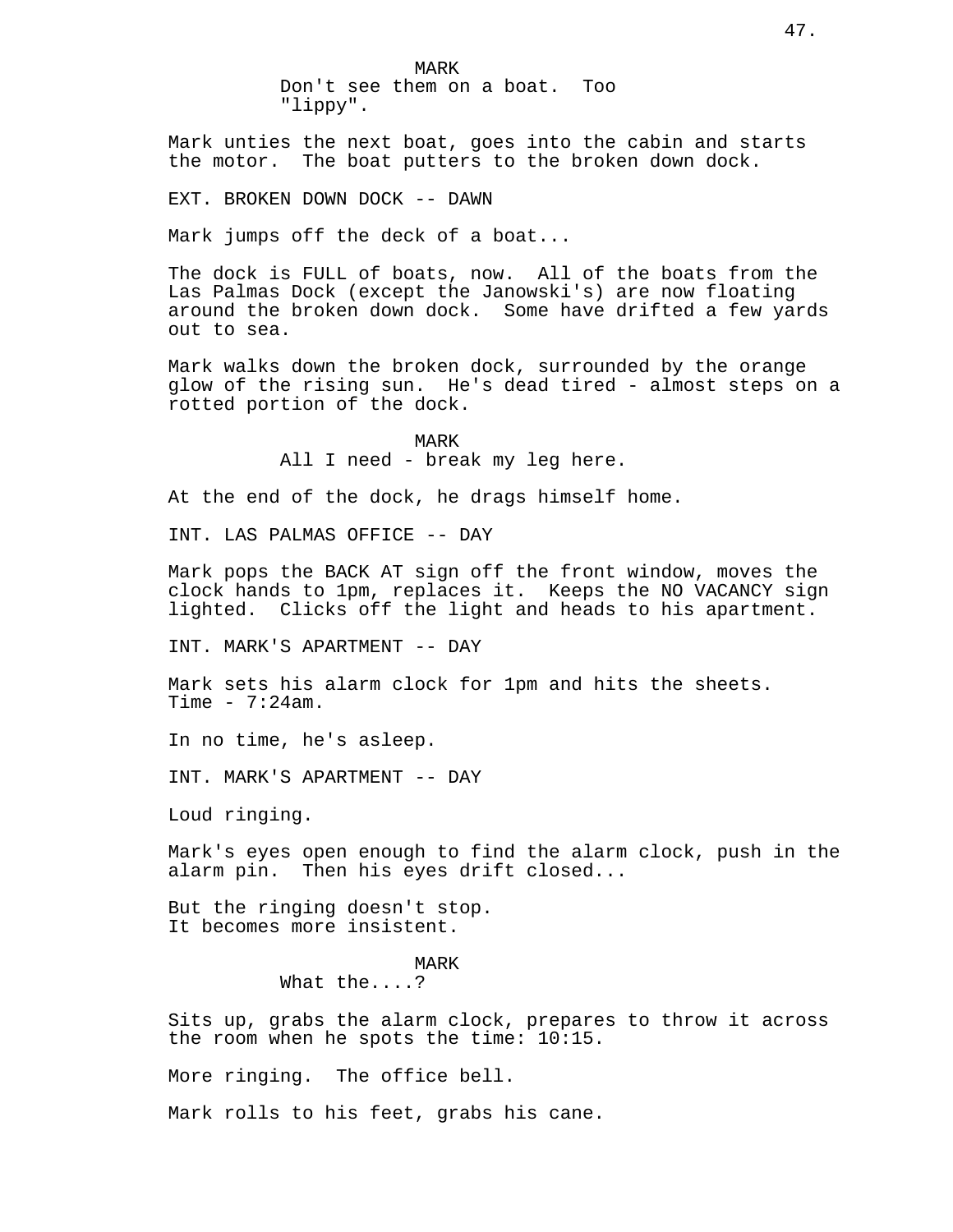INT. LAS PALMAS OFFICE -- DAY

Mark (dressed) hobbles over to the locked front door.

Outside: Bobby hits the buzzer again.

Mark doesn't unlock the door. He takes the Back By sign off the door and double checks the time. Rehangs it.

Then he unlocks the door.

Not noticing that the hook for room #18's key is empty.

Bobby strolls into the office, an envelope in one hand and a beer in the other.

> MARK Peeping Bobby.

BOBBY Brought by my rent.

MARK You couldn't read the sign?

Mark points to the Back By sign.

BOBBY Figured it was a misprint.

MARK How can you misprint hands on a clock?

BOBBY Look, do you want the money or not?

Mark holds out his hand for the envelope.

BOBBY Hey, were you in last night?

MARK Out getting drunk. Can't you tell?

Mark wonders if Bobby will buy the explanation... and alibi.

BOBBY You do look a little under the weather. Want a sip of my beer?

MARK Shit no. It's before noon.

Bobby finishes the beer and tosses the can over his shoulder, Into the waste basket by the door.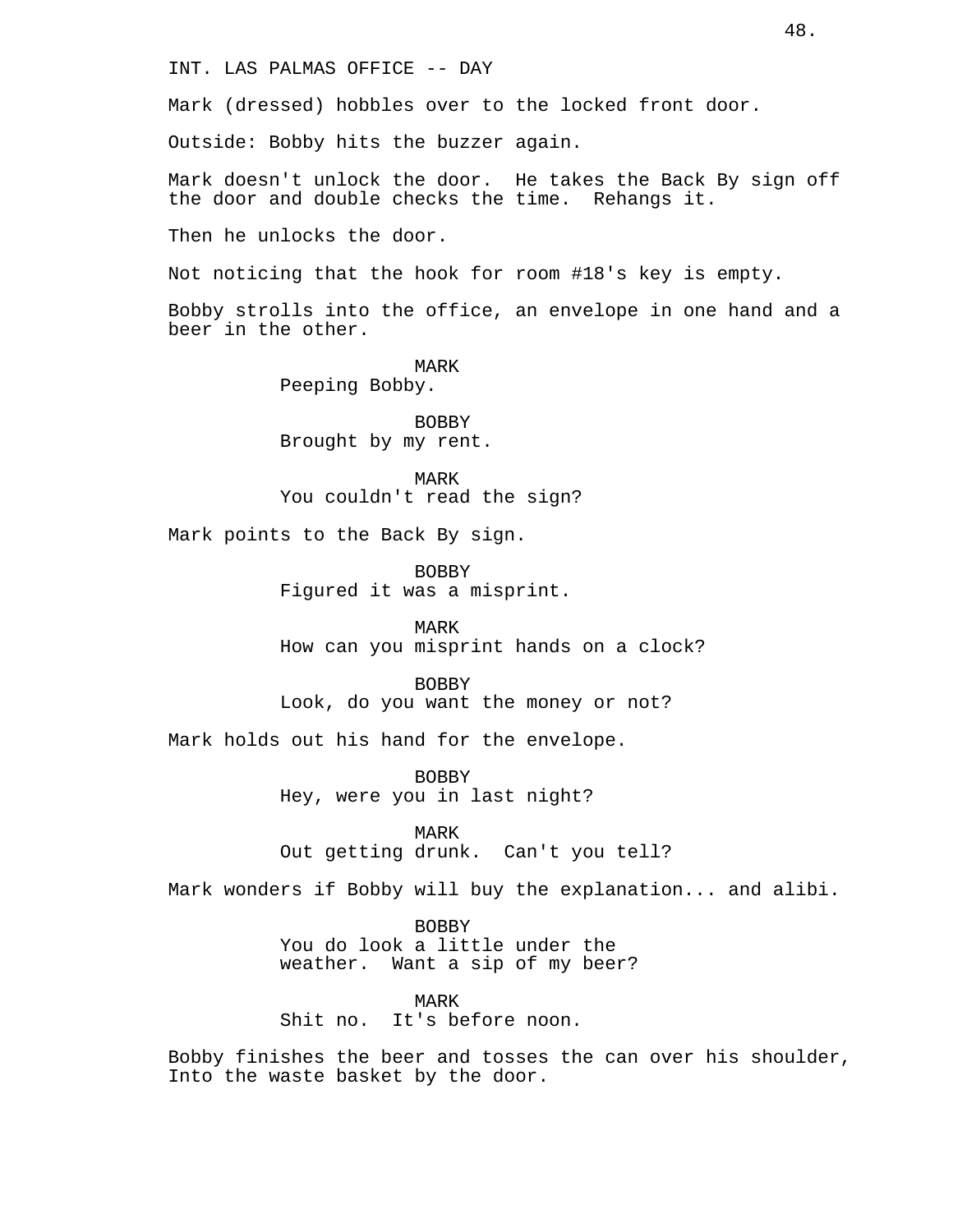I drink on European Time. Past noon over there. Those guys drink all day long anyway. Hammered by lunch.

MARK

They really know how to live.

BOBBY

Doing something naughty last night?

Like disposing of a dead body and a bunch of drugs?

MARK What do you mean: naughty?

BOBBY

Drinkin' alone.

MARK Sorry I didn't invite you.

## BOBBY

That's understandable, you know, if you were with those religious gals in four or that nurse in twelve.

MARK

Helen.

## BOBBY

(sly smile) Right, Helen. You gettin' any of that, yet? She's got that shy thing going, but you know what they say about the quiet ones? --

MARK

Bobby. You're giving me a headache.

BOBBY

Best thing for that's a cold brewski. Hell, I could use one myself.

Bobby notices the missing key.

BOBBY Someone check into eighteen?

Mark looks at the place where the key should be.

MARK Uh... no. I did some repairs, forget to put the key back.

He pulls the key from his pocket, replaces it.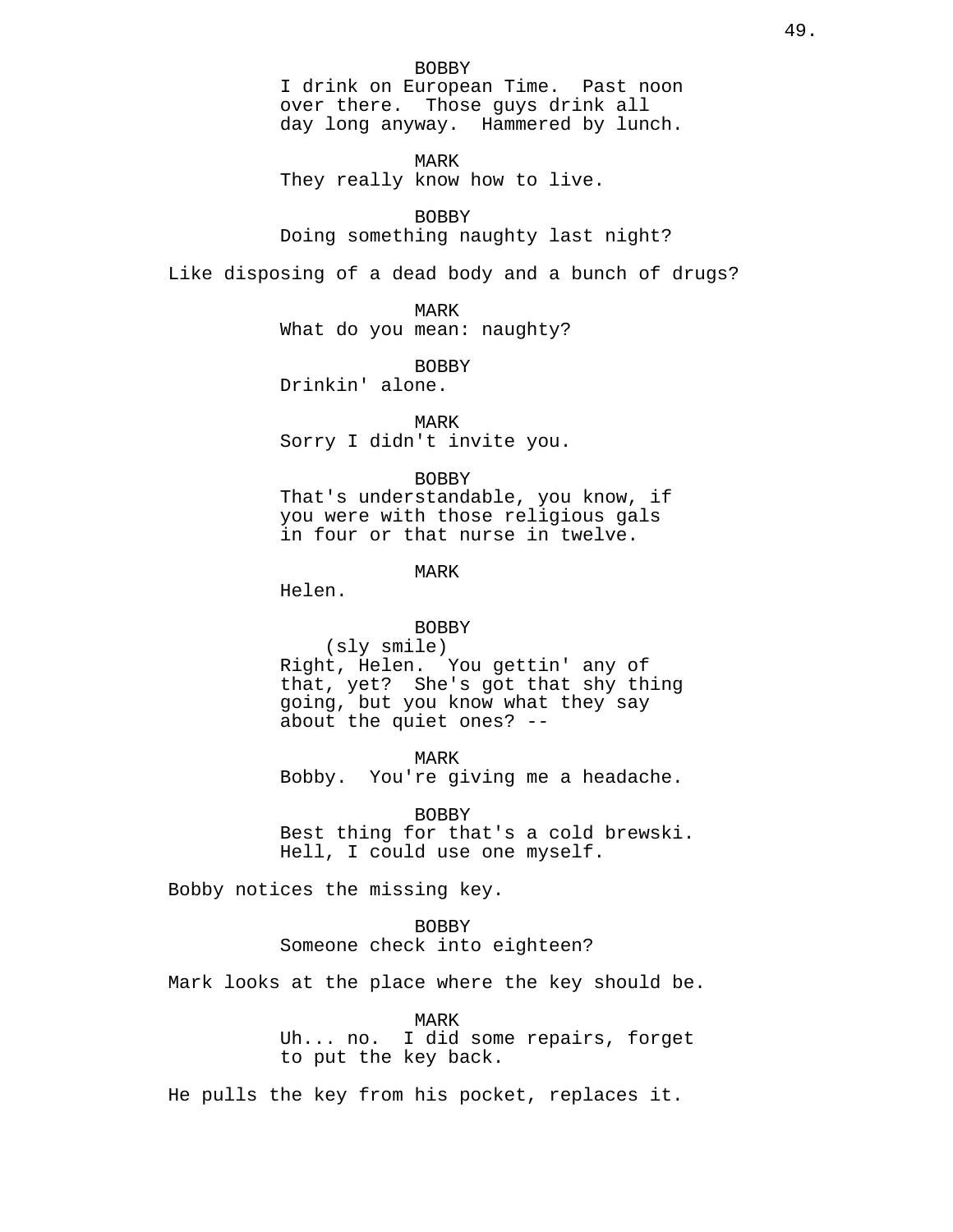Repairs?

MARK Some nooners clogged the toilet you want the details?

BOBBY Shitty job but somebody's got to do it. Glad it's not me.

Bobby lifts his hand to take a sip - no beer can!

BOBBY

Come on.

Mark grabs his cane, limps out of the office after him.

EXT. POOLSIDE -- DAY

Bobby turns to make sure Mark's following, noticing the cane.

MARK

Knee's bothering me today.

BOBBY

All that drinking. Anyway, I was up watching "I Spy", one of my all time favorite shows. You know, it's got comedy, action, girls. I mean, where would movies like "Lethal Weapon" and "Rush Hour" be without "I Spy"?

Mark notices the maid cart in front of unit sixteen. One door away from 17... the crime scene.

MARK

Does this story have a point, or are you gonna keep talking about reruns?

BOBBY Man, you ARE hung over. Chill out. So I'm watching TV, and I could have swore I heard gun shots.

MARK

Gunshots?

BOBBY Yeah. Three of them.

They get to Bobby's room, and he unlocks the door.

BOBBY Not on TV. Here at The Palms.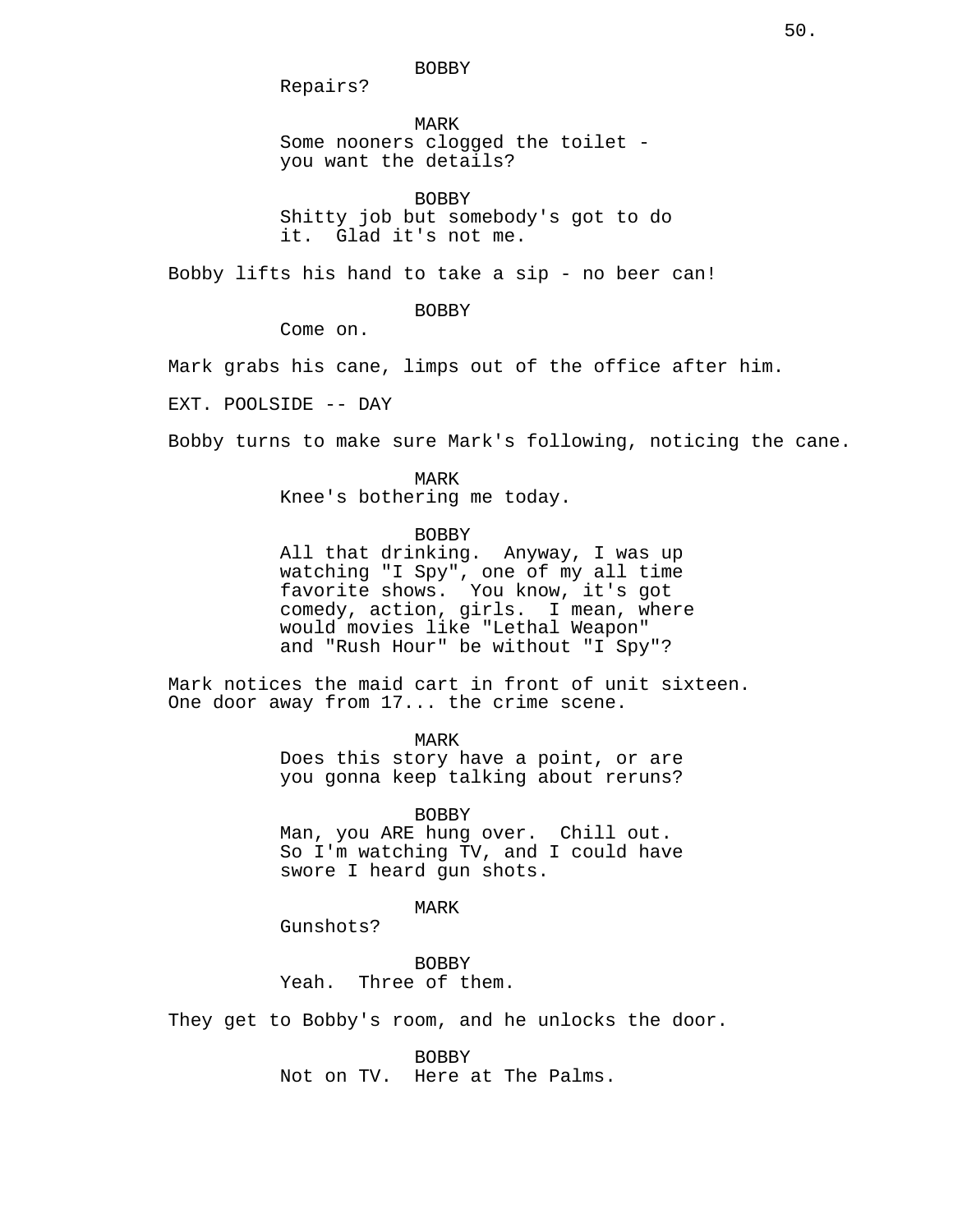Bobby looks right into Mark's eyes, then enters his room. Does he know?

> MARK Shooting at The Palms? Never happen.

Mark sticks his head through the door, not wanting to break his rule about going into other people's rooms.

MARK

Maybe it was just Mr. Janowski watching "Law & Order" with the volume up?

BOBBY Could be. Janowski's a deaf old guy. But I swear, it sounded real. I know what gunshots sound like, I took four of them.

Bobby comes out with a pair of beers, offers one to Mark.

MARK

No thanks.

**BOBBY** 

More for me.

Mark notices MARIA, the maid, leaving unit sixteen. She pushes the maid cart toward unit seventeen.

> BOBBY It was like, three distinctive shots.

> > MARK

Three?

Maria enters seventeen with some towels. Did he get rid of all the blood? Will she wonder where the bedding went?

> BOBBY Yeah, and not those fake movie sound effects. You know: Ka-choooow! Bang Bang! Blammmmmm. None of those sounds real. Too loud.

MARK Can you turn it down just a notch?

BOBBY Beer will take care of that.

MARK

So would sleep.

Maria returns to the cart a moment later to get clean sheets.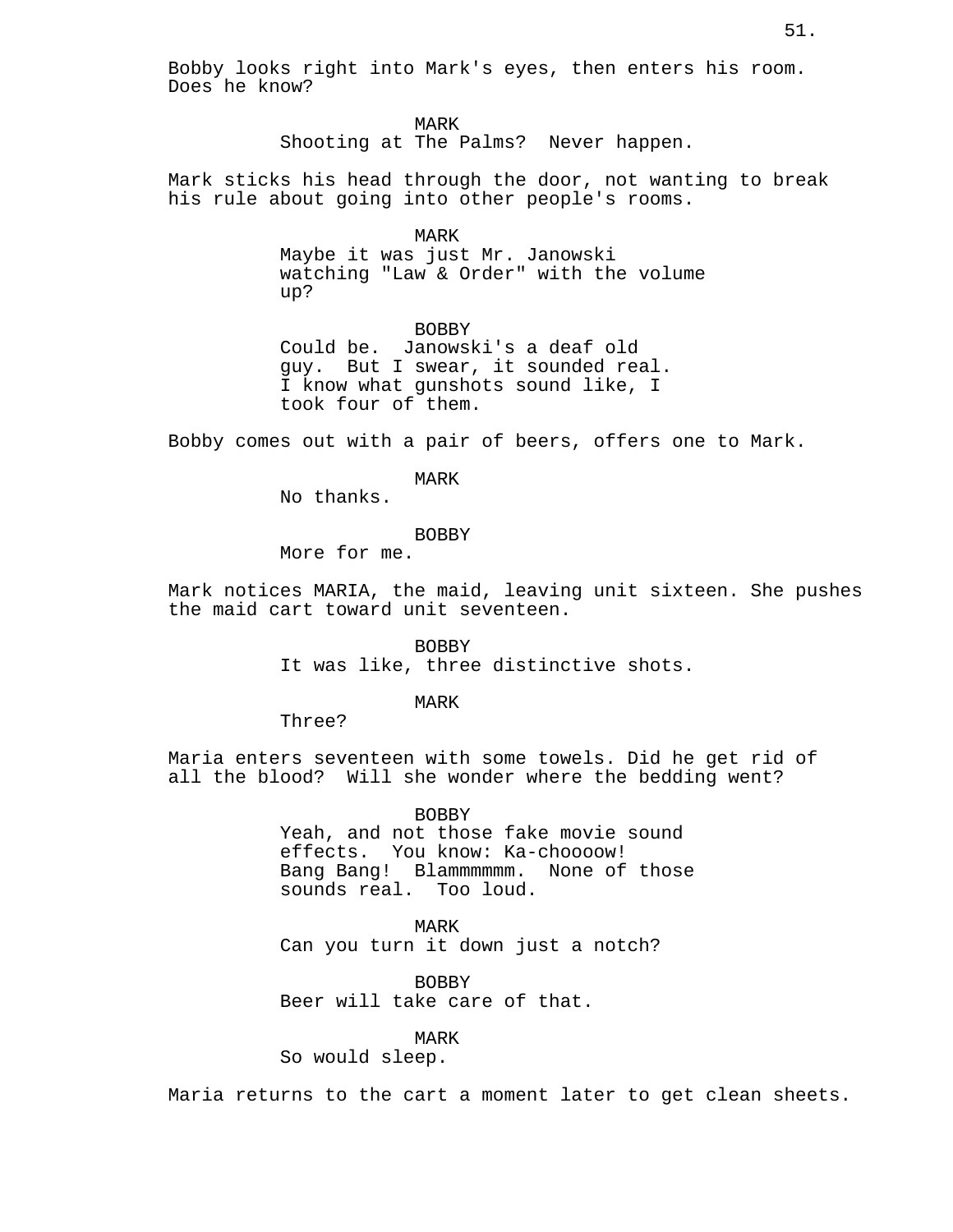Bobby notices Mark staring at Maria.

BOBBY I tell you I been teaching Maria English?

MARK

What?

## BOBBY

Hey, Maria.

Maria turns around, smiling at Bobby.

MARIA Your pants look rad today, Senior Bobby.

Bobby snaps a picture of her with his 35mm camera.

BOBBY Thanks. How's it going with you?

MARIA That man in number five is a bogus snot from hell.

BOBBY Yeah, but he's a vampire. He can't help it. Have a nice day, Maria.

She waves and goes into unit seventeen.

Mark's eyes stay on the doorway to number seventeen.

BOBBY I haven't seen Disco Dan today.

MARK

Who?

BOBBY Raoul Azul, you know? Haven't seen

his chiquita blanca either.

Mark looks from the door to unit seventeen (where Maria will be discovering the bloody bed any minute now) to Bobby (who seems to be hinting at something).

> MARK Not my job to keep tabs on them. You're the one with the binoculars.

**BOBBY** And you're the one does plumbing.

In Unit eighteen, next door to the room with all the blood.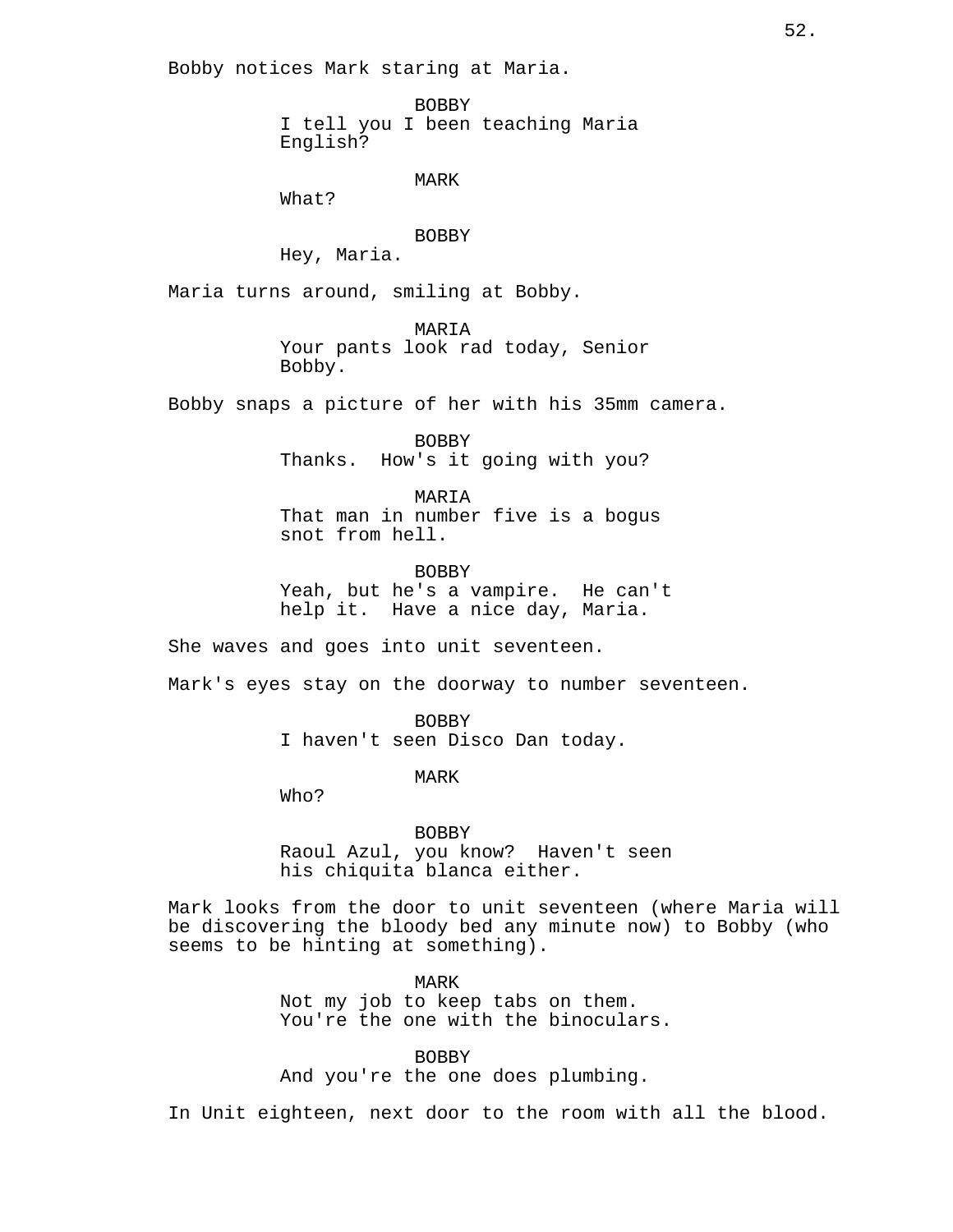BOBBY Why? They're probably just hung over, too.

Maria hasn't come out of seventeen, yet.

BOBBY What's she hanging around with that Cubano for, anyway?

MARK

Women always go for dangerous guys.

BOBBY You saying I'm not dangerous enough?

MARK Bobby, you're half 'faced and it's not even noon.

BOBBY See - I'm a bad boy. Irresponsible.

Maria leaves unit seventeen, closing the door behind her. Mark relaxes.

> MARK Get some chains and shit, maybe she'll dump Azul. You need the bling if you wanna be king.

BOBBY I'd sure like to pork that woman.

MARK Me, too... but it ain't gonna happen.

Maria pushes her cart to unit eighteen. Mark limps back to the office, leaving Bobby drinking beer.

INT. LAS PALMAS OFFICE -- DAY

Mark puts the keys back after the noon rush, when Lacy glides up to the counter, touches his arm.

> LACY How'd it go with Raoul?

MARK How do you think it went?

Mark pulls away slowly. Her fingers fall onto the counter one by one.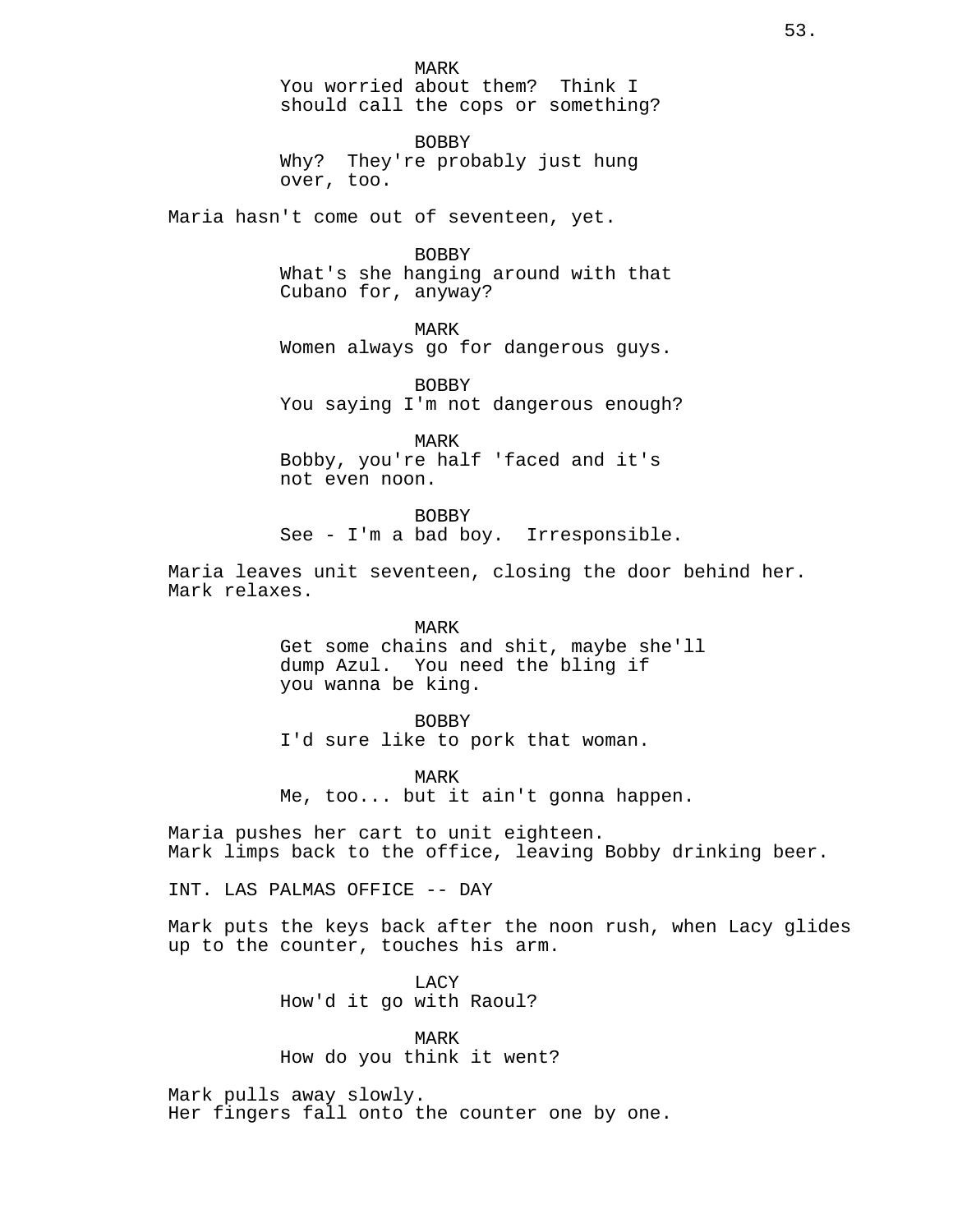LACY Something's wrong.

Mark doesn't reply.

Lacy gives him a final look, walks out of the office.

Mark limps to the window, watches her enter unit seventeen.

Mark explodes, swiping the pile of keys onto the floor.

LATER:

Mark is picking up the scattered keys when the door bell rings. He rises up, looking over the counter at Lacy.

> LACY Where'd Raoul go?

MARK You don't know?

**LACY** I was with Mr. Wright all night.

MARK

All night?

She glares at him.

### LACY

Raoul never showed up for the payoff this morning. Mr. Wright isn't happy at all. Raoul knows better...

MARK Maybe he skipped with the money?

LACY You mean, you didn't get it?

MARK

You know I didn't.

# **LACY**

I don't understand.

Only reason she'd play innocent is to pin the guilt on him.

MARK

Practicing for the cops? Great rehearsal. You sound so damned innocent. Well you're guilty as hell, girl. Never pull anything like that on me again. I cleaned it all up. I didn't want to, but I didn't want to be involved.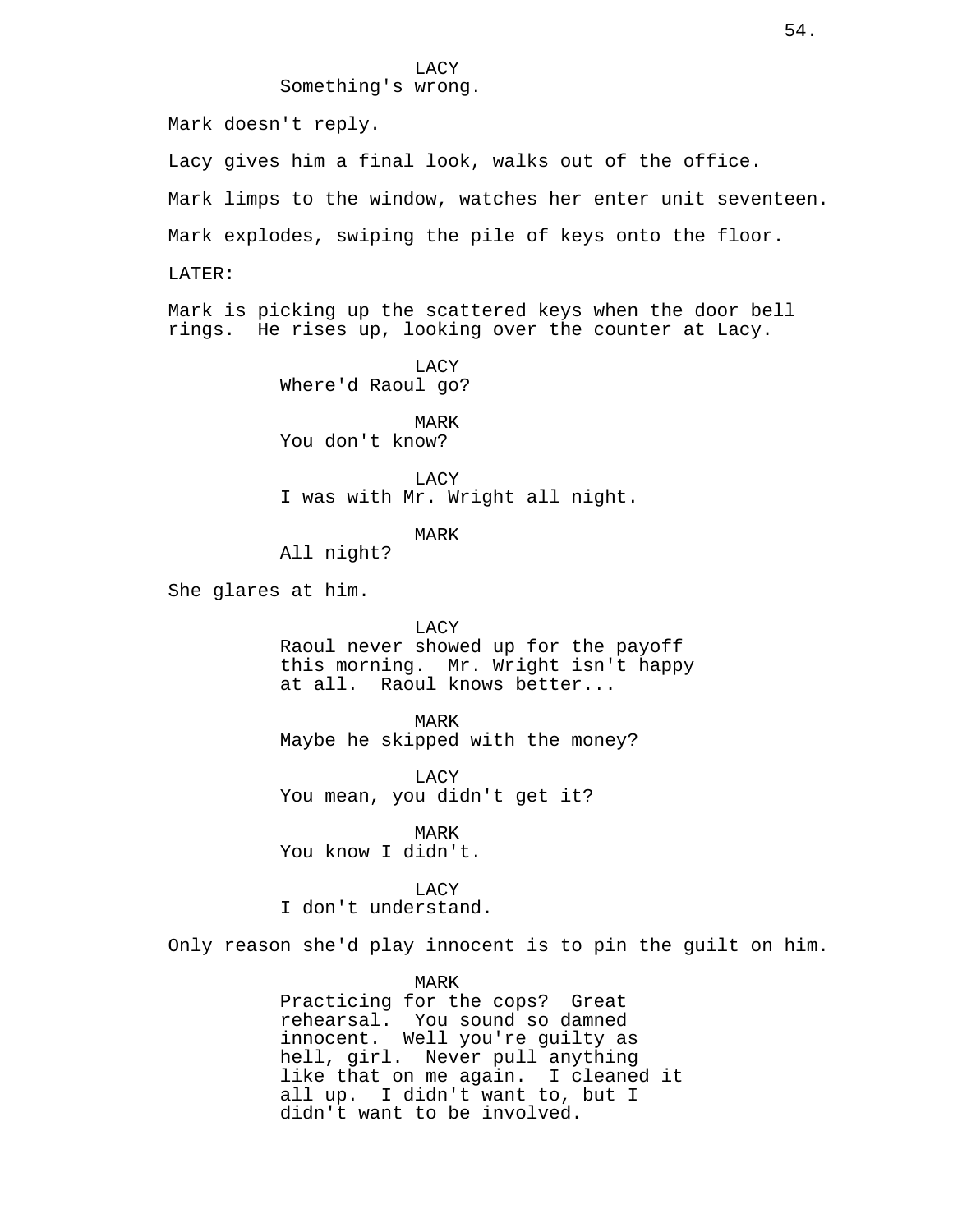LACY Mark, I don't know what you're talking about.

MARK The performance is over Lacy.

Lacy looks confused.

LACY What happened last night?

Mark moves his face right up to hers.

MARK I'll tell you what happened: Raoul was gone when I got there.

LACY

Gone?

MARK I think he just got up, walked away.

Lacy is really confused, now.

LACY Something's going on, here.

MARK Right. I'm not going to play your game, anymore. Do you understand?

LACY No. No, I don't.

She walks out of the office, even more confused.

Mark turns away from the front doors and picks up the last room key (#13) and puts it on the board.

EXT. LAS PALMAS MOTEL -- NIGHT

Darkness falls over the motel.

INT. MARK'S APARTMENT -- NIGHT

Mark watches an old football game, drinking a beer. A pile of smashed beer cans sit next to his chair.

The office door bell rings.

Mark grabs his cane to hobble into the office.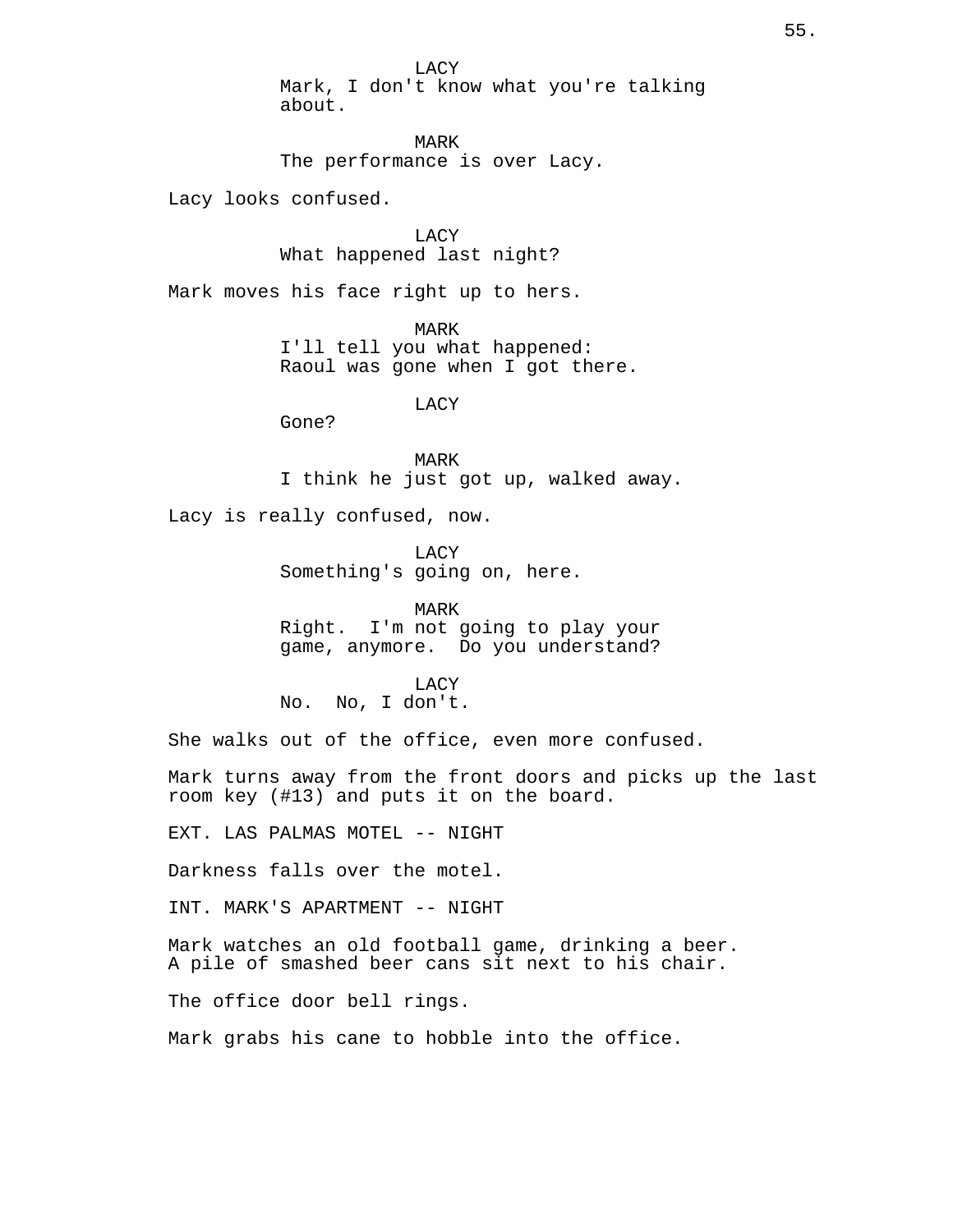## INT. LAS PALMAS OFFICE -- NIGHT

Three men are waiting. William James Wright, the suave smuggler, and his two henchmen: Nick Drago and Russ Lambert.

MARK

Can I help you?

WRIGHT I hope so. I wonder if you know where one of your guests, a Mr Raoul Azul, might be found?

MARK I think he checked out.

Wright looks at the board, a pair of keys for every room.

Single keys for five, twelve, and nine. Empty hook for room ten and seventeen and four.

> WRIGHT Well, it looks as if he forgot to return his key.

> > MARK

You're right.

WRIGHT Yes, I am. William James Wright. And you are?

MARK Mark Bailey. I own this place.

Wright gives him a cold smile.

WRIGHT Well, then I'm sure you don't want any trouble on your property.

MARK

I hate having to call the police.

Mark's hand touches the phone.

WRIGHT

I'd like to use your pass key to search Mr. Azul' s room for some... papers of mine, he may have left.

MARK

No.

Mark takes the handset off the cradle.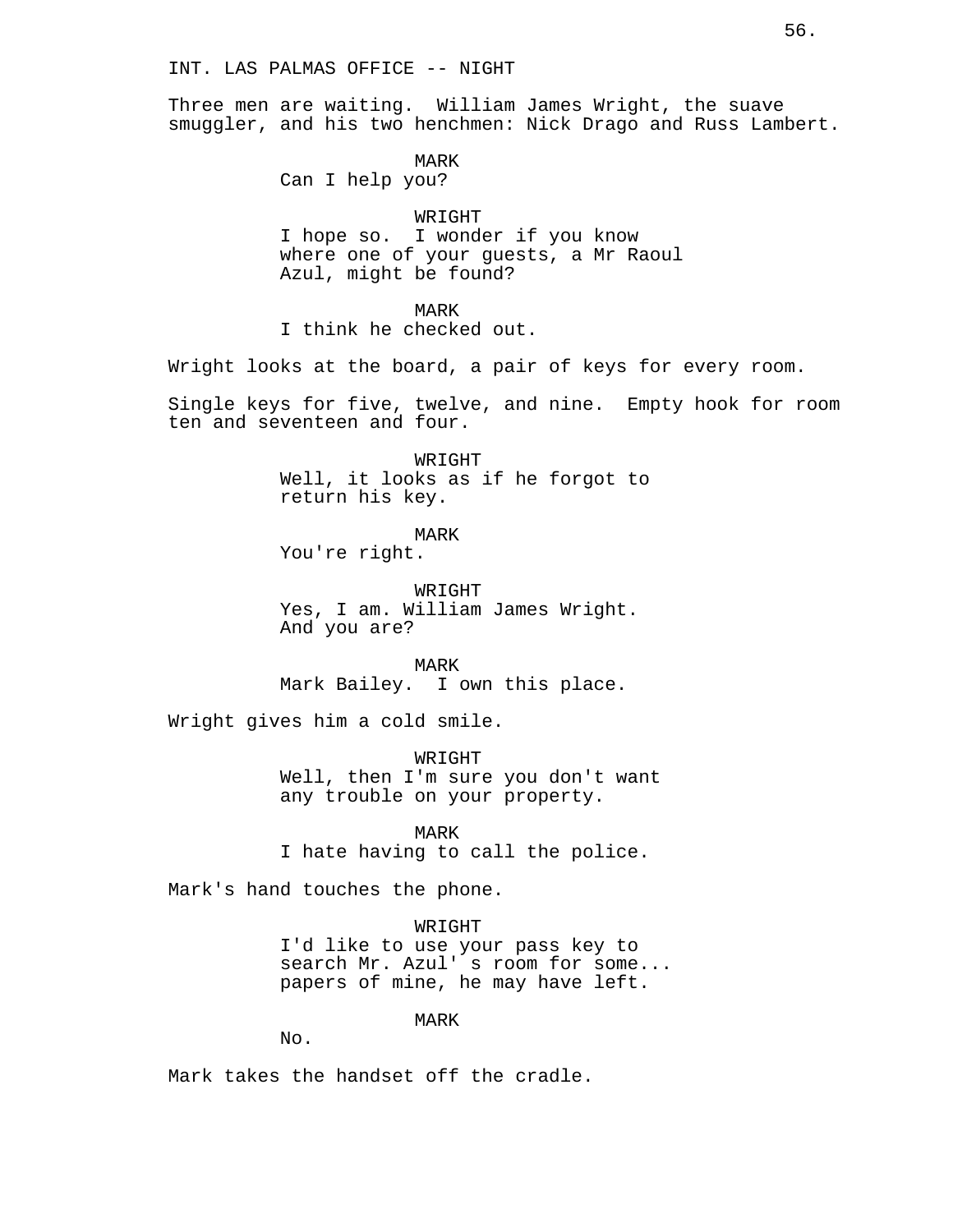## WRIGHT

Before you call the police, you might want to know that Raoul Azul's body was found behind the wheel of a stolen boat this morning by the Coast Guard.

MARK He have my key in his pocket?

### WRIGHT

At this point in time the Coast Guard believes they are responsible for Mr. Azul's demise. But, eventually they'll perform an autopsy and who knows what they will find?

### MARK

All nice, but I'm a busy man.

#### WRIGHT

Maybe Raoul was killed somewhere else? Maybe someone put his body behind the wheel of that boat?

Mark tries to walk away, Lambert steps in front of him. Hand on his shoulder - stopping him.

> WRIGHT The authorities don't know he was staying here. When they find out, they'll probably tear this place apart looking for evidence of some sort. That can be messy.

> > MARK

What do you want?

WRIGHT I don't think our friend Raoul was killed on that boat. I think he was killed here. And I'm always right.

Wright snaps his fingers.

Nick and Russ grab hold of Mark and YANK him over the counter.

Russ SLAMS Mark in the stomach. The punch smashes Mark into the counter. He doubles up.

#### WRIGHT

The pass key.

Russ gives Mark a one-two punch in the stomach.

Mark swinging an elbow, hits Russ in the nose which erupts into a spray of blood.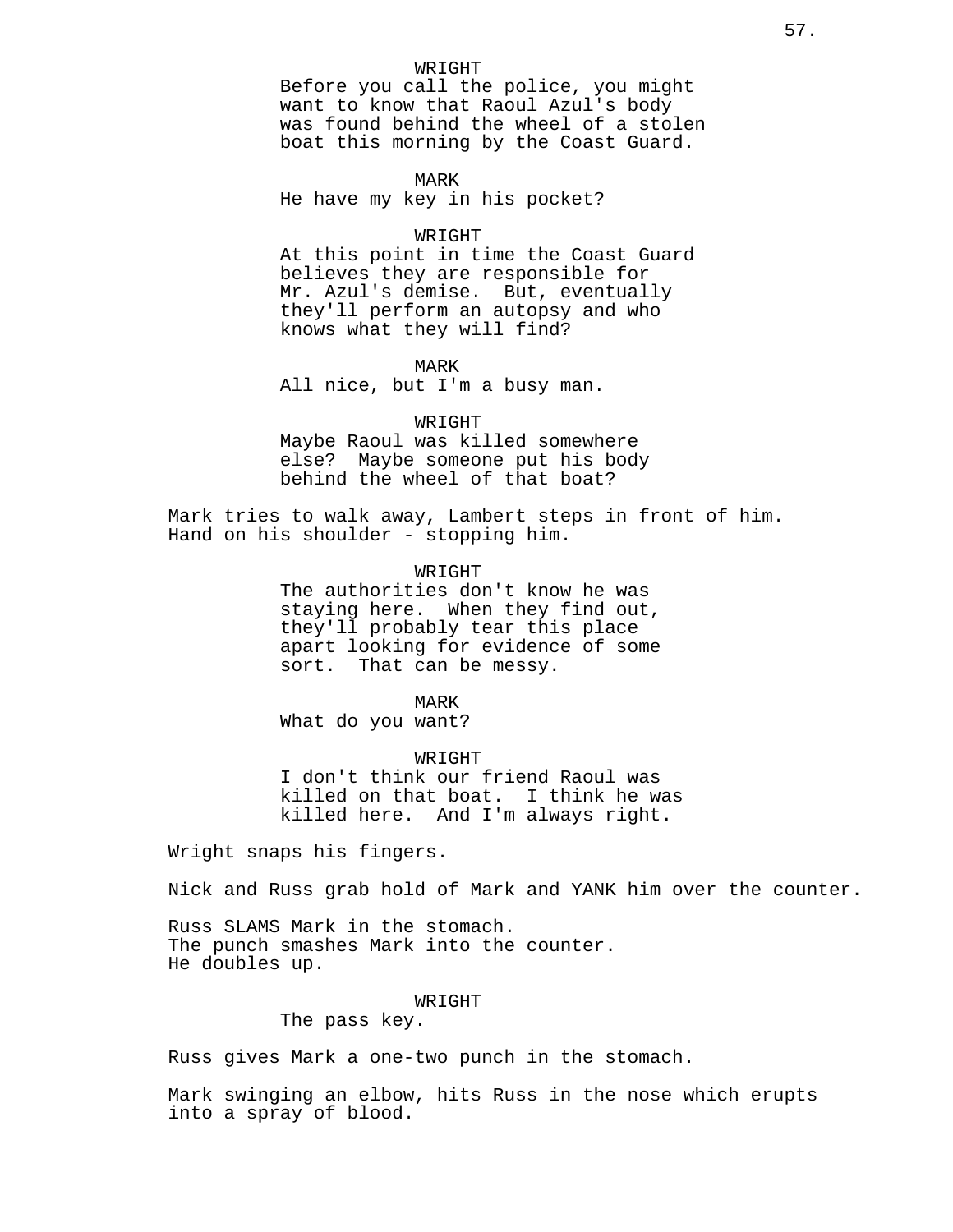Nick SLAMS a fist into Mark's face. Then takes him by the arm and THROWS him towards the door. Mark grabs for his cane, but it's out of reach. Nick giggles, pulls a nasty switch blade, snaps it open. NICK You wanna play rough, kitty cat?

Wright watches Nick rush at Mark with the knife.

Mark's right foot kicks up, connects with Nick's groin. Kicking him into the air.

Nick's face goes white. He falls to the floor, knife skittering away.

> MARK I think that's --

Russ SLAMS Mark in the face.

Mark hits the floor. Russ pounces on him, pinning him onto the ground. Defenseless.

Russ's fist races to Mark's right eye. Mark jerks his knees up, slamming Russ in the groin. Russ rolls off.

Mark moves to his feet, smiles, thinking he's in the clear. Nick jambs his switchblade against his neck.

> NICK You think you're hot shit, he? You bleed just like everyone else.

Nick cuts Mark's neck. Blood dribbles onto Mark's clothes.

> WRIGHT Take it easy, Nick. He's just protecting his property... And pride.

Russ staggers to his feet.

WRIGHT

The pass keys.

Russ grabs Mark's pants pocket and rips it open. Takes out the keys.

Mark squirms under the switchblade, blood runs down his neck.

Russ tosses the keys to Wright, who catches them.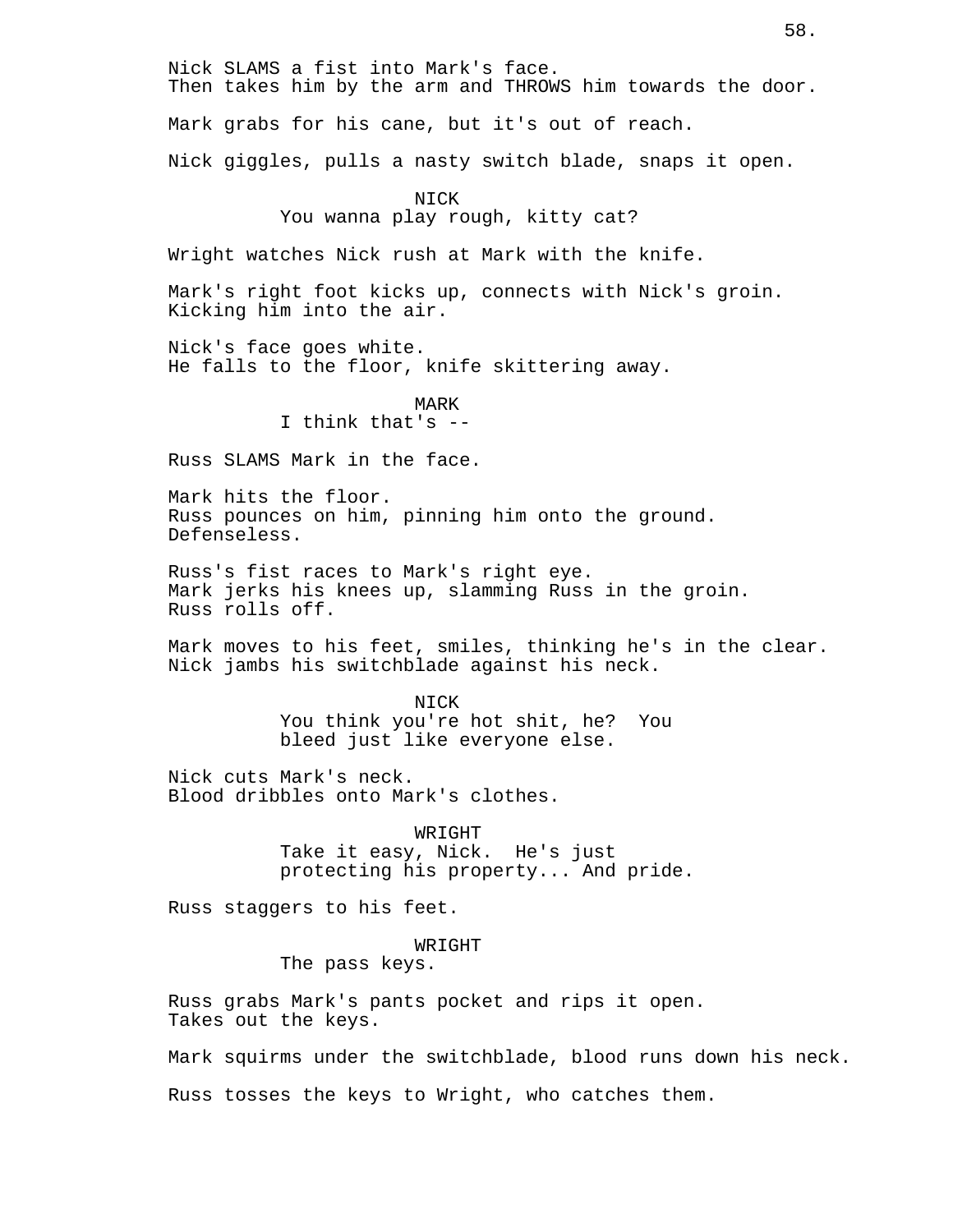## WRIGHT Let him go. He's a busy man.

Nick turns his blade sideways, pressing into the cut. Giggles at Mark's response, then pulls the knife away.

# WRIGHT

Sorry for the mess.

Wright, Russ, and Nick leave. Head to unit seventeen.

Mark crumples to the floor, a broken man.

MARK Damn them. Damn them.

He crawls to his cane, using it to climb back onto his feet. Needing the crutch more than ever, now.

INT. UNIT SEVENTEEN -- NIGHT

Lacy, dressed in sexy lingerie, hears a key in the door.

LACY

Raoul?

Wright walks into the room followed by Drago and Russ Lambert.

LACY What are you doing here?

WRIGHT I came for my money.

Lacy moves to the opposite side of the bed.

**LACY** Raoul took it and split.

WRIGHT Quite a trick, since he's dead.

LACY How can he be dead...?

WRIGHT Shot dozens of times by the Coast Guard. Trying to escape by boat.

LACY Escape from what?

WRIGHT With what. My six million. (MORE)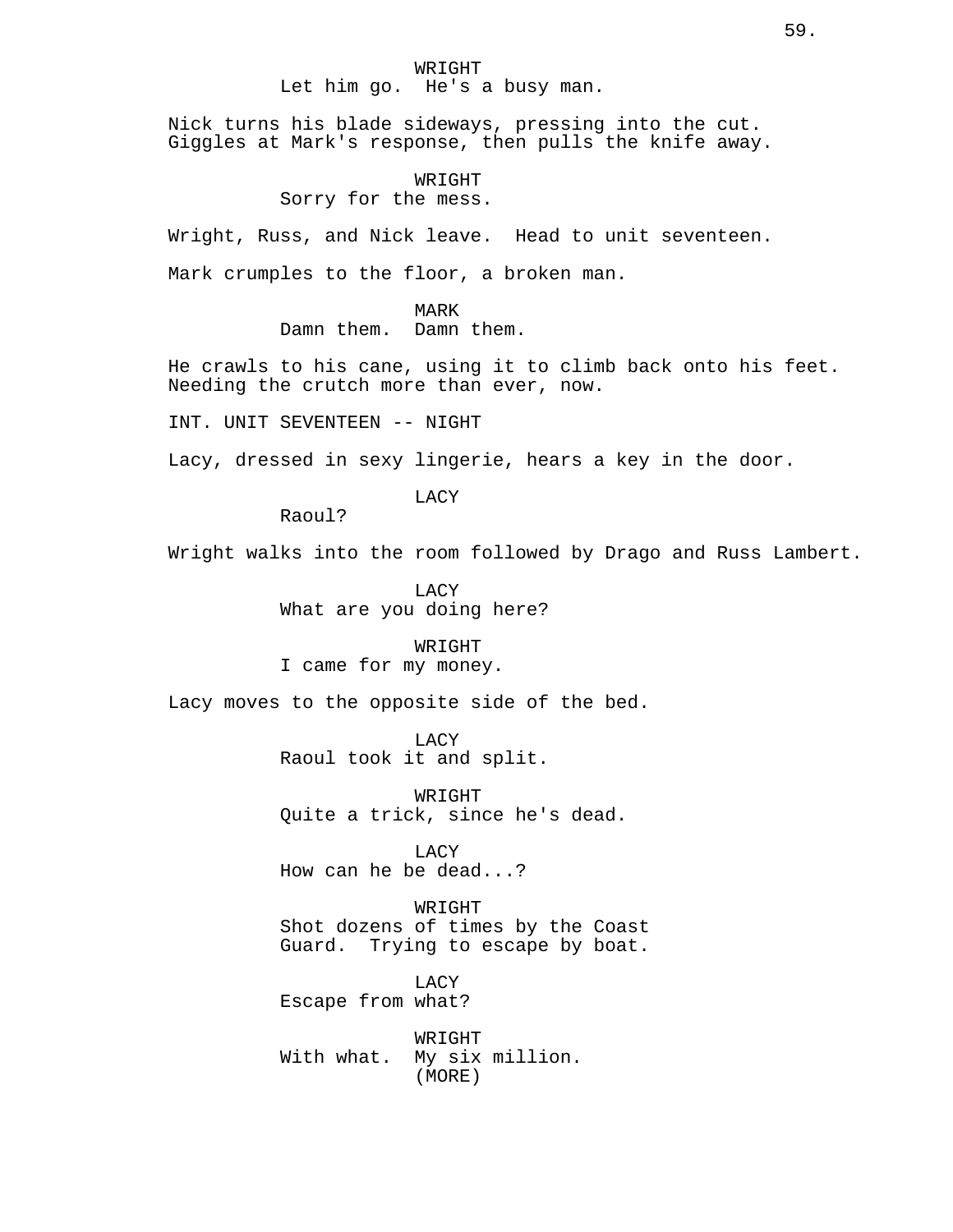WRIGHT (CONT'D) (smiles) Of course, he may have been killed somewhere else. Perhaps this very room. Lacy looks through the window to the office... Where Mark leans against his cane... Watching her. LACY I was with you last night. WRIGHT I remember it well. Wright turns to Russ and Nick. WRIGHT Toss it. Russ searches the pair of cushioned chairs and the small round table near the door. RUSS (to Nick) Hand? Nick tears open each cushion with his switch blade. They savagely rip the chairs to pieces - find nothing. LACY What are you doing? Russ moves to the closet, Nick opens the desk drawers. Russ yanks all of the clothes out of the closet, tearing open pockets, checking shoulder padding, tearing through all of Lacy's clothes.

> **LACY** You know how much that cost?

Sniffs a pair on her panties.

RUSS Panties ain't the best thing in the world, but they're next to it.

Lacy squirms, Wright smiles.

Nick yanks out each drawer, spills the contents onto the floor, kicks through it. Checks the bottom of each drawer.

> NICK Nothing, boss.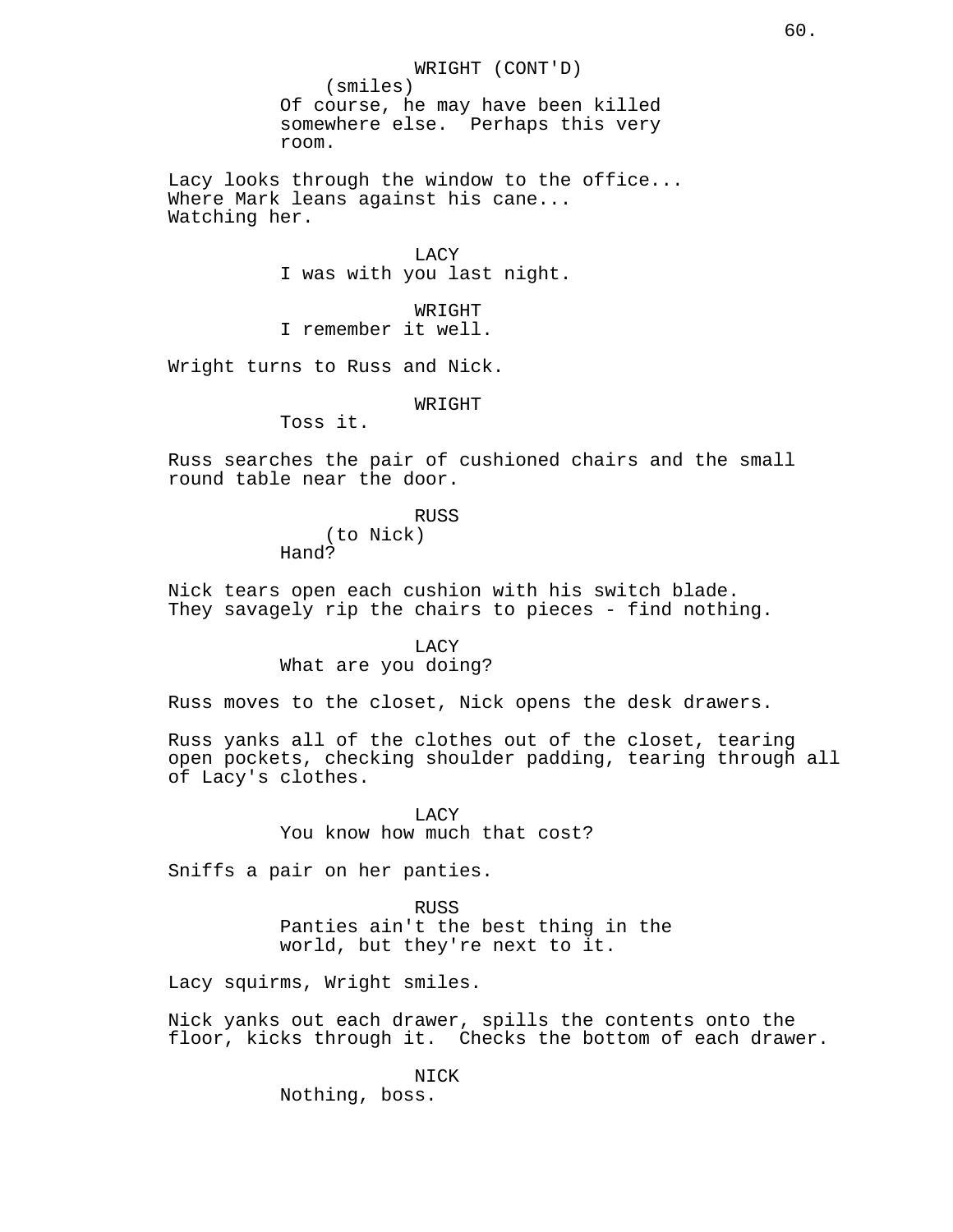Nick dumps the flowers from a vase on the floor, smashes it on the floor.

IN THE BATHROOM

Russ scatters Lacy's make up, finding nothing. Lifts the lid on the flush tank. Nothing.

#### WR TGHT

The bed.

Russ pushes Lacy aside and takes one side of the mattress. Nick takes the other side, they pull the mattress off...

The box springs are covered with blood. Russ flips the mattress, exposing a MASSIVE blood stain.

> WRIGHT Blood. Quite a lot of blood.

LACY I was with you, I don't know anything about this, you have to believe me.

Wright moves up to Lacy, touching her face.

WRIGHT Of course - you were with me.

Wright grabs her face and squeezes her cheeks together, jerking her towards him.

### WRIGHT

I don't know how you and your boyfriend planned to get away with this. But it's over, now.

RUSS Something you should see.

Wright pushes her away. Russ is on his hands and knees in front of the bed. In his hand: Mark's revolver.

Russ hands the revolver to Wright, who looks at Lacy.

Lacy shrinks against the wall, trying to stay as far away from Wright as possible.

> WRIGHT Any sign of the money?

> > RUSS

Nothing.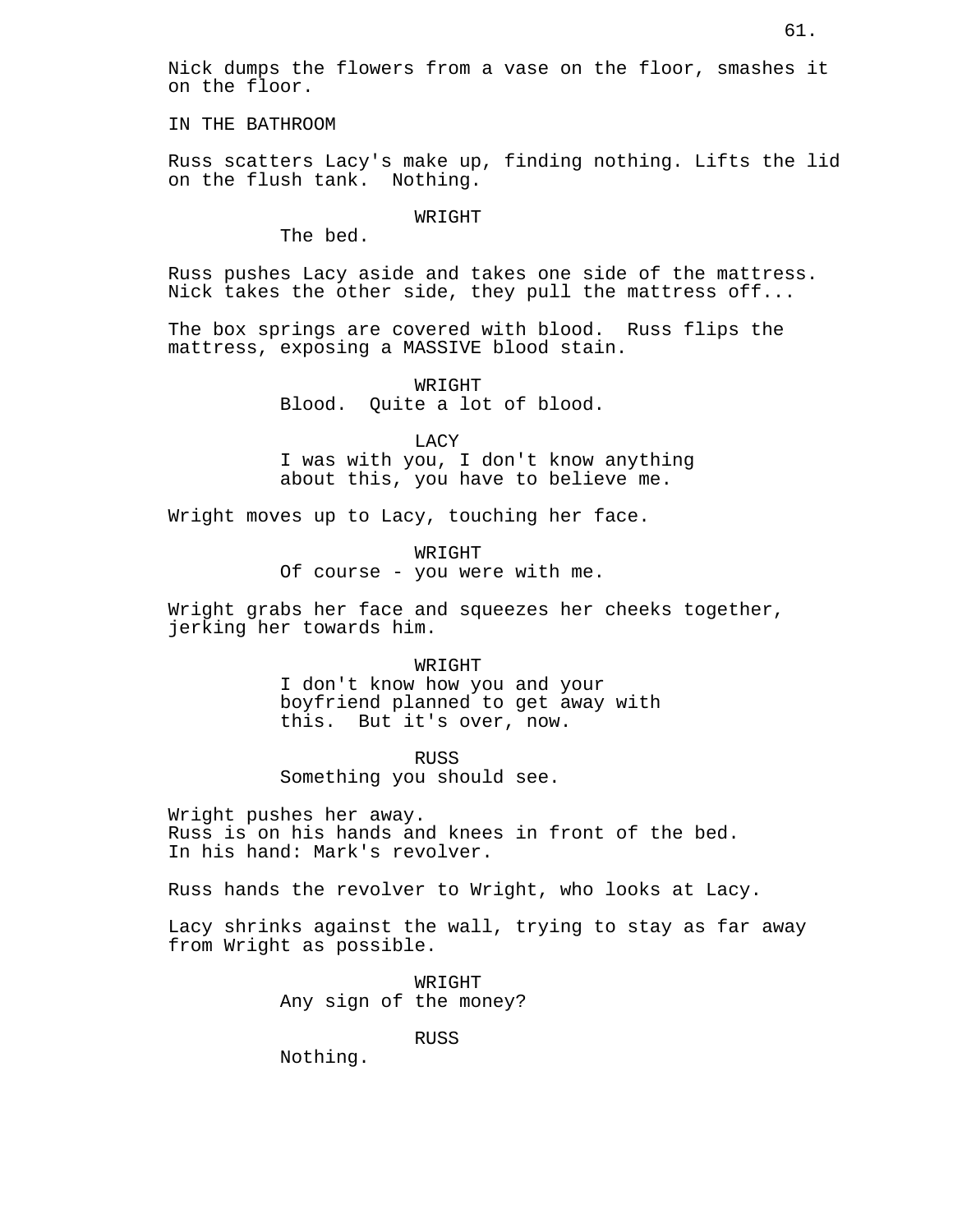WRIGHT Maybe you DIDN'T have anything to do with this, Lacy.

LACY I didn't Mr. Wright. I swear...

Wright advances towards her. Lacy presses against the wall. Wright grabs her face in his hand.

Tears fall down her cheeks, touching Wright's hand.

Wright moves his face right up to Lacy's. And kisses her gently on the lips. Letting go of her face, he takes a step back and smiles.

# WRIGHT Until we meet again.

He leaves the room, followed by Nick and Russ.

Lacy waits a beat before locking and bolting the door.

At the window, she watches Wright walk up to Mark.

EXT. LAS PALMAS MOTEL -- NIGHT

Mark tries to stand tall, even though he's scared to death.

Wright pulls the revolver from his pocket, aims it at Mark.

WRIGHT You left your weapon behind.

Hands the 32 revolver to Mark.

INT. UNIT EIGHTEEN -- NIGHT

Lacy watches Mark accept the gun from Wright and pocket it.

LACY Weren't supposed to kill him.

She lets the blinds fall closed.

EXT. LAS PALMAS MOTEL -- NIGHT

Wright hands Mark back the pass key.

WRIGHT Her room was squeaky clean. She doesn't know where the money is. That leaves you.

Wright snaps his fingers. Russ kicks Marks legs out from under him.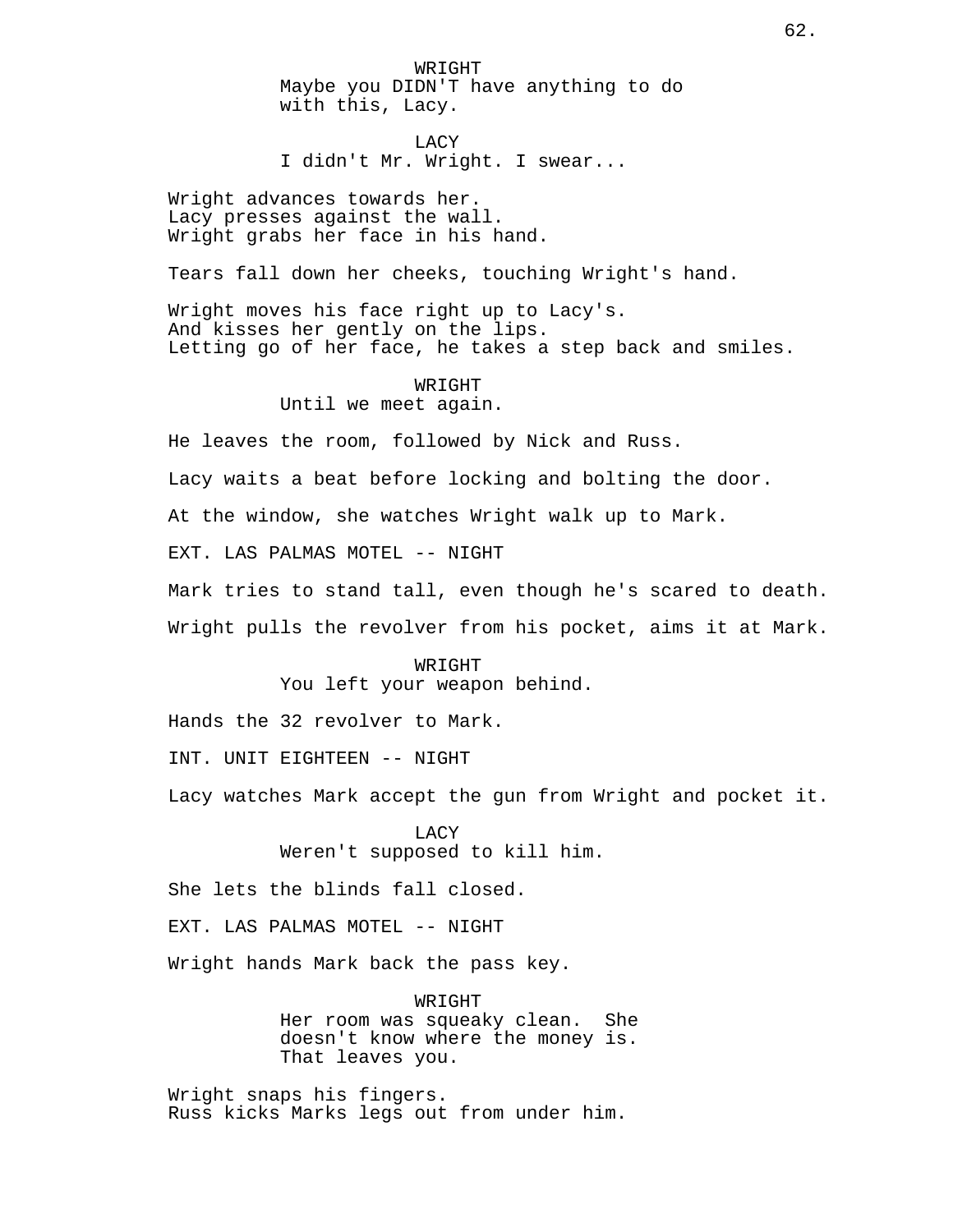He hits the cement HARD.

WRIGHT I want mt money.

Nick moves in to kick him a few times - giggling. Russ put his foot on Mark's knee - ready to stomp it.

MARK

I don't have it...

Mark finds the 32 revolver in his pocket. Yanks it out, fabric ripping. Points it at Wright's face. Pulls the trigger again and again.

Click. Click. Click. Click. Click. Click. Click.

Wright laughs, pours the shells from bone hand to the other.

WRIGHT You think I'd give you a loaded gun?

Nods to Russ, who yanks Mark off the cement.

INT. LAS PALMAS OFFICE -- NIGHT

Wham! Mark's face slams into the safe.

Russ pulls him back and slams him into the safe again.

WR TGHT This would have been easier if I had been able to reposes my merchandise.

Wham! Mark's nose breaks as its slammed into the safe again.

WRIGHT But someone reported several boats drifting around an abandoned pier not that far from here it seems and the Coast Guard impounded them.

Wham! Mark's face hits the safe again.

WRIGHT So, really, I have no choice but to recover the money, do I?

This time Russ just pushes Mark to the safe.

Mark stumbles for a moment, wipes the blood from his face but it just keeps flowing. Gives the combination dial a spin and opens the safe - exposing the contents to Wright.

> MARK I don't have your money. Never did.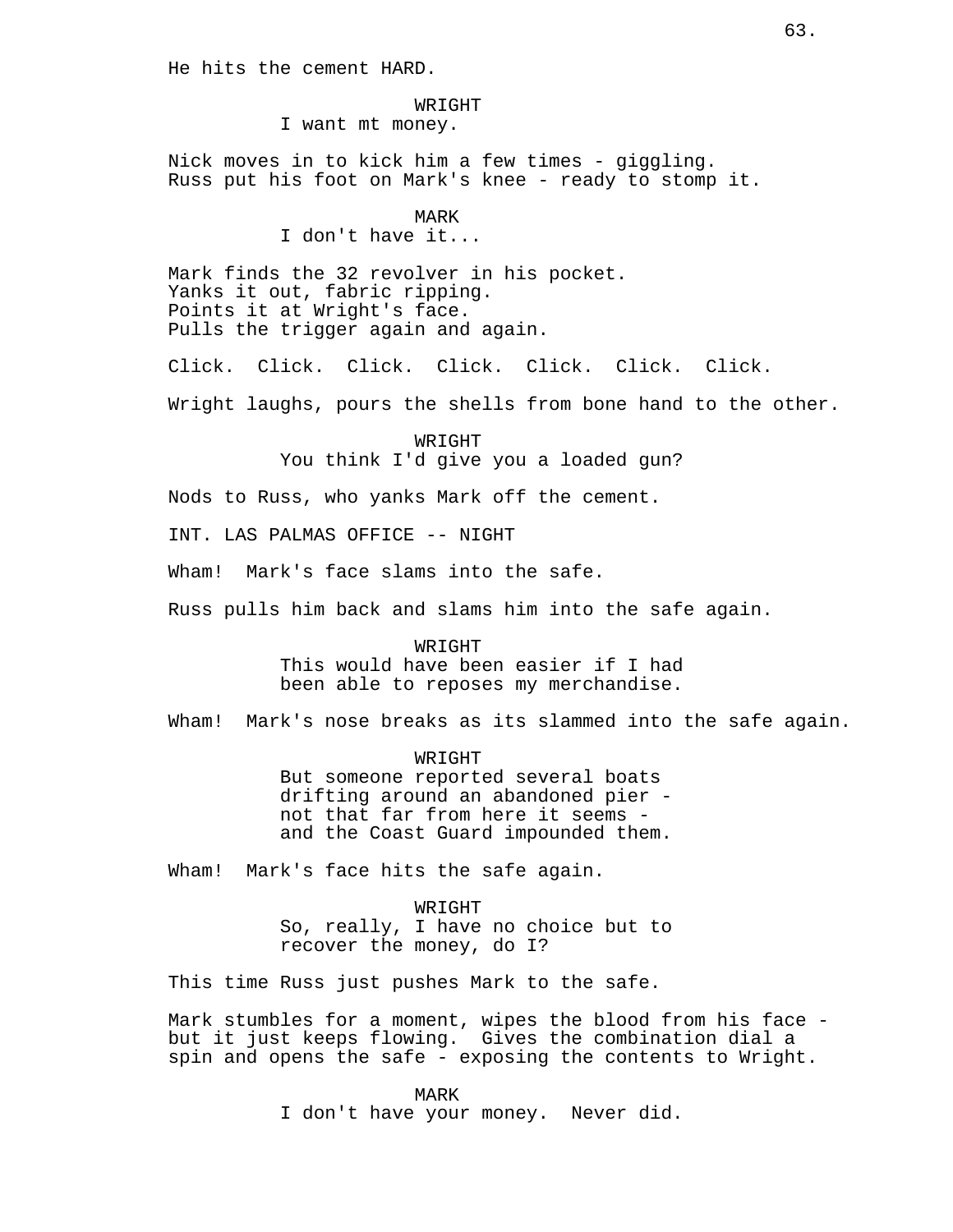WRIGHT You killed Raoul for the cooze? She's hardly worth it. Debutante turned coke whore turned --

MARK He was dead when I got there.

## WRIGHT

Suicide?

MARK She killed him. Set me up.

WR TGHT I seem to remember her being in my room last night.

MARK Someone killed him for her.

WRIGHT

You.

MARK My gun hasn't been fired. Check it.

Russ sniffs the gun barrel.

RUSS Fresh as a morning breeze.

WRIGHT Where would she find such a man?

MARK

She have any trouble getting you to be her alibi? Any trouble getting me to be her fall guy?

Wright turns, looking at Lacy look at him.

MARK

People rent rooms here by the day, by the hour. Someone could have checked in, killed Raoul --

WRIGHT

Took my money.

## MARK

-- went back to their room and checked out the next morning. Half of them pay by cash and shove the key through the slot when they leave.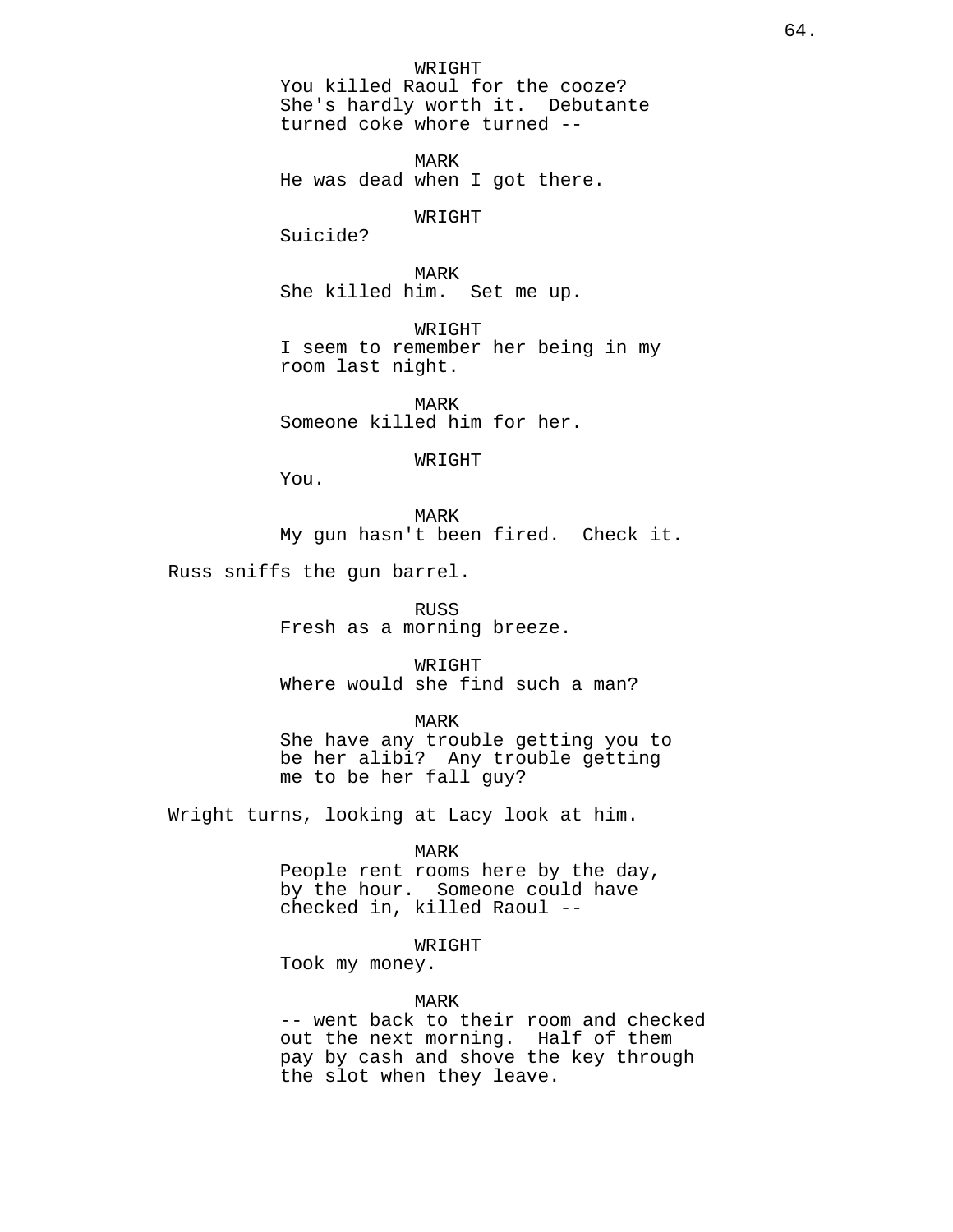WRIGHT Leave her here to deal with the mess?

MARK You'd hunt her down and kill her if she ran. She knows that.

Wright looks out the office window at Lacy in unit seventeen.

MARK She screwed you, she screwed me.

WRIGHT You think he took it with him.

MARK

You think she'd let him?

Wright snaps his fingers. Russ SLAMS Mark in the face with his 32 revolver. Mark hits the floor like a sack of potatoes. Pulls his gun, aims it at Mark's face, finger squeezing...

> MARK Give me a day. I'll find your money.

> > WRIGHT

If you don't?

MARK Tear this place apart and find it.

WRIGHT AFTER I kill you and the cooze.

Nods to Russ, who holsters his gun and drops Mark's revolver on his face. Ouch.

> WR TGHT You have twenty-four hours.

Wright begins to turn away, then stops, looking at Mark.

WRIGHT

Don't get any ideas about leaving with the money before I return. Mister Drago will be parked out front, and I have a boat parked in back.

Nick opens the office door for Wright,

WRIGHT Now, I bid you good night.

Wright and his men leave the office.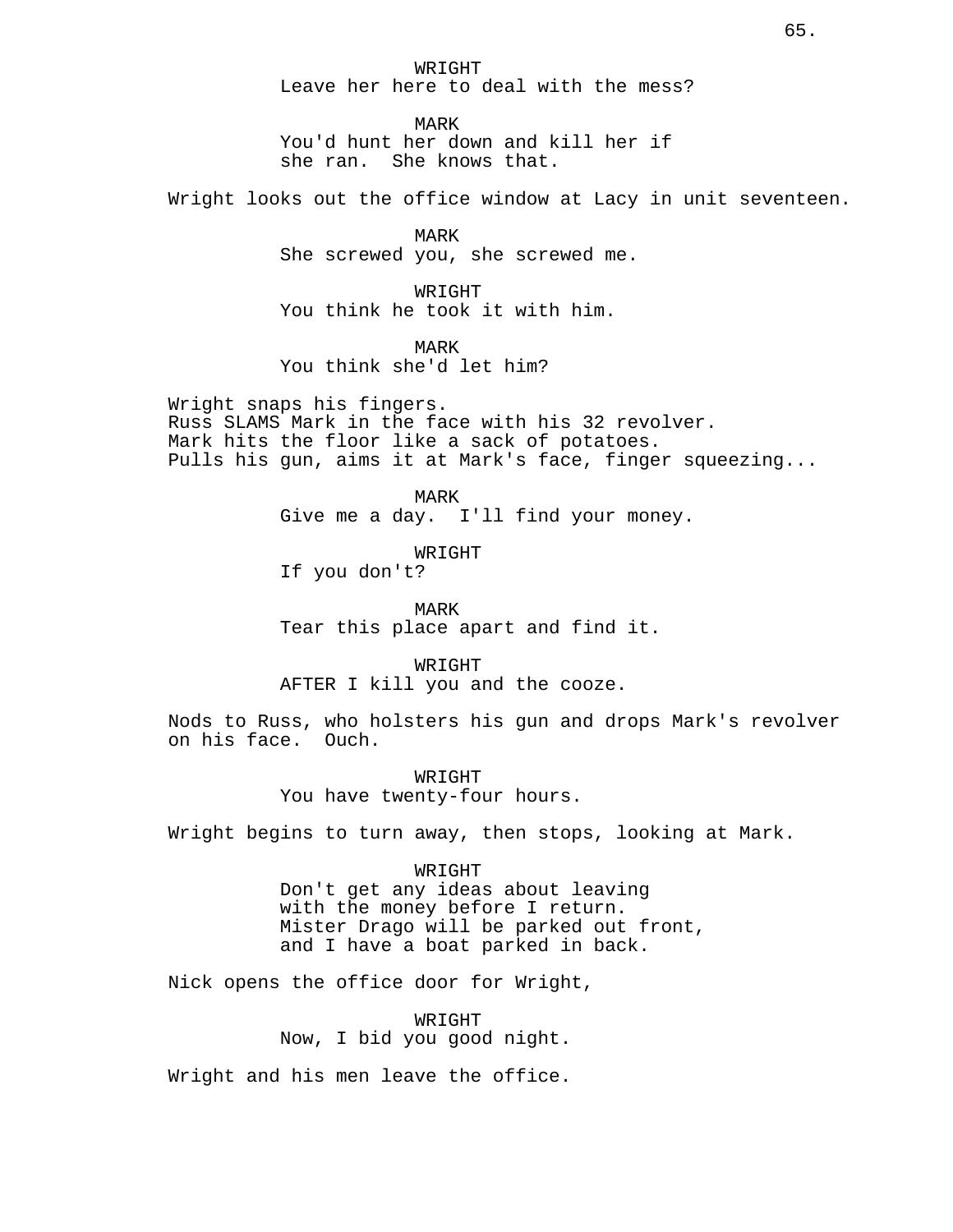Mark watches them walk away, grabs his cane and struggles to his feet. He's covered in blood, everything hurts.

> MARK Where would she hide six million.

Mark picks up the pass keys.

INT. MARK'S APARTMENT -- NIGHT

Mark takes off his bloody clothes, walks into the bathroom.

The shower goes on.

MARK (O.S.) Shit. Damn.

Everything hurts.

Shower goes off, enters wearing a towel, holding another towel to his nose. The towel is already bloody.

At the mirror, Mark snaps his nose back in place, puts some ointment up his nostrils to staunch the bleeding. Wipes some blood off his face.

Grabs some clothes from the closet, carefully puts them on. When he sits down on the bed to put on his socks, he lays back for a moment... eyes drifting closed.

INT. MARK'S APARTMENT -- MORNING

The alarm clock goes off. Mark sits up, turns it off.

MARK Seven? Shit.

Carefully moves to his feet, still in pain.

MARK Day's half gone.

Grabs the pass keys off the dresser.

EXT. UNIT TWO -- DAY

Mark looks around the motel. No one watching.

He slides the pass key into the door to unit two. Takes a deep breath, then steps into the room.

INT. UNIT TWO -- DAY

Mark closes the door, moves to the chairs and begins searching. Unzips each cushion and looks inside.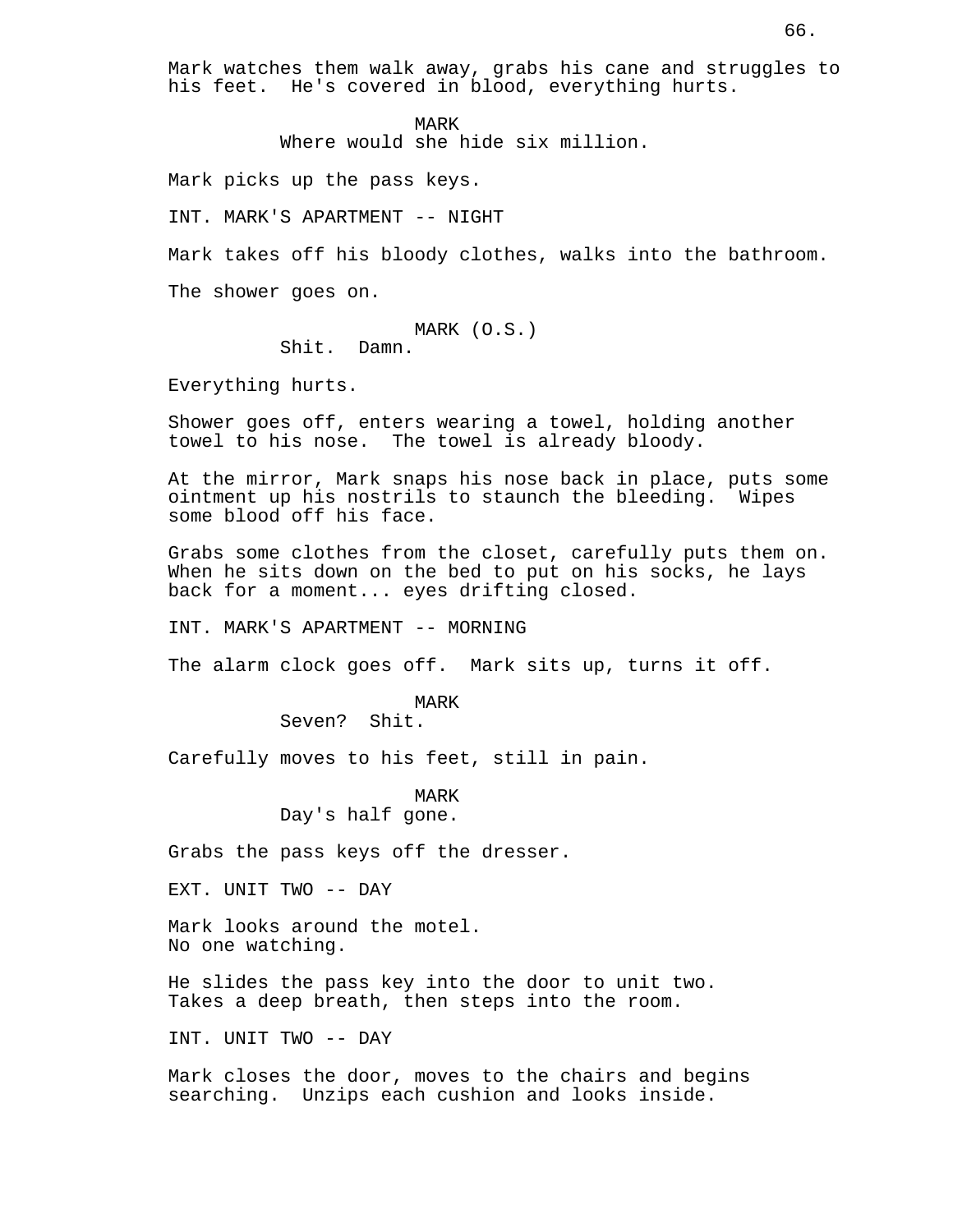# MARK

Nothing.

Looks behind and underneath furniture, takes apart cushions, pulls paintings off the wall, tries to find the missing money. Finds nothing. EXT. POOLSIDE -- DAY Mark locks two behind him. Makes sure that no one is watching. Goes to unit three. Uses the pass key to unlock the door. TNT. UNIT THREE -- DAY A flipped version of two: bathroom and closet on the right. Mark searches the closet. Opens the drawers of the desk. Nothing inside at either place. Waste baskets are totally empty. Looks under the bed. Nothing. IN THE BATHROOM Toilet tank contains nothing. Medicine cabinet mirror is secure. Nothing here. In the bathroom's wastebasket: a section of the Havana Times. MARK A mule? Or just a tourist? Looks at his watch. Almost eleven. The nooner trade will be here any minute. Pockets the pass keys and leaves. INT. LAS PALMAS OFFICE -- DAY Mark checks in one NOONER COUPLE as another COUPLE drop off their keys. Two things at once. MARK Hope you enjoyed your stay. Mark grabs the key for unit two. MARK Unit two. Just one door down. Enjoy your stay.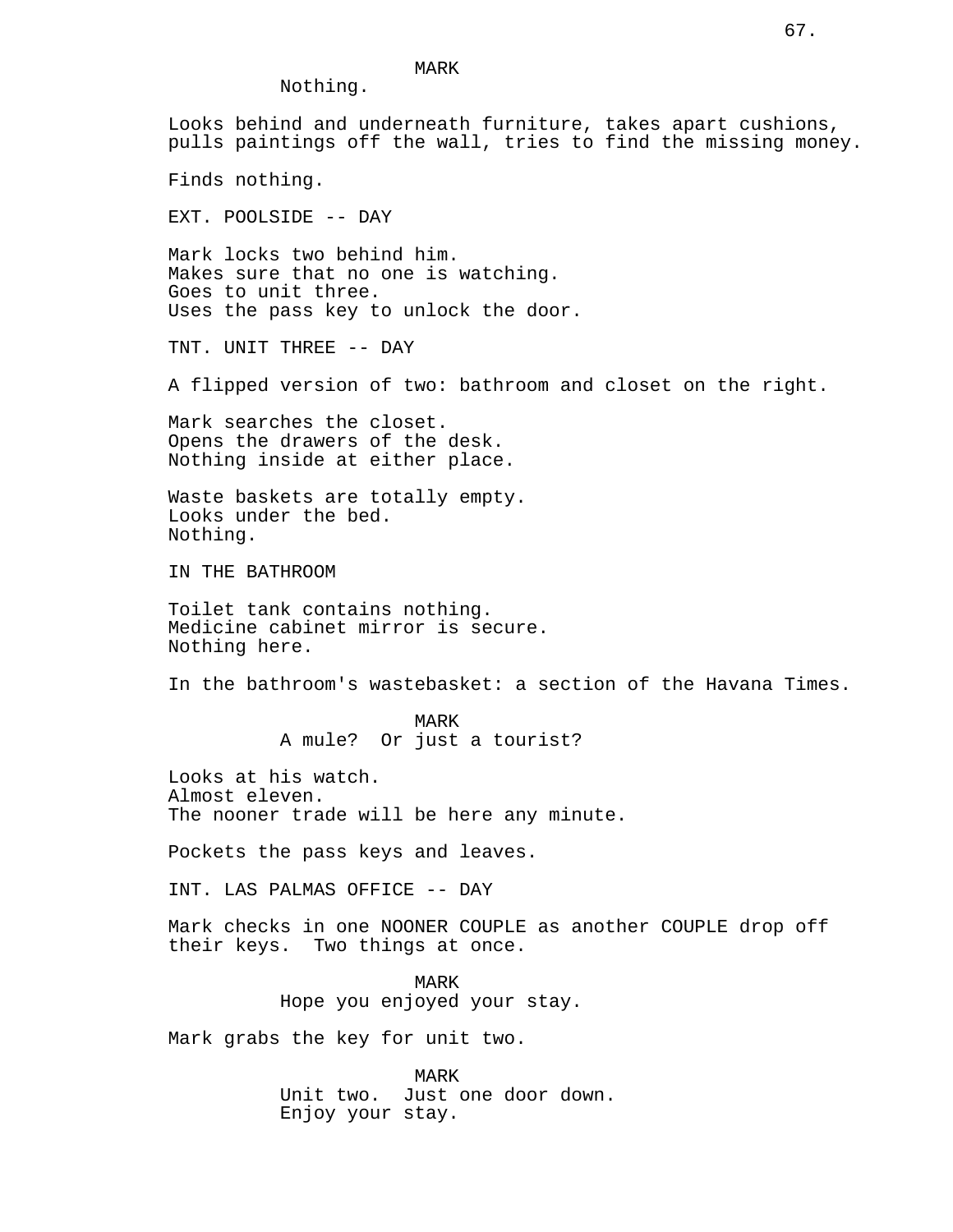The MAN takes the key and the WOMAN's arm and they leave.

Mark looks at the clock: almost two. Nooner trade winding down.

Gloria and Jessie from unit four wave at him on their way to their religious retreat. Mark returns the wave...

Flips on the `No Vacancy' sign and leaves the office.

EXT. UNIT FOUR -- DAY

Mark uses the pass key to open unit four.

TNT. UNIT FOUR -- DAY

The room is immaculate. Folded clothes on the foot of the bed, Bibles on the pillows. Religious study material stacked neatly on the night stand near a Key West Guidebook.

He does a careful search of the room, then goes to the closet.

IN THE CLOSET

Conservative clothes hang neatly. Looks more like a store display than a closet. Mark searches a couple of pockets, finds nothing at all... but his foot kicks a suitcase.

It doesn't budge. Heavy. Full. Of what?

Mark pops it open. Inside - lingerie, sex toys, a camera.

Mark pulls out the digital camera and clicks back through the photos: Gloria and Jessie in lingerie (and not) with a variety of men. Two gals, one guy. Their secret life.

The MAN in one picture wears gold chains like Raoul. Face can't be seen, but both gals are involved in activities.

MARK

Raoul?

Can't see the face no matter how he holds the camera. He replaces the camera and sex toys, makes sure the other two suitcases are empty, closes the closet door.

IN THE BATHROOM

A dry cleaner bag filled with Gloria & Jessie's dirty clothes.

Mark pulls out dirty underwear, soiled clothes, everything.

At the bottom of the bag: a white blouse with blood stains.

MARK Gloria's or Jessie's?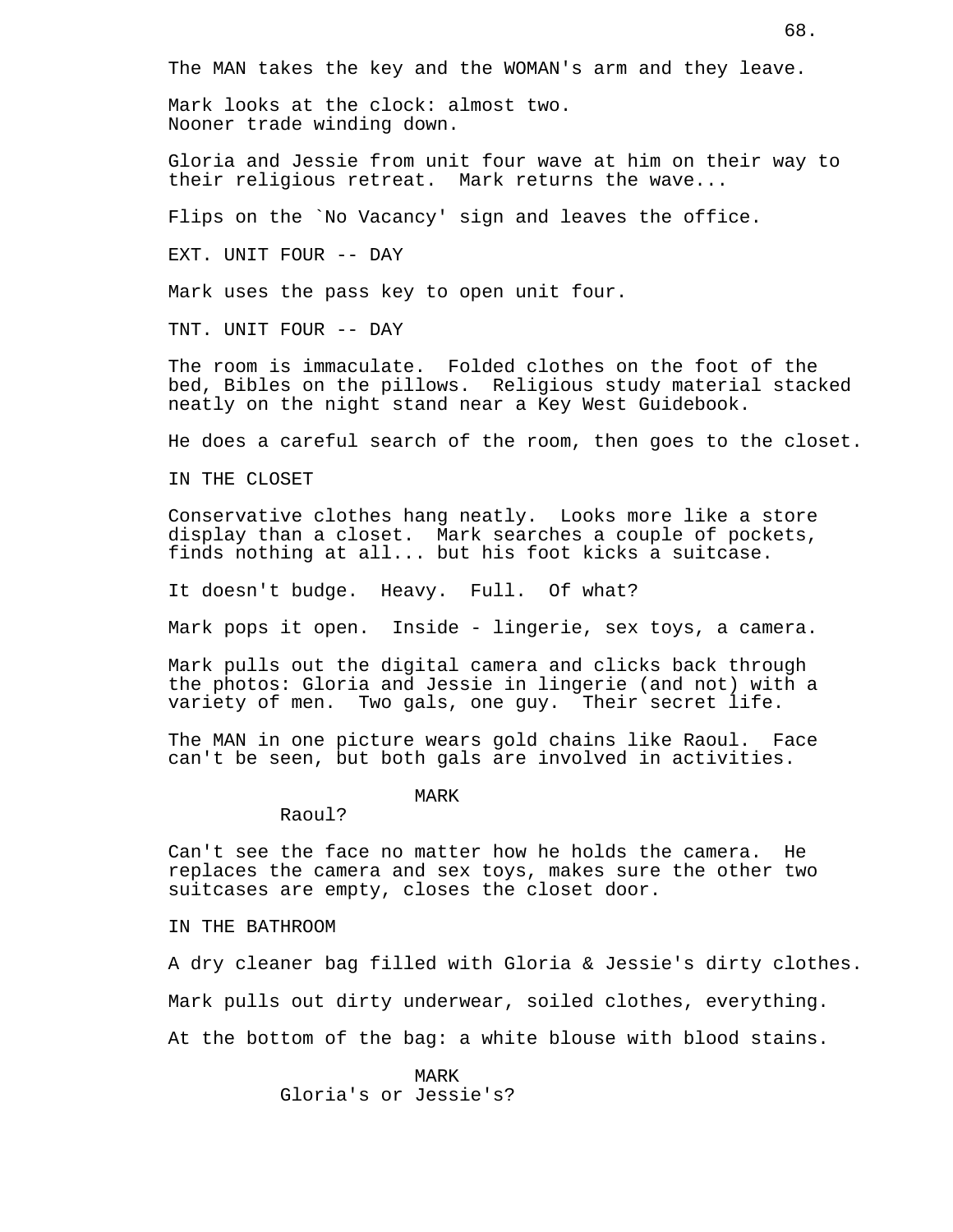Me studies the blouse for a moment, replaces it.

EXT. POOLSIDE -- DAY

Mark locks the door to number four. Behind every door, some secret he doesn't want to learn.

The door to ten SLAMS SHUT as the Janowskis leave for a day of sight seeing.

> MARK Enjoying your stay?

MR. JANOWSKI How is that any of your business?

## MARK Have a good one!

Mark watches them leave the motel.

TNT. UNIT TEN -- DAY

The only indication that someone is staying here are the photos of the Janowski's grandchildren on the desk.

IN THE CLOSET

Clothes hung neatly. Suitcases empty. No sign of the missing six million.

IN THE BATHROOM

The toilet tank contains nothing. The medicine cabinet is filled with prescription drugs.

He looks in the wastebasket. A few tissues, no money.

IN THE BEDROOM

Mark opens the desk drawers.

The third drawer contains the Janowski's secret treasures:

A Baretta 9mm 92FM automatic pistol. A mirror with a little white powder on it. A dime bag of cocaine. "Blue Lady".

## MARK Raoul's brand.

Mark picks up the Baretta. Clean, freshly oiled. Pops out the clip.

He flicks each bullet from the clip and counts them.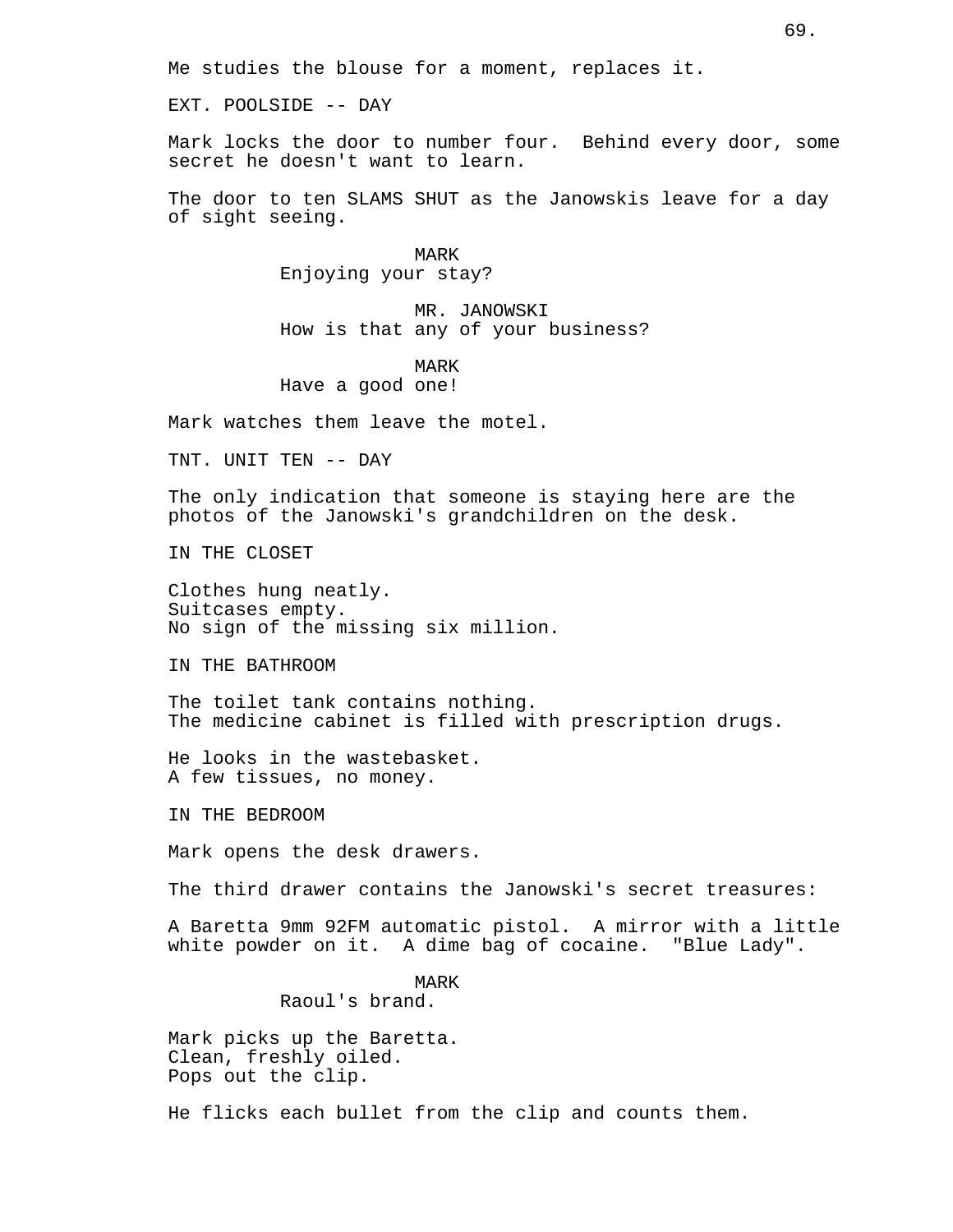MARK Three... Four... Five out of eight.

Returns the shells to the clip, shoves the clip back into the Baretta and returns it.

Closing the drawer, he notices an oil stain on the desk.

MARK

Shit.

Crosses to the bathroom, comes back with a tissue.

Mark wipes the oil, tosses the tissue into the waste basket.

MARK Came by boat... From New York? One of Wright's mules?

He backs away. Something SLAMS into his back! Mark spins. Arms up to defend himself.

It's only a chair.

Mark, lowers his guard and leaves the room.

EXT. POOLSIDE -- DAY

Locks the door to unit ten, decides to check out the dock.

EXT. LAS PALMAS DOCK -- DAY

The Janowski's boat still tied up. Home city painted on the stern - Jacksonville.

MARK

They didn't come from New York.

Wright's speedboat anchored a few dozen feet off the end of the dock. A GUNMAN onboard watches him.

Mark walks to the end of the dock... The Gunman lifts his MAC-10 machinegun - aiming it at him.

> MARK No reason to get hostile.

Mark walks carefully back to the motel.

EXT. LAS PALMAS MOTEL -- DAY

Pulls out his pass key and slips it into unit eleven.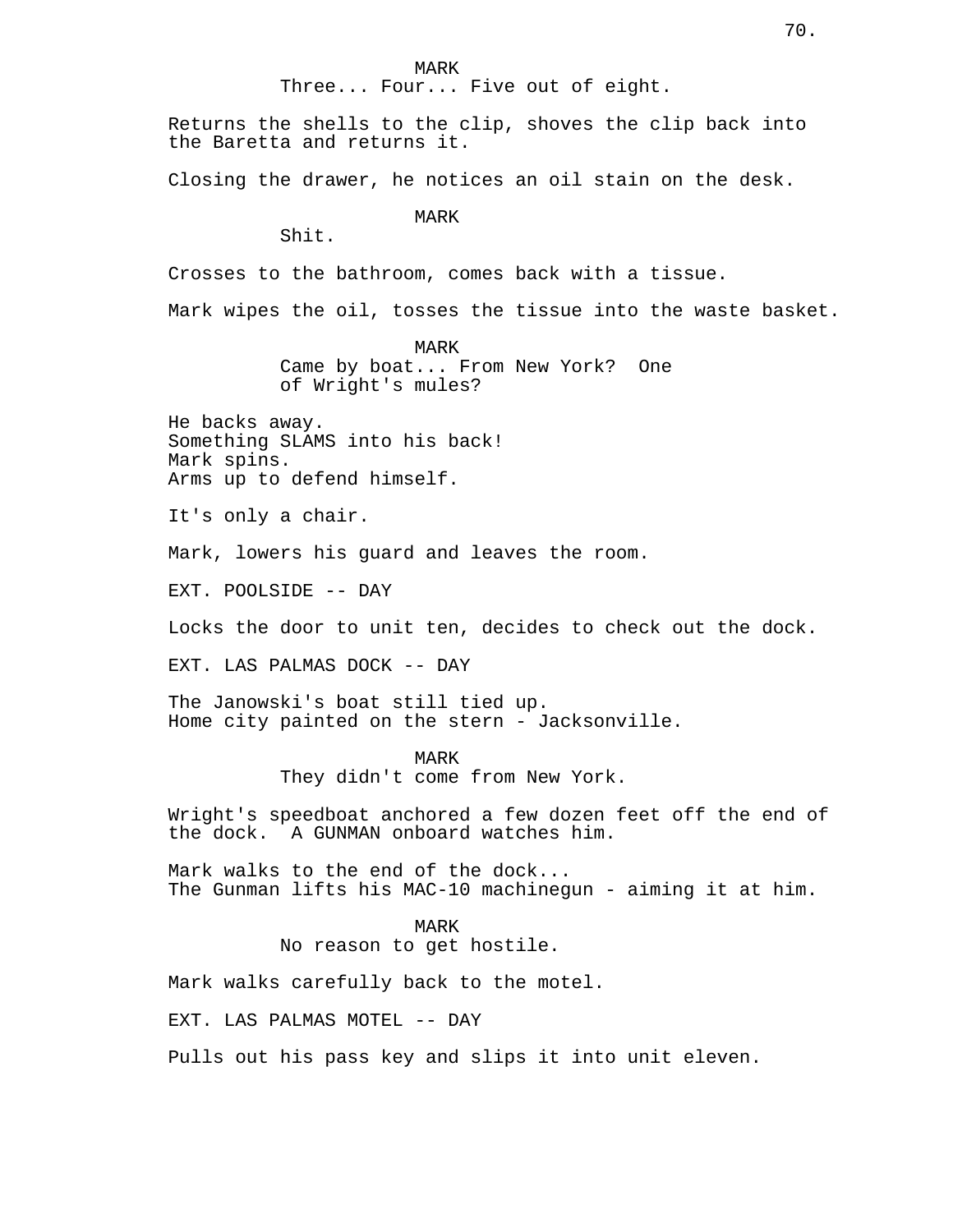INT. UNIT ELEVEN -- DAY

Gets three steps into eleven and realizes it is occupied.

He has walked in on a married couple.

Not married to each other, but married just the same. The naked woman looks at Mark when he enters the room.

MARK

Sorry. Didn't mean to bother you.

He backs out the door, closes it behind him.

EXT. POOLSIDE -- DAY

Steps away from the door, hears a sound behind him.

Rand leaves his room, pale body dressed in black speedo. Knee pads. Sunglasses and a gym bag.

### MARK

Afternoon.

Rand says nothing at all.

Mark watches him walk away. Then crosses to unit five and breaks into Rand's room.

INT. UNIT FIVE -- DAY

A black suit is laid out on the bed. A Key West guide book and some pocket change on top of the desk.

Mark searches through the pockets of the suit. Finds nothing.

On top of the dresser - five pair of sunglasses.

MARK In case he loses a pair.

First drawer - nothing. Second drawer - nothing. Third drawer - a stack of gay beach boy porno magazines.

> MARK And I thought he sucked blood.

Mark flips through the magazines, finds twenty crisp hundred dollar bills amidst the Mahler bait. Returns it.

He searches the rest of the room; looking behind and underneath furniture, opening drawers.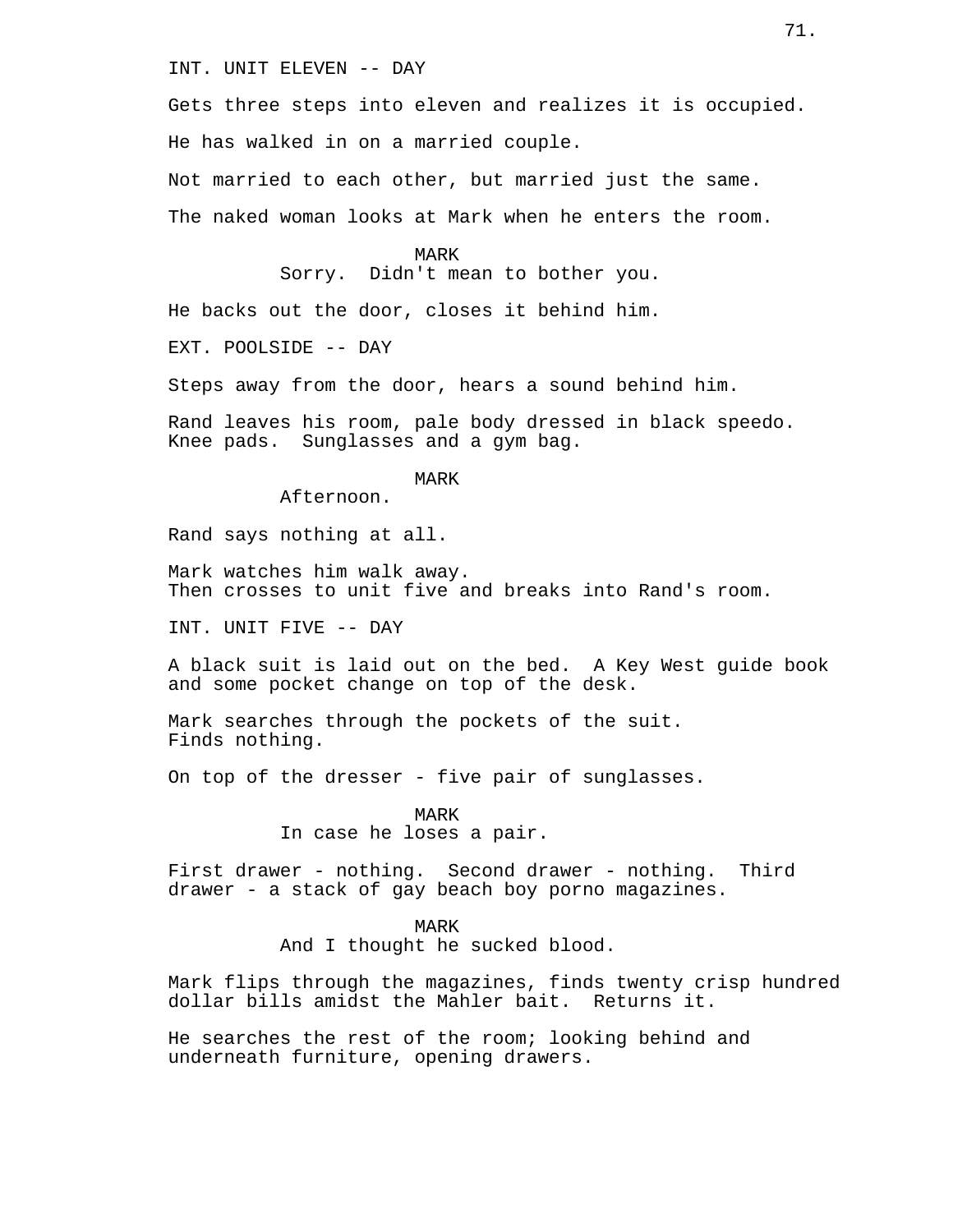IN THE CLOSET

Mark pops open Rand's suitcase. Empty.

Goes through the pockets of Rand's suits. Finds a matchbook from the Sheraton Hotel.

Mark reaches into his pocket and pulls out an identical matchbook. Almost identical. Mark's is stained with blood.

Keeps the clean matchbook, puts the bloody one in Rand's suit pocket. Money, matchbook... murderer?

EXT. POOLSIDE -- DAY

Mark makes sure the door is locked, moves to eight...

Bobby steps out of nine.

**BOBBY** Headed on a beer run. Need anything?

MARK

I'm fine.

Changes course from eight and checks the pool filter.

Bobby locks his door.

BOBBY Something going in in eight?

MARK You're the one with the binocs.

BOBBY What'd those guys want last night?

MARK A private matter.

#### BOBBY

That's right - you're big on privacy. You don't wanna know about the guests. Don't wanna peep through their windows or go in their rooms.

MARK

Right.

Bobby waves goodbye. Mark waits until he's gone and breaks into his room.

INT. UNIT NINE -- DAY

Clothes thrown over the chairs, socks and underwear on the floor, a mound of pocket change and matchbooks on the desk.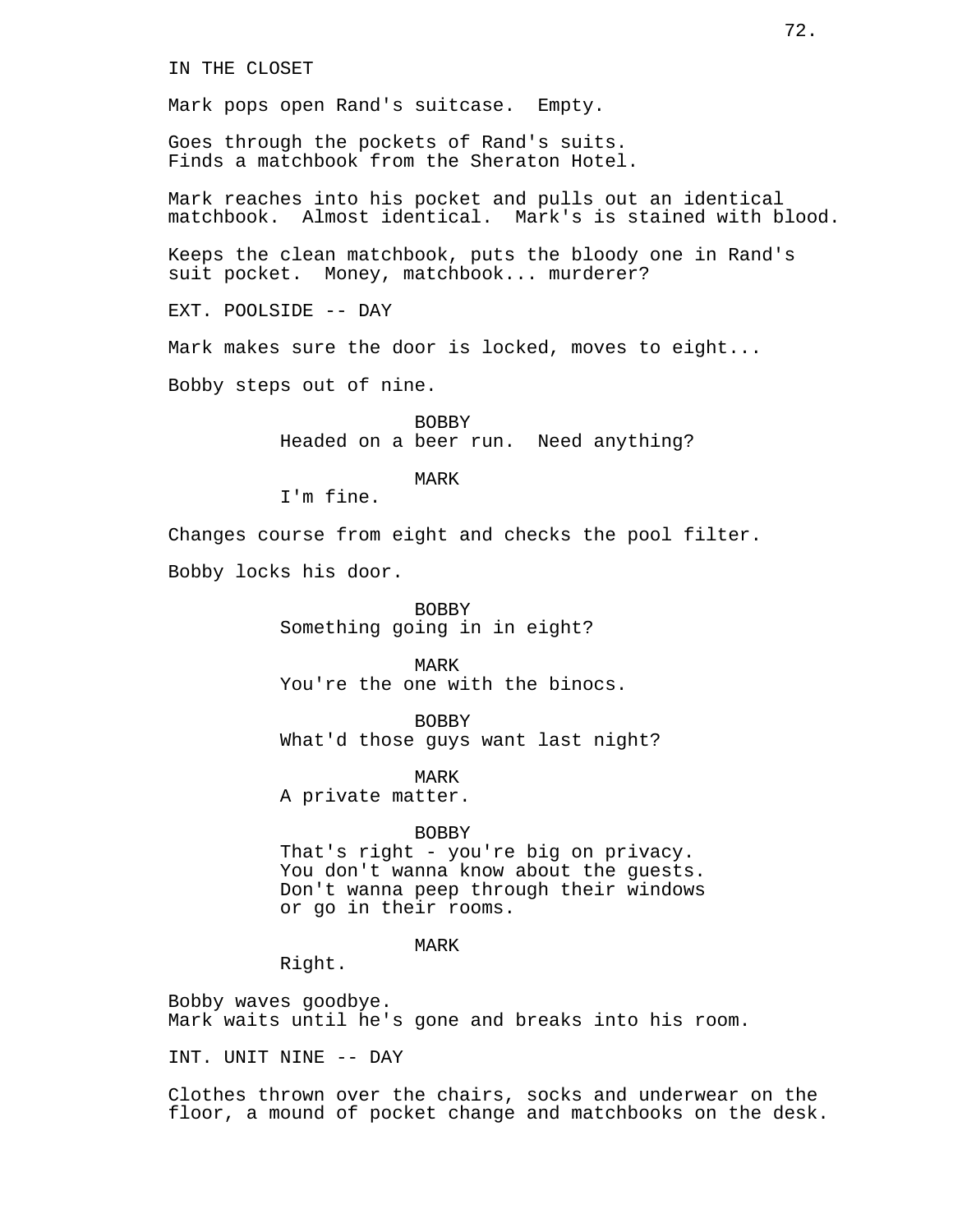MARK I'm sending Maria in here, whether he likes it or not.

He searches through the discarded clothes, careful not to touch any socks or underwear. Finds nothing.

> MARK Come on, Bobby, where'd you hide it?

On the dresser - two sets of binoculars and a pair of 35mm cameras. A tripod propped up in he corner.

Clothes just thrown in the drawers.

Last drawer: a stack of skin mags. Hidden under the mags, a spiral notebook. Mark flips it open.

Names, addresses, dates, and numbers - with dollar signs.

MARK

What the hell are you up to?

He replaces the notebook. Also in the drawer - Bobby's badge and holstered gun. A few Miami PD commendation plaques.

THE BATHROOM

Converted into a make-shift dark room. A drying line cuts the room in half. A dozen photos are drying.

Shots of nooner couples. Face shots of couples entering the room. Some juicy through-the-blind shots of couples screwing.

MARK

Shit.

A stack of photos on the counter: Paper-clipped together: A face shot, a sex shot, a note with car make, license number.

> MARK He's blackmailing them.

Mark returns the photos, spots something in the tray: Lacy's face.

THE PHOTO

A black and white shot of Mark and Lacy screwing by the pool.

MARK

Evidence.

Shoves the photo in his pocket and searches for any others. None.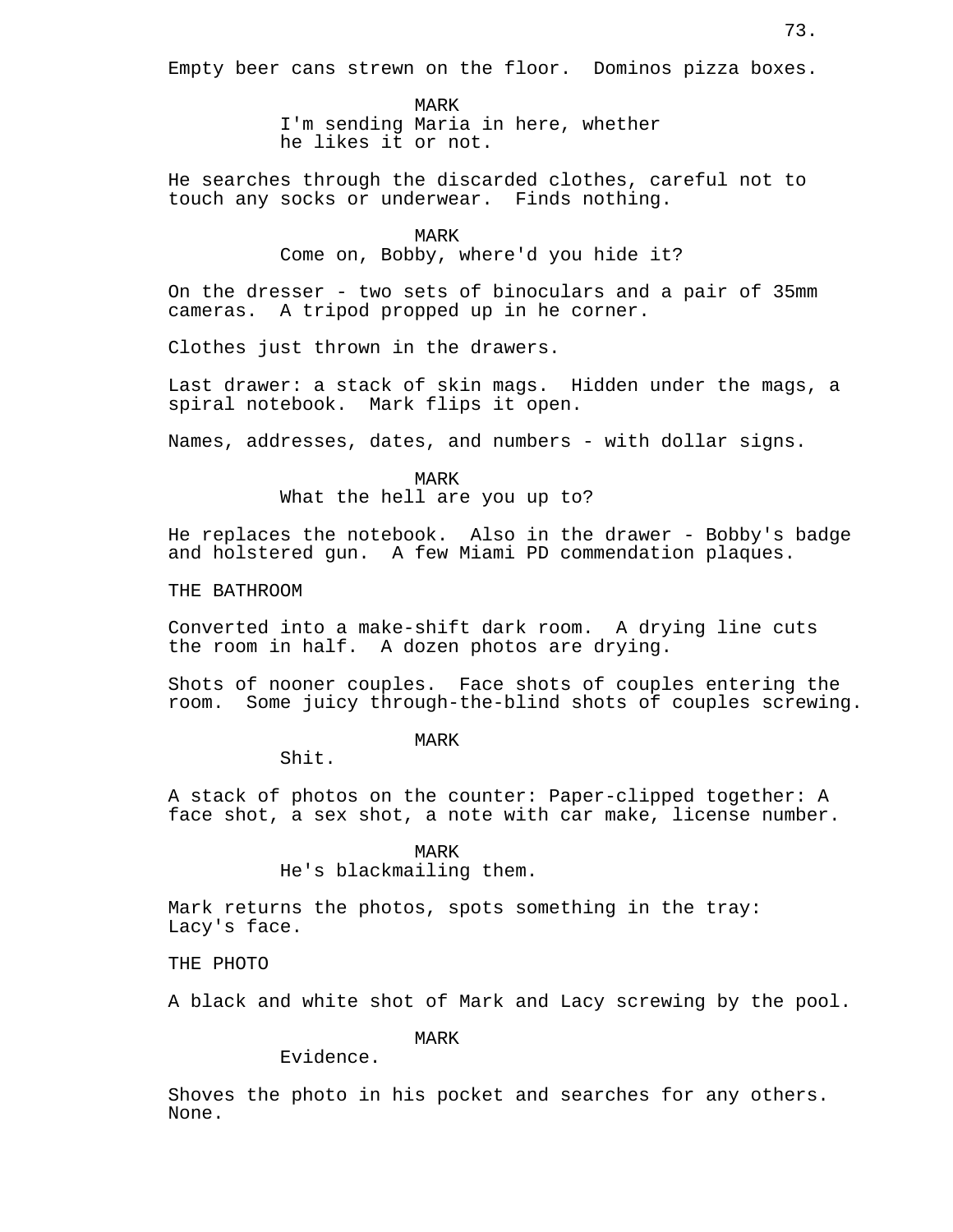Looks at his watch. Better get out of here before Bobby returns.

EXT. POOLSIDE -- DAY

Mark makes sure Bobby hasn't returned.

Heads to unit eight, using his pass key to enter.

INT. UNIT EIGHT -- DAY

Mark pushes the door closed, but it doesn't catch.

Searches the chair cushions, opens the desk drawers, looks behind and underneath the bed, moves into the bathroom.

When Mark steps into the bathroom, he hears the door open. Freezes.

Footsteps move toward him. He is defenseless. Caught.

> BOBBY What are you doing?

Bobby with a grocery bag.

The folded photo in Mark's pocket is protruding.

MARK Just checking out the room.

BOBBY Thought you never went in the rooms.

MARK

Maria finished in record time, and I wanted to make sure she's been getting the rooms clean.

BOBBY Don't want one nooner couple to sleep in another's wet spot.

MARK

Yeah.

Bobby reaches in the bag and pulls out a beer.

BOBBY

Brewsky?

MARK

Maybe later.

Bobby pops open the beer.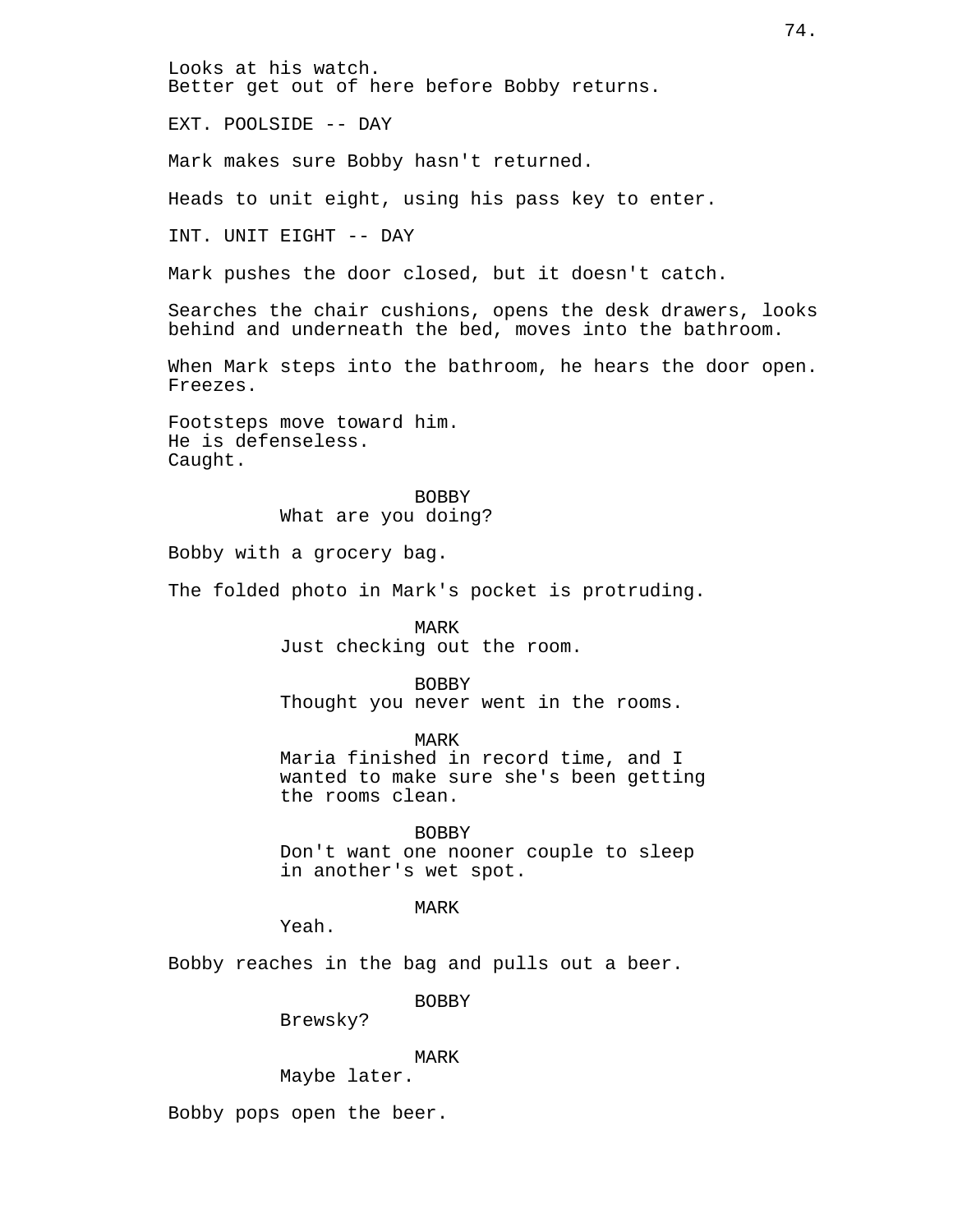Bobby leaves.

Mark pulls the photo out of his pocket, tearing it into little pieces, he drops it into the toilet and flushes it away.

EXT. POOLSIDE -- DAY

Mark locks eight, walks around the pool: staying as far away from Bobby's door as possible.

Mark goes to unit twelve. Knocks on the door. No answer. He unlocks the door and disappears inside.

INT. UNIT TWELVE -- DAY

Helen the nurse's room is clean.

IN THE BATHROOM

The toilet tank contains nothing. The medicine cabinet filled with vitamins.

In the wastebasket: a few tissues, no money.

IN THE BEDROOM

Mark opens the drawers. Carefully folded clothes.

One drawer has a leather bound book - newspaper clipping poking out. Mark pulls out the clipping.

Headline: Cougars Quarterback Mark Bailey Washes Up In Key West.

A candid photo shows him looking like hell as he skims the pool. Obviously shot by Bobby.

#### MARK

Thanks, Bobby.

Article is typical tabloid fall from grace stuff. Mark replaces it in the book and closes the drawer.

Nothing in the sofa cushions, nothing in the trash.

IN THE CLOSET

Suitcases empty. No sign of the missing two million.

Clothes neatly separated into tops and skirts or pants. Also separated by color. Very organized.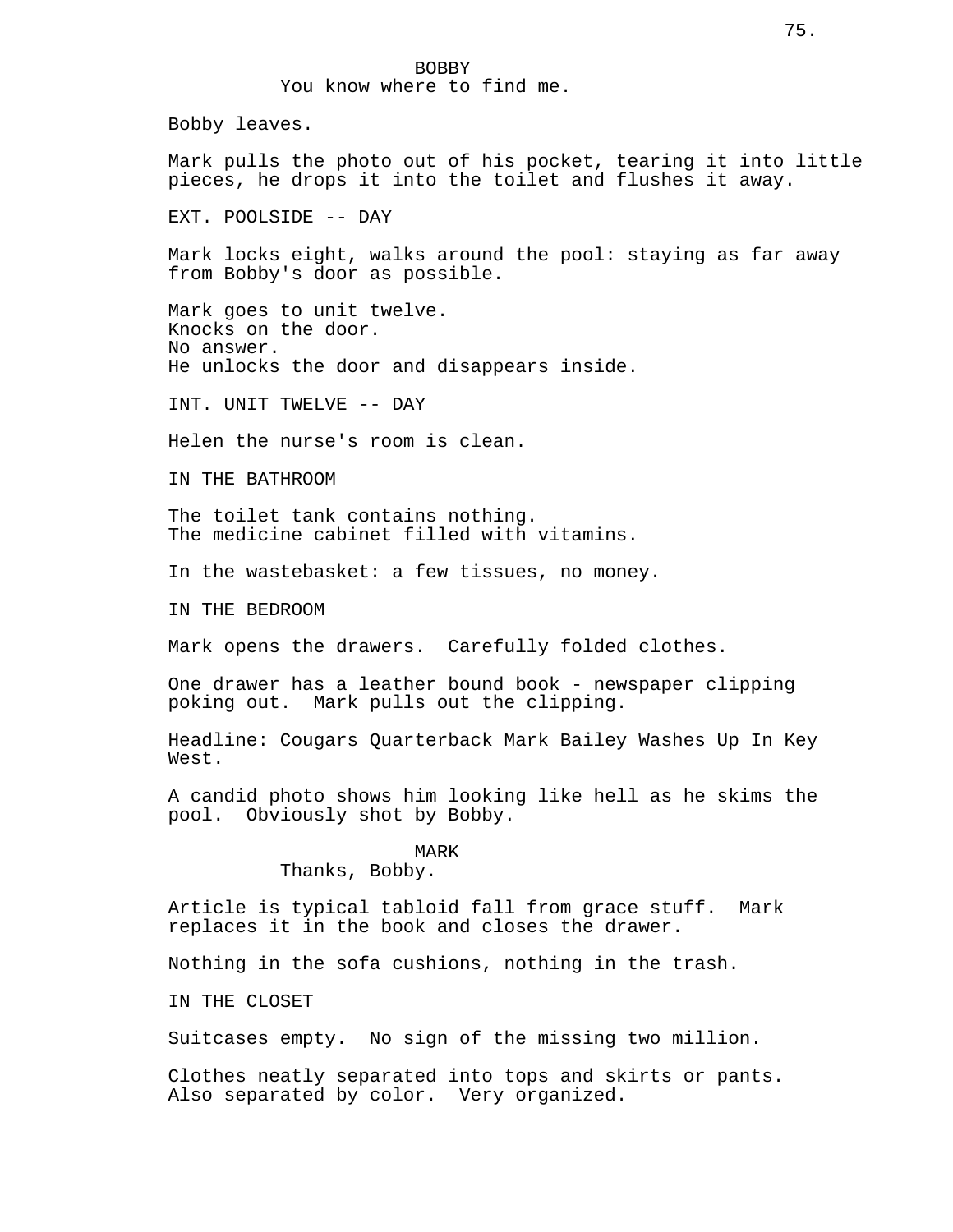Hanging in the back of the closet - lingerie. A black lace teddy, some baby dolls, a red lace trimmed cammy, a few garter sets, a blue lace teddy. Mark smells a teddy - perfumed. The door opens behind him! Mark spins, still holding the blue lace teddy. HELEN Look who's sitting in my chair. Caught red handed, and red faced. MARK I was checking on my maid's work. HELEN She makes lingerie on the side? She takes the teddy out of his hands. MARK Sorry, I was a little curious. HELEN Want to try it on? She tries to give it back, but he won't take it. Helen laughs. Mark is nervous. MARK I think I should leave. HELEN You aren't here for that nightcap? She moves to kissing distance. HELEN I'll even put this on, if you'd like. But then, I don't want to rush you. MARK

I've been rushed before. It's part of the game.

Mark kisses her. Hell, it's one way to get out of the room without any more questions. She tosses the teddy on a chair.

Helen kisses down Mark's neck, opening his shirt and kissing his chest. He slowly undresses her, kissing every new bit of skin he exposes. They fall onto the bed.

A soft, tender sex scene. Gentle passion.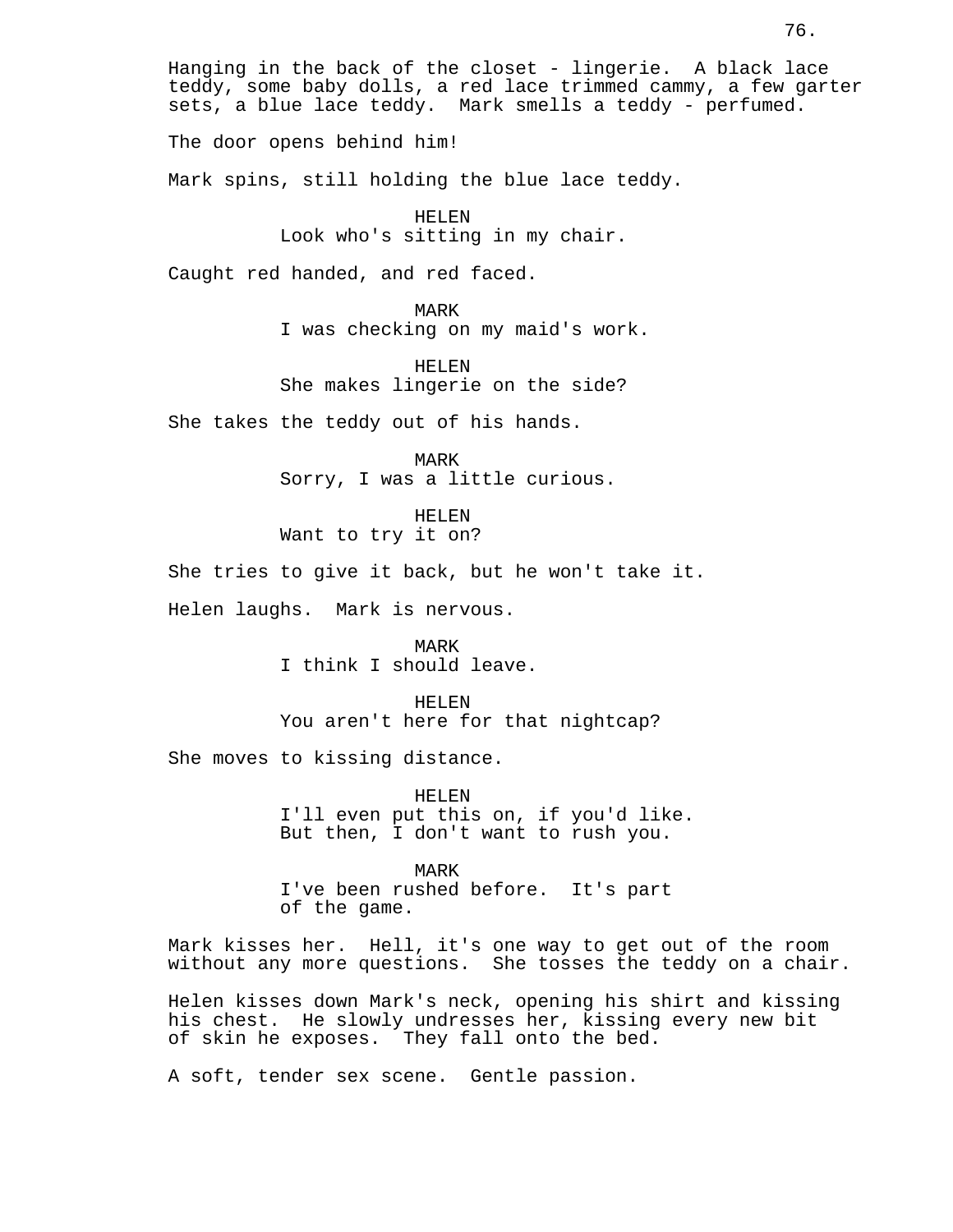Both naked on top of the bed. Kissing, licking, caressing.

AFTERWARDS:

The sun is beginning to set outside the window.

MARK How old were you when you saw my last game? Twenty?

#### HELEN

Sixteen.

Ouch.

Mark grabs his underwear, pulls them on.

HELEN No bullshit... What were you really doing in my room?

Mark tries to smile.

MARK I've been having some problems with Maria, the maid, and...

HELEN You were searching my room.

MARK

No, I was  $-$ 

HELEN I said no bullshit.

Mark decides to tell the truth.

MARK The guy in number seventeen, Raoul, was using the motel as a drug drop.

HELEN On the water. Makes sense.

MARK

He was supposed to meet this guy Wright yesterday. Pay him six million in exchange for some cocaine.

HELEN

But?

MARK

Somebody shot Raoul and the money's missing. Wright thinks I took it.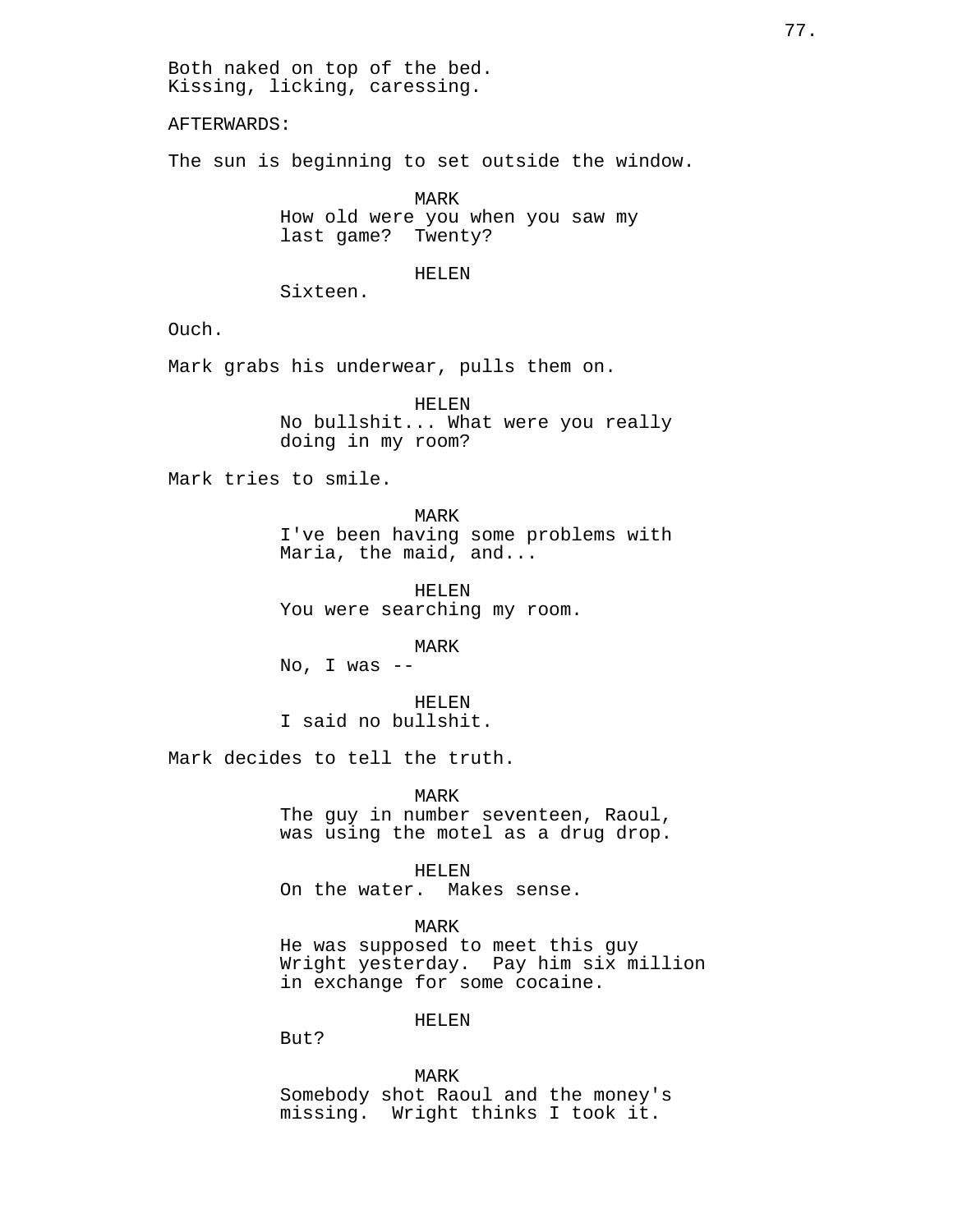HELEN Why would he think that?

MARK

I don't know --

HELEN Because you were screwing Raoul's wife?

The rug pulled out from under Mark.

MARK She talked me into taking the money. Set me up. I think the money's still here. In one of the rooms.

HELEN When's he coming back?

MARK In about two hours.

HELEN How many rooms you have left?

MARK Four.. no, five.

HELEN Then we'd better get busy.

She grabs him and heads out.

EXT. UNIT THIRTEEN -- DAY

Mark slides the pass key into the door while Helen stands look out. They enter the room.

INT. UNIT THIRTEEN -- DAY

Mark searches the dresser while Helen takes the bathroom.

After a few minutes of searching...

HELEN (O.S.)

Nothing.

MARK

Clean.

Helen comes out of the bathroom and they leave.

EXT. UNIT FOURTEEN -- DAY

Mark is look out as Helen opens the door.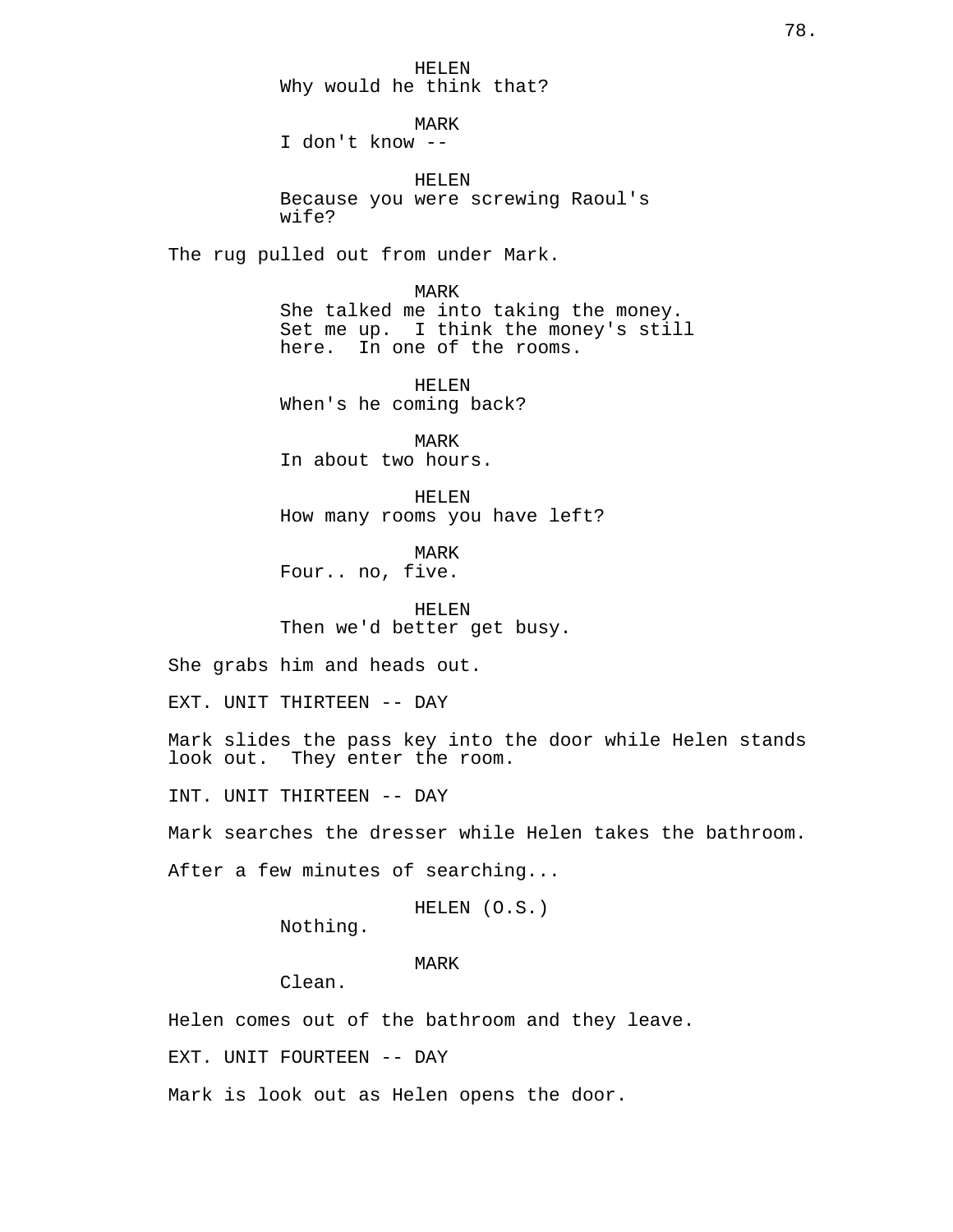INT. UNIT FOURTEEN -- DAY

Helen takes the bedroom and Mark searches the bathroom.

Helen searches under the cushions, through the drawers of the desk and the drawers of the dresser. Everything is empty. This is a nooner room.

IN THE BATHROOM

Mark searches the toilet tank, the medicine cabinet - both empty. When he pulls back the shower curtain, the rod falls from the walls...

And a half dozen syringes fall out of the curtain rod.

MARK

Shit.

# HELEN Find something?

Helen pokes her head in.

MARK Not the money. Somebody's stash.

Carefully picks up all of the syringes - doesn't want to prick himself - and throws them in the trash. Replaces the shower curtain rod.

EXT. UNIT FIFTEEN -- DAY

Mark pops open the door while Helen keeps watch.

She doesn't notice the blinds on Bobby's windows part.

INT. UNIT NINE -- DAY

Bobby watches them go from room to room.

**BOBBY** What the hell you up to?

He watches them enter the room.

INT. UNIT FIFTEEN -- EVENING

They search the room - needs to click on the light.

Mark looks at his watch. Running out of time.

Mark searches the room, Helen takes the bathroom.

At the dresser - drawer #1 is empty. Drawer #2 is empty. He skips drawer #3.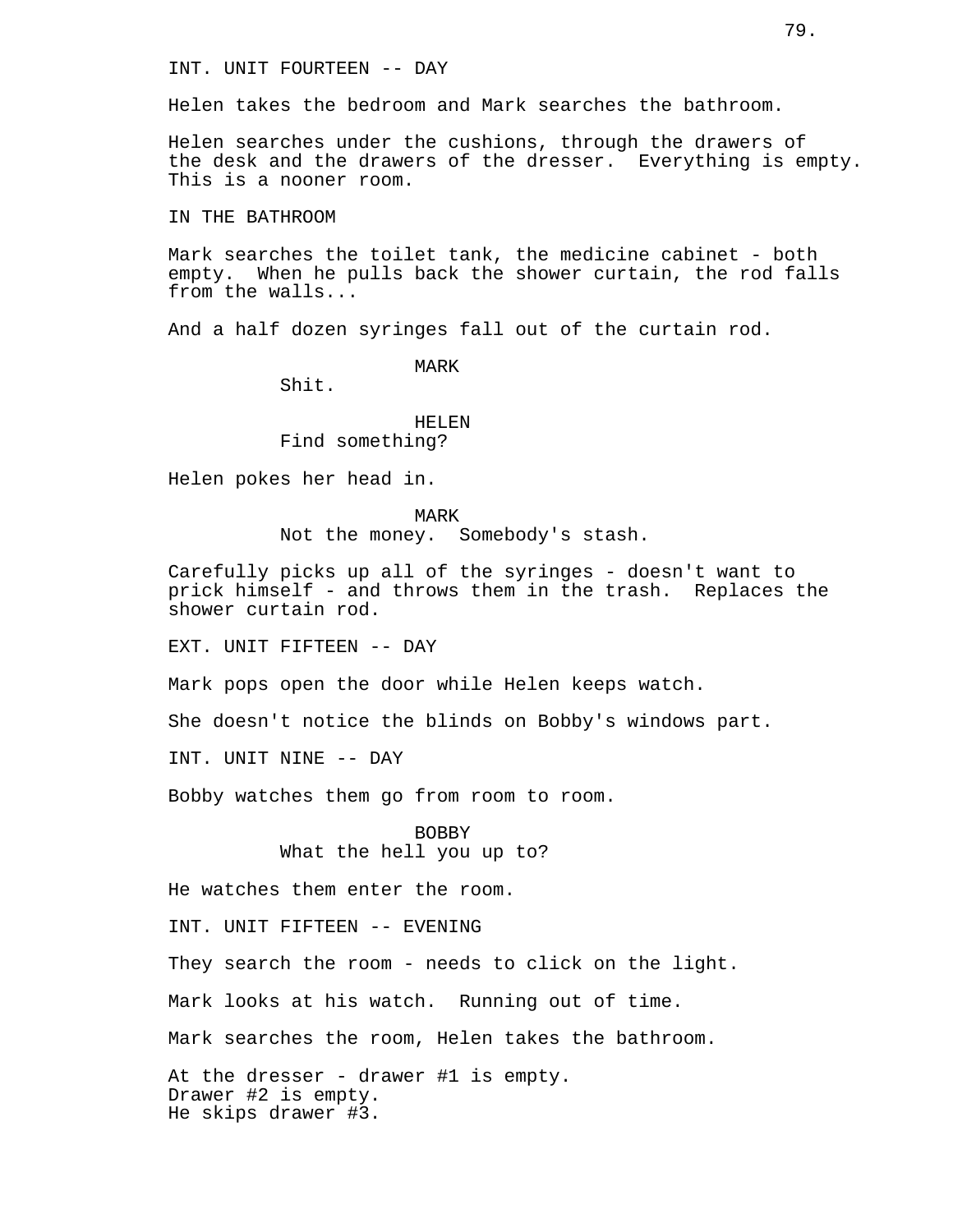HELEN (O.S.)

Clean.

She returns from the bathroom and the head out...

EXT. UNIT FIFTEEN -- DAY

Mark opens the door... runs into Lacy in her white bikini.

LACY What's going on? Tell me.

# MARK

You tell me.

Helen stands in the darkness just behind Mark.

LACY I saw Wright give you that gun. Did you kill Raoul? Was there a fight?

MARK

A fight?

#### LACY

Raoul wouldn't give you the money. Did Raoul pull his gun? You had to shoot him?

MARK I didn't shoot him, you did.

LACY

I need to get my half and hide it before Wright comes back.

MARK

I don't have the money.

LACY

You have to...

## MARK

That is one hell of a performance. Maybe good enough to convince Wright. But I'm gonna tell you - I'm not taking the fall. You killed him --

#### LACY

I don't know what you're talking about. I don't have the money. I wasn't even here...

She touches Mark, and he removes her hand.

#### LACY

It's the truth, Mark.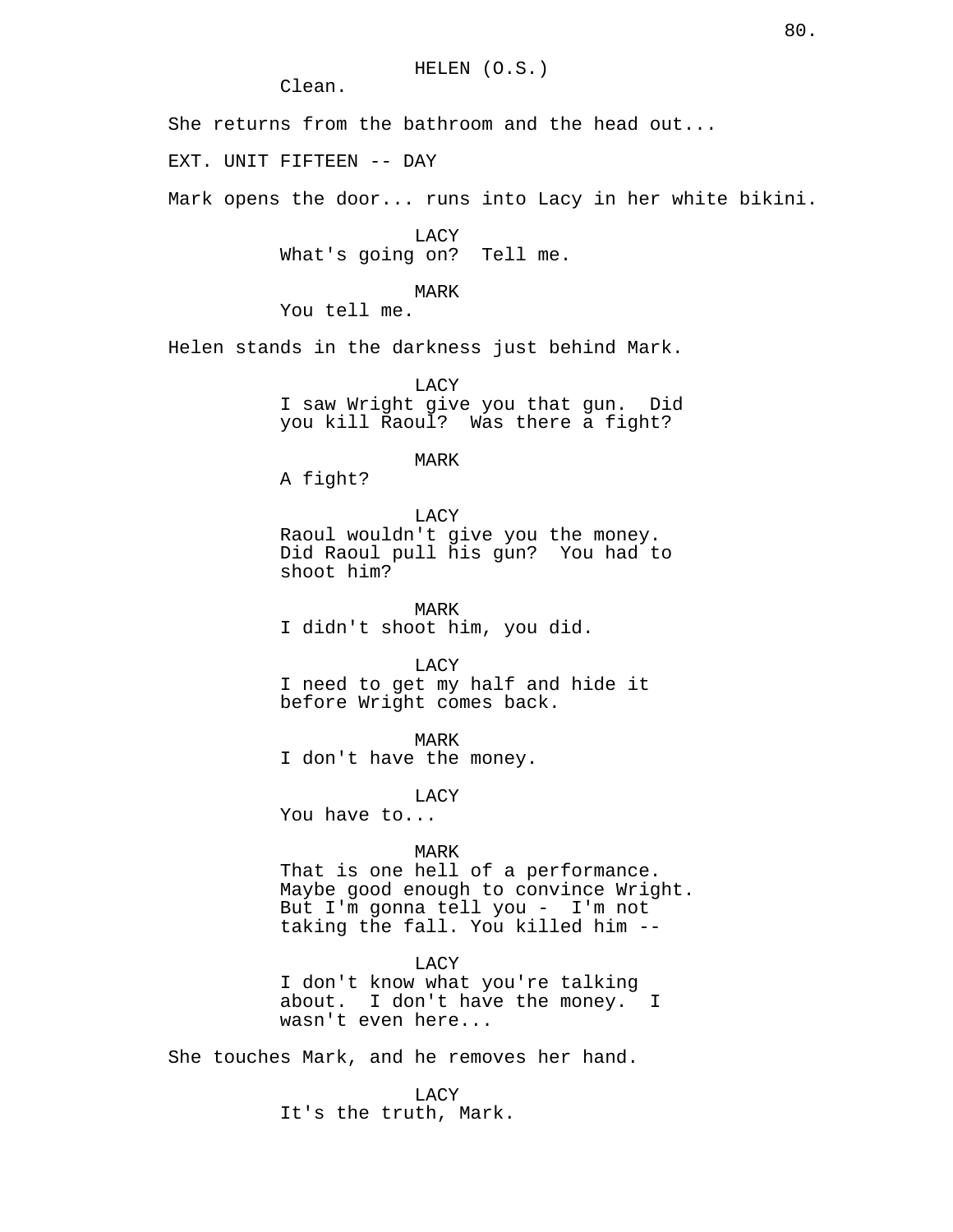Lacy walks away. Plops down on a lounge in front of number ten. Glares at Mark, puts on her dark glasses.

Mark steps out, followed by Helen.

HELEN That was interesting.

They move in to room sixteen... but don't get that far.

EXT. POOLSIDE -- EVENING

William James Wright stands just inside the complex, flanked by Russ and Nick. Wright cradles an Uzi in both hands.

> WRIGHT I believe you have my money.

Mark looks from Wright to Russ to Nick.

RUSS has a Striker 12 automatic shotgun with a 12 inch barrel and pistol grip over his shoulder. The Striker 12 can fire a dozen 12 gauge shells in less than three seconds. He also has a 44 magnum with suppressor under his arm.

#### MARK

# You... You're early.

NICK carries a Baretta PM125 machine pistol, with a 32 round magazine and never goes anywhere without his switch blade.

> WRIGHT I'm having drinks later.

They enter the pool area like the gunfighters in "High Noon". The sun setting behind them.

A pair of HENCHMEN stay near the entrance. Each armed with an Uzi machine pistol. No way out.

Mark turns to Helen.

MARK Go to your room.

HELEN

Mark?

MARK Lock the door. Don't come out.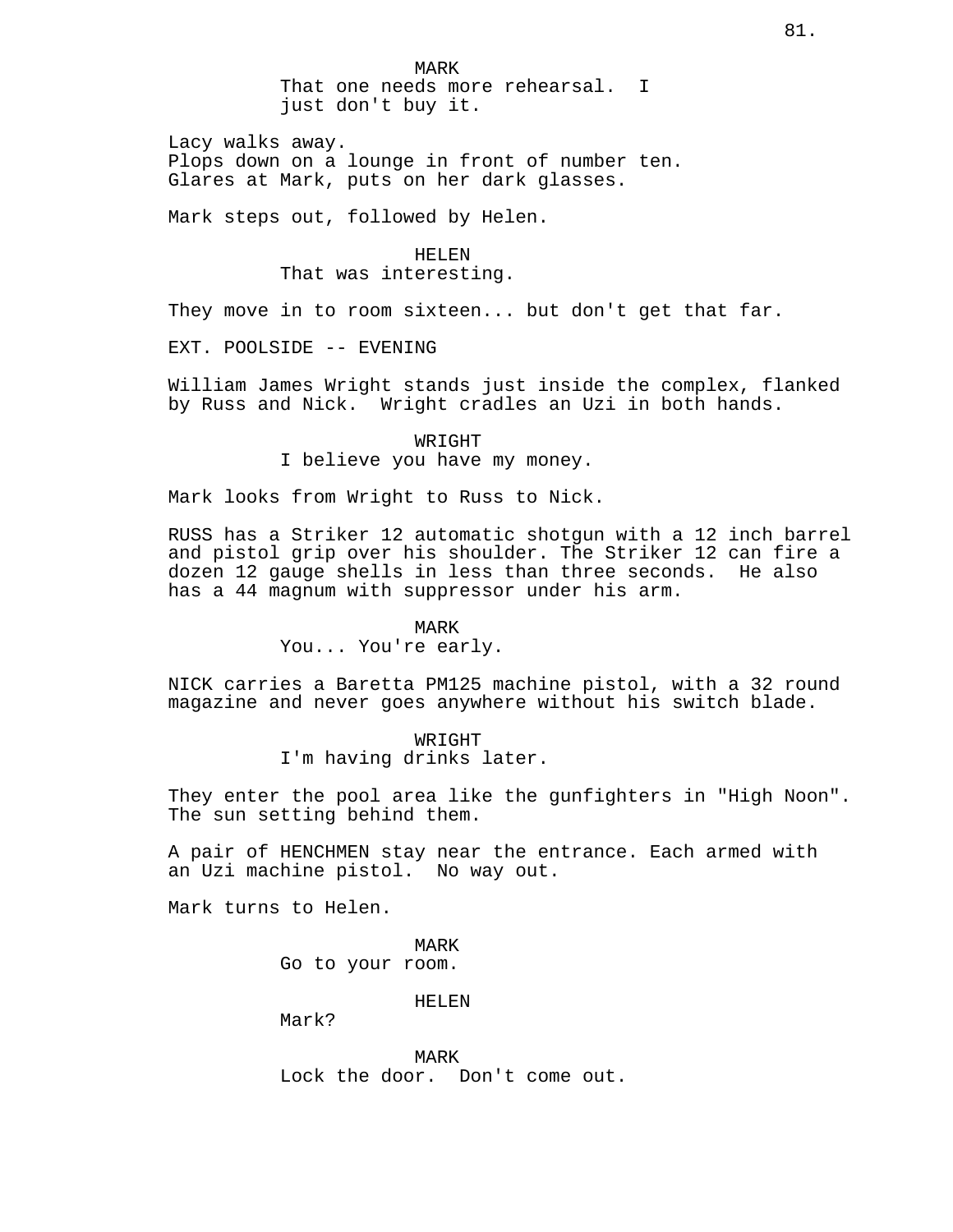Helen reluctantly goes to her room, opens the door, gives a last look at Mark, then closes and locks the door.

Wright moves to Lacy and reaches out for her face.

WRIGHT Lacy. Looking lovely this evening. Too bad Raoul isn't here to partake of your beauty.

MARK What do you want?

Wright's hand caresses Lacy's face gently.

WRIGHT I came for what is mine.

MARK Don't have your money. Never did.

WRIGHT I'd be willing to pay a... finder's fee... ten thousand dollars.

MARK

Looked for it, but couldn't find it.

Mark and Wright face off on opposite sides of the pool.

WRIGHT Ten thousand is my limit. No sense in trying to bargain.

MARK

I don't have your money.

Wright snaps his fingers.

Russ yanks Lacy out of the lounge. Presses his 44 Magnum to her head. Lacy panics and sobs.

> LACY No... Please..

The gun in her honey hair.

LACY Mark, give him his money.

MARK I don't have it.

WRIGHT He will have to kill her if you don't give me the money.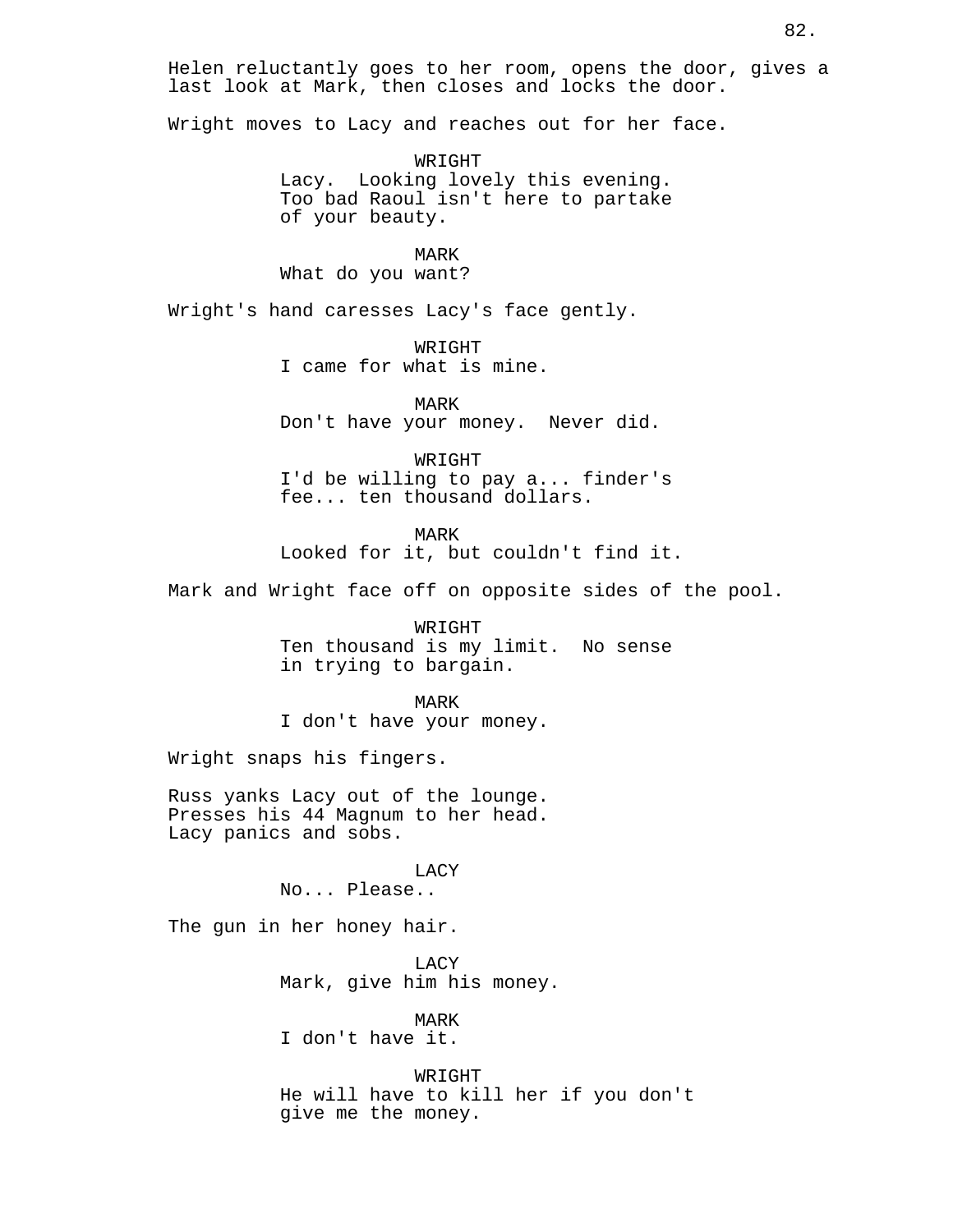MARK I don't have it. She has it! She set me up!

LACY Just give him the money.

WRIGHT Is what this man says true? Do YOU have my money?

LACY I didn't take it. I was with you. He... He was supposed to take it.

Wright focuses on Mark again.

MARK I was gonna take it, but it was gone when I got there. Let her go.

Sweat pours off Mark's brow as he awaits Wright's decision.

WRIGHT

I believe you.

Wright turns to Russ and nods.

Mark sighs in relief.

Lacy stops panicking.

Russ pulls the trigger.

Blowing Lacy's brains all over the chaise lounge.

#### MARK

Noooooooooooooo1

Her corpse drops into the pool with a splash.

They aren't playing by the rules. No ref - he's on his own.

Mark grabs a lawn chair and throws it at Wright. Hits him square in the face. Wright ROARS.

Russ raises the Striker 12 and opens fire.

Mark rolls to an umbrella table. Shotgun blasts follow him, tearing a lawn chair in half. Taking out the window of unit two. Sparking off the cement.

Mark dives behind the umbrella table just as Russ blasts the umbrella in half. Sparks and splinters fly.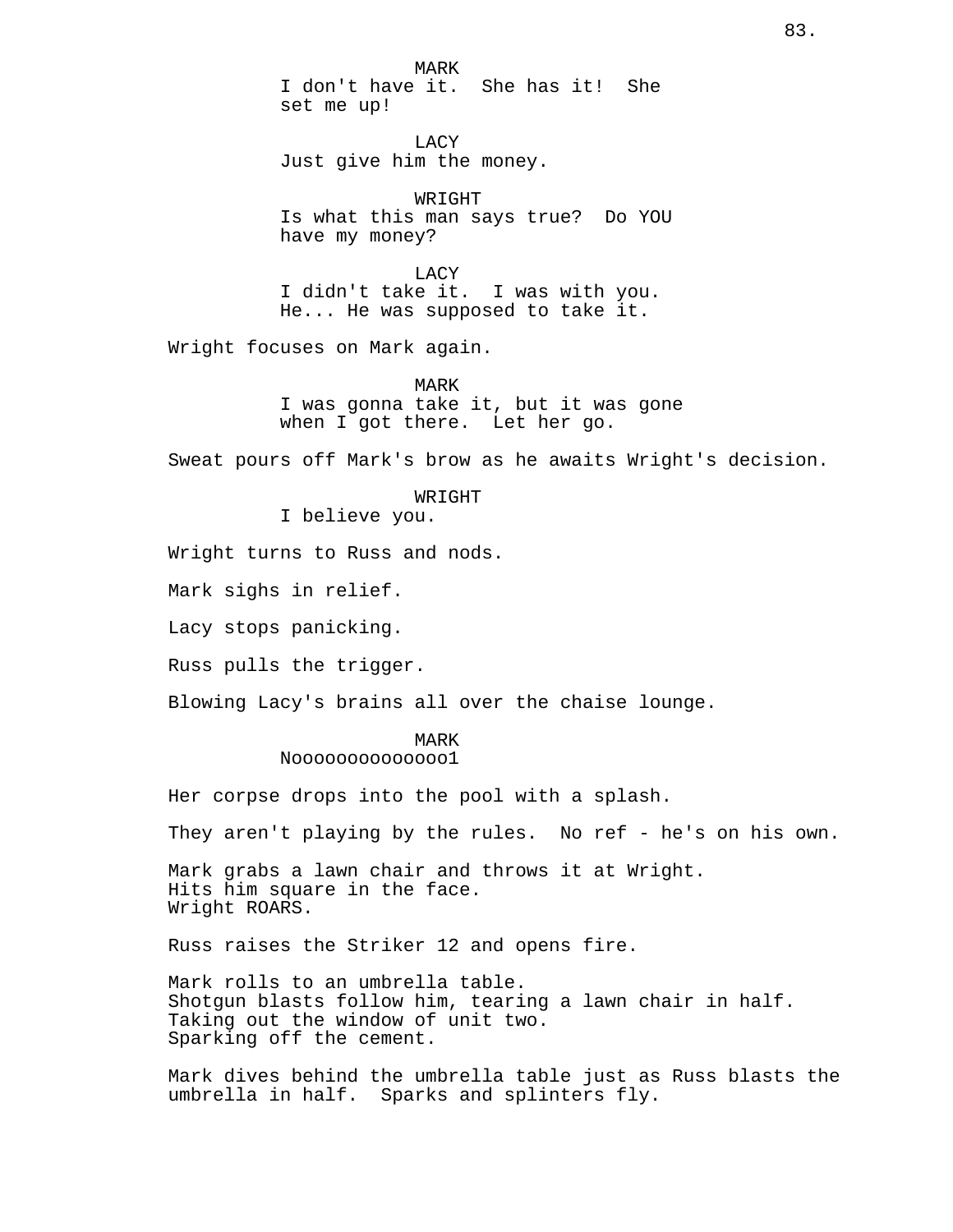Mark knocks the table over, using it as a shield.

Wright moves to his feet, wipes blood from his face.

WRIGHT Kill that son of a bitch!

Russ blasts at the umbrella table. Shot pellets denting and sparking the table.

Mark starts to roll the table out of the line of fire. Crouching behind it as it's pounded with gunfire.

Nick's machine pistol sparks gunfire off the walls behind Mark. Clouds of plaster spray over him. When a bullet hits the table, it PUNCTURES the aluminum.

Mark rolls the table to Unit Eleven. Bullets and shot spraying, pounding, puncturing, shredding.

A shrub to Mark's left is blasted out of the ground.

Mark gets the pass key in the door, pops it open, dives inside. Closes the door behind him and gives the umbrella table a push - rolling it toward Unit Thirteen.

INT. UNIT ELEVEN -- NIGHT

Mark lays on the floor for a moment, catching his breath.

EXT. POOLSIDE -- NIGHT

Russ and Nick continue to blast at the rolling table. Punching huge holes in it. The table - what's left of it - stops rolling at Thirteen.

INT. UNIT ELEVEN -- NIGHT

Gunfire continues blasting away outside.

Mark rolls to his feet, throws the bolt, wedges a chair under the door knob. Safe?

This room is a mess. Sheets scattered. Used condoms on the floor. Two used sample packs of Viagra.

MARK

Nooners.

Suddenly, the shooting stops.

EXT. POOLSIDE -- NIGHT

Not much left of the umbrella table.

WRIGHT Drag him here.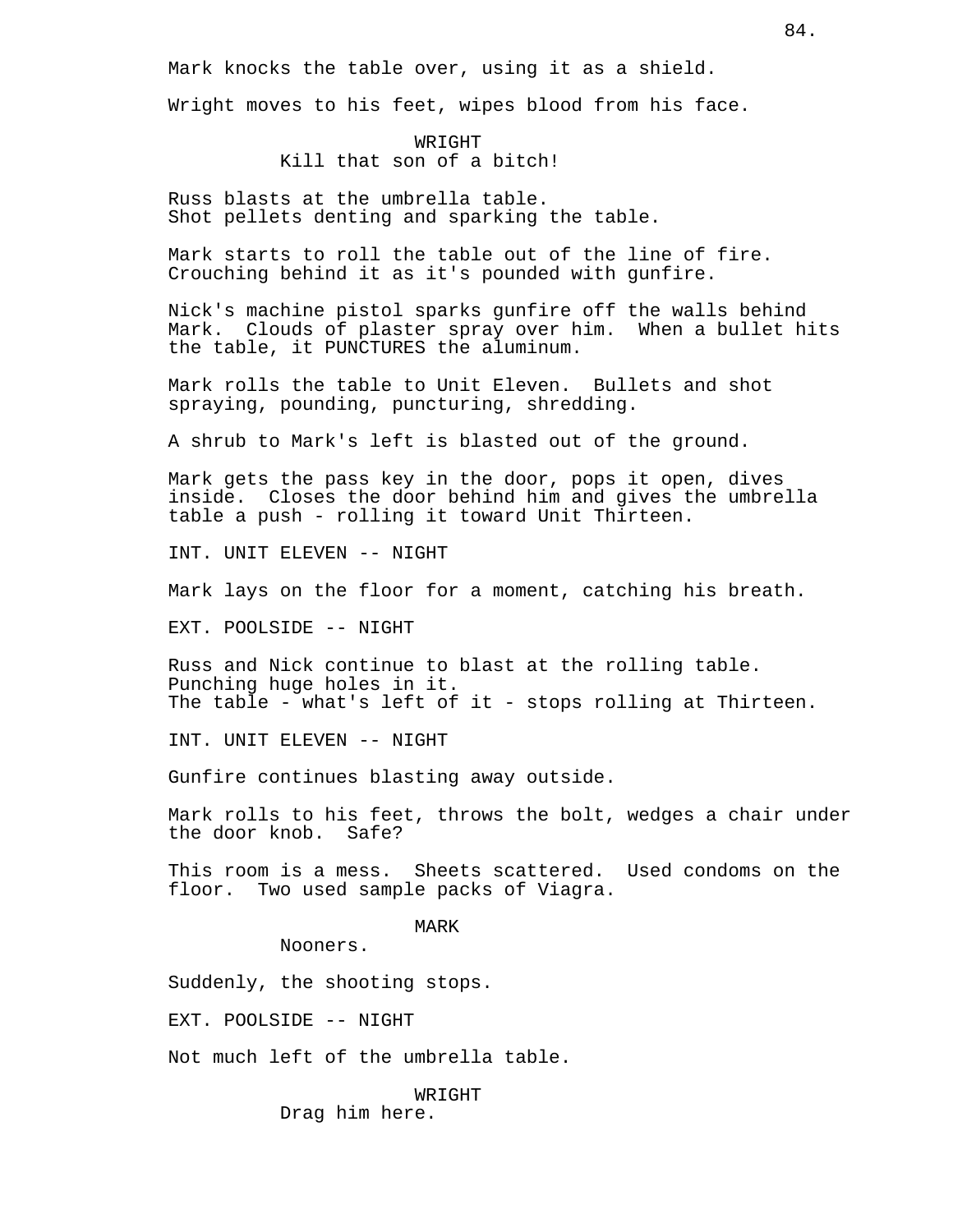Nick holsters his gun, pulls out his knife. Scampers to the torn up table. Kicks it aside... nothing.

> NICK Ain't here, boss.

Wright looks to Eleven, where the table stopped for a moment.

WRIGHT

That room.

Points. Nick scampers to Unit Eleven. Draws his gun again.

INT. UNIT ELEVEN -- NIGHT

Mark runs to the closet and crawls inside.

Closes the closet door just as Nick kicks down the door to room eleven. Wood splinters. The chair in front of the door becomes kindling.

Nick jumps into the room, gun ready.

NICK Here, kitty-kitty.

IN THE CLOSET

Mark hears Nick kicking over furniture and trashing room

IN THE BEDROOM

Nick fires a shot under the bed. Hits nothing. Goes into the bathroom.

> NICK Kitty-cat, time to come out and play.

Nick springs into the bathroom, gun ready.

IN THE BATHROOM

Nobody here. Nick looks at the closed shower curtain. Is Mark hiding there? Advances slowly.

Giggles and yanks open the shower curtain. Fires a shot that ricochets through the shower. The shower is empty.

IN THE BEDROOM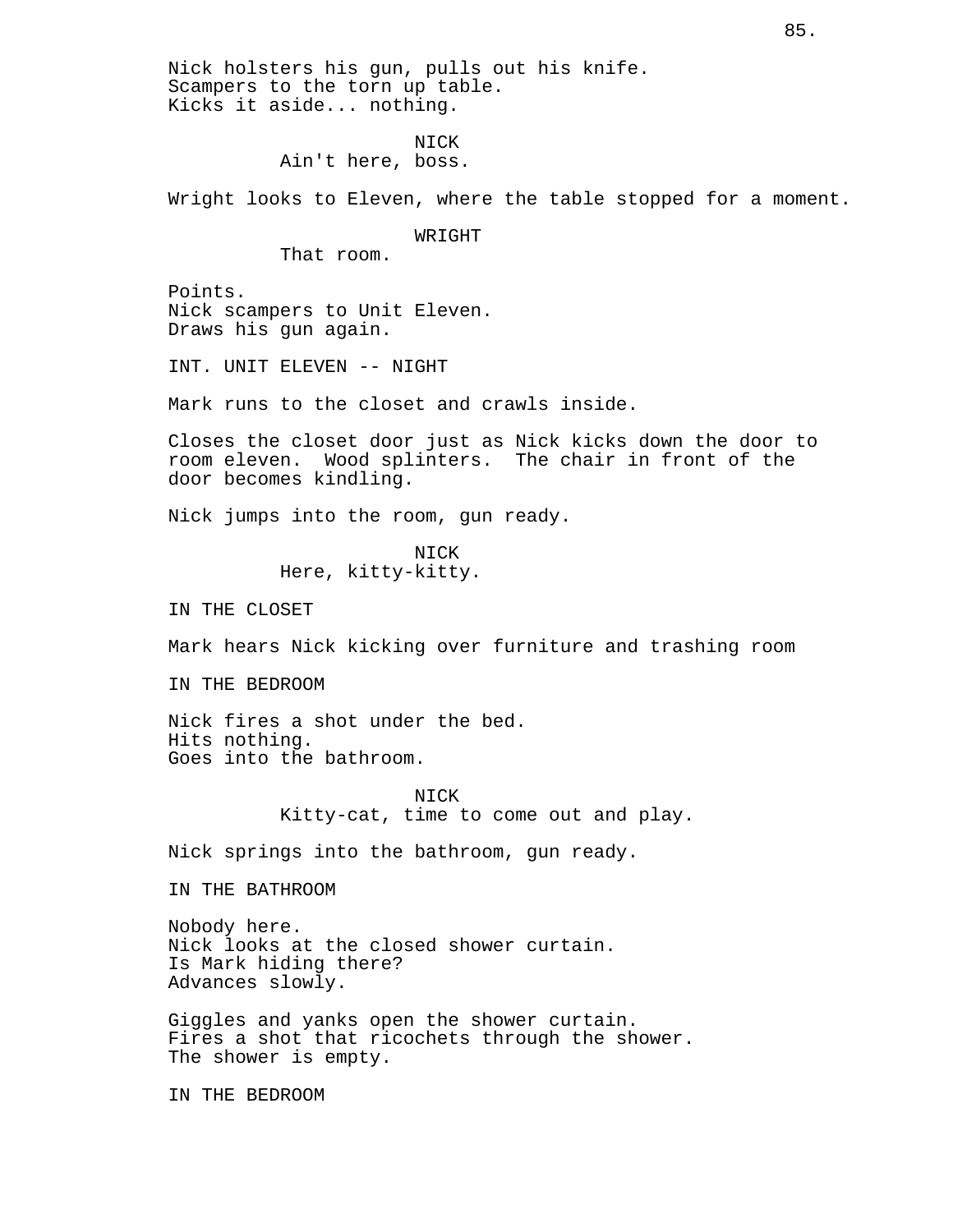Nick kicks over a chair, looks through unit eleven.

NICK You don't want to play kitty-cat?

He spots the closet door.

IN THE CLOSET

Mark pulls down the wood shelf, finds the connecting door. Springs the connecting door open.

> NICK (O.S.) Now you have to play.

Mark squeezes into the closet of unit twelve, replaces the shelf in #11, closes the old connecting door.

IN THE BEDROOM

Nick kicks open the closet door. Empty.

No clothes, no luggage, nothing to hide behind.

NICK

What the...?

EXT. POOLSIDE -- NIGHT

Nick comes out of eleven, looks at Wright.

NICK He's not here.

WRIGHT Impossible. Search all the rooms. He didn't just disappear.

Russ starts at the Office, Nick starts at the other end. They kick down doors, guns ready.

Wright takes a seat by the pool.

INT. UNIT TEN -- NIGHT

Mr. Janowski holds his 9mm Baretta in his shaking hands, aimed at the front door. His wife hides behind him.

INT. UNIT FIVE -- NIGHT

Rand lays under his bed, waiting to die.

INT. UNIT FOUR -- NIGHT

Gloria and Jessie hide in the bathroom.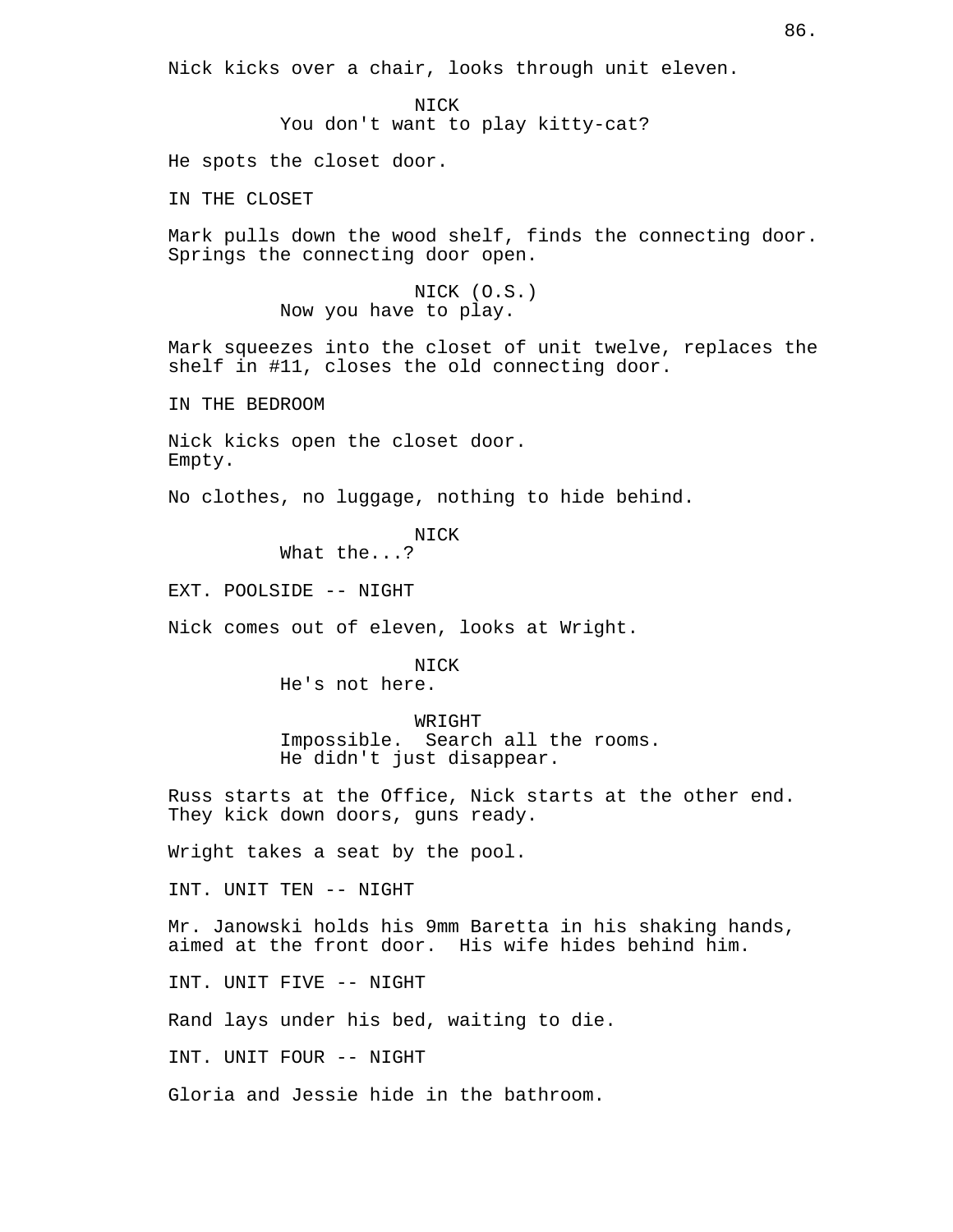Gloria remembers something, nods to Jessie and does a slow commando-crawl to out the closet.

When she returns to the bathroom she hands Jessie a whip, keeps one for herself... ready for action.

INT. UNIT TWELVE -- NIGHT

Helen hides against the wall, scared to death.

THE CLOSET DOOR creaks open. She looks around for a weapon. Grabs a discarded shoe.

A man rolls out of the closet... Mark. She lowers the shoe.

HELEN

You said --

Mark puts his finger to his lips.

MARK

Shhhh!

Next door, Nick trashes the room.

Mark scurries to the phone. Dials 9 and then 9-1-1... Nothing. No dial tone.

> MARK They cut the phone lines.

HELEN I have a cell...

MARK Call nine one one.

Helen crawls to her cell, flips it open and dials.

A gun blast from the room next door.

MARK We'll probably dead by the time they get here.

HELEN I'm on hold.

MARK Room to room.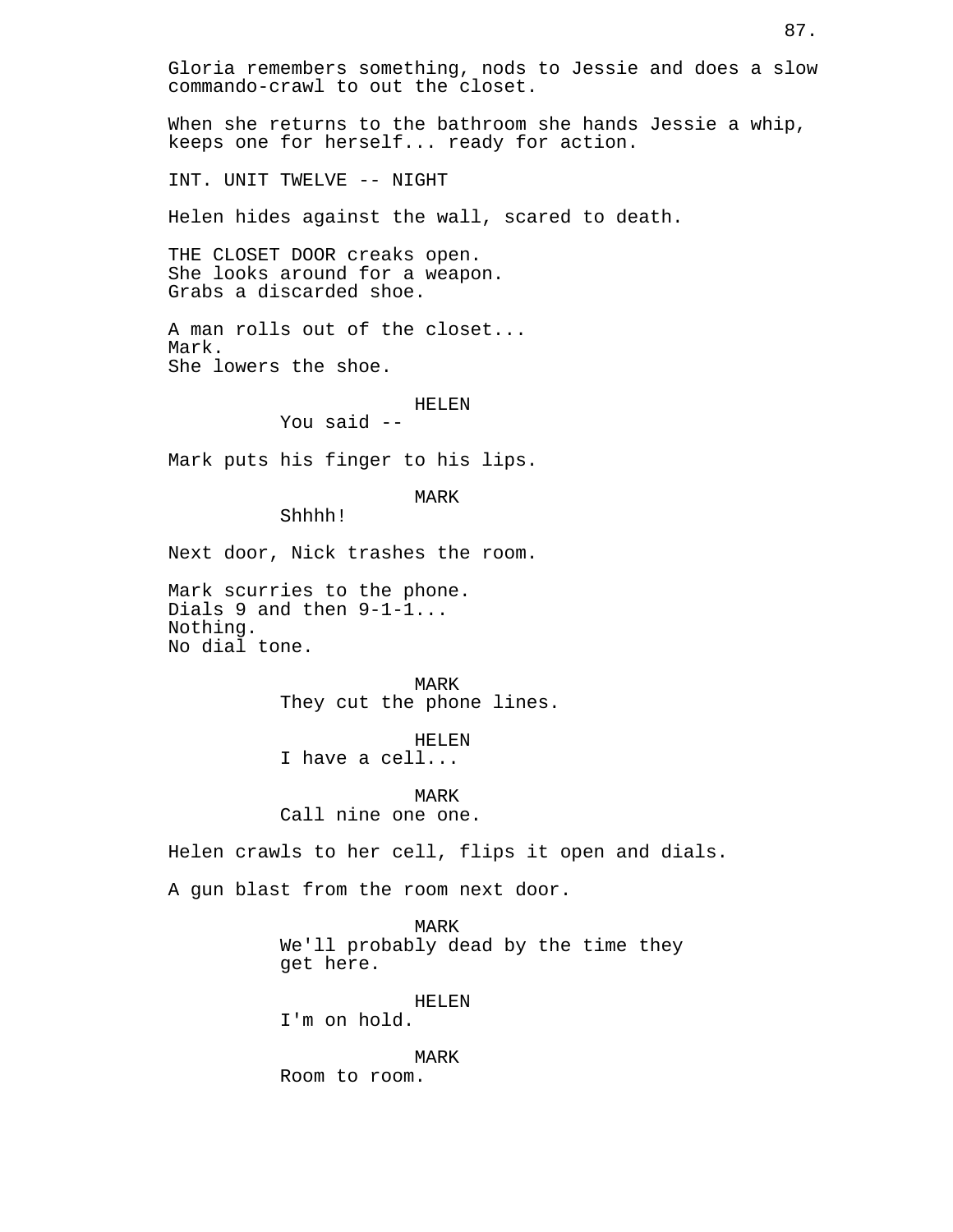Mark picks up the phone, dials room to room. Mark hears the phone ring two units away. INT. NINE -- NIGHT Bobby is about to polish off the last in a 12 pack, drunk. Grabs the phone. **BOBBY** Madame Lee's House Of Teenaged Girls your full service prostitution -- MARK (V.O.) Bobby. BOBBY Mark! What the hell's all that noise? Bobby reaches for his beer, out of the phone cord's reach. INT. UNIT TWELVE -- NIGHT Mark whispers into the phone. MARK People with guns. BOBBY (V.O.) That damned Janowski again! Helen waits for a human to pick up the phone. MARK No. Raoul's boss. They killed Lacy, now they're searching for me. BOBBY (V.O.) Well, that sucks. Mark hears FOOTSTEPS moving towards the door. INT. UNIT NINE -- NIGHT Bobby finally gets the phone cord to reach to the last beer. MARK (V.O.) I need your help. BOBBY What the hell? Retirement's dull. What do you need? No answer... the phone has gone dead. EXT. UNIT TWELVE -- NIGHT Nick kicks open the door to unit twelve.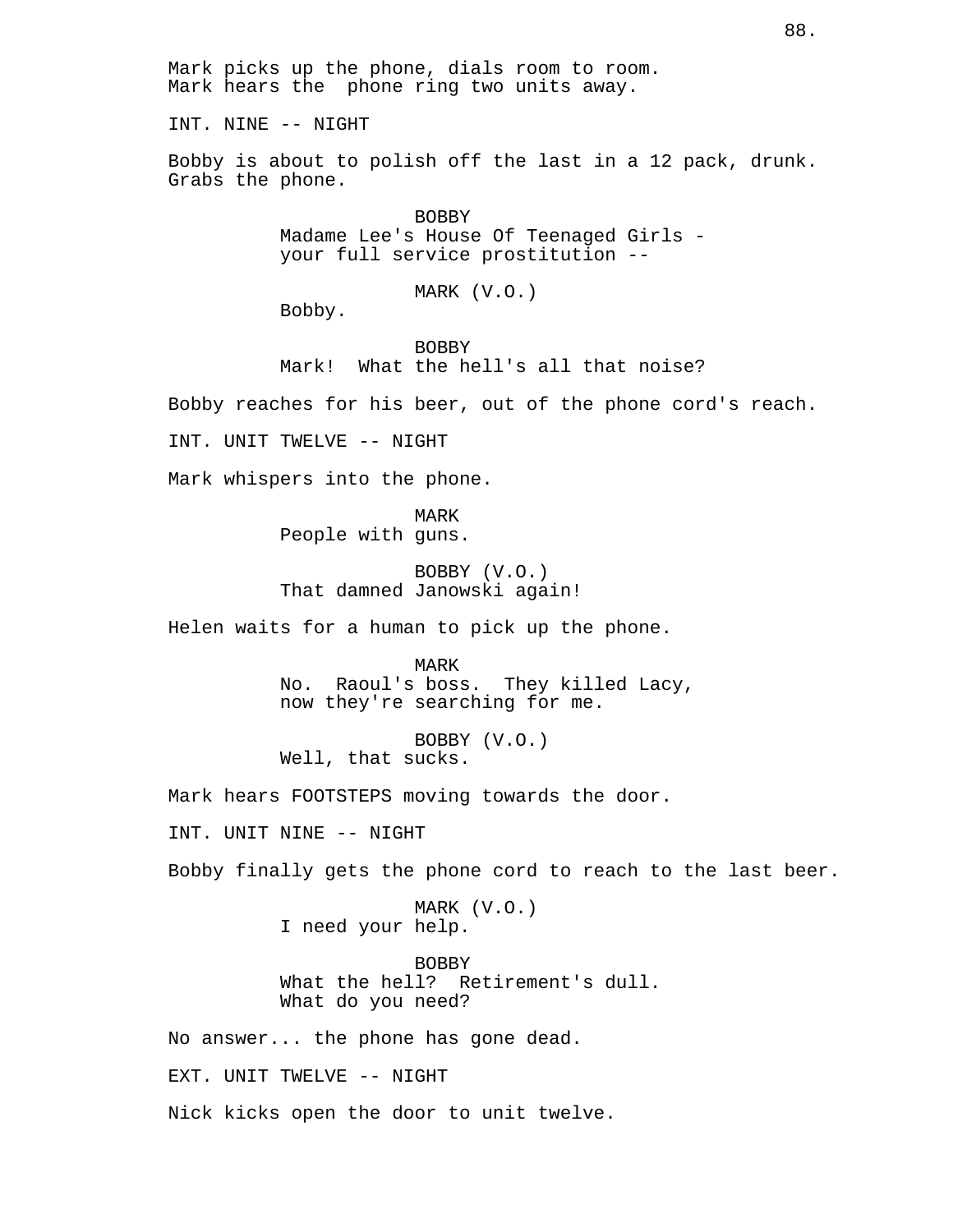INT. UNIT TWELVE -- NIGHT

The door splinters in. Nick charges into the room, gun ready. Aims at the bed and fires.

The bed explodes into stuffing. But it's empty.

Kicks over a chair. Trashes the desk.

**NICK** You in here, kitty-cat?

He notices the open closet door.

Nick saunters over to the closet. Using his gun to rips through Helen's hanging clothes. Nothing behind them.

> NICK You pissing, little kitty?

Nick kicks open the bathroom door.

IN THE BATHROOM

When Nick's foot slams through the door, Mark grabs it. Pulls him into the bathroom.

#### NICK

Found him!

When Mark gets Nick into the bathroom, Helen swings the toilet tank lid at him. Woosh - misses.

Nick aims his gun at Mark's face.

NICK

Say good-bye kitty-cat.

Helen swings again... Connects with the gun hand. The machine pistol skitters across the floor.

EXT. POOLSIDE -- NIGHT

William James Wright looks at the doorway to twelve.

WR TGHT Mr. Lambert - number twelve.

Russ Lambert steps out of two, swings the Striker 12 into his hands and jogs around the pool to twelve.

INT. UNIT TWELVE -- NIGHT

Nick rolls out of the bathroom. Followed by Helen, swinging the toilet tank lid.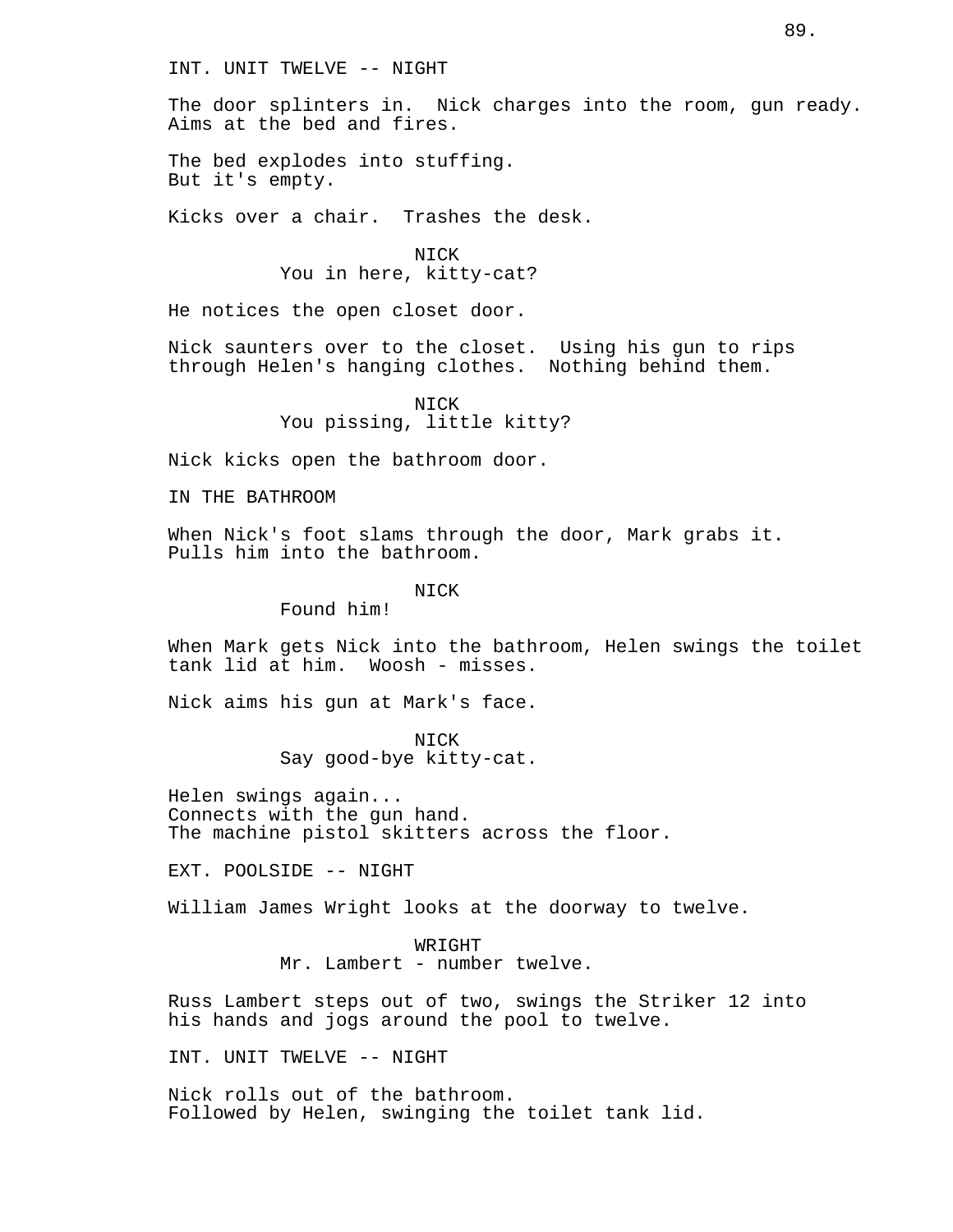She hits the wall and it shatters.

Nick pops to his feet, clicks open his switchblade.

HELEN

Mark!

Mark stumbles out with the machine pistol.

Nick kicks the gun out of his hands. It slides across the floor. Nick slashes his knife at Mark's face.

Mark grabs a chair, holding it up for protection.

Nick tries slashing around it.

Mark pokes the chair at Nick, like a lion tamer.

Nick steps back, giggling. Grabs the chair legs to pull it away from Mark.

Mark spins the chair left, right, slapping Nick's hands away.

He pokes the chair at Nick, forcing him against the bed.

NICK

You wanna get me in bed, kitty?

Helen scrambles for the fallen machine pistol.

Mark swings the chair at Nick. It shatters over him, knocking him onto the floor. Chair legs bounce against the bed.

Helen reaches the fallen gun.

Nick grabs a chair leg, swings it at Mark's face. Mark jumps back. Swings again. Barely misses Mark. Swings again. Connects! Mark is knocked to the floor!

Helen swings the gun up - aims it Nick.

HELEN Drop it, asshole.

Nick drops the chair leg. Giggles.

NICK You not bad looking. Fiery. I like that. Big gun.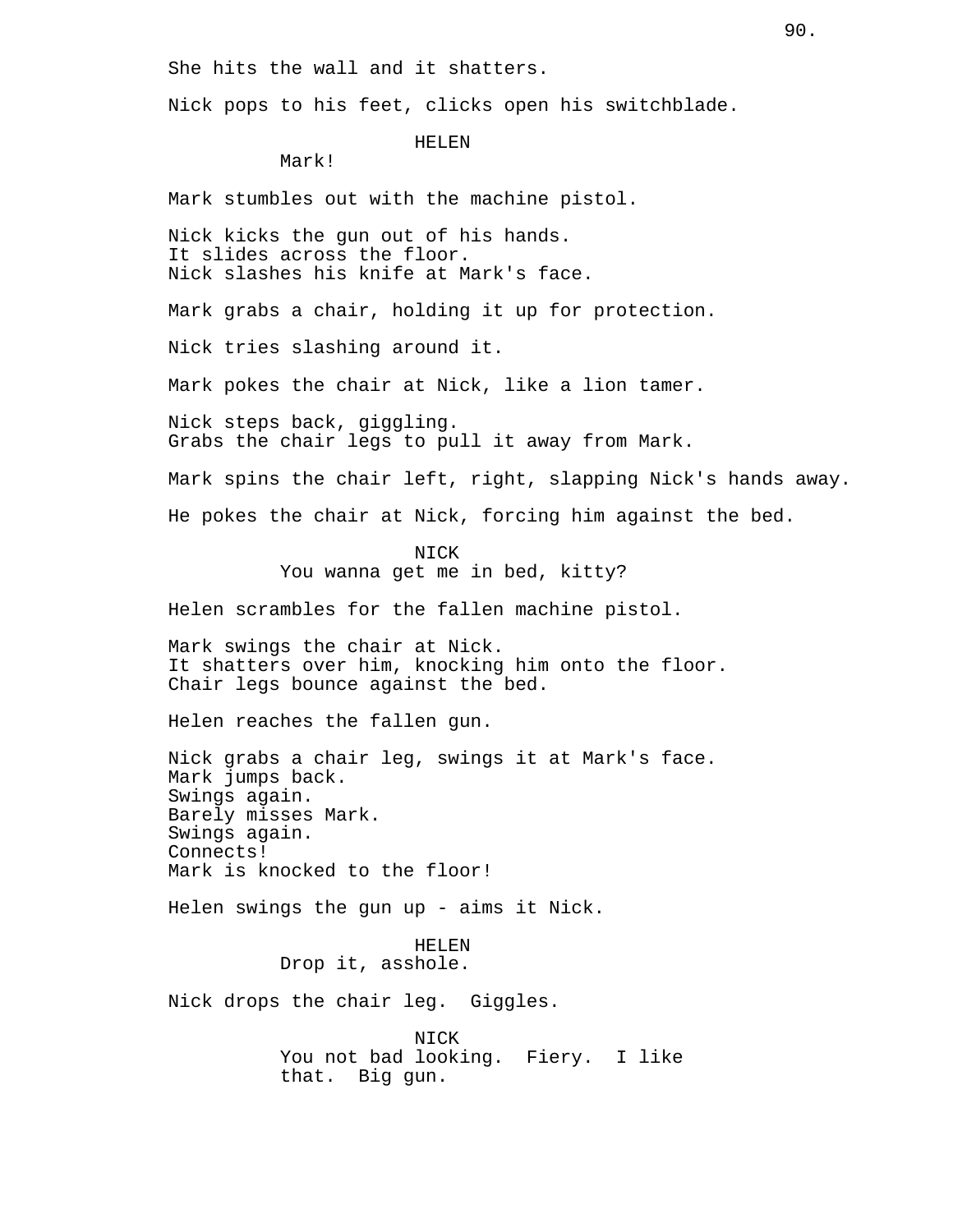HELEN

Mark?

Mark pulls himself to his hands and knees. Nick quietly pulls the switch blade from his pocket.

NICK

You know how to shoot? I don't think so. You too pretty to shoot me.

Nick's switchblade slices at her, almost cutting off a finger.

She pulls her hand away.

Nick swings the knife. Blade swishes past Helen, almost cutting her. Nick giggles, swinging the knife at Helen.

She uses the gun to deflect the blade. He swings the knife again. Blade slices through the fabric of her blouse, misses flesh. Helen takes another step back.

> NICK You can't do it, huh?

Nick swings the knife again. Knife misses her nose by less than an inch.

She takes another step backwards. Raises the gun at Nick's face. Closes her eyes and squeezes the trigger.

Click. Out of shells.

> NICK (laughs) Maybe you lucky in love, he?

The knife slashes half of her blouse off.

Helen takes another step back... Hits the wall. Drops the empty.

Nick giggles and swings the switch blade again.

Helen watches the blade slice towards her left eye. Then stop. Nick looks down at his wrist, a hand clamped on it. Turns to see who's hand. Sees a fist instead.

Mark punches Nick down and out, knocking him over the bed.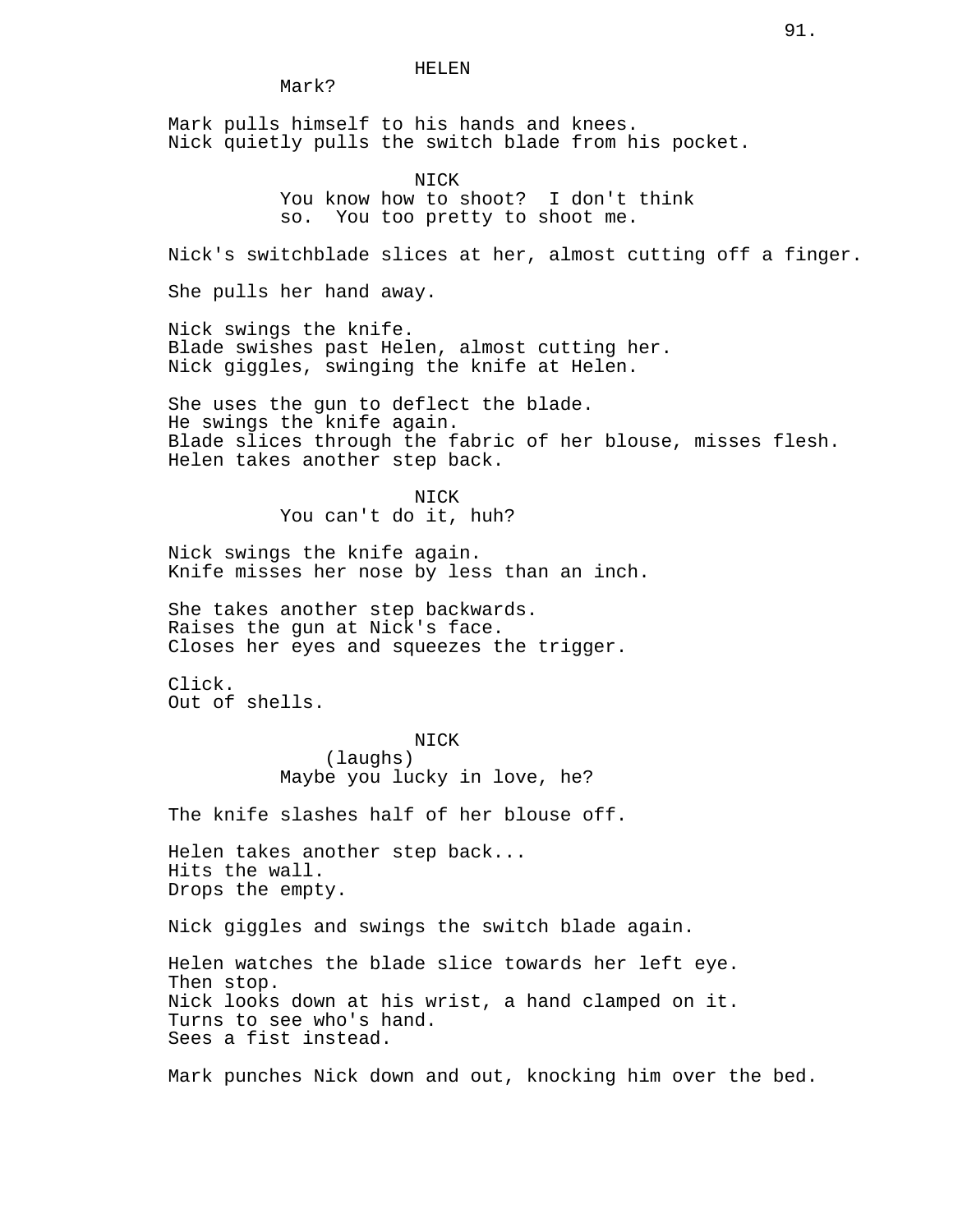MARK

Come on.

Mark pulls Helen to the closet door... Just as Russ kicks through the door.

Russ sees a flitter of Helen disappear in the closet. Runs to the closet - sees the wall between closets broken.

INT. UNIT ELEVEN -- NIGHT

Mark and Helen race through the room to the front door.

EXT. POOLSIDE -- NIGHT

Mark and Helen run out of unit eleven. Into Russ Lambert.

> RUSS You're a tricky one.

Russ aims his Striker 12 at Mark, finger on the trigger.

Mark grabs the shotgun barrel, pushes it into the air.

Russ squeezes the trigger. Discharges four shells in less than a second.

BLAM! BLAM! BLAM! BLAM!

Exploding right between the two struggling men. The flash from the shotgun singes Mark's hair, blinds him. Helen jumps back from the explosions.

MARK AND RUSS struggle with the shotgun.

Russ tries to twist the barrel down at Mark's face. Mark tries to keep the damned thing away from him. BLAAAAAAM! Another shot blasts through the night.

Mark tries to push the barrel away. Russ twists - and Mark loses his grip on the barrel! Russ levels the shotgun at Mark...

Helen kicks Russ in the balls. Russ groans and drops to the cement.

Mark lets go of the shotgun, blinks the flash from his eyes.

HELEN

Come on.

#### MARK

I can't see.

Helen grabs his arm, pulls him behind her.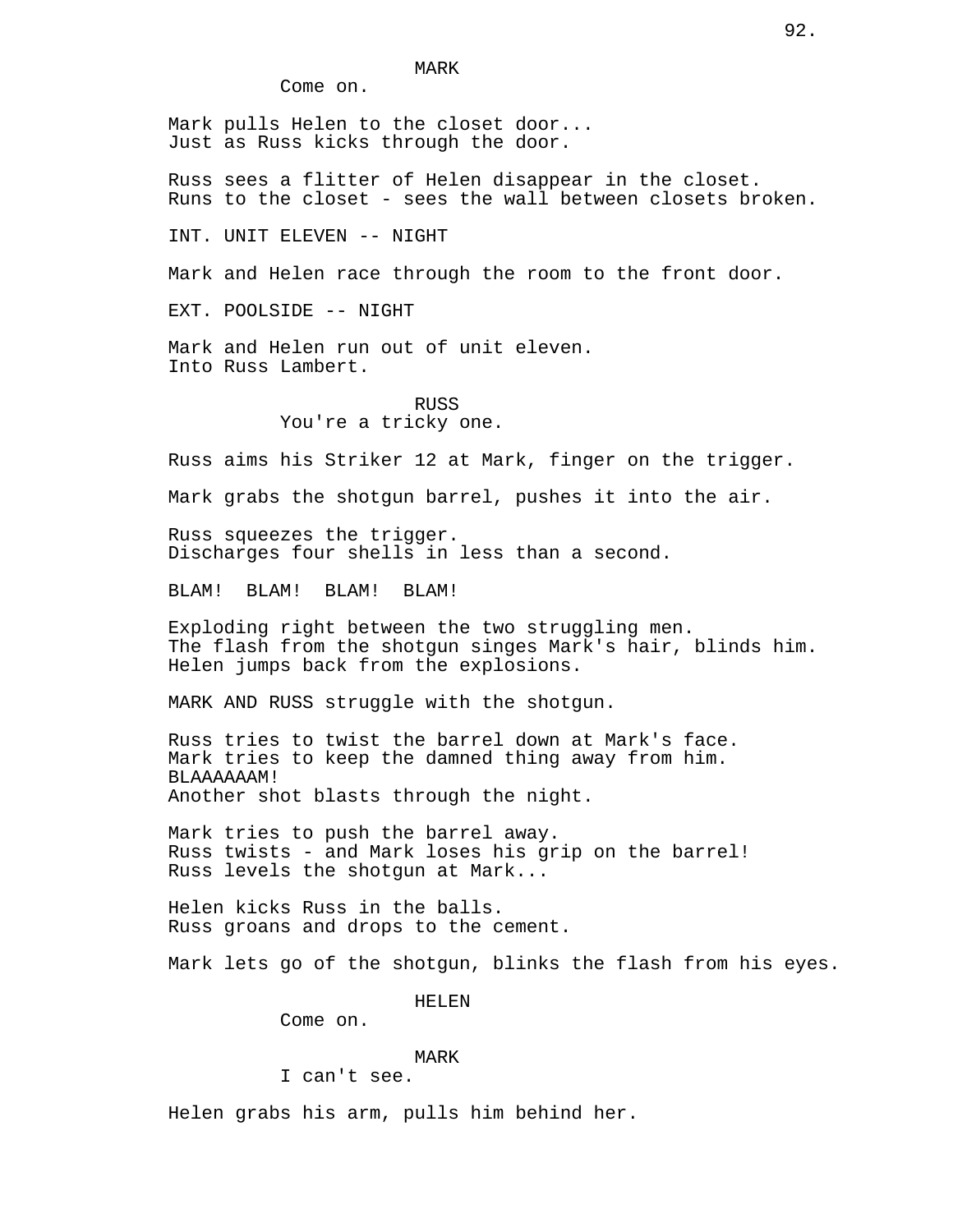Russ grabs the shotgun, pulls himself to his feet...

A door opens in front of Helen, she dives inside - pulling Mark behind her. The door slams closed just as...

Russ rolls to his feet, shotgun ready to fire.

Nobody there.

INT. UNIT TEN -- NIGHT

Mrs. Janowsi pushes a chair in front of the door as Mr. Janowski aims his gun out the window.

Mark and Helen stay down.

MR. JANOWSKI What kind of a place are you running? People shooting?

MARK I'll give you a refund.

MR. JANOWSKI Damned right you will. And we're not coming here again.

MARK Hear the shooting two nights ago?

MRS. JANOWSKI This has happened before?

MR. JANOWSKI Must have slept through it.

Something blocks the patio lights coming through the window.

EXT. POOLSIDE -- NIGHT

Russ, shotgun ready, prepares to kick in the door to ten.

Bang! Bang! Bang!

Bullets shatter the window next to him. Russ hits the dirt. Well, the concrete - skins his face in the process.

INT. UNIT TEN -- NIGHT

Mr. Janowski goes for the door.

MR. JANOWSKI Come on, we have a boat --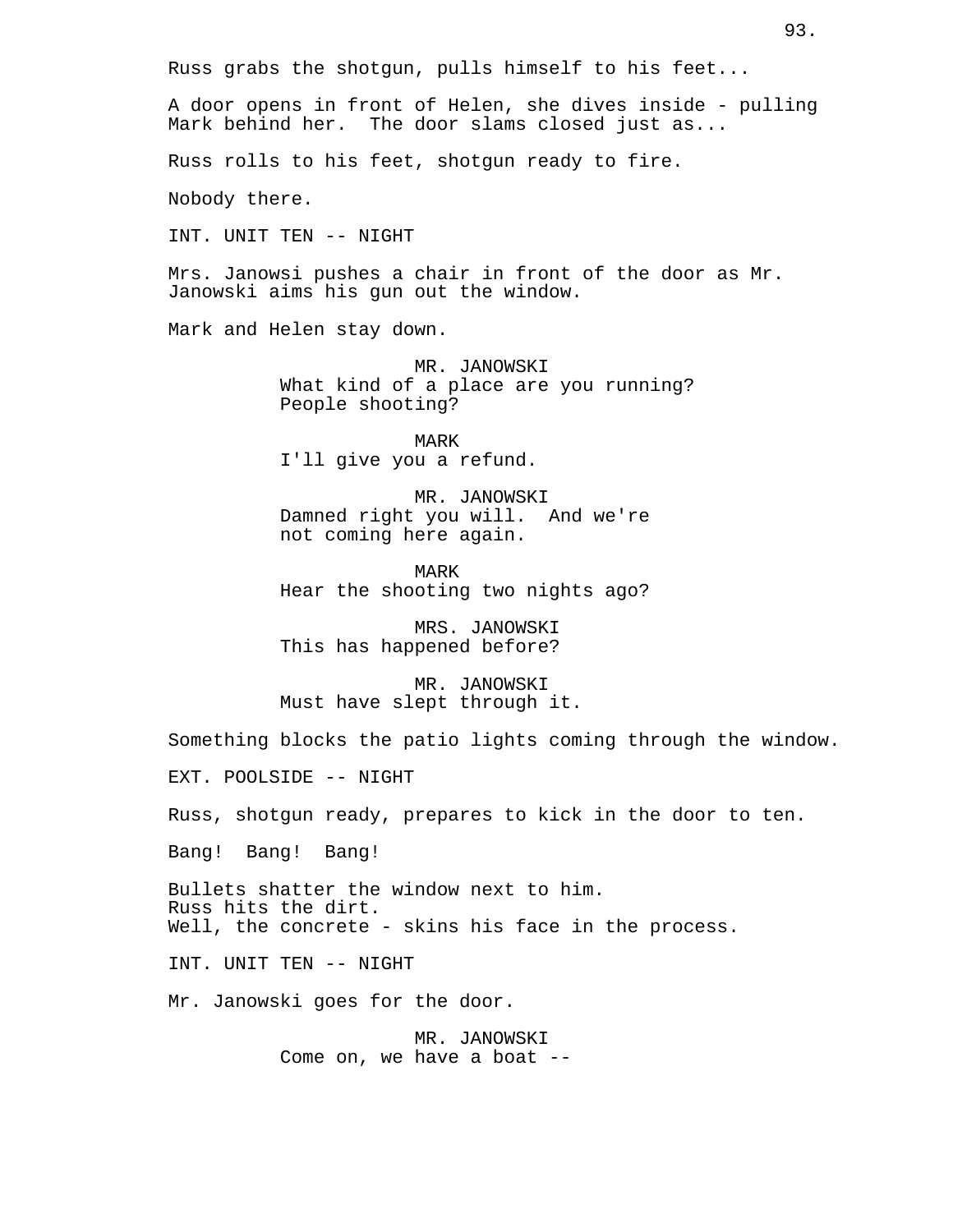MARK They have people back there. Two guys with machine guns.

MRS. JANOWSKI I told you we should have gone to Hawaii, but you wanted Key West.

MARK The closet's our only way out.

MR. JANOWSKI I don't swing that way, young man.

MARK There's a passage to the next room.

Mark and Helen race to the closet. The Janowskis reluctantly follow.

Mark tears everything out of the closet, pulls out the shelves. Pops open the connecting door...

BOBBY'S CLOSET

Is filled with crap. It flows into Unit Ten.

Mark and Helen pull the stuff out of the way. Trying to make a man-sized hole in the clutter.

IN THE BEDROOM

The front door starts to open...

And Mr. Janowski opens fire.

Blasting holes through the door.

RUSS (O.S.) Son of a bitch!

Mark and Helen dive through the closet into...

INT. UNIT NINE -- NIGHT

Mark and Helen smash through the closet door into the room.

A gun barrel touches Mark's face. Bobby aims the gun.

> MARK Welcome to the party.

BOBBY Telling me you invited those assholes? Who's your date?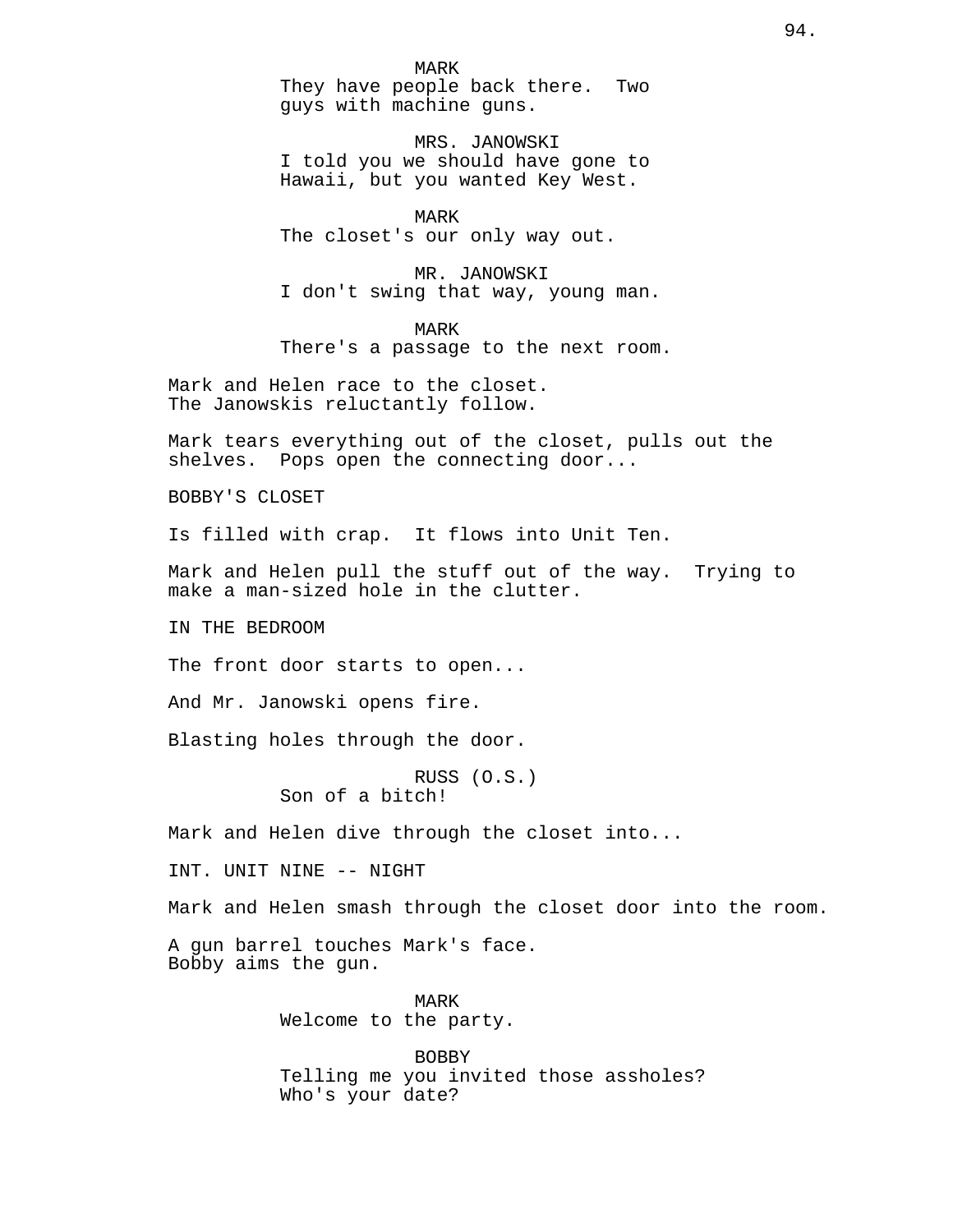MARK

This is Helen.

Bobby starts to say something when...

Mr. and Mrs. Janowski crash out of the closet into the room.

MARK The Janowskis. Alberto has a gun.

MR. JANOWSKI I'll kill those motherfuckers.

BOBBY Nice to meet you.

HELEN Thanks for the help.

**BOBBY** If I was sober or knew what I was doing, I would have "just said no"

Bobby reaches into his pocket and pulls out a 38 Police Special, tossing it to Mark.

> BOBBY Christmas present.

Mark catches the gun. Bobby looks at Helen and shrugs.

BOBBY Sorry I didn't buy nothing for you. Maybe next Christmas.

Bobby pulls out a box of 45 ammo and refills his clip.

Mark breaks open the 38. Three live rounds and three spent shells.

> MARK Got any more 38 ammo?

> BOBBY Don't you have a gun?

MARK In the office. Want to get it for me?

Bobby laughs, slams the clip back into the automatic. Mark snaps the cylinder back into place.

> MARK Mr. Janoswki? How you doing on ammo?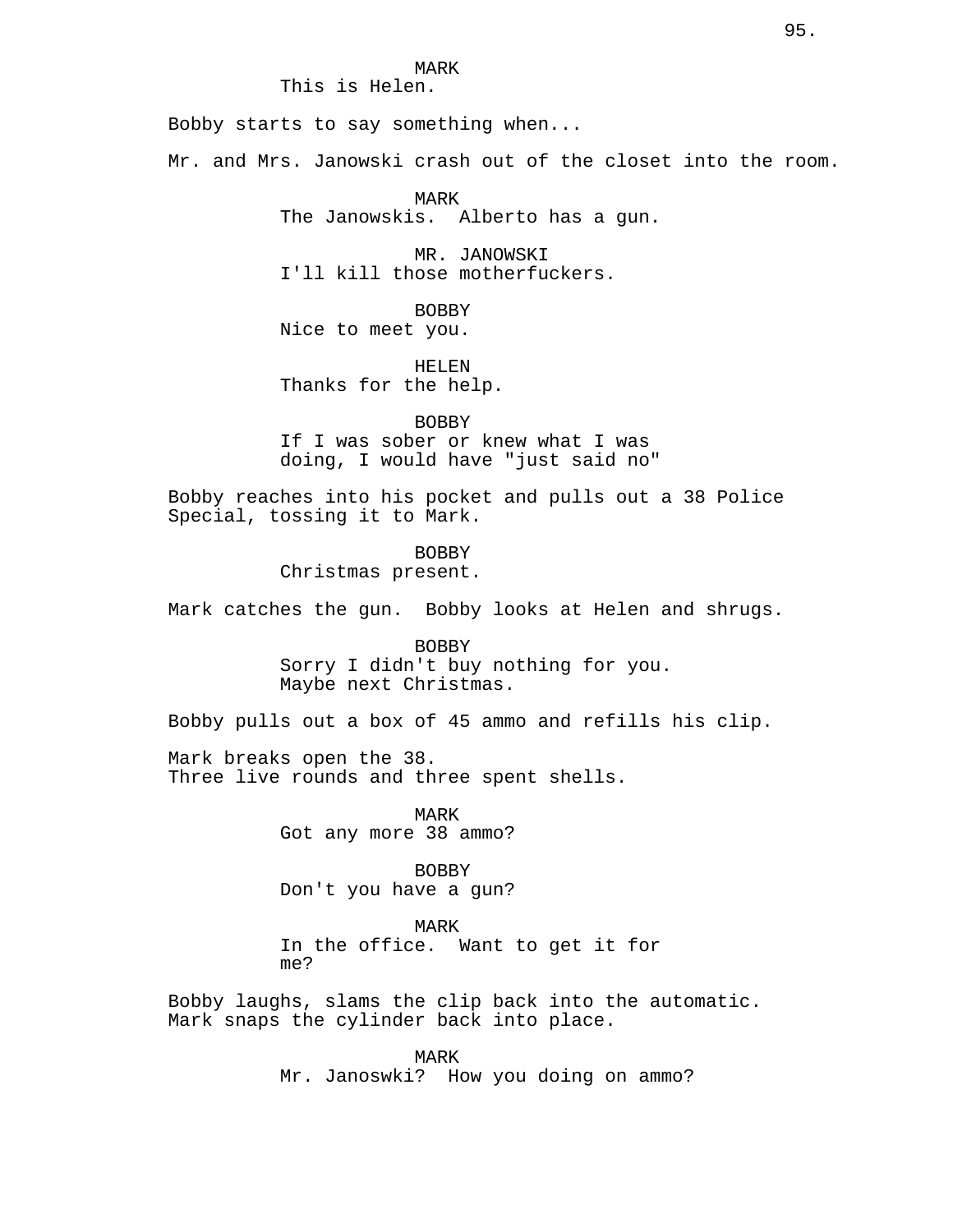#### MR. JANOWSKI

Full box back in the room. Three shells here. How many are there?

HELEN

Five.

MARK Two on the boat.

MR. JANOWSKI

Seven.

MARK You still on hold?

HELEN Maybe. The phone's in my room.

MARK They could GPS it and find us. Not likely. Gotta cell, Bobby?

BOBBY Who's gonna call me?

MARK

We've got Rand in five, the Religious Retreat girls in four. Let's see if we can get to them, keep them safe.

Bobby pulls his shaving mirror off the desk, leans against the wall and edges the mirror past the doorframe.

IN THE MIRROR

Russ, shotgun ready, only a few feet away. Creeping to the doorway.

Bobby pulls the mirror back.

BOBBY

Cover me.

Before Mark can stop him, Bobby rolls out of unit nine... Into the war zone.

EXT. POOLSIDE -- NIGHT

Bobby pops to his feet, aims his 45 at Russ with both hands.

Russ is shocked for a moment. Then raises his Striker 12.

Bobby squeezes off two shots. BLAM! BLAM!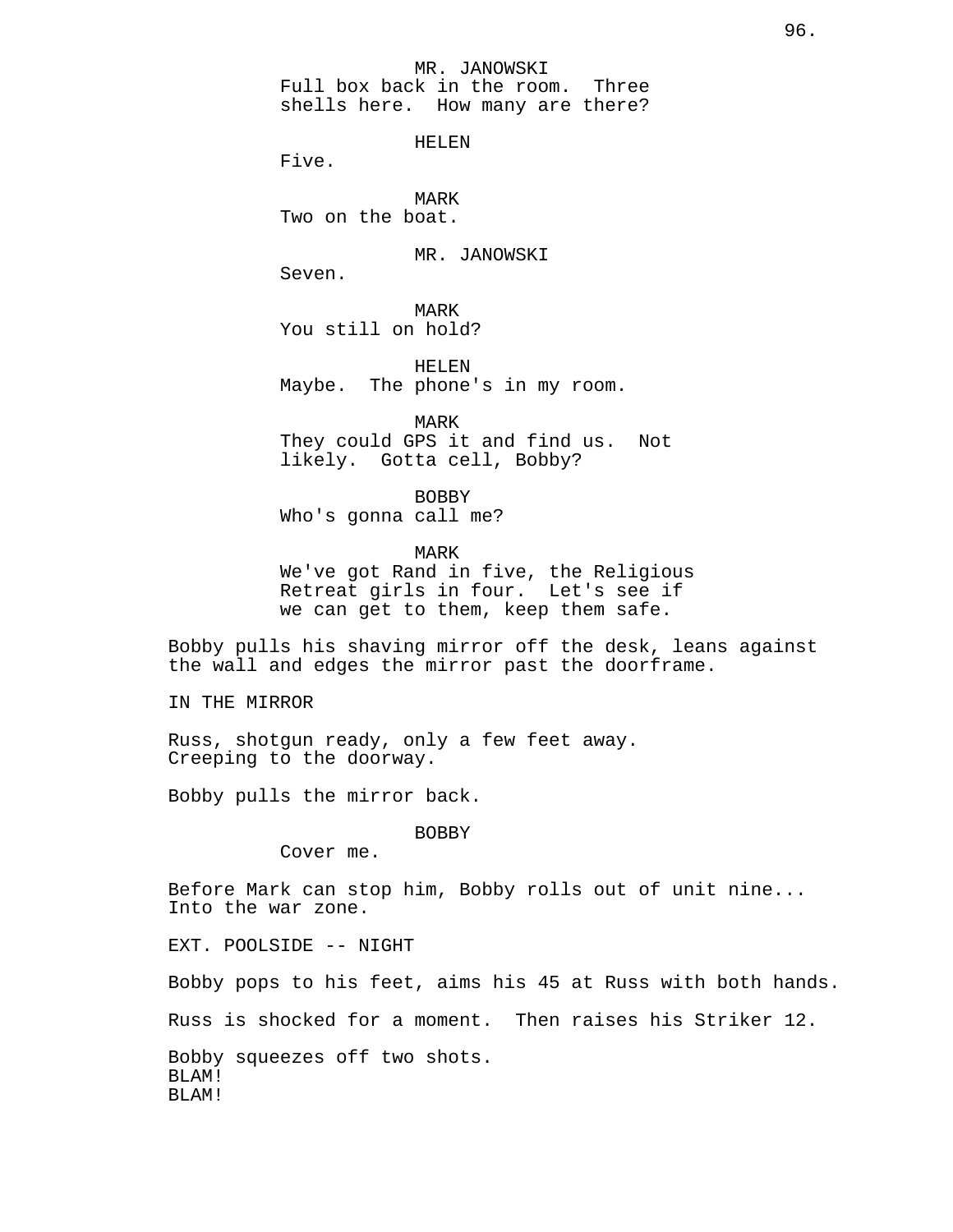Russ rolls away, both miss, spraying plaster dust.

RUSS Nice try, butt-face.

Russ jambs the barrel of the Striker 12 into Bobby's chin. Finger ready to squeeze the trigger.

Bobby fires a third shot. Hits Russ square in the chest.

Russ flies back, mouth opening into a bloody scream. Into the pool, shotgun discharging as he hits the water.

Water sprays over the sides of the pool.

BOBBY

Thanks.

Russ' body floats in the pool, a dozen feet from Lacy's. Back-lit from the pool lights.

Bobby pretends to blow smoke from his 45, like a cowboy.

BOBBY I'll be back with the girls.

INSIDE THE ROOM

Mark and Helen smile.

AT POOLSIDE

Bobby gets ready race to unit four.

Still seated in his lawn chair, Wright aims his gun at Bobby and fires a stream of bullets.

Helen and Mark duck behind the doorframe as bullets strafe past them...

Bobby slams down on the cement, screaming in agony.

His 45 skitters across the cement, jumping the tile and splashing into the pool.

Bobby has no gun. No defense. Looks down at his legs. Four hits. Three in his right thigh, one in his left. Blood pumps out of the wounds.

> BOBBY Freakin' damn shit hell!

Bobby continues screaming.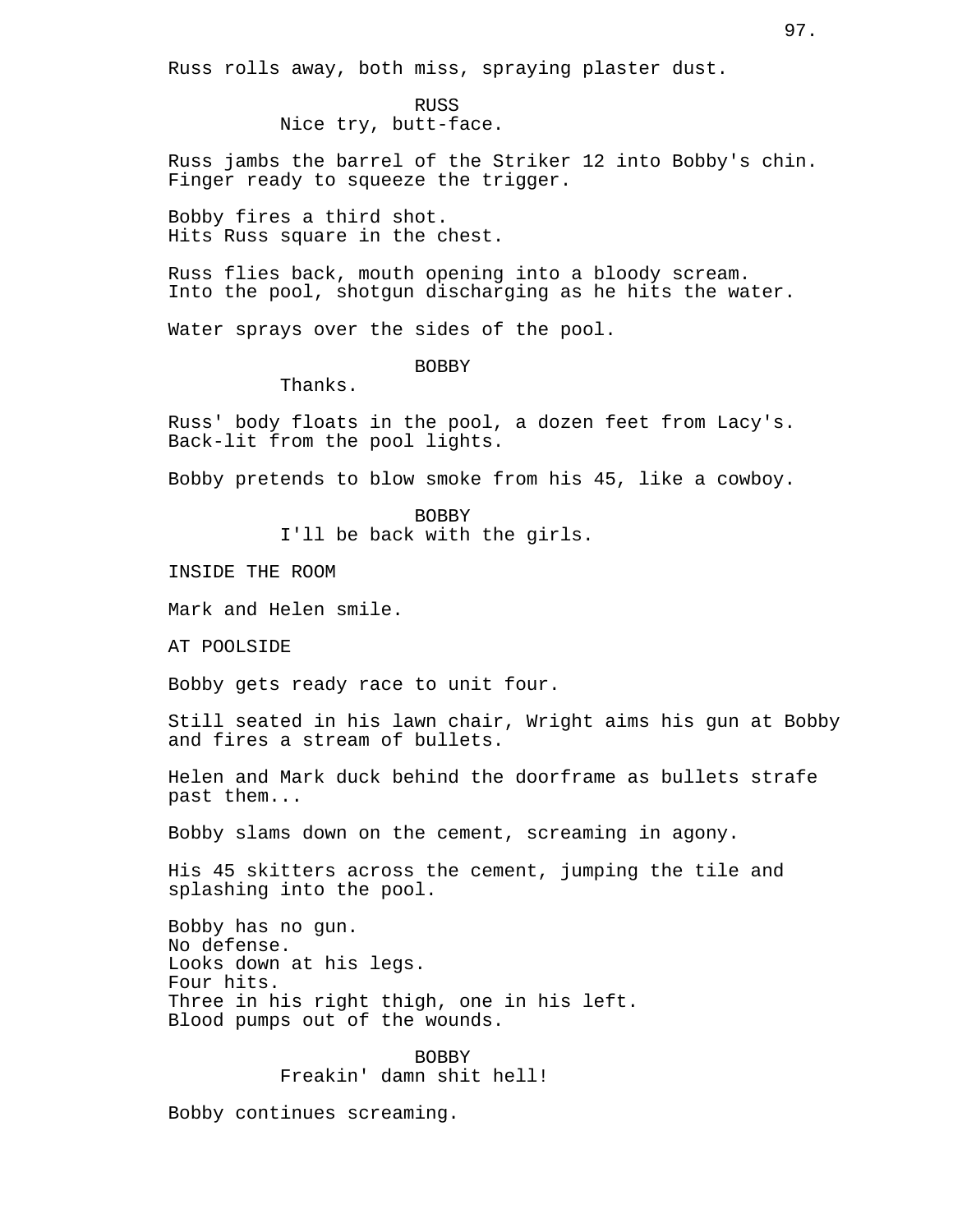Wright gestures to HENCHMAN #1.

WRIGHT That's really annoying. Quiet him.

Henchman #1 leaves Henchman #2 to guard the exit and trots over to kill Bobby.

INT. UNIT NINE -- NIGHT

Mark and Helen listen to Bobby scream outside the door.

MARK Three bullets. Cover me.

HELEN

With what?

MARK

Mr. Janowski?

Janowski grumbles as he moves to the door with his gun.

Mark gets ready to run when Helen plants a kiss on his lips.

HELEN

For luck.

MARK

I'll need it.

Mark takes a firm grip on the 38, rolls out of unit nine.

EXT. POOLSIDE -- NIGHT

Mark runs to Bobby.

Henchman #1 jogs to Bobby.

Mr. Janowski fires at Henchman #1, forcing him to take cover. Janowski now has two shells left.

Mark gets closer to Bobby.

Henchman #1 fires back at Janowski. In the room, everyone pulls back but Janowski - who springs to his feet.

> MR. JANOWSKI Eat lead you son of a bitch!

Fires his two remaining shots.

Henchman #1 hits the dirt.

Giving Mark the advantage!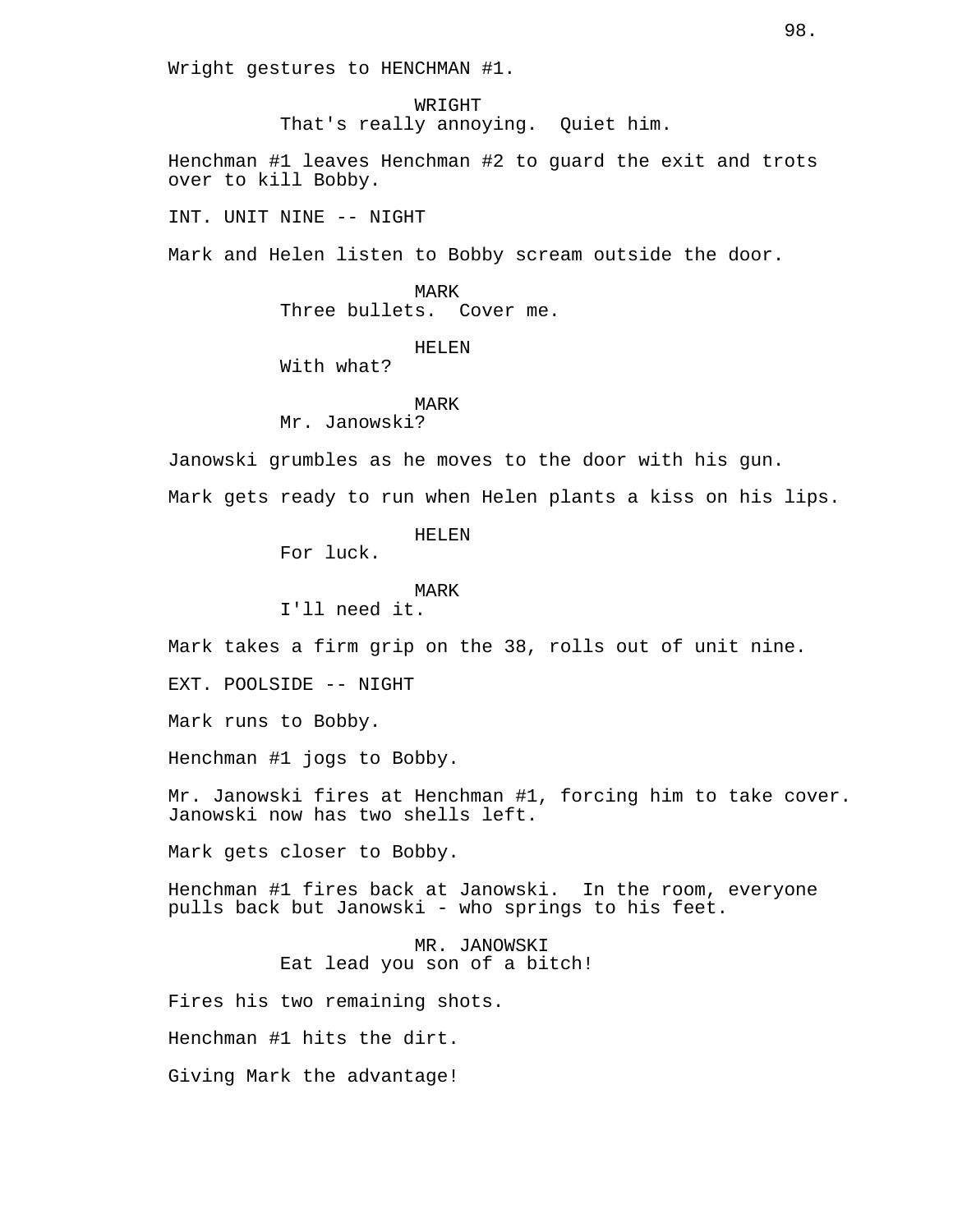#### MARK

Shit.

The 38 revolver goes sliding across the wet cement. Hits the wall of unit nine and bounces. Comes to rest a dozen feet from the door.

Henchman #1 pops to his feet - gun blasting. Mr. Janowski dives back inside the room. Bullets send plaster dust flying.

Henchman #1 stops running when he gets to Mark. Presses his machinegun against Mark's head. Bobby looks at Mark. His friend is going to get killed for trying to save him.

WRIGHT

Do it.

Helen dives out of the door to unit nine.

Henchman #1 see the motion, pull his weapon away from Mark.

WRIGHT

She's unarmed.

The gun moves back to Mark.

Helen rolls to the fallen 38 revolver. Grabs the gun. Pops to her feet. Tosses it to Mark.

Mark makes a perfect one hand catch.

Henchman #1 swings his gun down at Mark. Mark swings his gun up at Henchman #1. Mark fires first.

Henchman #1 is propelled back into an umbrella table. His Uzi discharges, sparking gunfire off the rain gutters.

Henchman #1 and the umbrella table roll across the cement, crashing into a wall.

Henchman #2 charges. Mark sees the motion, spins, fires.

Henchman #2 skitters across the cement... dead.

Wright is shocked. Moves slowly to his feet.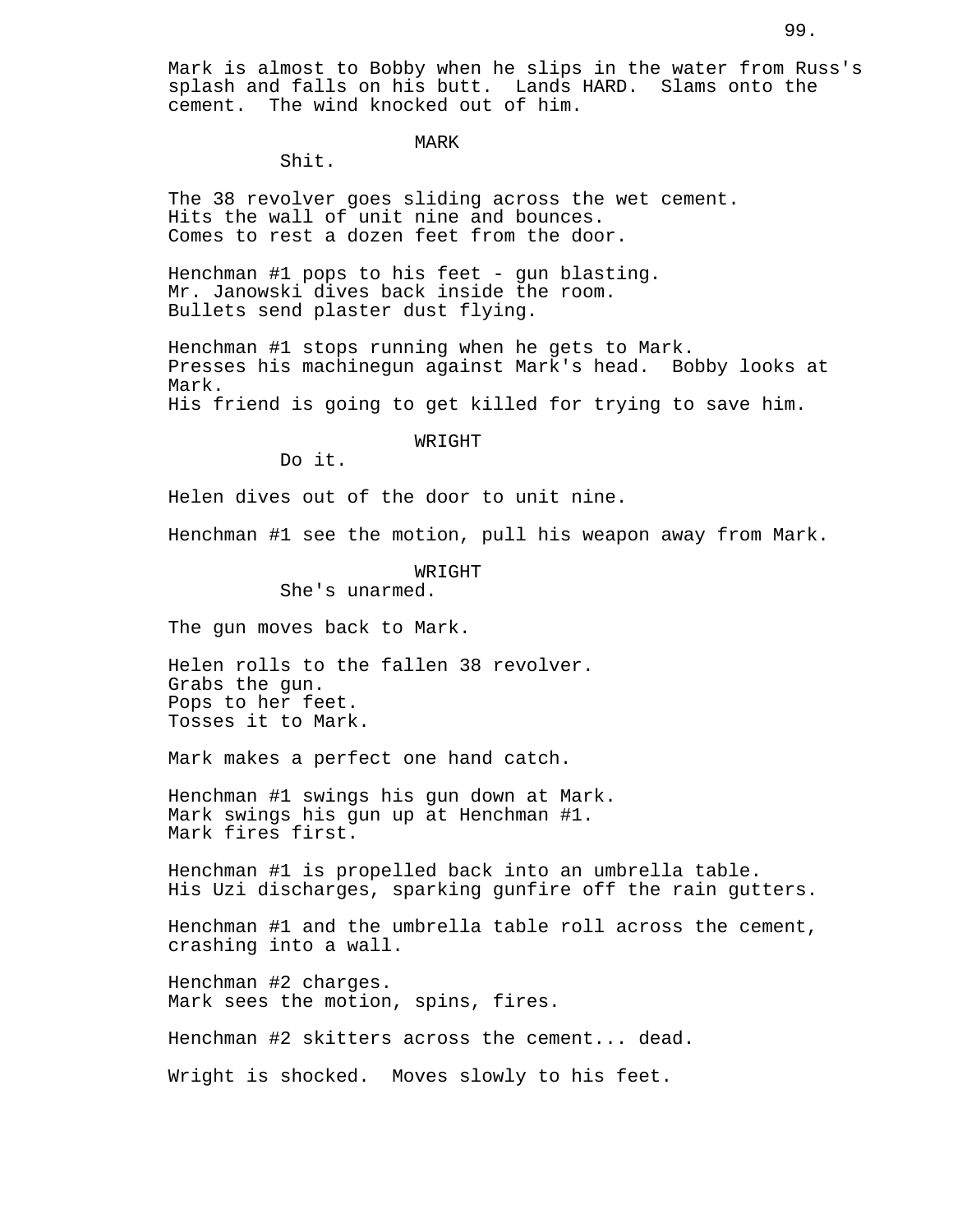Mark grabs Bobby and drags him quickly back into unit nine. Any second, now, Wright will take aim and fire.

INT. UNIT NINE -- NIGHT

Mark drags Bobby inside, props him up against the wall. Safe. Turns to thank Helen - but she isn't in the room.

EXT. POOLSIDE -- NIGHT

Nick holds his switch blade to Helen's throat, his other arm encircling her waist.

> NICK Got you, kitty-cat.

He drags Helen around the pool. She kicks and fights. Nick drags her to where Wright stands, in front of four.

> HELEN You need to take your hands off me and cut down on the after-shave.

A pair of gunfighters: Wright and Nick stand in the undulating light from the pool.

Wright caresses Helen's cheek, smiling at her.

WRIGHT

How much do you think you're worth? Six million dollars?

HELEN

Your life.

WRIGHT I assure you, it is your life that is on the line, here. Not mine.

Wright looks across the pool to unit nine's open door.

WRIGHT Mark! We're both civilized men.

No reason for further bloodshed.

Nick presses the blade into Helen's neck until she squirms.

WRIGHT I know you've got the money. You've always had it. So let's trade! The money for the girl. What do you say?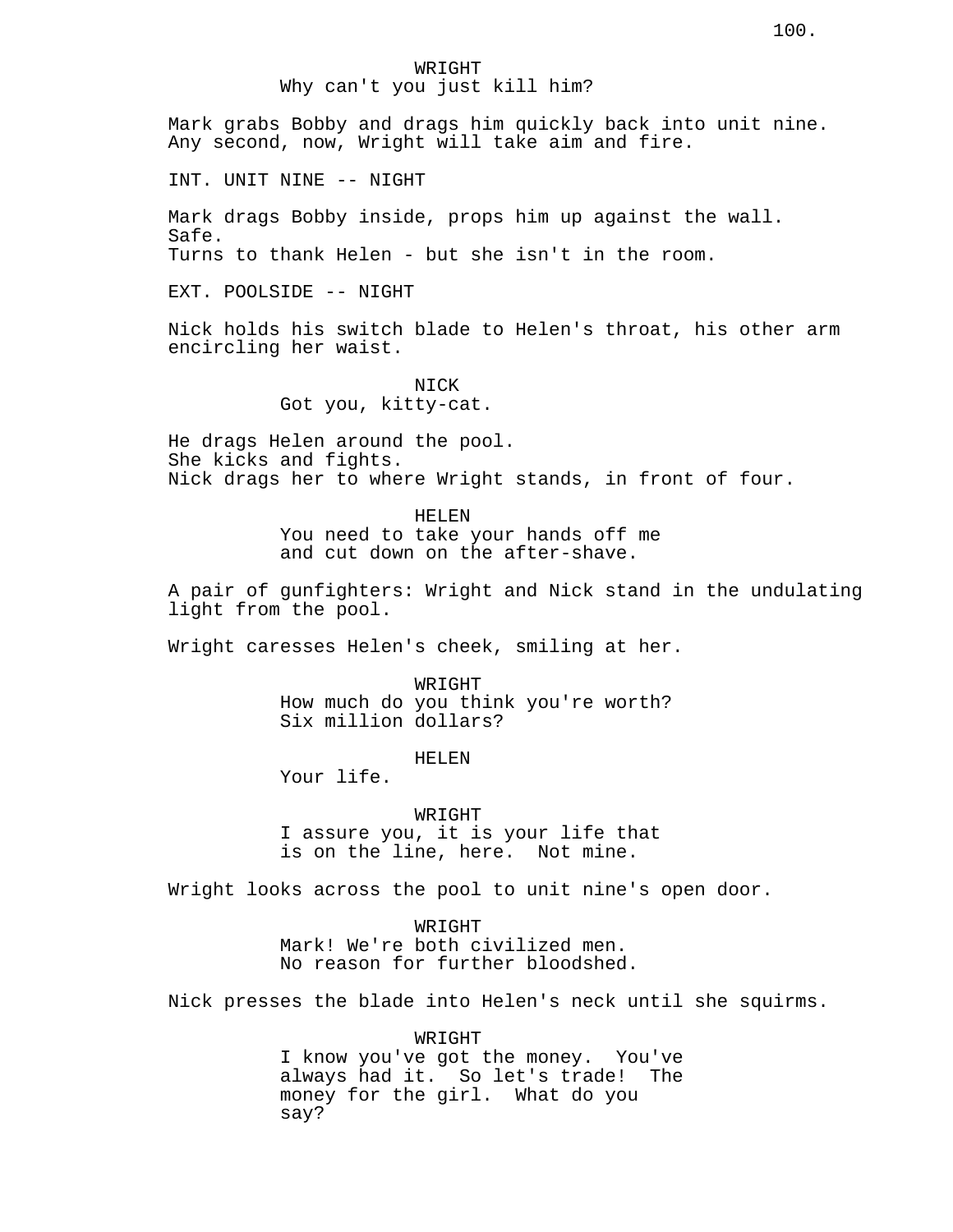Uzi ready, in case the answer is no.

INT. UNIT NINE -- NIGHT

Mark breaks open the cylinder of the 38 revolver. One bullet left.

> MARK The money for the girl?

WRIGHT You walk away. I'm being generous. Giving you a chance to live.

Mark looks at Bobby.

MARK Okay! We deal!

Mark whispers to Bobby.

MARK I need an empty suitcase.

BOBBY In the closet - what's left of it.

Mark grabs a blue plastic suitcase from the rubble.

BOBBY Where you gonna get the money?

Mark looks at a pile of Playboy Magazines near Bobby's bed.

MARK Think Hugh Hefner'd loan it to me?

BOBBY Give him a call. While you're at it, order me a centerfold. To go.

Mark fills the suitcase with old Playboys. Closes it, grabs the handle and lifts. It feels heavy enough.

EXT. POOLSIDE -- NIGHT

Nick scrapes the knife across Helen's throat. Giggling when she squirms.

INT. UNIT NINE -- NIGHT

Mark grabs the suitcase.

MARK

Good luck.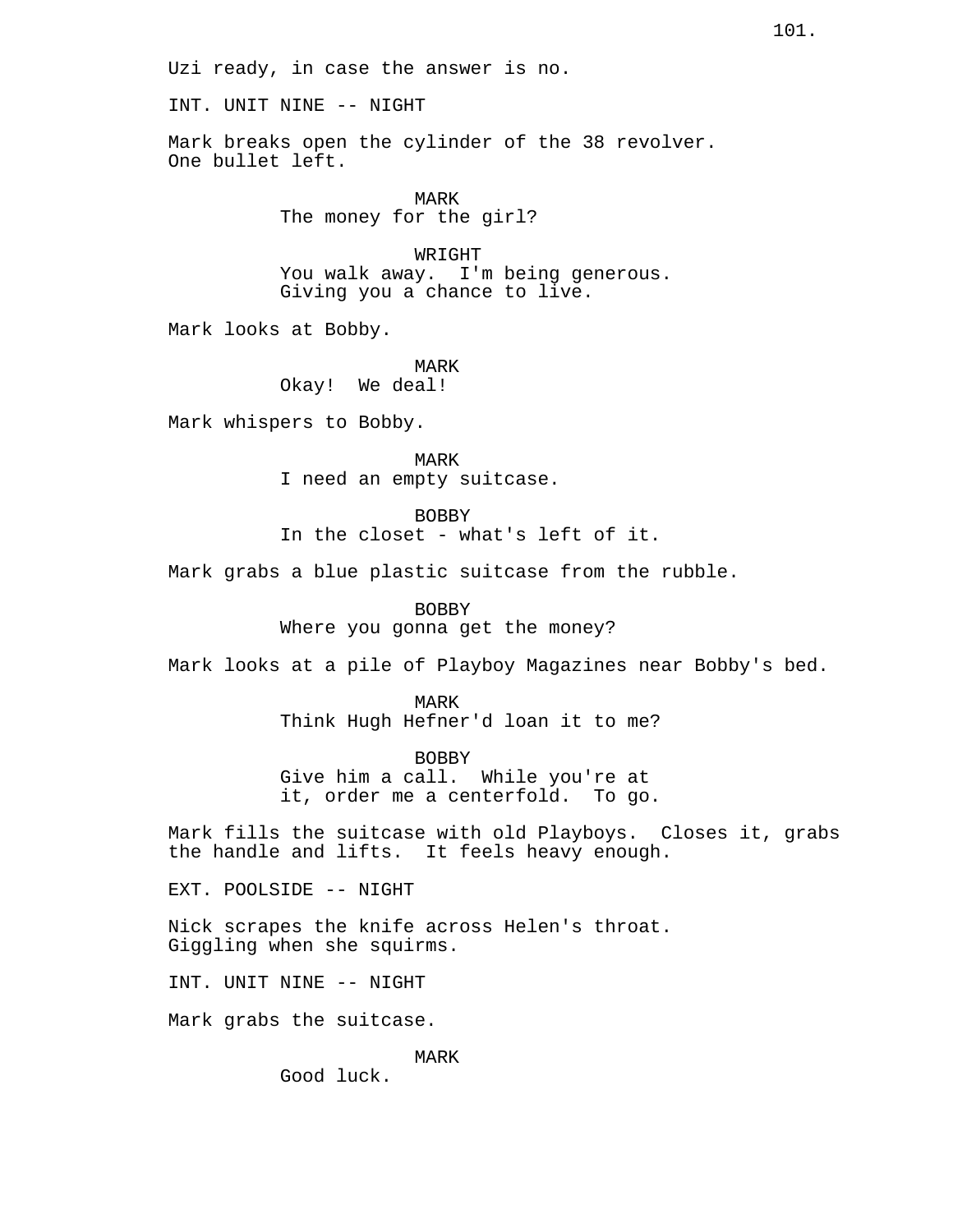### BOBBY

You, too.

Mark steps through the door. Into the war zone.

EXT. POOLSIDE -- NIGHT

Mark walks to the edge of the pool, suitcase at his side.

Nick holds the switch blade tight against Helen' s neck.

Mark sees blood on her ripped blouse, and almost loses it.

MARK You said you wouldn't hurt her.

WRIGHT I said we wouldn't kill her.

MARK

Here's the deal: I leave the suitcase here, you leave the girl there. We circle the pool until you come to the suitcase and I come to the girl.

Wright looks bored.

MARK

You get yours at the same time I get mine. We walk away.

Wright shakes his head.

WRIGHT

Wrong. Here's the deal: You leave the suitcase there, we circle the pool WITH the girl. You circle the pool. We check the suitcase. If the money's there, you get the girl. If it's not there: We kill her.

MARK

No deal.

WRIGHT It's the only deal available.

MARK

No deal.

WRIGHT You can SEE the girl, but I can't see the money.

MARK

No deal.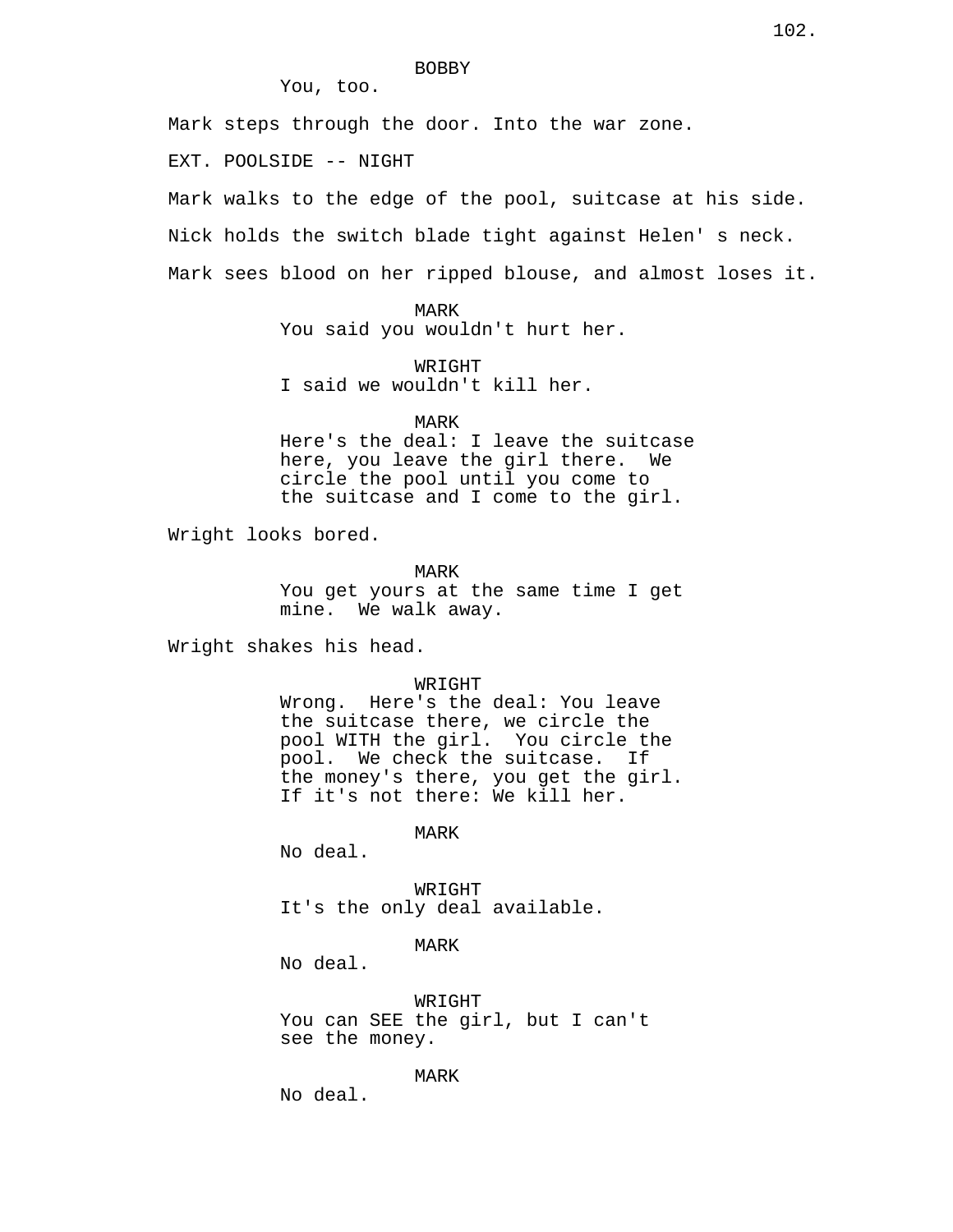# It's MY way, or NO way.

Wright turns to Nick, who pushes the knife into Helen's neck.

MARK

# Okay! Okay! Okay!

Nick giggles at Mark's reaction, pulls the knife away.

WRIGHT Thought you'd see it my way.

Mark looks at Helen.

#### MARK

You okay?

HELEN All this time, you had the money? You fucking lied to me?

MARK Lacy and I planned it.

Helen is confused, angered, betrayed, helpless...

WRIGHT

Ready?

Mark lowers the suitcase to the cement. Raises up, keeps his hands away from his body.

They move slowly, at the same speed, circling the pool.

Nick dragging Helen, keeping the knife blade at her neck. Giggling every once in a while.

Wright, walking with the regal self awareness of a king, Uzi in one hand like a scepter.

#### WRIGHT

Not too fast.

Mark paces them on the opposite side of the pool. Always directly across from them. Keeps his hands up.

Halfway around, Mark slips on some water. Falls. Hands out to catch himself.

Wright raises his gun. Nick gets ready to slice off Helen's head.

MARK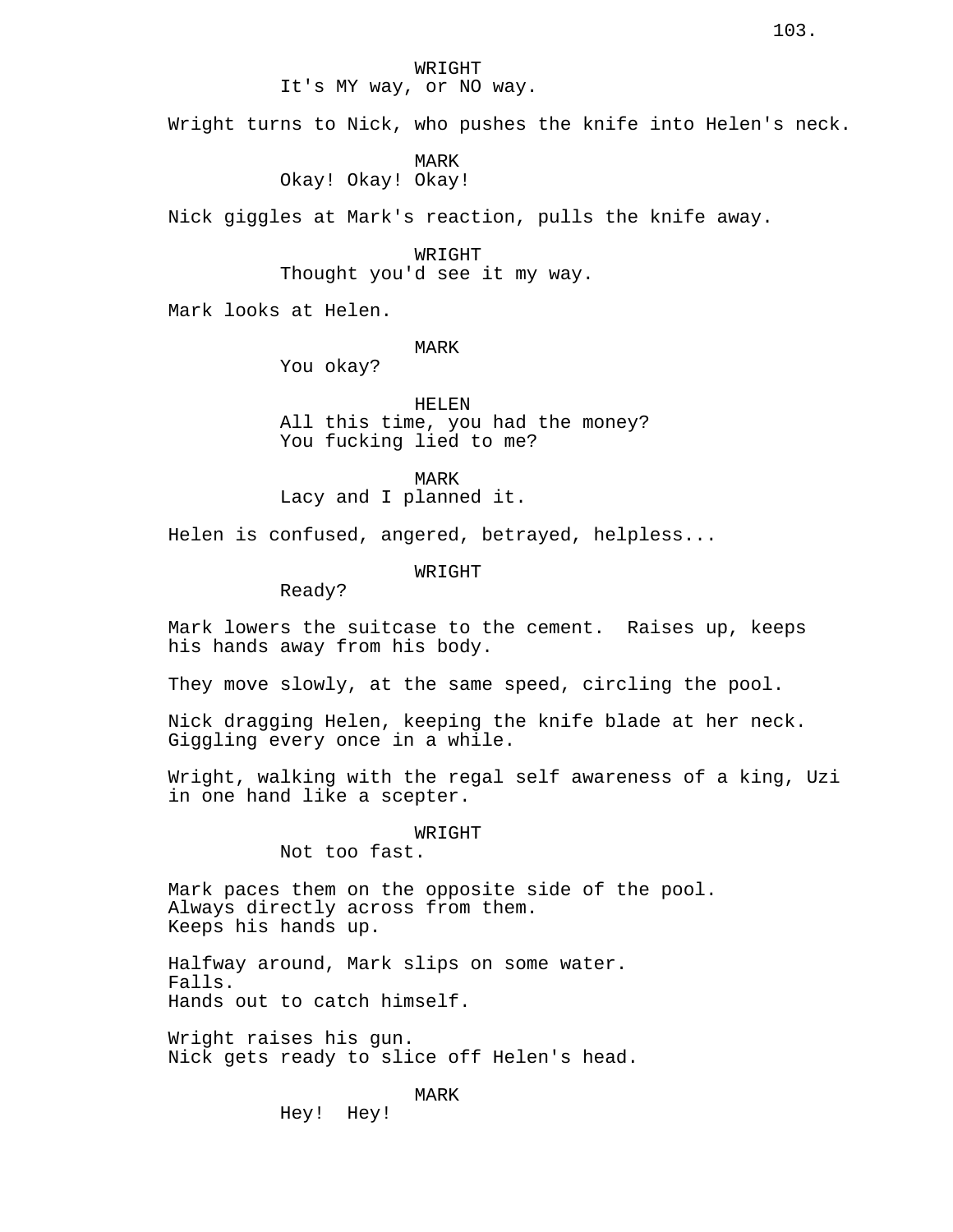Wright allows Mark to get back on his feet. Nods to Nick, who doesn't slice Helen.

Finally, they've circled the pool, exchanging places.

Mark stands in front of unit four.

Nick, Helen, and Wright stand in front of unit nine. Next to the suitcase.

> MARK As soon as you see the money, you let her go, right?

# WR TGHT You have my word.

No trace of honesty in his voice.

Wright bends down to the suitcase. Snap. He undoes one of the latches.

Mark's hands are shaking. The tension is unbearable.

Helen looks over Nick's knife arm at the suitcase.

Wright moves to the second latch. Snap. Slowly opens the suitcase.

Mark tries to stop shaking. He watches Wright slowly open the suitcase.

IN THE SUITCASE

The smiling face of Shannon Tweed on the cover of Playboy.

## WRIGHT

What is this!

Wright digs through the case, finding nothing but Playboys.

#### WRIGHT

Kill them.

Bobby rolls out the doorway to nine, shoots Nick in the back.

BLAAM!

Blood flies past Helen, as Hobby's chest opens up.

Nick drops the switchblade, lets go of Helen, grabs his spurting chest to hold his lungs and life inside. He fails.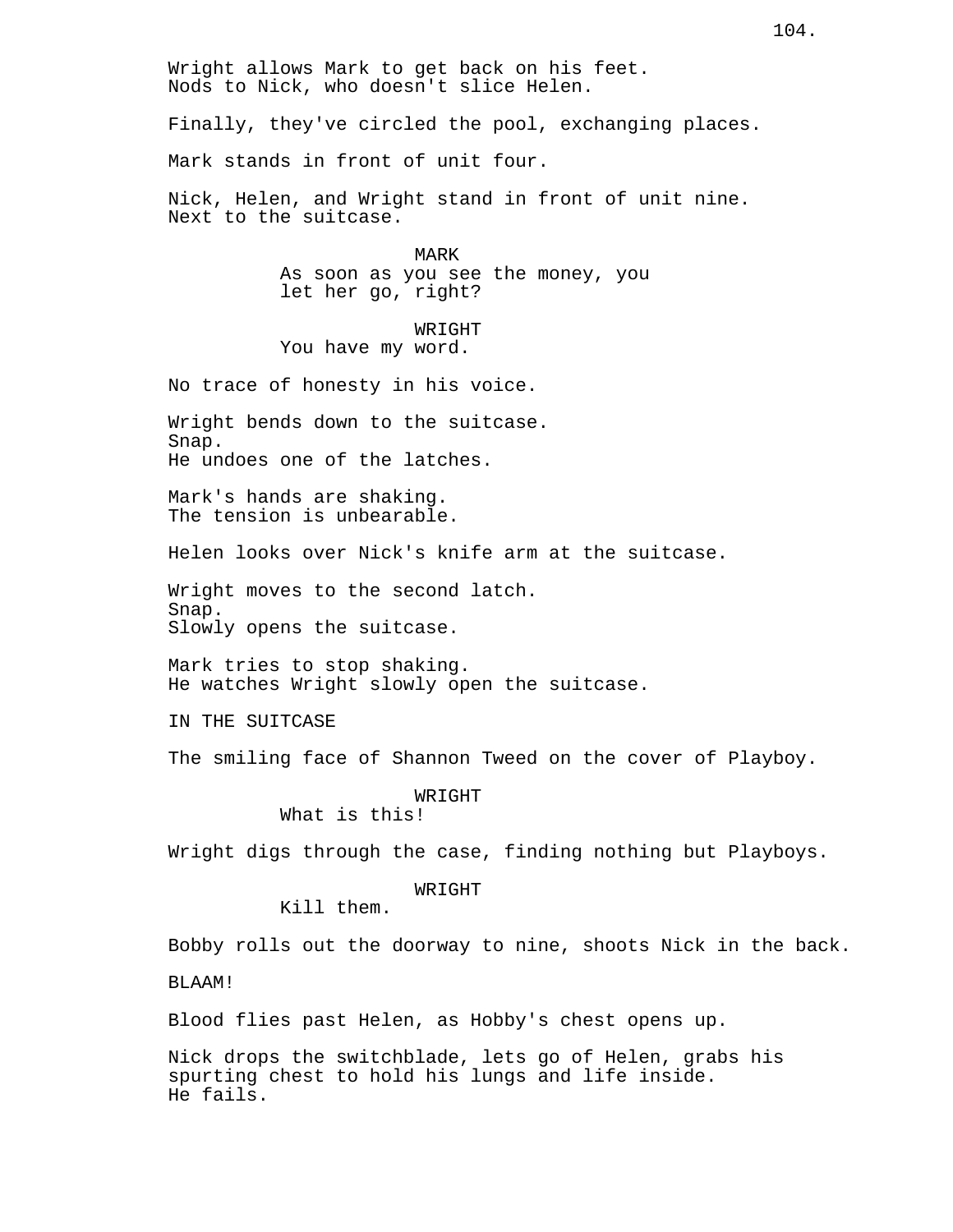NICK  $Wha-----?$ 

Helen dives through the door to unit nine, rolling past Bobby.

Wright looks from Nick's corpse across the pool at Mark.

Russ floats, dead, in the pool between them. All of Wright's men are dead.

Mark lowers his hands, looks across the bloody water.

MARK It's over, Wright. I never had the money. Just lay down your gun and go home. I'll let you live.

WRIGHT

It's not over.

#### MARK

You're wrong.

WRIGHT I'm right. I'm always right.

Wright aims his machine gun at Mark and pulls the trigger.

Mark dives into the pool. Machinegun fire missing him by less than an inch.

BANG! BANG! BANG! BANG! BANG!

Wright sees Mark underwater, aims at him. The stream of bullets cuts through the pool. Missing Mark due to the parallax.

Bullets splash and splatter.

UNDERWATER

Mark swims, bullets raining around him. He looks up and sees Russ's floating corps. Begins swimming to the surface.

POOLSIDE

Wright loses Mark for a moment. Realizes he's under Russ's corpse. He pulls his stream of fire around to meet the target.

> WRIGHT Think you can hide? You have to come up for air.

Mark pops to the surface... Holding the Striker 12.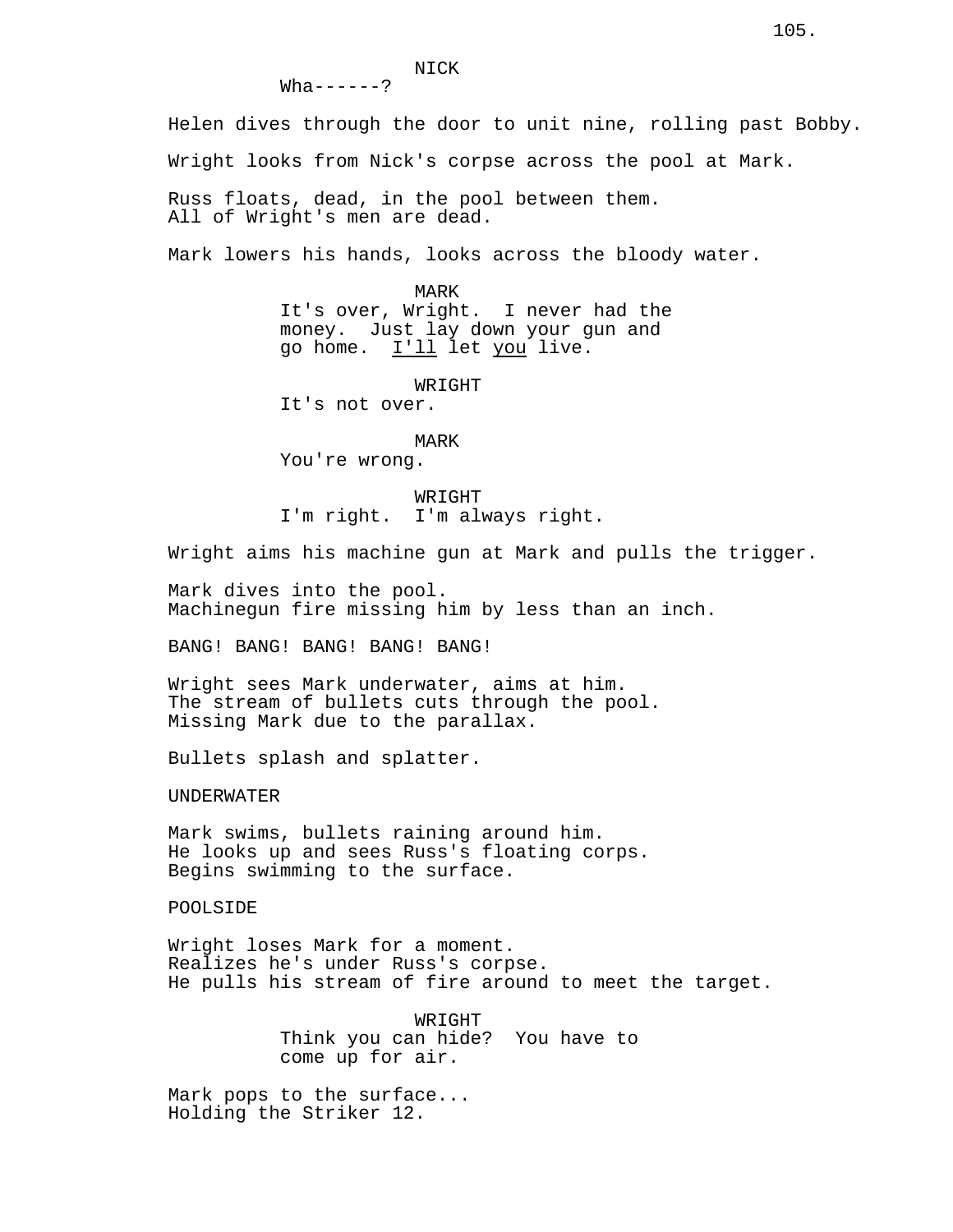Wright pulls his trigger. Mark pulls his. BLAM! BLAM! BLAM! BLAM!

A deafening blast of water and shot. The Striker 12 fires four rounds in less than a second.

Wright flies back, hits the window of eight, breaks it, flies inside the room.

INT. UNIT EIGHT -- NIGHT

Wright's body plows backwards, flying glass surrounding it. Smashes into the back wall, bouncing onto the floor.

EXT. POOLSIDE -- NIGHT

Mark, dripping wet, shotgun in his hands, looks through the shattered window of eight at Wright's corpse.

> MARK You could have walked away.

In the distance, a police siren.

Mark turns from the window, looks towards the siren.

MARK About time. How long do they keep people on hold?

He throws the shotgun into the pool and walks into unit nine.

INT. UNIT NINE -- NIGHT

Mark looks at Helen, holding a towel to the cut on her neck.

MARK

You okay?

HELEN Not the best vacation I've had.

Bobby, propped up by the wall, neck ties around his legs as tourniquets, sips a beer.

> BOBBY What about me? I mean, shit, I'm the guy got shot.

> > MARK

You okay?

BOBBY Take four in the chest on the job and four in the legs just minding my own business sitting around the house.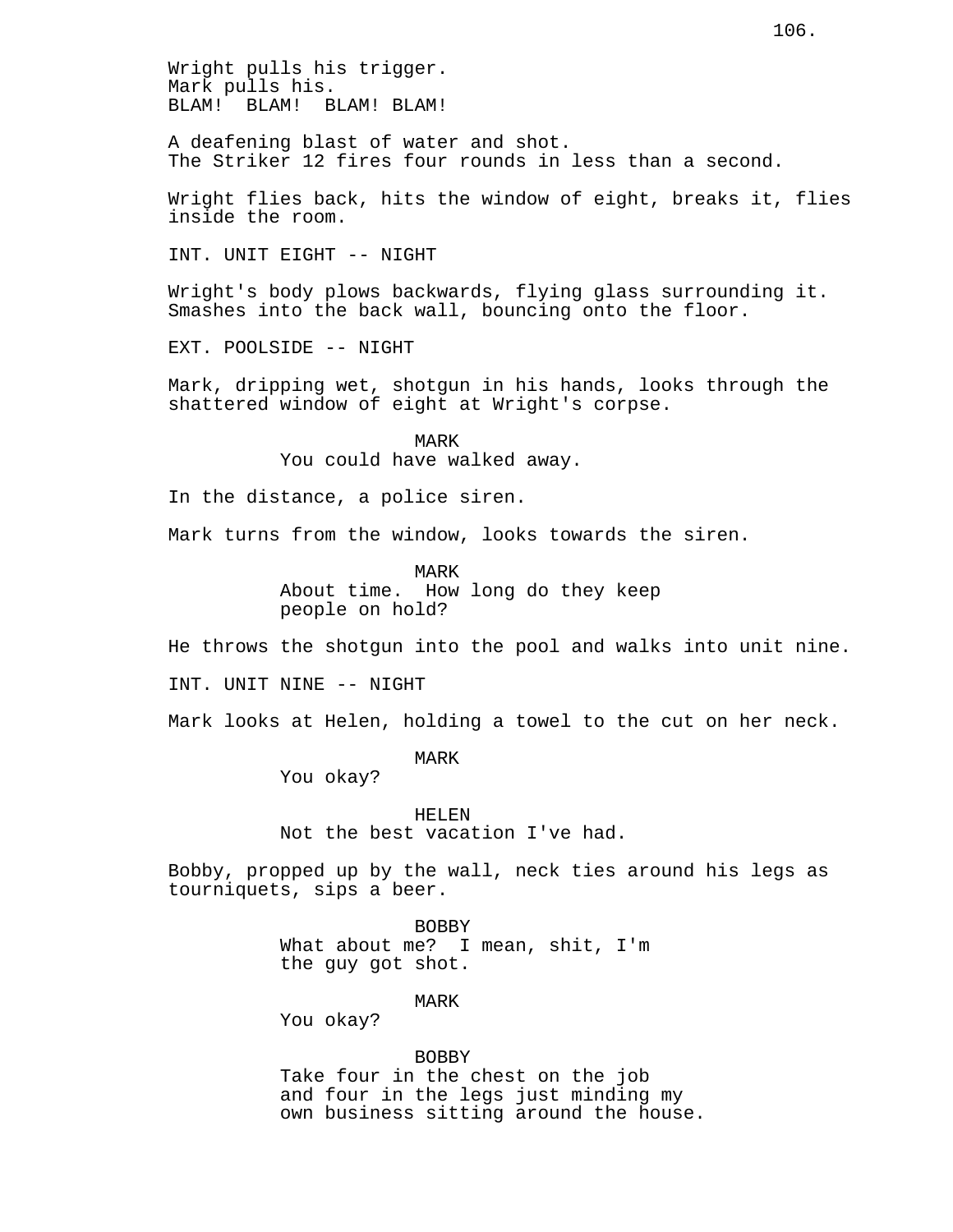# MARK

Thanks.

Mark slides down the wall next to Bobby.

BOBBY

I mean... where's the fucking justice?

Mark grabs the beer out of Bobby's hands, takes a sip.

Sirens get closer.

MARK On their way. There's still enough time to tell me where the money is.

BOBBY

What money?

MARK Come on, Bobby. I know you killed Raoul. I know you took the money.

MRS. JANOWSKI What money? This is about money?

MARK

You spy on everyone. Take their pictures. You were the one who noticed the boats. You couldn't have missed seeing the money.

BOBBY

I spy on people. Doesn't prove nothing.

Mark uses a screwdriver to pick up Bobby's 38.

MARK Your 38 had fired three rounds recently. All they've got to do is compare the bullets from Raoul with the one from Nick. (beat) Your prints are still on the gun.

Bobby looks at Mark.

BOBBY

I didn't mean to set you up. The guy was scum. He was hurting you, hurting The Palms. I figured they'd think one of the mules did it.

The sirens have arrived.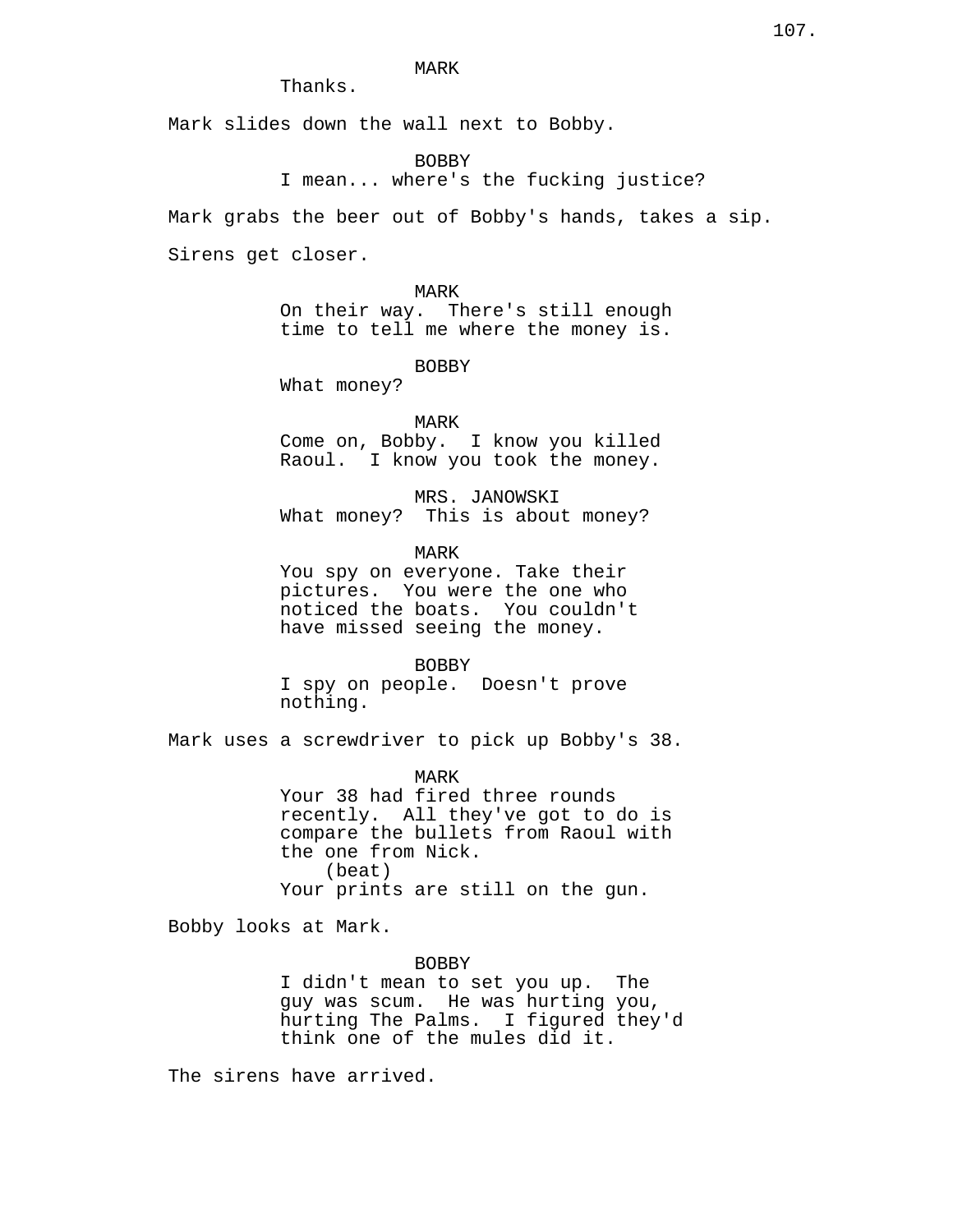BOBBY I was gonna fuck up a drug deal and get rich, all at the same time.

He looks up at Mark.

BOBBY Never meant to get you in trouble.

MARK

I know.

Sirens are right outside, red and blue strobes flash across the the motel. Pool turning blue and red.

EXT. LAS PALMAS DOCK -- NIGHT

The Gunman hears the sirens, puts down his machinegun and gets behind the wheel of the boat. Starts it up and takes off before the Coast Guard arrives.

EXT. LAS PALMAS MOTEL -- NIGHT

Cops are everywhere.

Mark and Helen look down at Bobby as the AMBULANCE ATTENDANTS pull him past in a gurney.

BOBBY

Mark!

Mark goes to the ambulance doors.

BOBBY Money's in my air conditioner. Two screws and it's yours.

MARK

I'll keep it safe for you.

Bobby smiles and extends his hand from under the sheet. Mark takes it and shakes it.

Then the Ambulance Attendants lift the gurney and slide it into the back of the ambulance, closing the door.

Mark walks back to Helen, puts his arms around her. They hold each other, watching the ambulance pull away.

> HELEN Where's your cane?

> > MARK

In my room. Let's go get it.

She laughs as they go to his room.